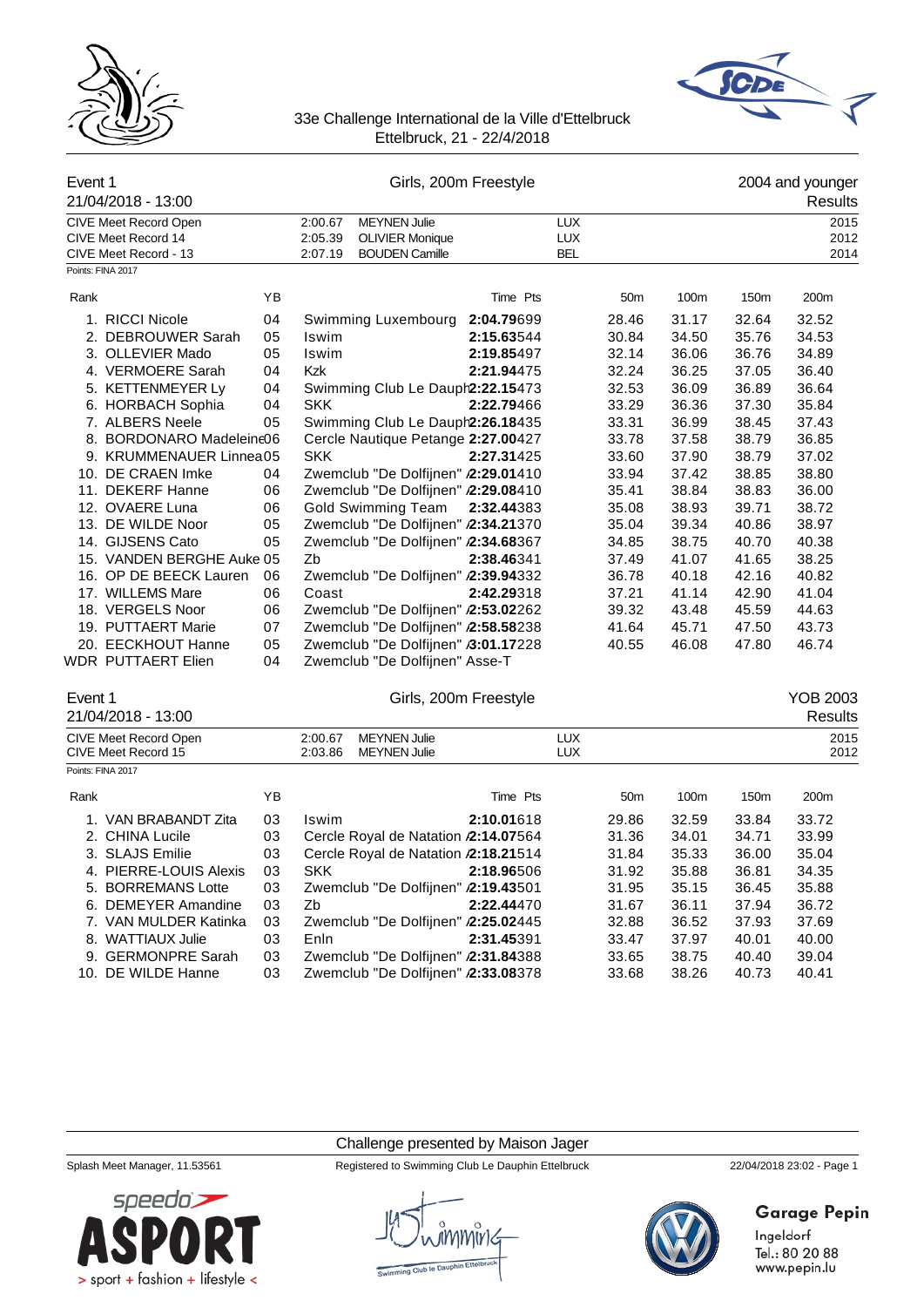



# Event 1, Women, 200m Freestyle

| Event 1<br>21/04/2018 - 13:00                 |          |                    |                                               | Girls, 200m Freestyle    |                          |                 |                |                | <b>YOB 2002</b><br><b>Results</b> |
|-----------------------------------------------|----------|--------------------|-----------------------------------------------|--------------------------|--------------------------|-----------------|----------------|----------------|-----------------------------------|
| CIVE Meet Record Open<br>CIVE Meet Record 16  |          | 2:00.67<br>2:01.44 | <b>MEYNEN Julie</b><br><b>OLIVIER Monique</b> |                          | <b>LUX</b><br><b>LUX</b> |                 |                |                | 2015<br>2014                      |
| Points: FINA 2017                             |          |                    |                                               |                          |                          |                 |                |                |                                   |
| Rank                                          | ΥB       |                    |                                               | Time Pts                 |                          | 50m             | 100m           | 150m           | 200m                              |
| 1. BOURGOIS Karo                              | 02       | Coast              |                                               | 2:04.52704               |                          | 29.09           | 31.17          | 32.61          | 31.65                             |
| 2. VANDERSCHRICK Laura02                      |          |                    | Swimming Luxembourg                           | 2:10.12617               |                          | 29.82           | 32.34          | 33.93          | 34.03                             |
| 3. MAHIEU Hannah                              | 02       |                    | Koninklijke Waregemse Z2:10.63609             |                          |                          | 29.79           | 32.65          | 34.08          | 34.11                             |
| 4. RICCI Giorgia Michela                      | 02       |                    | Swimming Luxembourg                           | 2:14.62557               |                          | 30.64           | 34.03          | 35.38          | 34.57                             |
| 5. BARTORELLI Chiara                          | 02       | Coast              |                                               | 2:20.65488               |                          | 32.38           | 35.90          | 37.04          | 35.33                             |
| 6. DEFEVER Tine                               | 02       | Zb                 |                                               | 2:21.13483               |                          | 31.99           | 35.97          | 37.00          | 36.17                             |
| 7. KORN Lea                                   | 02       | <b>SKK</b>         |                                               | 2:22.53469               |                          | 32.68           | 36.07          | 37.52          | 36.26                             |
| 8. MICHOT Alice<br>9. BESSELINK Danine        | 02<br>02 | Enln<br>Zvdo'74    |                                               | 2:27.45424<br>2:37.38348 |                          | 32.05<br>33.31  | 36.66<br>39.44 | 38.78<br>42.31 | 39.96<br>42.32                    |
| 10. WESTERLAKEN Marit                         | 02       | Zvdo'74            |                                               | 2:38.19343               |                          | 34.52           | 40.43          | 42.74          | 40.50                             |
|                                               |          |                    |                                               |                          |                          |                 |                |                |                                   |
| Event 1                                       |          |                    |                                               | Women, 200m Freestyle    |                          |                 |                |                | <b>YOB 2001</b>                   |
| 21/04/2018 - 13:00                            |          |                    |                                               |                          |                          |                 |                |                | <b>Results</b>                    |
| CIVE Meet Record Open                         |          | 2:00.67            | <b>MEYNEN Julie</b>                           |                          | <b>LUX</b>               |                 |                |                | 2015                              |
| CIVE Meet Record 17 +                         |          | 2:00.67            | <b>MEYNEN Julie</b>                           |                          | <b>LUX</b>               |                 |                |                | 2015                              |
| Points: FINA 2017                             |          |                    |                                               |                          |                          |                 |                |                |                                   |
| Rank                                          | YB       |                    |                                               | Time Pts                 |                          | 50 <sub>m</sub> | 100m           | 150m           | 200m                              |
| 1. BOUDEN Camille                             | 01       | Zb                 |                                               | 2:02.09747               |                          | 28.25           | 30.70          | 31.62          | 31.52                             |
| 2. FABER Maiti                                | 01       |                    | Swimming Club Le Dauph2:10.20615              |                          |                          | 30.16           | 32.54          | 33.88          | 33.62                             |
| 3. HOLLERICH Anne                             | 01       |                    | Swimming Club Le Dauph2:23.85456              |                          |                          | 32.99           | 36.87          | 37.62          | 36.37                             |
| 4. BOSSUYT Linde                              | 01       |                    | Zwemclub "De Dolfijnen" /2:28.30416           |                          |                          | 34.21           | 38.58          | 39.76          | 35.75                             |
| Event 1                                       |          |                    |                                               | Women, 200m Freestyle    |                          |                 |                |                | 2000 and older                    |
| 21/04/2018 - 13:00                            |          |                    |                                               |                          |                          |                 |                |                | Results                           |
| CIVE Meet Record Open                         |          | 2:00.67            | <b>MEYNEN Julie</b>                           |                          | <b>LUX</b>               |                 |                |                | 2015                              |
| CIVE Meet Record 17 +                         |          | 2:00.67            | <b>MEYNEN Julie</b>                           |                          | <b>LUX</b>               |                 |                |                | 2015                              |
| Points: FINA 2017                             |          |                    |                                               |                          |                          |                 |                |                |                                   |
| Rank                                          | ΥB       |                    |                                               | Time Pts                 |                          | 50 <sub>m</sub> | 100m           | 150m           | 200m                              |
| 1. BANKY Jacqueline                           | 96       |                    | Swimming Luxembourg                           | 2:01.92750               |                          | 28.42           | 30.57          | 31.04          | 31.89                             |
| 2. MATTENS Edith                              | 97       | Kzk                |                                               | 2:07.25659               |                          | 29.66           | 31.75          | 32.76          | 33.08                             |
| 3. COBBAERT Justine                           | 00       | Zb                 |                                               | 2:07.47656               |                          | 29.21           | 31.98          | 33.78          | 32.50                             |
| 4. VAN DESSEL Erika                           | 98       | Enln               |                                               | 2:09.27629               |                          | 29.69           | 32.30          | 33.60          | 33.68                             |
| 5. WEIJMANS Floor                             | 95       | Hzpc               |                                               | 2:12.94578               |                          | 31.46           | 33.03          | 34.05          | 34.40                             |
| 6. HOEGEE Robina                              | 92       | Zvdo'74            |                                               | 2:13.61569               |                          | 30.85           | 34.15          | 34.67          | 33.94                             |
| 7. DEN DEKKER Renske                          | 97       | Zvdo'74            |                                               | 2:18.37513               |                          | 31.27           | 34.27          | 35.82          | 37.01                             |
| 8. HENNEBERT Alyssa                           | 96       | Enln               |                                               | 2:19.26503               |                          | 31.35           | 35.46          | 36.38          | 36.07                             |
| 9. VAN GIESSEN Lisanne<br>10. VERHASSELT Mira | 99       | Zvdo'74            | Zwemclub "De Dolfijnen" /2:23.24462           | 2:21.17483               |                          | 31.93           | 35.43          | 36.81          | 37.00                             |
|                                               | 00       |                    |                                               |                          |                          | 31.83           | 35.62          | 37.21          | 38.58                             |

Challenge presented by Maison Jager



# Splash Meet Manager, 11.53561 Registered to Swimming Club Le Dauphin Ettelbruck 22/04/2018 23:02 - Page 2



# **Garage Pepin**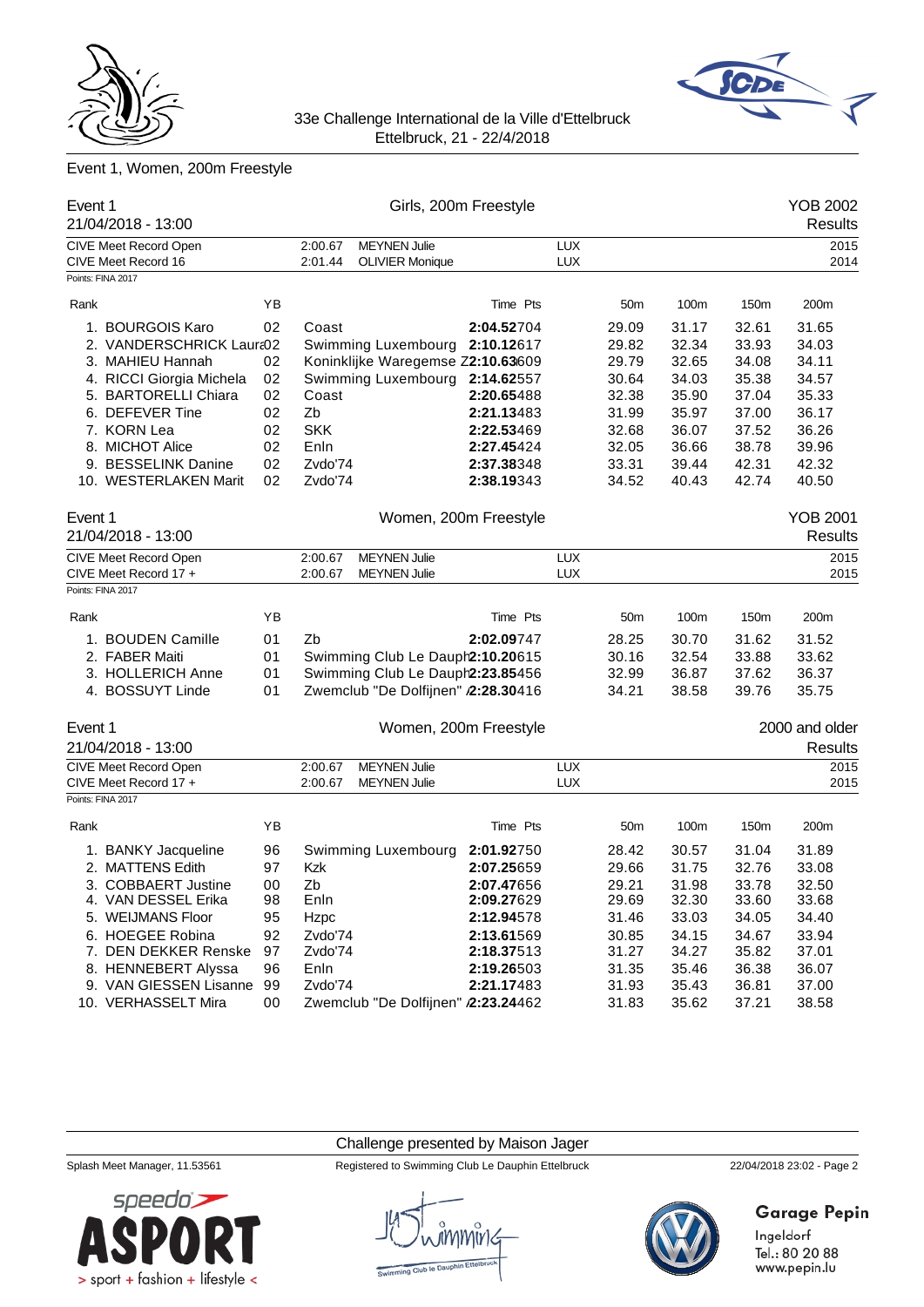



| Event 2 |                                            |    |            |                                      | Boys, 200m Freestyle |            |                 |       |       | 2004 and younger           |
|---------|--------------------------------------------|----|------------|--------------------------------------|----------------------|------------|-----------------|-------|-------|----------------------------|
|         | 21/04/2018 - 13:32                         |    |            |                                      |                      |            |                 |       |       | Results                    |
|         | CIVE Meet Record 14                        |    | 2:03.07    | <b>DALEIDEN Ralph</b>                |                      | <b>LUX</b> |                 |       |       | 2017                       |
|         | CIVE Meet Record - 13<br>Points: FINA 2017 |    | 2:02.72    | <b>JACOBS Dario</b>                  |                      | <b>BEL</b> |                 |       |       | 2010                       |
|         |                                            |    |            |                                      |                      |            |                 |       |       |                            |
| Rank    |                                            | YB |            |                                      | Time Pts             |            | 50 <sub>m</sub> | 100m  | 150m  | 200m                       |
|         | 1. DANTHINE Zacharie                       | 04 |            | Cercle Royal de Natation /2:06.46485 |                      |            | 29.34           | 32.20 | 32.84 | 32.08                      |
|         | 2. JAAS Jeff                               | 04 |            | Swimming Club Le Dauph2:07.05478     |                      |            | 28.12           | 31.25 | 33.53 | 34.15                      |
|         | 3. SCHOTTE Edward                          | 05 | Iswim      |                                      | 2:08.63461           |            | 29.50           | 32.53 | 33.40 | 33.20                      |
|         | 4. TORFS Max                               | 04 |            | Zwemclub "De Dolfijnen" /2:09.97446  |                      |            | 30.46           | 32.99 | 34.00 | 32.52                      |
|         | 5. DE COOMAN F.                            | 04 |            | Cercle Royal de Natation /2:11.19434 |                      |            | 29.56           | 33.75 | 35.10 | 32.78                      |
|         | 6. DUJARDIN Goan                           | 04 |            | Gold Swimming Team                   | 2:15.00398           |            | 29.70           | 34.30 | 35.96 | 35.04                      |
|         | 7. EL BERGUI Samy                          | 04 |            | Zwemclub "De Dolfijnen" /2:16.58385  |                      |            | 31.13           | 34.77 | 35.66 | 35.02                      |
|         | 8. KOHL Charel                             | 04 |            | Swimming Club Le Dauph2:17.76375     |                      |            | 31.35           | 34.62 | 36.37 | 35.42                      |
|         | 9. WEYRICH Mike                            | 05 |            | Swimming Club Le Dauph2:17.78375     |                      |            | 31.30           | 35.39 | 35.94 | 35.15                      |
|         | 10. DEBOOSER Thibaut                       | 04 | <b>Kzk</b> |                                      | 2:18.26371           |            | 31.85           | 36.07 | 36.22 | 34.12                      |
|         | 11. POLLET Rohan                           | 05 |            | Zwemclub "De Dolfijnen" /2:18.33370  |                      |            | 31.65           | 35.52 | 36.34 | 34.82                      |
|         | 12. DEBECKER Thomas                        | 04 | Coast      |                                      | 2:18.79367           |            | 32.16           | 35.63 | 36.35 | 34.65                      |
|         | 13. ROBBE Warre                            | 04 | Zb         |                                      | 2:20.69352           |            | 32.26           | 36.91 | 36.93 | 34.59                      |
|         | 14. PAUWELS Simeon                         | 04 | Coast      |                                      | 2:23.04335           |            | 33.94           | 37.80 | 36.03 | 35.27                      |
|         | 15. BOURGUIGNON Benjam05                   |    |            | Swimming Club Le Dauph2:27.36306     |                      |            | 33.81           | 37.22 | 38.99 | 37.34                      |
|         | 16. NAFFOUTI Nael                          | 05 |            | Cercle de Natation Wiltz 2:27.94303  |                      |            | 31.54           | 36.95 | 39.48 | 39.97                      |
|         | 17. SINNAEVE Mirko                         | 04 | Coast      |                                      | 2:28.88297           |            | 34.01           | 38.30 | 39.37 | 37.20                      |
|         | 18. VANDE MOORTEL Kasp(05                  |    | Zb         |                                      | 2:31.41282           |            | 33.52           | 39.39 | 39.90 | 38.60                      |
|         | 19. HOLLERICH Tom                          | 06 |            | Swimming Club Le Dauph2:32.81274     |                      |            | 34.75           | 38.84 | 40.31 | 38.91                      |
| Event 2 | 21/04/2018 - 13:32                         |    |            |                                      | Boys, 200m Freestyle |            |                 |       |       | <b>YOB 2003</b><br>Results |
|         | <b>CIVE Meet Record</b>                    |    | 1:55.42    | STACCHIOTTI Raphael                  |                      | <b>LUX</b> |                 |       |       | 2007                       |
|         | Points: FINA 2017                          |    |            |                                      |                      |            |                 |       |       |                            |
| Rank    |                                            | ΥB |            |                                      | Time Pts             |            | 50 <sub>m</sub> | 100m  | 150m  | 200m                       |
|         | 1. DEVOS Abel                              | 03 | Coast      |                                      | 1:55.55635           |            | 26.62           | 29.36 | 29.60 | 29.97                      |
|         | 2. BOKOV Rodion                            | 03 |            | Swimming Luxembourg 2:00.78556       |                      |            | 27.95           | 30.46 | 31.35 | 31.02                      |
|         | 3. MEERE Jarno                             | 03 |            | Zwemclub "De Dolfijnen" /2:02.50533  |                      |            | 27.63           | 31.63 | 32.05 | 31.19                      |
|         | 4. DENEIR Niels                            | 03 |            | Gold Swimming Team                   | 2:02.95527           |            | 28.11           | 30.71 | 32.37 | 31.76                      |
|         | 5. JORIS Luca                              | 03 |            | Zwemclub "De Dolfijnen" /2:05.82492  |                      |            | 29.09           | 32.95 | 32.95 | 30.83                      |
|         | 6. DAZY Sam                                | 03 |            | Cercle Royal de Natation /2:08.31464 |                      |            | 29.73           | 32.27 | 33.09 | 33.22                      |
|         | 7. KETTENMEYER Yul                         | 03 |            | Swimming Club Le Dauph2:08.70460     |                      |            | 28.33           | 31.69 | 33.60 | 35.08                      |
|         | 8. FABER Pol                               | 03 |            | Swimming Club Le Dauph2:09.96447     |                      |            | 29.36           | 33.03 | 33.54 | 34.03                      |
|         | 9. SLOCK Gauthier                          | 03 |            | Zwemclub "De Dolfijnen" /2:10.28443  |                      |            | 29.76           | 32.59 | 33.98 | 33.95                      |
|         | 10. BOENTGES Kevin                         | 03 |            | Cercle Nautique Petange 2:11.14435   |                      |            | 29.84           | 33.22 | 35.10 | 32.98                      |
|         | 11. GILLARD Remi                           | 03 |            | Cercle Royal de Natation /2:15.07398 |                      |            | 31.48           | 34.84 | 35.41 | 33.34                      |
|         | 12. VAN ACKER Seppe                        | 03 | Zb         |                                      | 2:17.20379           |            | 30.86           | 35.30 | 35.40 | 35.64                      |
|         | 13. NOLLET Ralph                           | 03 | Kzk        |                                      | 2:20.30355           |            | 31.61           | 35.72 | 36.99 | 35.98                      |
|         | 14. VANDENBROUCKE Natr03                   |    |            | Zwemclub "De Dolfijnen" /2:25.94315  |                      |            | 33.17           | 37.58 | 38.17 | 37.02                      |
|         | WDR OP DE BEECK Maarten 03                 |    |            | Zwemclub "De Dolfijnen" Asse-T       |                      |            |                 |       |       |                            |
|         | <b>WDR BOURCKEL Mike</b>                   | 03 |            | Cercle de Natation Wiltz             |                      |            |                 |       |       |                            |

Challenge presented by Maison Jager

Splash Meet Manager, 11.53561 Registered to Swimming Club Le Dauphin Ettelbruck 22/04/2018 23:02 - Page 3





# Garage Pepin

Ingeldorf<br>Tel.: 80 20 88<br>www.pepin.lu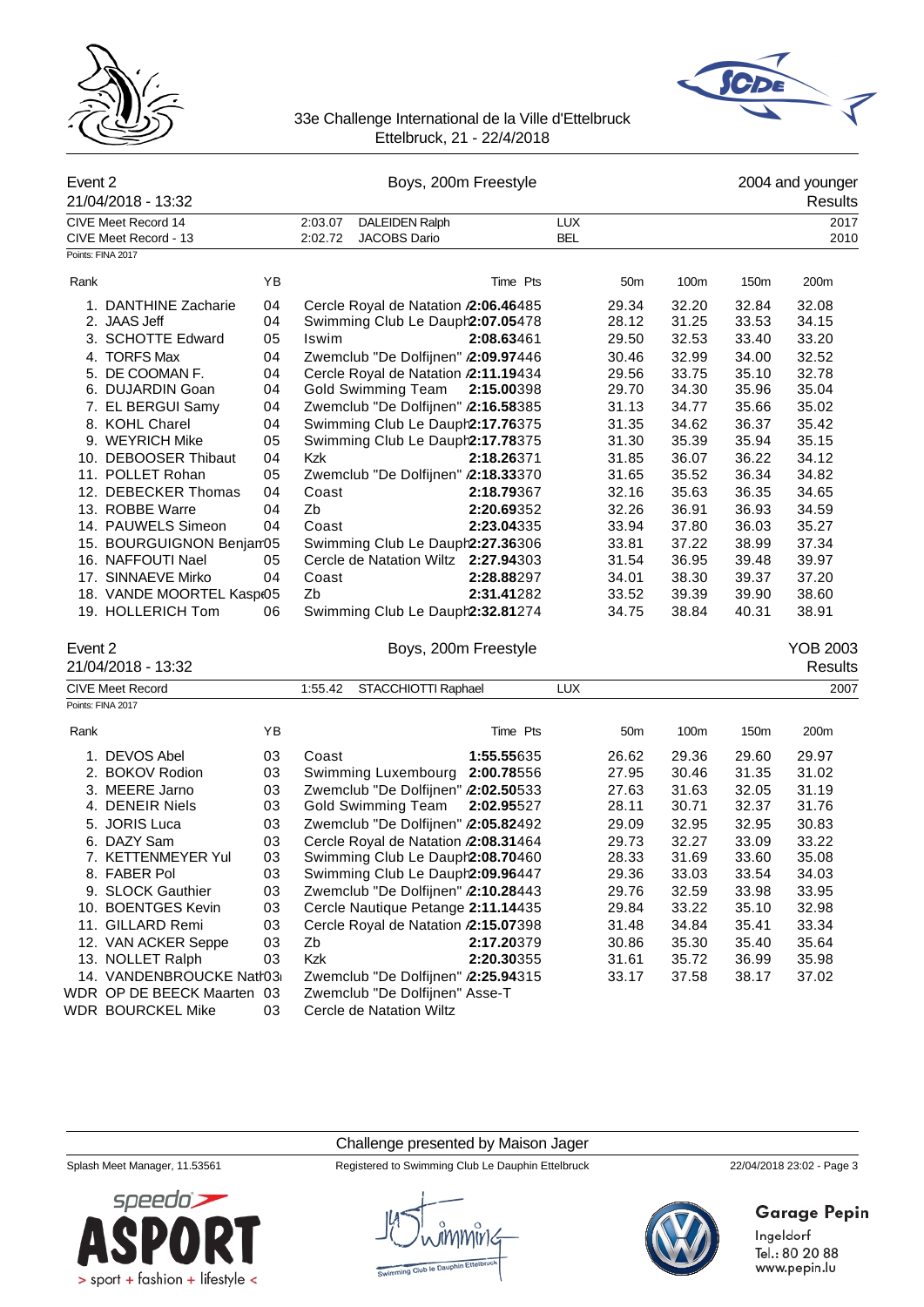



# Event 2, Men, 200m Freestyle

| Event 2 | 21/04/2018 - 13:32          |    |                                     | Boys, 200m Freestyle |            |                 |       |       | YOB 2002<br><b>Results</b> |
|---------|-----------------------------|----|-------------------------------------|----------------------|------------|-----------------|-------|-------|----------------------------|
|         | <b>CIVE Meet Record</b>     |    | 1:56.41<br>ALESSANDRO D.            |                      | BEL        |                 |       |       | 1999                       |
|         | Points: FINA 2017           |    |                                     |                      |            |                 |       |       |                            |
| Rank    |                             | ΥB |                                     | Time Pts             |            | 50m             | 100m  | 150m  | 200m                       |
|         | 1. MOREAUX Maxime           | 02 | Swimming Club Redange2:05.23499     |                      |            | 28.79           | 31.77 | 32.85 | 31.82                      |
|         | 2. WIRTH David              | 02 | Cercle Nautique Petange 2:09.21454  |                      |            | 28.71           | 33.05 | 33.73 | 33.72                      |
|         | 3. DESMET Xaro              | 02 | Kzk                                 | 2:14.80400           |            | 30.74           | 33.62 | 35.09 | 35.35                      |
|         | 4. GIRS Matheo              | 02 | Cercle de Natation Wiltz 2:22.37340 |                      |            | 31.40           | 36.41 | 38.34 | 36.22                      |
|         | 5. VAN DER MOOREN Mitcl02   |    | Zvdo'74                             | 2:22.84336           |            | 31.23           | 36.29 | 39.00 | 36.32                      |
|         | 6. JACOBY Dale              | 02 | Cercle de Natation Wiltz 2:29.98290 |                      |            | 34.60           | 38.88 | 39.17 | 37.33                      |
| Event 2 |                             |    |                                     | Boys, 200m Freestyle |            |                 |       |       | <b>YOB 2001</b>            |
|         | 21/04/2018 - 13:32          |    |                                     |                      |            |                 |       |       | <b>Results</b>             |
|         | <b>CIVE Meet Record</b>     |    | STACCHIOTTI Raphael<br>1:47.13      |                      | <b>LUX</b> |                 |       |       | 2015                       |
|         | Points: FINA 2017           |    |                                     |                      |            |                 |       |       |                            |
| Rank    |                             | ΥB |                                     | Time Pts             |            | 50 <sub>m</sub> | 100m  | 150m  | 200m                       |
|         | 1. BECKERS Felix            | 01 | Swimming Club Le Dauph1:57.06611    |                      |            | 26.48           | 30.16 | 30.60 | 29.82                      |
|         | 2. VAN DEN BOSSCHE Yar01    |    | Swimming Luxembourg 2:00.53560      |                      |            | 27.78           | 30.39 | 31.59 | 30.77                      |
|         | 3. GREGOIRE Juan            | 01 | Enln                                | 2:01.36548           |            | 27.20           | 30.65 | 31.79 | 31.72                      |
|         | 4. VERHAEGHE Robbe Do01     |    | Coast                               | 2:01.40548           |            | 27.89           | 31.25 | 31.91 | 30.35                      |
|         | 5. LABAERE Levi             | 01 | Kzk                                 | 2:01.86542           |            | 28.36           | 31.44 | 31.91 | 30.15                      |
|         | 6. COBBAERT Felix           | 01 | Zb                                  | 2:07.91468           |            | 29.50           | 32.59 | 33.42 | 32.40                      |
|         | 7. VERSTRAETE Jaron         | 01 | Zb                                  | 2:08.14466           |            | 28.82           | 32.58 | 33.67 | 33.07                      |
|         | 8. MEULEMANS Thijs          | 01 | <b>Kzk</b>                          | 2:09.89447           |            | 29.23           | 33.25 | 34.80 | 32.61                      |
|         | WDR SAUBER Bob              | 01 | Swimming Club Redange               |                      |            |                 |       |       |                            |
| Event 2 |                             |    |                                     | Men, 200m Freestyle  |            |                 |       |       | 2000 and older             |
|         | 21/04/2018 - 13:32          |    |                                     |                      |            |                 |       |       | <b>Results</b>             |
|         | <b>CIVE Meet Record</b>     |    | STACCHIOTTI Raphael<br>1:47.13      |                      | <b>LUX</b> |                 |       |       | 2015                       |
|         | Points: FINA 2017           |    |                                     |                      |            |                 |       |       |                            |
| Rank    |                             | ΥB |                                     | Time Pts             |            | 50 <sub>m</sub> | 100m  | 150m  | 200m                       |
|         | 1. STACCHIOTTI Raphael      | 92 | Swimming Club Le Dauph1:47.22796    |                      |            | 25.01           | 27.20 | 27.48 | 27.53                      |
|         | 2. MANNES Max               | 97 | Swimming Luxembourg 1:47.24795      |                      |            | 25.04           | 27.05 | 27.83 | 27.32                      |
|         | 3. VANDERSCHRICK Stepł00    |    | Swimming Luxembourg                 | 1:56.42621           |            | 26.63           | 29.25 | 29.88 | 30.66                      |
|         | 4. MANNES Pol               | 00 | Swimming Luxembourg 1:56.75616      |                      |            | 26.77           | 29.21 | 30.35 | 30.42                      |
|         | 5. ONGENAE Dries            | 00 | Gold Swimming Team 1:58.92583       |                      |            | 27.37           | 30.28 | 31.03 | 30.24                      |
|         | 6. PIKET Bjoern             | 96 | Hzpc                                | 2:00.41562           |            | 27.87           | 30.86 | 31.19 | 30.49                      |
|         | 7. VAERNEWYCK Xander        | 99 | Kzk                                 | 2:01.90541           |            | 27.40           | 31.53 | 31.99 | 30.98                      |
|         | 8. SAMYN Jonas              | 00 | Kzk                                 | 2:03.51520           |            | 27.65           | 31.29 | 32.25 | 32.32                      |
|         | 9. CONZEMIUS Jerome         | 99 | Swimming Luxembourg                 | 2:05.44497           |            | 29.42           | 31.63 | 32.31 | 32.08                      |
|         | 10. OPPENHUIZEN Yulian      | 00 | Zvdo'74                             | 2:07.01478           |            | 28.24           | 31.64 | 33.57 | 33.56                      |
|         | 11. HEYERICK Axel           | 00 | Kzk                                 | 2:09.40452           |            | 29.63           | 32.43 | 33.65 | 33.69                      |
|         | 12. VAN MUYDEN Bastiaan 96  |    | Zvdo'74                             | 2:10.39442           |            | 29.44           | 32.49 | 35.17 | 33.29                      |
|         | 13. VAN DER MOOREN Jeffre99 |    | Zvdo'74                             | 2:13.38413           |            | 29.78           | 33.06 | 35.06 | 35.48                      |
|         | 14. BRIENEN Jetse           | 00 | Zvdo'74                             | 2:22.53338           |            | 31.96           | 35.79 | 37.95 | 36.83                      |
|         | WDR DAZY Max                | 00 | Cercle Royal de Natation Arlon      |                      |            |                 |       |       |                            |
|         | WDR MEYER Joel              | 00 | Cercle de Natation Wiltz            |                      |            |                 |       |       |                            |

Challenge presented by Maison Jager Splash Meet Manager, 11.53561 Registered to Swimming Club Le Dauphin Ettelbruck 22/04/2018 23:02 - Page 4  $s$ *peedo* $\geq$ 

> sport + fashion + lifestyle <

# **Garage Pepin**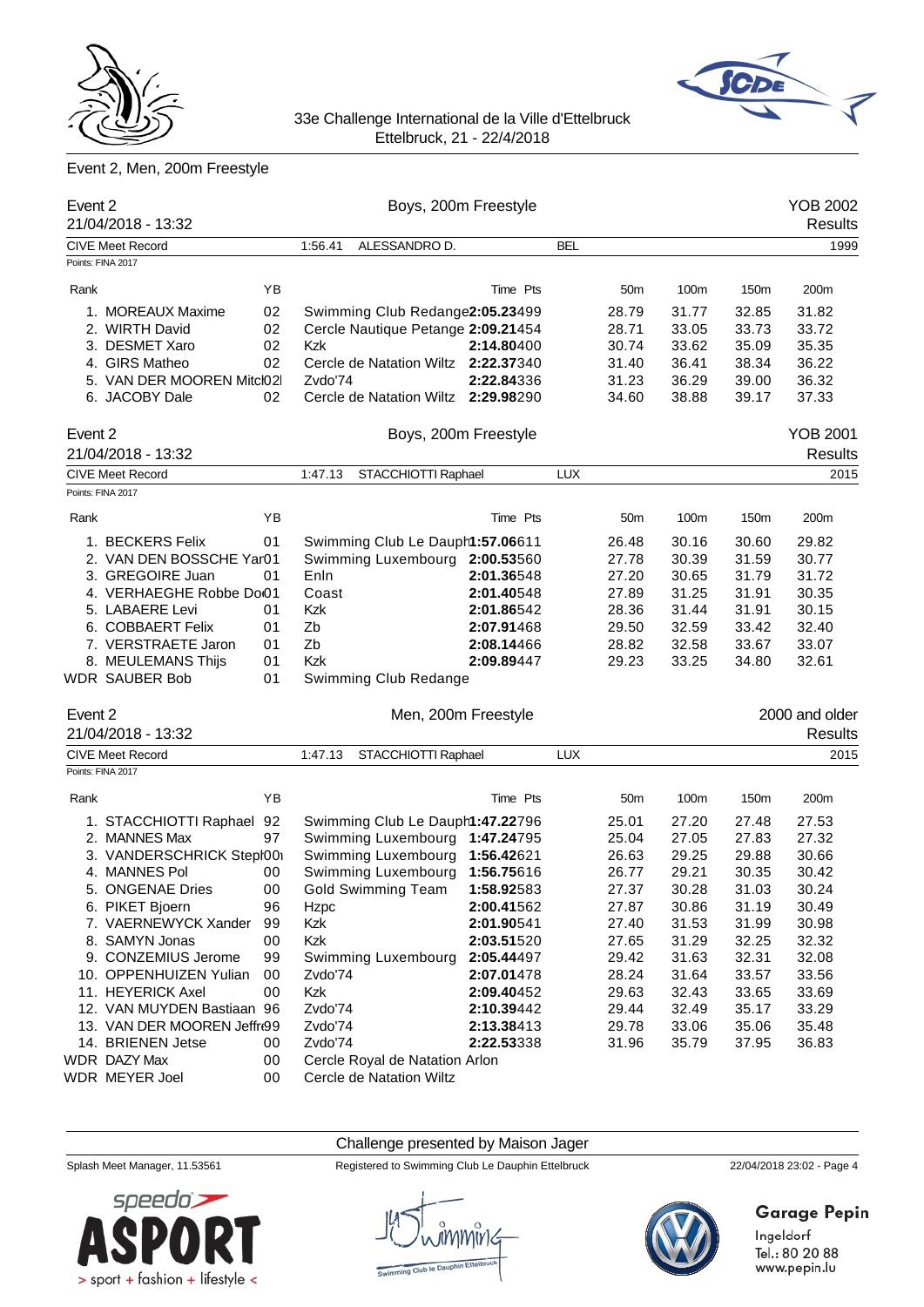



| Event 3           | 21/04/2018 - 14:11                                                    | Girls, 100m Breaststroke      |                                                              |                                        |       |              | 2004 and younger<br><b>Results Prelim</b> |                       |  |
|-------------------|-----------------------------------------------------------------------|-------------------------------|--------------------------------------------------------------|----------------------------------------|-------|--------------|-------------------------------------------|-----------------------|--|
|                   | CIVE Meet Record Open<br>CIVE Meet Record 14<br>CIVE Meet Record - 13 | 1:11.93<br>1:12.17<br>1:14.77 | DEWULF V.<br><b>VERMEIREN Fleur</b><br><b>VLYMINCK Nicky</b> | <b>BEL</b><br><b>BEL</b><br><b>BEL</b> |       |              |                                           | 1995<br>2016<br>2009  |  |
| Points: FINA 2017 |                                                                       |                               |                                                              |                                        |       |              |                                           |                       |  |
| Rank              |                                                                       | YB                            |                                                              | Time                                   | Pts   |              | 50 <sub>m</sub>                           | 100m                  |  |
| 1.                | <b>VANMEENEN Laura</b>                                                | 05                            | Iswim                                                        | 1:18.06                                | 509 Q |              | 37.23                                     | 40.83                 |  |
| 2.                | <b>ALBERS Neele</b>                                                   | 05                            | Swimming Club Le Dauphin Ett                                 | 1:20.30                                | 468 Q |              | 37.62                                     | 42.68                 |  |
| 3.                | <b>TRUYE Alexine</b>                                                  | 04                            | <b>Gold Swimming Team</b>                                    | 1:20.58                                | 463 Q |              | 37.90                                     | 42.68                 |  |
| 4.                | <b>HAAG Nora</b>                                                      | 04                            | Swimming Club Redange                                        | 1:21.53                                | 447 Q |              | 37.57                                     | 43.96                 |  |
| 5.                | <b>BORDONARO Madeleine</b>                                            | 06                            | Cercle Nautique Petange                                      | 1:25.11                                | 393 Q |              | 41.33                                     | 43.78                 |  |
| 6.                | DE WILDE Noor                                                         | 05                            | Zwemclub "De Dolfijnen" Asse-T                               | 1:25.98                                | 381   | $\mathsf{R}$ | 40.28                                     | 45.70                 |  |
| 7.                | <b>DUJARDIN Faye</b>                                                  | 06                            | <b>Gold Swimming Team</b>                                    | 1:26.75                                | 371 R |              | 41.45                                     | 45.30                 |  |
| 8.                | <b>KETTENMEYER Yin</b>                                                | 06                            | Swimming Club Le Dauphin Ett                                 | 1:32.33                                | 308 R |              | 44.94                                     | 47.39                 |  |
| 9.                | <b>ROGIERS</b> Ine                                                    | 05                            | Zwemclub "De Dolfijnen" Asse-T                               | 1:32.40                                | 307 R |              | 43.17                                     | 49.23                 |  |
| 10.               | VANDEN BERGHE Auke                                                    | 05                            | Zb                                                           | 1:32.56                                | 305 R |              | 44.30                                     | 48.26                 |  |
| 11.               | <b>PARMENTIER Marie-Julie</b>                                         | 06                            | Kzk                                                          | 1:34.73                                | 285   |              | 44.70                                     | 50.03                 |  |
| 12.               | <b>PUTTAERT Marie</b>                                                 | 07                            | Zwemclub "De Dolfijnen" Asse-T                               | 1:36.49                                | 269   |              | 46.05                                     | 50.44                 |  |
| 13.               | <b>CHRISTIAENS Annabel</b>                                            | 06                            | Kzk                                                          | 1:36.87                                | 266   |              | 47.03                                     | 49.84                 |  |
|                   | 14. HOLLEVOET Pauline                                                 | 06                            | Coast                                                        | 1:37.15                                | 264   |              | 45.84                                     | 51.31                 |  |
| 15.               | <b>VERGELS Noor</b>                                                   | 06                            | Zwemclub "De Dolfijnen" Asse-T                               | 1:39.43                                | 246   |              | 46.58                                     | 52.85                 |  |
| DSQ               | LIBBRECHT Emma<br>(Time: 14:30)                                       | 06                            | <b>Kzk</b>                                                   |                                        |       | <b>B14</b>   |                                           |                       |  |
|                   | WDR PUTTAERT Elien                                                    | 04                            | Zwemclub "De Dolfijnen" Asse-T                               |                                        |       |              |                                           |                       |  |
| Event 3           |                                                                       |                               | Girls, 100m Breaststroke                                     |                                        |       |              |                                           | <b>YOB 2003</b>       |  |
|                   | 21/04/2018 - 14:11                                                    |                               |                                                              |                                        |       |              |                                           | <b>Results Prelim</b> |  |
|                   | <b>CIVE Meet Record Open</b><br>CIVE Meet Record 15                   | 1:11.93<br>1:11.93            | DEWULF V.<br>DEWULF V.                                       | <b>BEL</b><br><b>BEL</b>               |       |              |                                           | 1995<br>1995          |  |
| Points: FINA 2017 |                                                                       |                               |                                                              |                                        |       |              |                                           |                       |  |
| Rank              |                                                                       | YB                            |                                                              | Time                                   | Pts   |              | 50 <sub>m</sub>                           | 100m                  |  |
| 1.                | <b>DEMEYER Amandine</b>                                               | 03                            | Zb                                                           | 1:16.10                                | 550 Q |              | 35.11                                     | 40.99                 |  |
| 2.                | <b>CASTEUR Margaux</b>                                                | 03                            | <b>Gold Swimming Team</b>                                    | 1:19.73                                | 478   | Q            | 36.44                                     | 43.29                 |  |
| 3.                | <b>BORREMANS Lotte</b>                                                | 03                            | Zwemclub "De Dolfijnen" Asse-T                               | 1:19.88                                | 475   | Q            | 37.49                                     | 42.39                 |  |
| 4.                | <b>CHINA Lucile</b>                                                   | 03                            | Cercle Royal de Natation Arlon                               | 1:20.21                                | 469   | Q            | 37.98                                     | 42.23                 |  |
| 5.                | <b>WATTIAUX Julie</b>                                                 | 03                            | Enln                                                         | 1:28.59                                | 348 Q |              | 42.09                                     | 46.50                 |  |
| 6.                | DE WILDE Hanne                                                        | 03                            | Zwemclub "De Dolfijnen" Asse-T                               | 1:30.70                                | 325 R |              | 43.56                                     | 47.14                 |  |

### Challenge presented by Maison Jager

Splash Meet Manager, 11.53561 Registered to Swimming Club Le Dauphin Ettelbruck 22/04/2018 23:02 - Page 5



# Garage Pepin

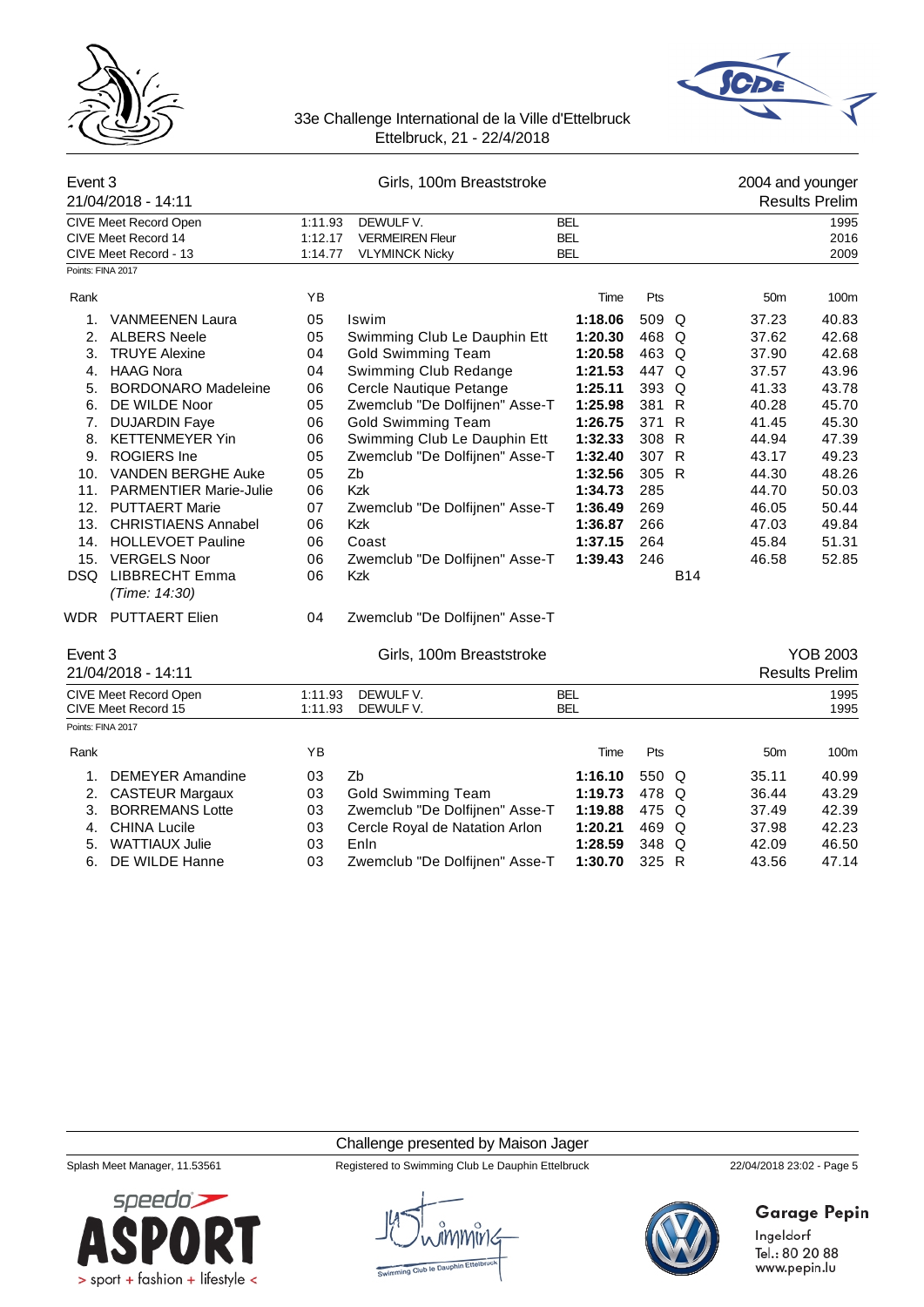



# Event 3, Women, 100m Breaststroke, Prelim

| Event 3<br>21/04/2018 - 14:11 |                                              |                    | Girls, 100m Breaststroke       | <b>YOB 2002</b><br><b>Results Prelim</b> |       |                  |                       |
|-------------------------------|----------------------------------------------|--------------------|--------------------------------|------------------------------------------|-------|------------------|-----------------------|
|                               | CIVE Meet Record Open<br>CIVE Meet Record 16 | 1:11.93<br>1:12.90 | DEWULF V.<br>MULLER A.         | <b>BEL</b><br><b>GER</b>                 |       |                  | 1995<br>1991          |
| Points: FINA 2017             |                                              |                    |                                |                                          |       |                  |                       |
| Rank                          |                                              | ΥB                 |                                | Time                                     | Pts   | 50 <sub>m</sub>  | 100m                  |
| 1.                            | DE DUFFELEER Jolien                          | 02                 | Coast                          | 1:14.39                                  | 589 Q | 35.05            | 39.34                 |
| 2.                            | <b>VANDENDORPE Florence</b>                  | 02                 | Kzk                            | 1:14.49                                  | 586 Q | 35.22            | 39.27                 |
| 3.                            | <b>REMMERY Anice</b>                         | 02                 | Kzk                            | 1:16.71                                  | 537 Q | 35.70            | 41.01                 |
| 4.                            | <b>GLODT Kelly</b>                           | 02                 | Swimming Club Redange          | 1:21.36                                  | 450 Q | 38.48            | 42.88                 |
| 5.                            | <b>SWINKELS Ilse</b>                         | 02                 | Hzpc                           | 1:22.51                                  | 431 Q | 38.09            | 44.42                 |
| 6.                            | <b>HORBACH Laura</b>                         | 02                 | <b>SKK</b>                     | 1:24.28                                  | 405 R | 38.61            | 45.67                 |
|                               | 7. TRIOEN Joke                               | 02                 | Zwemclub "De Dolfijnen" Asse-T | 1:27.12                                  | 366 R | 41.77            | 45.35                 |
| Event 3                       |                                              |                    | Women, 100m Breaststroke       |                                          |       |                  | 2000 and older        |
| 21/04/2018 - 14:11            |                                              |                    |                                |                                          |       |                  | <b>Results Prelim</b> |
|                               | CIVE Meet Record Open                        | 1:11.93            | DEWULF V.                      | <b>BEL</b>                               |       |                  | 1995                  |
|                               | CIVE Meet Record 17 +                        | 1:11.93            | DEWULF V.                      | <b>BEL</b>                               |       |                  | 1995                  |
| Points: FINA 2017             |                                              |                    |                                |                                          |       |                  |                       |
| Rank                          |                                              | ΥB                 |                                | Time                                     | Pts   | 50 <sub>m</sub>  | 100m                  |
| 1.                            | <b>DENEIR Silken</b>                         | 99                 | <b>Gold Swimming Team</b>      | 1:15.99                                  | 552 Q | 35.94            | 40.05                 |
| 2.                            | <b>MATTENS Edith</b>                         | 97                 | Kzk                            | 1:17.95                                  | 512 Q | 36.96            | 40.99                 |
| 3.                            | <b>VELTHUIS Petri</b>                        | 93                 | Zvdo'74                        | 1:19.20                                  | 488 Q | 37.73            | 41.47                 |
|                               | 4. HOEGEE Robina                             | 92                 | Zvdo'74                        | 1:20.08                                  | 472 Q | 38.84            | 41.24                 |
|                               | 5. DEN DEKKER Tessa                          | 00                 | Zvdo'74                        | 1:23.55                                  | 415 Q | 39.20            | 44.35                 |
|                               |                                              |                    |                                |                                          |       |                  |                       |
| Event 4                       |                                              |                    | Boys, 100m Breaststroke        |                                          |       | 2004 and younger |                       |
|                               | 21/04/2018 - 14:25                           |                    |                                |                                          |       |                  | <b>Results Prelim</b> |
|                               | CIVE Meet Record Open                        | 59.83              | <b>CARNOL Laurent</b>          | <b>LUX</b>                               |       |                  | 2015                  |
|                               | CIVE Meet Record 14                          | 1:08.99            | SZABO A.                       | <b>HUN</b>                               |       |                  | 1992                  |
|                               | CIVE Meet Record - 13                        | 1:14.24            | CARNEIRO Joao                  | <b>LUX</b>                               |       |                  | 2016                  |
| Points: FINA 2017             |                                              |                    |                                |                                          |       |                  |                       |
| Rank                          |                                              | YB                 |                                | Time                                     | Pts   | 50 <sub>m</sub>  | 100m                  |
| 1.                            | VANDE CASTEELE Bjarne                        | 04                 | <b>Gold Swimming Team</b>      | 1:11.82                                  | 464 Q | 33.62            | 38.20                 |
|                               | 2. DESIMPELAERE Miguel                       | 04                 | <b>Gold Swimming Team</b>      | 1:14.00                                  | 424 Q | 34.36            | 39.64                 |
|                               | 3. DEVOLDERE Henri                           | 04                 | Kzk                            | 1:16.61                                  | 382 Q | 36.63            | 39.98                 |
|                               | 4. CASTEUR Xander                            | 04                 | <b>Gold Swimming Team</b>      | 1:18.28                                  | 358 Q | 36.88            | 41.40                 |
| 5.                            | <b>BOURGUIGNON Benjamin</b>                  | 05                 | Swimming Club Le Dauphin Ett   | 1:22.67                                  | 304 Q | 39.27            | 43.40                 |
| 6.                            | DE MUNCK Emiel                               | 04                 | Zwemclub "De Dolfijnen" Asse-T | 1:23.67                                  | 293 R | 39.46            | 44.21                 |
| 7.                            | <b>PUETZ Christophe</b>                      | 04                 | Swimming Club Le Dauphin Ett   | 1:23.84                                  | 291 R | 39.85            | 43.99                 |
| 8.                            | <b>VERBRUGGE Lucas</b>                       | 05                 | Kzk                            | 1:24.88                                  | 281 R | 40.33            | 44.55                 |
| 9.                            | <b>DEBECKER Thomas</b>                       | 04                 | Coast                          | 1:25.94                                  | 270 R | 41.71            | 44.23                 |
|                               | 10. AELVOET Willem                           | 05                 | Kzk                            | 1:31.64                                  | 223 R | 44.00            | 47.64                 |
| 11.                           | DE FIJTER Bart                               | 04                 | Zvdo'74                        | 1:34.29                                  | 205   | 43.42            | 50.87                 |
| 12.                           | <b>GERMONPRE Maxime</b>                      | 07                 | Zwemclub "De Dolfijnen" Asse-T | 1:42.58                                  | 159   | 48.62            | 53.96                 |
|                               |                                              |                    |                                |                                          |       |                  |                       |

Challenge presented by Maison Jager

Splash Meet Manager, 11.53561 Registered to Swimming Club Le Dauphin Ettelbruck 22/04/2018 23:02 - Page 6





# **Garage Pepin**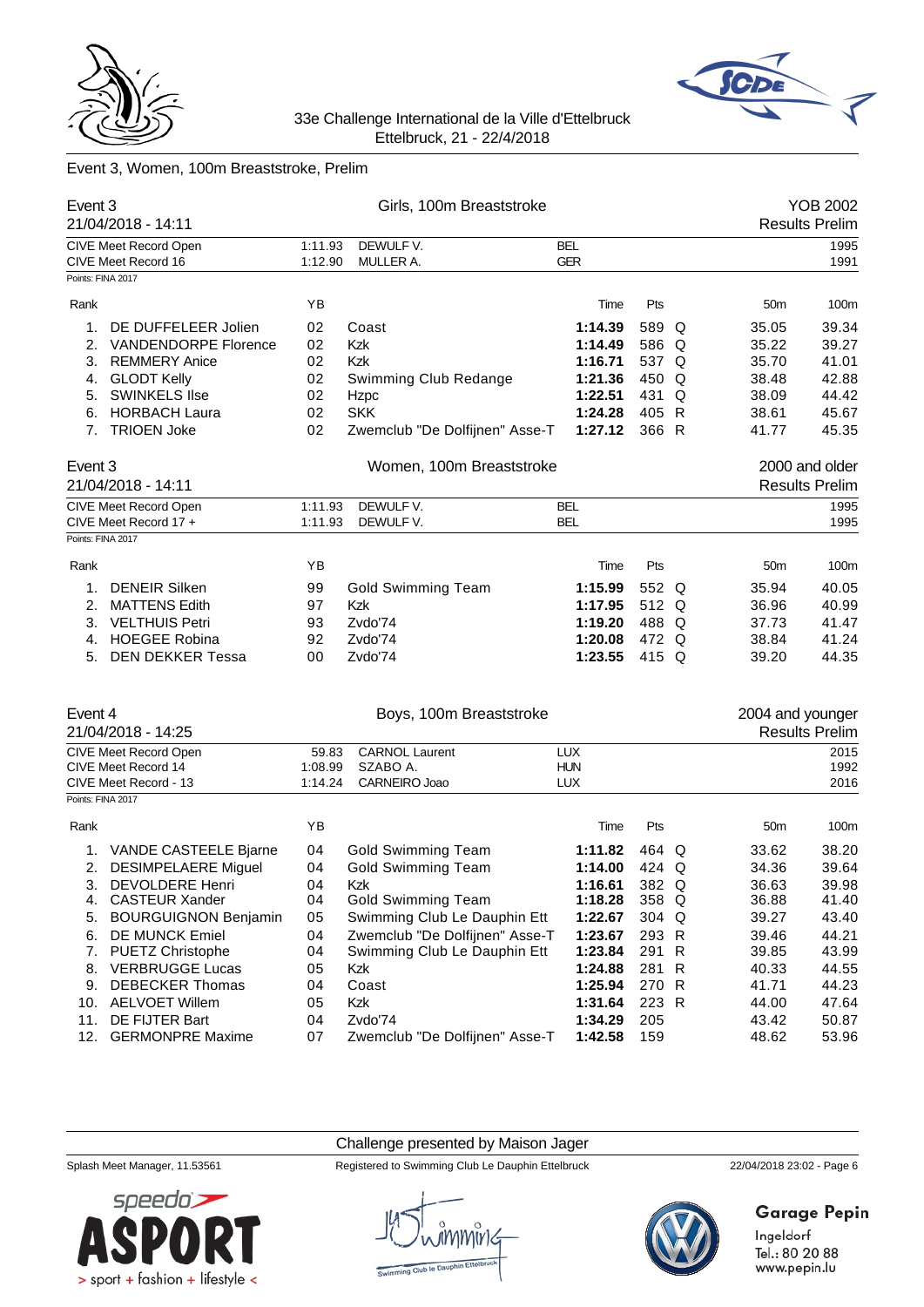



# Event 4, Men, 100m Breaststroke, Prelim

| Event 4           | 21/04/2018 - 14:25           |                                 | Boys, 100m Breaststroke        |            | YOB 2003<br><b>Results Prelim</b> |   |                 |                       |  |
|-------------------|------------------------------|---------------------------------|--------------------------------|------------|-----------------------------------|---|-----------------|-----------------------|--|
|                   | <b>CIVE Meet Record Open</b> | 59.83                           | <b>CARNOL Laurent</b>          | <b>LUX</b> |                                   |   |                 | 2015                  |  |
|                   | CIVE Meet Record 15          | <b>BRANDT Jeroen</b><br>1:07.46 |                                | <b>BEL</b> |                                   |   | 2012            |                       |  |
| Points: FINA 2017 |                              |                                 |                                |            |                                   |   |                 |                       |  |
| Rank              |                              | YB                              |                                | Time       | Pts                               |   | 50 <sub>m</sub> | 100m                  |  |
| 1.                | CARNEIRO Joao                | 03                              | Swimming Luxembourg            | 1:07.46    | 560 Q                             |   | 32.25           | 35.21                 |  |
| 2.                | <b>HEYRMAN Tigo</b>          | 03                              | Brabo Zwemclub Antwerpen       | 1:10.41    | 492 Q                             |   | 32.77           | 37.64                 |  |
| 3.                | <b>DENEIR Niels</b>          | 03                              | <b>Gold Swimming Team</b>      | 1:10.57    | 489 Q                             |   | 33.54           | 37.03                 |  |
|                   | 4. HEYERICK Jens             | 03                              | Kzk                            | 1:12.53    | 450 Q                             |   | 33.56           | 38.97                 |  |
| 5.                | <b>MEERE Jarno</b>           | 03                              | Zwemclub "De Dolfijnen" Asse-T | 1:13.52    | 432 Q                             |   | 34.16           | 39.36                 |  |
| 6.                | <b>GUILLEMYN Lucas</b>       | 03                              | <b>Kzk</b>                     | 1:13.66    | 430 R                             |   | 34.52           | 39.14                 |  |
| 7.                | <b>JORIS Dante</b>           | 03                              | Zwemclub "De Dolfijnen" Asse-T | 1:15.57    | 398 R                             |   | 35.19           | 40.38                 |  |
| 8.                | <b>NEYENS Arthur</b>         | 03                              | Zwemclub "De Dolfijnen" Asse-T | 1:18.03    | 361 R                             |   | 36.13           | 41.90                 |  |
|                   | 9. VAN ACKER Seppe           | 03                              | Zb                             | 1:18.88    | 350 R                             |   | 37.52           | 41.36                 |  |
| 10.               | <b>BOENTGES Kevin</b>        | 03                              | Cercle Nautique Petange        | 1:24.73    | 282 R                             |   | 39.21           | 45.52                 |  |
| Event 4           |                              |                                 | Boys, 100m Breaststroke        |            |                                   |   |                 | <b>YOB 2002</b>       |  |
|                   | 21/04/2018 - 14:25           |                                 |                                |            |                                   |   |                 | <b>Results Prelim</b> |  |
|                   | CIVE Meet Record Open        | 59.83                           | <b>CARNOL Laurent</b>          | <b>LUX</b> |                                   |   |                 | 2015                  |  |
|                   | CIVE Meet Record 16          | 1:04.56                         | <b>ROLKO Ricky</b>             | <b>LUX</b> |                                   |   |                 | 2015                  |  |
| Points: FINA 2017 |                              |                                 |                                |            |                                   |   |                 |                       |  |
| Rank              |                              | YB                              |                                | Time       | Pts                               |   | 50 <sub>m</sub> | 100m                  |  |
| 1.                | <b>JANSSENS Renzo</b>        | 02                              | Brabo Zwemclub Antwerpen       | 1:07.91    | 549 Q                             |   | 30.99           | 36.92                 |  |
| 2.                | <b>DEJONGHE Arnaud</b>       | 02                              | Coast                          | 1:08.68    | 530 Q                             |   | 32.00           | 36.68                 |  |
| 3.                | <b>MESTDAGH Arne</b>         | 02                              | <b>Kzk</b>                     | 1:08.99    | 523 Q                             |   | 32.58           | 36.41                 |  |
| 4.                | MAAS-KOOB Cedric             | 02                              | Swimming Club Le Dauphin Ett   | 1:13.04    | 441                               | Q | 34.49           | 38.55                 |  |
|                   | 5. COKELAERE Matthijs        | 02                              | <b>Kzk</b>                     | 1:16.82    | 379 Q                             |   | 35.72           | 41.10                 |  |
| 6.                | <b>JACOBY Dale</b>           | 02                              | Cercle de Natation Wiltz       | 1:27.19    | 259 R                             |   | 40.78           | 46.41                 |  |
| Event 4           |                              |                                 | Boys, 100m Breaststroke        |            |                                   |   |                 | <b>YOB 2001</b>       |  |
|                   | 21/04/2018 - 14:25           |                                 |                                |            |                                   |   |                 | <b>Results Prelim</b> |  |
|                   | <b>CIVE Meet Record Open</b> | 59.83                           | <b>CARNOL Laurent</b>          | <b>LUX</b> |                                   |   |                 | 2015                  |  |
| Points: FINA 2017 | CIVE Meet Record 17 +        | 59.83                           | <b>CARNOL Laurent</b>          | <b>LUX</b> |                                   |   |                 | 2015                  |  |
|                   |                              |                                 |                                |            |                                   |   |                 |                       |  |
| Rank              |                              | YB                              |                                | Time       | Pts                               |   | 50 <sub>m</sub> | 100m                  |  |
| 1.                | VAN DEN BOSSCHE Yann         | 01                              | Swimming Luxembourg            | 1:03.78    | 662 Q                             |   | 29.65           | 34.13                 |  |
| 2.                | <b>MOYAERT Theodore</b>      | 01                              | Iswim                          | 1:08.66    | 531                               | Q | 31.83           | 36.83                 |  |
| 3.                | <b>VERSTRAETE Jaron</b>      | 01                              | Zb                             | 1:12.16    | 457 Q                             |   | 34.26           | 37.90                 |  |
|                   | 4. MEULEMANS Thijs           | 01                              | <b>Kzk</b>                     | 1:19.96    | $336$ Q                           |   | 38.31           | 41.65                 |  |

Challenge presented by Maison Jager



Splash Meet Manager, 11.53561 Registered to Swimming Club Le Dauphin Ettelbruck 22/04/2018 23:02 - Page 7



# **Garage Pepin**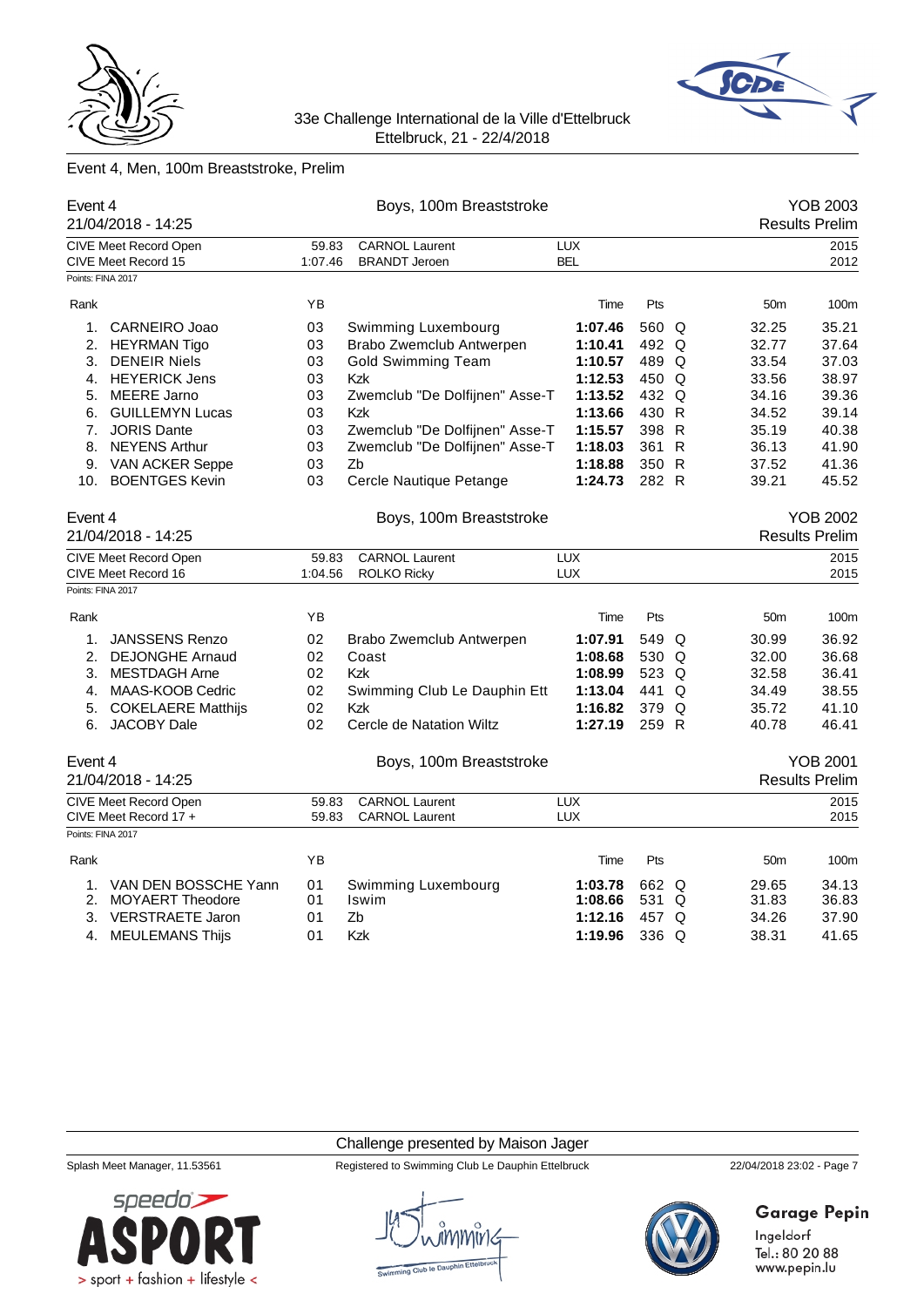



# Event 4, Men, 100m Breaststroke, Prelim

| Event 4           | 21/04/2018 - 14:25         |         | Men, 100m Breaststroke         |            |       |              |                  | 2000 and older<br><b>Results Prelim</b> |
|-------------------|----------------------------|---------|--------------------------------|------------|-------|--------------|------------------|-----------------------------------------|
|                   | CIVE Meet Record Open      | 59.83   | <b>CARNOL Laurent</b>          | <b>LUX</b> |       |              |                  | 2015                                    |
|                   | CIVE Meet Record 17 +      | 59.83   | <b>CARNOL Laurent</b>          | <b>LUX</b> |       |              |                  | 2015                                    |
| Points: FINA 2017 |                            |         |                                |            |       |              |                  |                                         |
| Rank              |                            | YB      |                                | Time       | Pts   |              | 50 <sub>m</sub>  | 100m                                    |
| 1.                | STACCHIOTTI Raphael        | 92      | Swimming Club Le Dauphin Ett   | 1:02.19    | 714 Q |              | 29.64            | 32.55                                   |
| 2.                | <b>CAMERLYNCK Tim</b>      | 98      | <b>Gold Swimming Team</b>      | 1:03.04    | 686 Q |              | 29.43            | 33.61                                   |
| 3.                | <b>DEWULF Gillian</b>      | 96      | Kzk                            | 1:03.53    | 670 Q |              | 30.08            | 33.45                                   |
| 4.                | <b>ROLKO Ricky</b>         | 99      | Swimming Luxembourg            | 1:04.27    | 647 Q |              | 30.34            | 33.93                                   |
| 5.                | <b>DELBECQUE Tore</b>      | 00      | <b>Gold Swimming Team</b>      | 1:06.58    | 582 Q |              | 31.38            | 35.20                                   |
| 6.                | PIKET Bjoern               | 96      | Hzpc                           | 1:06.63    | 581 R |              | 31.09            | 35.54                                   |
| 7.                | VAERNEWYCK Xander          | 99      | Kzk                            | 1:07.60    | 556 R |              | 32.04            | 35.56                                   |
| 8.                | <b>CRIELAARD Wim</b>       | 92      | Zvdo'74                        | 1:15.07    | 406 R |              | 34.82            | 40.25                                   |
| 9.                | <b>FEYS Frederik</b>       | 99      | Coast                          | 1:15.35    | 401   | $\mathsf{R}$ | 35.74            | 39.61                                   |
|                   | 10. HEYERICK Axel          | 00      | <b>Kzk</b>                     | 1:16.68    | 381 R |              | 36.58            | 40.10                                   |
| Event 5           | 21/04/2018 - 14:42         |         | Girls, 100m Backstroke         |            |       |              | 2004 and younger | <b>Results Prelim</b>                   |
|                   | CIVE Meet Record Open      | 1:01.32 | <b>ROLKO Sarah</b>             | <b>LUX</b> |       |              |                  | 2009                                    |
|                   | CIVE Meet Record 14        | 1:04.49 | <b>MEYNEN Julie</b>            | <b>LUX</b> |       |              |                  | 2011                                    |
|                   | CIVE Meet Record - 13      | 1:04.92 | VAN DEN BOSSCHE Eline          | <b>LUX</b> |       |              |                  | 2012                                    |
| Points: FINA 2017 |                            |         |                                |            |       |              |                  |                                         |
| Rank              |                            | YB      |                                | Time       | Pts   |              | 50m              | 100m                                    |
| 1.                | <b>RICCI Nicole</b>        | 04      | Swimming Luxembourg            | 1:06.26    | 572 Q |              | 32.28            | 33.98                                   |
| 2.                | DEKERVEL Emma              | 04      | Iswim                          | 1:10.61    | 473 Q |              | 34.12            | 36.49                                   |
| 3.                | DEBROUWER Sarah            | 05      | Iswim                          | 1:12.10    | 444 Q |              | 35.21            | 36.89                                   |
| 4.                | <b>REDING Alyssa</b>       | 04      | Swimming Club Le Dauphin Ett   | 1:13.94    | 412 Q |              | 35.44            | 38.50                                   |
| 5.                | <b>GLODT Chiara</b>        | 04      | Swimming Club Redange          | 1:15.22    | 391   | Q            | 36.79            | 38.43                                   |
| 6.                | <b>HORBACH Sophia</b>      | 04      | <b>SKK</b>                     | 1:16.28    | 375 R |              | 37.92            | 38.36                                   |
| 7.                | DE CRAEN Imke              | 04      | Zwemclub "De Dolfijnen" Asse-T | 1:16.53    | 371 R |              | 36.00            | 40.53                                   |
| 8.                | <b>VERMOERE Sarah</b>      | 04      | Kzk                            | 1:16.55    | 371   | $\mathsf{R}$ | 37.13            | 39.42                                   |
| 9.                | <b>DEKERF Hanne</b>        | 06      | Zwemclub "De Dolfijnen" Asse-T | 1:16.60    | 370   | $\mathsf{R}$ | 37.70            | 38.90                                   |
| 10.               | <b>BORDONARO Madeleine</b> | 06      | Cercle Nautique Petange        | 1:18.40    | 345 R |              | 38.61            | 39.79                                   |
| 11.               | <b>OLLEVIER Mado</b>       | 05      | Iswim                          | 1:18.65    | 342   |              | 38.18            | 40.47                                   |
| 12.               | <b>KRUMMENAUER Linnea</b>  | 05      | <b>SKK</b>                     | 1:18.78    | 340   |              | 38.91            | 39.87                                   |
| 13.               | <b>OOSTERLYNCK Anais</b>   | 06      | Gold Swimming Team             | 1:18.86    | 339   |              | 38.13            | 40.73                                   |
|                   | 14. GIJSENS Cato           | 05      | Zwemclub "De Dolfijnen" Asse-T | 1:18.87    | 339   |              | 38.11            | 40.76                                   |
|                   | 15. HAAG Nora              | 04      | Swimming Club Redange          | 1:19.14    | 336   |              | 37.51            | 41.63                                   |
| 16.               | DE WILDE Noor              | 05      | Zwemclub "De Dolfijnen" Asse-T | 1:20.22    | 322   |              | 38.78            | 41.44                                   |
| 17.               | VAN BREUGEL Femke          | 04      | Zvdo'74                        | 1:20.60    | 318   |              | 38.54            | 42.06                                   |
| 18.               | <b>OVAERE Luna</b>         | 06      | <b>Gold Swimming Team</b>      | 1:24.38    | 277   |              | 40.96            | 43.42                                   |
|                   | 19. OP DE BEECK Lauren     | 06      | Zwemclub "De Dolfijnen" Asse-T | 1:25.36    | 267   |              | 40.89            | 44.47                                   |
|                   | 20. PARMENTIER Marie-Julie | 06      | Kzk                            | 1:25.59    | 265   |              | 42.01            | 43.58                                   |
| 21.               | <b>KETTENMEYER Yin</b>     | 06      | Swimming Club Le Dauphin Ett   | 1:27.78    | 246   |              | 43.10            | 44.68                                   |
| 22.               | <b>WILLEMS Mare</b>        | 06      | Coast                          | 1:28.36    | 241   |              | 42.53            | 45.83                                   |
| 23.               | <b>CHRISTIAENS Annabel</b> | 06      | Kzk                            | 1:28.56    | 239   |              | 43.94            | 44.62                                   |
|                   | 24. VAN DEN BERGEN Shauna  | 05      | Coast                          | 1:28.96    | 236   |              | 42.56            | 46.40                                   |
| 25.               | <b>LIBBRECHT Emma</b>      | 06      | Kzk                            | 1:31.97    | 214   |              | 46.22            | 45.75                                   |
|                   | 26. EECKHOUT Hanne         | 05      | Zwemclub "De Dolfijnen" Asse-T | 1:32.00    | 214   |              | 44.38            | 47.62                                   |

Challenge presented by Maison Jager



Splash Meet Manager, 11.53561 Registered to Swimming Club Le Dauphin Ettelbruck 22/04/2018 23:02 - Page 8



# **Garage Pepin**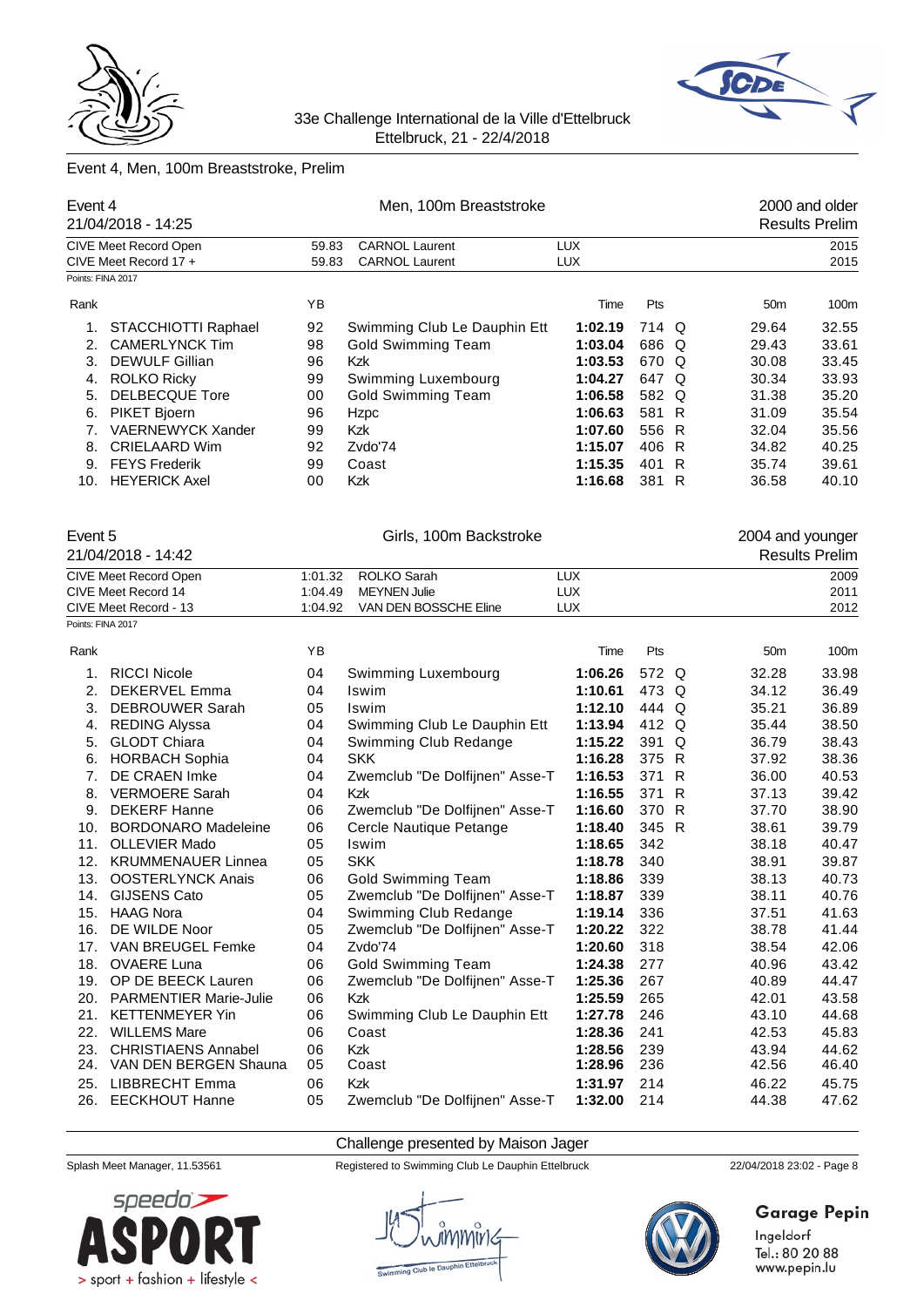



| Event 5, Gins, Toom Backstroke, Freilin, 2004 and younger |                                                     |                    |                                          |                          |            |   |                 |                       |
|-----------------------------------------------------------|-----------------------------------------------------|--------------------|------------------------------------------|--------------------------|------------|---|-----------------|-----------------------|
| Rank                                                      |                                                     | ΥB                 |                                          | Time                     | Pts        |   | 50 <sub>m</sub> | 100m                  |
|                                                           | WDR PUTTAERT Elien                                  | 04                 | Zwemclub "De Dolfijnen" Asse-T           |                          |            |   |                 |                       |
| Event 5                                                   |                                                     |                    | Girls, 100m Backstroke                   |                          |            |   |                 | YOB 2003              |
|                                                           | 21/04/2018 - 14:42                                  |                    |                                          |                          |            |   |                 | <b>Results Prelim</b> |
|                                                           | <b>CIVE Meet Record Open</b><br>CIVE Meet Record 15 | 1:01.32<br>1:01.32 | <b>ROLKO Sarah</b><br><b>ROLKO Sarah</b> | <b>LUX</b><br><b>LUX</b> |            |   |                 | 2009<br>2009          |
| Points: FINA 2017                                         |                                                     |                    |                                          |                          |            |   |                 |                       |
| Rank                                                      |                                                     | YB                 |                                          | Time                     | Pts        |   | 50 <sub>m</sub> | 100m                  |
| 1.                                                        | <b>SNEPPE Diede</b>                                 | 03                 | Zwemclub "De Dolfijnen" Asse-T           | 1:11.78                  | 450 Q      |   | 34.89           | 36.89                 |
| 2.                                                        | <b>BROICH Louisa Marie</b>                          | 03                 | <b>Tri Post Trier</b>                    | 1:12.80                  | 431        | Q | 34.77           | 38.03                 |
|                                                           | 3. RONDEAU Lola                                     | 03                 | Enln                                     | 1:13.63                  | 417 Q      |   | 35.17           | 38.46                 |
| 4.                                                        | <b>PIERRE-LOUIS Alexis</b>                          | 03                 | <b>SKK</b>                               | 1:13.99                  | 411        | Q | 36.56           | 37.43                 |
| 5.                                                        | <b>SLAJS Emilie</b>                                 | 03                 | Cercle Royal de Natation Arlon           | 1:14.37                  | 405 Q      |   | 36.47           | 37.90                 |
| 6.                                                        | VAN MULDER Katinka                                  | 03                 | Zwemclub "De Dolfijnen" Asse-T           | 1:15.61                  | 385 R      |   | 35.79           | 39.82                 |
| 7.                                                        | <b>BORREMANS Lotte</b>                              | 03                 | Zwemclub "De Dolfijnen" Asse-T           | 1:15.85                  | 381 R      |   | 36.07           | 39.78                 |
| 8.                                                        | <b>GERMONPRE Sarah</b>                              | 03                 | Zwemclub "De Dolfijnen" Asse-T           | 1:18.41                  | 345 R      |   | 38.24           | 40.17                 |
| 9.                                                        | <b>ELCHEROTH Milly</b>                              | 03                 | Swimming Club Redange                    | 1:18.46                  | 345 R      |   | 38.55           | 39.91                 |
|                                                           |                                                     |                    |                                          |                          |            |   |                 |                       |
| Event 5                                                   |                                                     |                    | Girls, 100m Backstroke                   |                          |            |   |                 | <b>YOB 2002</b>       |
|                                                           | 21/04/2018 - 14:42                                  |                    |                                          |                          |            |   |                 | <b>Results Prelim</b> |
|                                                           | CIVE Meet Record Open                               | 1:01.32            | ROLKO Sarah                              | <b>LUX</b>               |            |   |                 | 2009                  |
|                                                           | CIVE Meet Record 16                                 | 1:03.47            | ROLKO Sarah                              | <b>LUX</b>               |            |   |                 | 2010                  |
| Points: FINA 2017                                         |                                                     |                    |                                          |                          |            |   |                 |                       |
| Rank                                                      |                                                     | YB                 |                                          | Time                     | Pts        |   | 50 <sub>m</sub> | 100m                  |
| 1.                                                        | <b>TAECKE</b> Ine                                   | 02                 | Coast                                    | 1:04.96                  | 607 Q      |   | 31.00           | 33.96                 |
| 2.                                                        | <b>VANDERSCHRICK Laura</b>                          | 02                 | Swimming Luxembourg                      | 1:05.28                  | 599 Q      |   | 31.79           | 33.49                 |
| 3.                                                        | RICCI Giorgia Michela                               | 02                 | Swimming Luxembourg                      | 1:06.16                  | 575 Q      |   | 31.90           | 34.26                 |
| 4.                                                        | <b>BOURGOIS Karo</b>                                | 02                 | Coast                                    | 1:06.95                  | 555 Q      |   | 32.96           | 33.99                 |
| 5.                                                        | <b>REMMERY Anice</b>                                | 02                 | Kzk                                      | 1:08.76                  | 512 Q      |   | 33.48           | 35.28                 |
| 6.                                                        | <b>MARTENS Chloe</b>                                | 02                 | Brabo Zwemclub Antwerpen                 | 1:09.51                  | 496 R      |   | 33.99           | 35.52                 |
|                                                           | 7. VANDENDORPE Florence                             | 02                 | Kzk                                      | 1:10.22                  | 481 R      |   | 35.19           | 35.03                 |
| 8.                                                        | <b>MICHOT Alice</b>                                 | 02                 | Enln                                     | 1:10.68                  | 471 R      |   | 34.15           | 36.53                 |
| 9.                                                        | <b>DEFEVER Tine</b>                                 | 02                 | Zb                                       | 1:12.43                  | 438 R      |   | 34.56           | 37.87                 |
| 10.                                                       | <b>GLODT Kelly</b>                                  | 02                 | Swimming Club Redange                    | 1:15.02                  | 394 R      |   | 36.53           | 38.49                 |
| 11.                                                       | <b>BARTORELLI Chiara</b>                            | 02                 | Coast                                    | 1:17.12                  | 363        |   | 37.25           | 39.87                 |
| 12.                                                       | <b>SWINKELS Ilse</b>                                | 02                 | Hzpc                                     | 1:17.44                  | 358        |   | 36.64           | 40.80                 |
| 13.<br>14.                                                | <b>KORN Lea</b><br><b>BESSELINK Danine</b>          | 02<br>02           | <b>SKK</b><br>Zvdo'74                    | 1:21.05<br>1:22.38       | 312<br>298 |   | 38.82<br>38.49  | 42.23<br>43.89        |

### Event 5, Girls, 100m Backstroke, Prelim, 2004 and younger

Challenge presented by Maison Jager



Splash Meet Manager, 11.53561 Registered to Swimming Club Le Dauphin Ettelbruck 22/04/2018 23:02 - Page 9



# **Garage Pepin**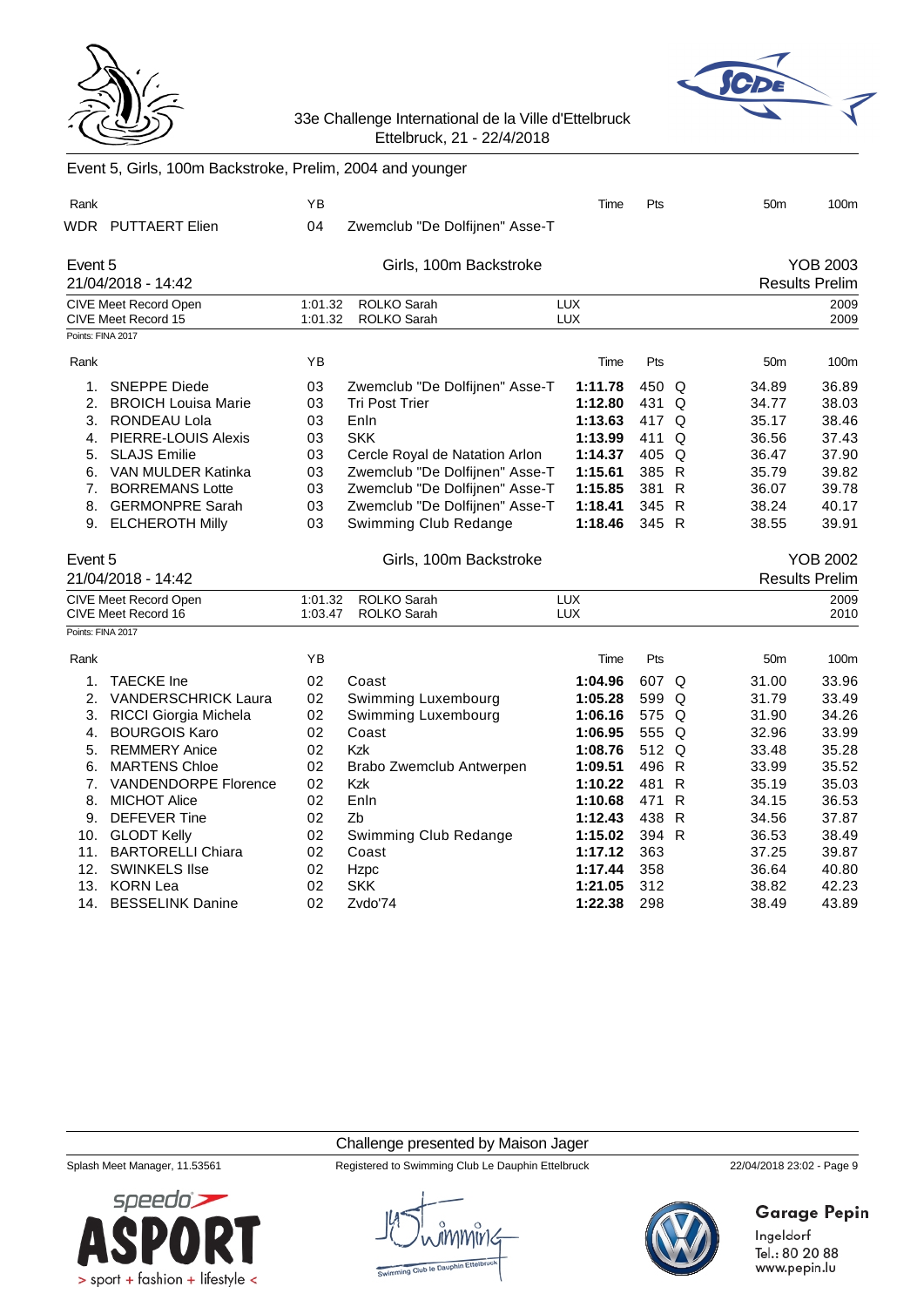



# Event 5, Women, 100m Backstroke, Prelim

| Event 5 | 21/04/2018 - 14:42         |         | Women, 100m Backstroke          |             |       |                  | YOB 2001<br><b>Results Prelim</b> |
|---------|----------------------------|---------|---------------------------------|-------------|-------|------------------|-----------------------------------|
|         | CIVE Meet Record Open      | 1:01.32 | ROLKO Sarah                     | <b>LUX</b>  |       |                  | 2009                              |
|         | CIVE Meet Record 17 +      | 1:02.04 | ROLKO Sarah                     | <b>LUX</b>  |       |                  | 2012                              |
|         | Points: FINA 2017          |         |                                 |             |       |                  |                                   |
| Rank    |                            | YB      |                                 | Time        | Pts   | 50 <sub>m</sub>  | 100m                              |
| 1.      | <b>BOUDEN Camille</b>      | 01      | Zb                              | 1:03.54     | 649 Q | 30.77            | 32.77                             |
| 2.      | <b>FABER Maiti</b>         | 01      | Swimming Club Le Dauphin Ett    | 1:06.14     | 575 Q | 32.32            | 33.82                             |
| 3.      | VAN DEN HOEF Imke          | 01      | Hzpc                            | 1:11.79     | 450 Q | 34.34            | 37.45                             |
|         | 4. HOLLERICH Anne          | 01      | Swimming Club Le Dauphin Ett    | 1:14.13     | 409 Q | 35.59            | 38.54                             |
| 5.      | <b>BOSSUYT Linde</b>       | 01      | Zwemclub "De Dolfijnen" Asse-T  | 1:17.49     | 358 Q | 37.68            | 39.81                             |
|         | 6. MEULENKAMP Lieke        | 01      | Hzpc                            | 1:20.84     | 315 R | 39.05            | 41.79                             |
| Event 5 |                            |         | Women, 100m Backstroke          |             |       |                  | 2000 and older                    |
|         | 21/04/2018 - 14:42         |         |                                 |             |       |                  | <b>Results Prelim</b>             |
|         | CIVE Meet Record Open      | 1:01.32 | <b>ROLKO Sarah</b>              | <b>LUX</b>  |       |                  | 2009                              |
|         | CIVE Meet Record 17 +      | 1:02.04 | <b>ROLKO Sarah</b>              | <b>LUX</b>  |       |                  | 2012                              |
|         | Points: FINA 2017          |         |                                 |             |       |                  |                                   |
| Rank    |                            | YB      |                                 | Time        | Pts   | 50 <sub>m</sub>  | 100m                              |
|         |                            |         |                                 |             |       |                  |                                   |
| 1.      | <b>BANKY Jacqueline</b>    | 96      | Swimming Luxembourg             | 1:03.06     | 664 Q | 30.33            | 32.73                             |
|         | 2. HERMAN Lara             | 00      | <b>Gold Swimming Team</b>       | 1:05.99     | 579 Q | 31.93            | 34.06                             |
|         | 3. VAN MEIJEL Judith       | 91      | Hzpc                            | 1:06.03     | 578 Q | 31.89            | 34.14                             |
|         | 4. COBBAERT Justine        | 00      | Zb                              | 1:08.46     | 519 Q | 33.04            | 35.42                             |
|         | 5. HENNEBERT Alyssa        | 96      | Enln                            | 1:08.54     | 517 Q | 33.34            | 35.20                             |
|         | 6. VAEL Ornella            | 00      | Enln                            | 1:08.67     | 514 R | 33.16            | 35.51                             |
| 7.      | <b>DECOCK Maaike</b>       | 00      | Coast                           | 1:08.81     | 511 R | 32.83            | 35.98                             |
| 8.      | <b>DE GEETER Charlotte</b> | 95      | Iswim                           | 1:09.04     | 506 R | 33.14            | 35.90                             |
|         | 9. VLIJT Serafina          | 98      | Hzpc                            | 1:10.11     | 483 R | 33.26            | 36.85                             |
|         | 10. WIRTH Mandy            | 00      | Cercle Nautique Petange         | 1:11.32     | 459 R | 34.23            | 37.09                             |
| 11.     | <b>VERHASSELT Mira</b>     | 00      | Zwemclub "De Dolfijnen" Asse-T  | 1:12.08     | 444   | 34.62            | 37.46                             |
|         | 12. WEIJMANS Floor         | 95      | Hzpc                            | 1:12.58     | 435   | 35.52            | 37.06                             |
| 13.     | <b>DEN DEKKER Renske</b>   | 97      | Zvdo'74                         | 1:13.23     | 424   | 35.76            | 37.47                             |
|         | 14. VAN GIESSEN Lisanne    | 99      | Zvdo'74                         | 1:14.50     | 403   | 35.83            | 38.67                             |
| Event 6 |                            |         | Boys, 100m Backstroke           |             |       | 2004 and younger |                                   |
|         | 21/04/2018 - 15:07         |         |                                 |             |       |                  | <b>Results Prelim</b>             |
|         | CIVE Meet Record Open      | 54.53   | <b>SCHNEIDERS Jean-Francois</b> | <b>LUX</b>  |       |                  | 2013                              |
|         | CIVE Moot Pocord 14        | 1.01.20 | STACCHIOTTI Panhael             | <b>TIIY</b> |       |                  | 2006                              |

|      | CIVE Meet Record 14       | 1:01.20 | STACCHIOTTI Raphael            | <b>LUX</b> |            |  |                 | 2006  |
|------|---------------------------|---------|--------------------------------|------------|------------|--|-----------------|-------|
|      | CIVE Meet Record - 13     | 1:04.96 | DALEIDEN CIUFERRI Ralph        | <b>LUX</b> |            |  |                 | 2016  |
|      | Points: FINA 2017         |         |                                |            |            |  |                 |       |
| Rank |                           | YΒ      |                                | Time       | <b>Pts</b> |  | 50 <sub>m</sub> | 100m  |
|      | <b>HENDRICKSON Andrew</b> | 04      | <b>SKK</b>                     | 1:05.39    | 418 Q      |  | 31.46           | 33.93 |
| 2.   | DESIMPELAERE Miquel       | 04      | <b>Gold Swimming Team</b>      | 1:06.37    | 400 Q      |  | 32.52           | 33.85 |
| 3.   | JAAS Jeff                 | 04      | Swimming Club Le Dauphin Ett   | 1:06.58    | 396 Q      |  | 32.22           | 34.36 |
| 4.   | <b>TORFS Max</b>          | 04      | Zwemclub "De Dolfijnen" Asse-T | 1:07.18    | 386 Q      |  | 32.37           | 34.81 |
| 5.   | DEVOLDERE Henri           | 04      | Kzk                            | 1:07.61    | 378 Q      |  | 32.70           | 34.91 |
| 6.   | <b>SCHOTTE Edward</b>     | 05      | Iswim                          | 1:08.01    | 372 R      |  | 32.26           | 35.75 |
| 7.   | <b>DANTHINE Zacharie</b>  | 04      | Cercle Royal de Natation Arlon | 1:08.47    | 364 R      |  | 33.76           | 34.71 |

# Challenge presented by Maison Jager



Splash Meet Manager, 11.53561 Registered to Swimming Club Le Dauphin Ettelbruck 22/04/2018 23:02 - Page 10



# **Garage Pepin**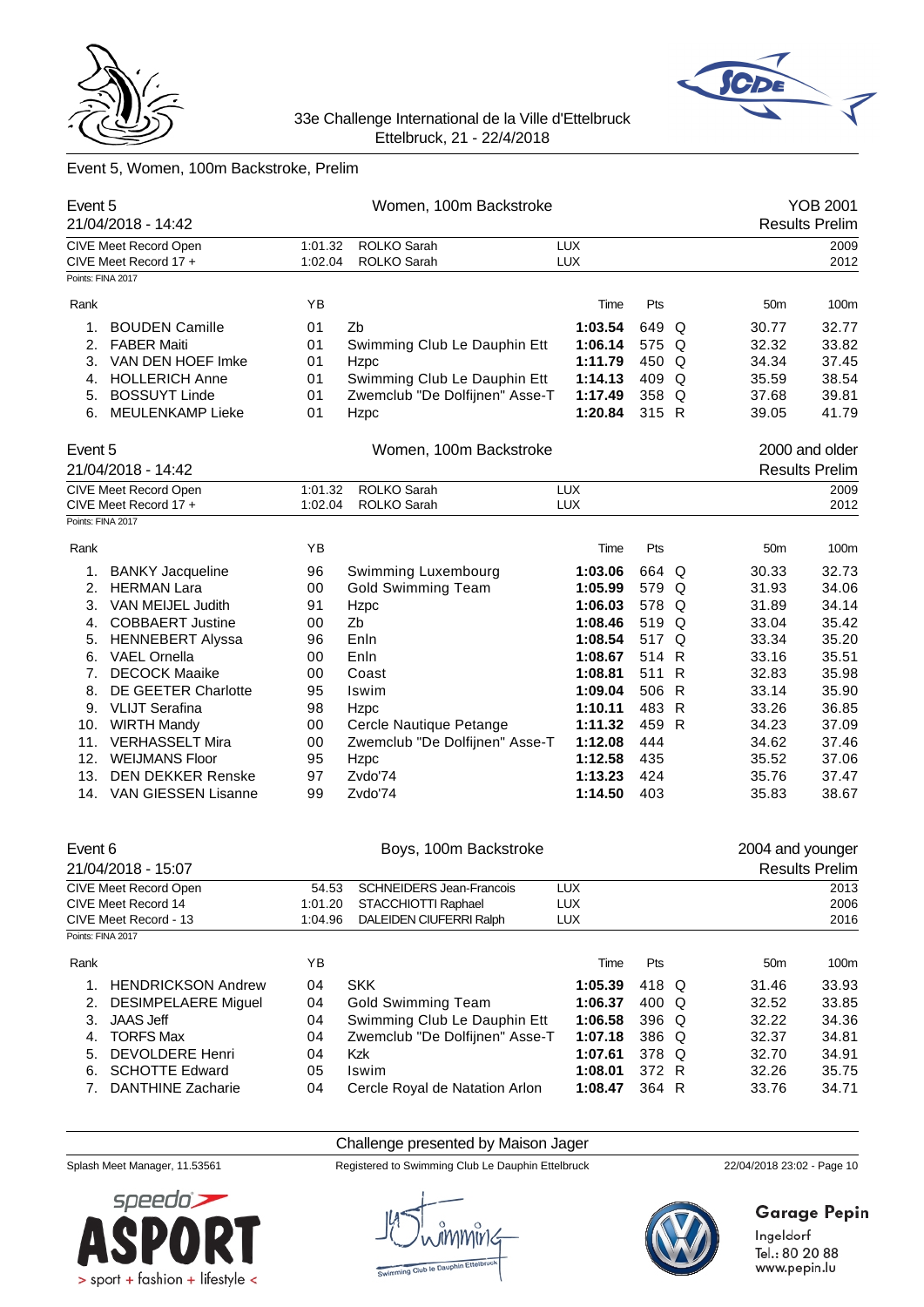



# Event 6, Boys, 100m Backstroke, Prelim, 2004 and younger

| Rank              |                              | YB    |                                 | Time       | Pts   | 50 <sub>m</sub> | 100m                  |
|-------------------|------------------------------|-------|---------------------------------|------------|-------|-----------------|-----------------------|
| 8.                | DE COOMAN Francois-Clemen04  |       | Cercle Royal de Natation Arlon  | 1:09.69    | 345 R | 34.54           | 35.15                 |
| 9.                | <b>RENARD Enzo</b>           | 04    | Cercle Royal de Natation Arlon  | 1:09.79    | 344 R | 33.33           | 36.46                 |
|                   | 10. EL BERGUI Samy           | 04    | Zwemclub "De Dolfijnen" Asse-T  | 1:11.16    | 324 R | 34.53           | 36.63                 |
| 11.               | <b>KOHL Charel</b>           | 04    | Swimming Club Le Dauphin Ett    | 1:11.31    | 322   | 34.44           | 36.87                 |
| 12.               | <b>DEHAUDT Fernando</b>      | 05    | <b>Gold Swimming Team</b>       | 1:11.89    | 315   | 34.94           | 36.95                 |
| 13.               | POLLET Rohan                 | 05    | Zwemclub "De Dolfijnen" Asse-T  | 1:12.76    | 303   | 35.41           | 37.35                 |
| 14.               | <b>DEBOOSER Thibaut</b>      | 04    | <b>Kzk</b>                      | 1:12.99    | 301   | 35.77           | 37.22                 |
| 15.               | <b>ROBBE Warre</b>           | 04    | Zb                              | 1:14.12    | 287   | 36.03           | 38.09                 |
| 16.               | <b>WEYRICH Mike</b>          | 05    | Swimming Club Le Dauphin Ett    | 1:15.08    | 276   | 36.47           | 38.61                 |
| 17.               | <b>SINNAEVE Mirko</b>        | 04    | Coast                           | 1:15.58    | 271   | 36.86           | 38.72                 |
| 18.               | <b>HOLLERICH Tom</b>         | 06    | Swimming Club Le Dauphin Ett    | 1:18.13    | 245   | 38.34           | 39.79                 |
| 19.               | DE MUNCK Emiel               | 04    | Zwemclub "De Dolfijnen" Asse-T  | 1:18.15    | 245   | 37.60           | 40.55                 |
|                   | 20. VARANO Agostino          | 05    | Zwemclub "De Dolfijnen" Asse-T  | 1:18.36    | 243   | 37.68           | 40.68                 |
| 21.               | <b>PEYTCHEV Viktor</b>       | 05    | Zwemclub "De Dolfijnen" Asse-T  | 1:19.62    | 231   | 37.27           | 42.35                 |
| 22.               | VANDE MOORTEL Kasper         | 05    | Zb                              | 1:20.24    | 226   | 38.53           | 41.71                 |
|                   | 23. VERBRUGGE Lucas          | 05    | Kzk                             | 1:22.10    | 211   | 41.14           | 40.96                 |
|                   | 24. AELVOET Willem           | 05    | Kzk                             | 1:24.53    | 193   | 41.88           | 42.65                 |
| 25.               | DE FIJTER Bart               | 04    | Zvdo'74                         | 1:25.80    | 185   | 40.76           | 45.04                 |
|                   | 26. GERMONPRE Maxime         | 07    | Zwemclub "De Dolfijnen" Asse-T  | 1:27.50    | 174   | 43.60           | 43.90                 |
|                   | 27. VANDE CASTEELE Niels     | 07    | <b>Gold Swimming Team</b>       | 1:27.94    | 172   | 43.36           | 44.58                 |
| Event 6           |                              |       | Boys, 100m Backstroke           |            |       |                 | <b>YOB 2003</b>       |
|                   | 21/04/2018 - 15:07           |       |                                 |            |       |                 | <b>Results Prelim</b> |
|                   | <b>CIVE Meet Record Open</b> | 54.53 | <b>SCHNEIDERS Jean-Francois</b> | <b>LUX</b> |       |                 | 2013                  |
|                   | CIVE Meet Record 15          | 59.19 | STACCHIOTTI Raphael             | <b>LUX</b> |       |                 | 2007                  |
| Points: FINA 2017 |                              |       |                                 |            |       |                 |                       |
|                   |                              |       |                                 |            |       |                 |                       |
| Rank              |                              | YB    |                                 | Time       | Pts   | 50 <sub>m</sub> | 100m                  |
| 1.                | <b>GUILLEMYN Lucas</b>       | 03    | Kzk                             | 59.09      | 567 Q | 28.78           | 30.31                 |
| 2.                | CARNEIRO Joao                | 03    | Swimming Luxembourg             | 1:04.35    | 439 Q | 31.39           | 32.96                 |
| 3.                | <b>JORIS Luca</b>            | 03    | Zwemclub "De Dolfijnen" Asse-T  | 1:05.06    | 425 Q | 32.04           | 33.02                 |
| 4.                | <b>HEYERICK Jens</b>         | 03    | Kzk                             | 1:05.64    | 413 Q | 32.00           | 33.64                 |
| 5.                | <b>FABER Pol</b>             | 03    | Swimming Club Le Dauphin Ett    | 1:06.06    | 406 Q | 32.39           | 33.67                 |
| 6.                | <b>SLOCK Gauthier</b>        | 03    | Zwemclub "De Dolfijnen" Asse-T  | 1:09.29    | 351 R | 34.04           | 35.25                 |
| 7.                | <b>VANDENBROUCKE Nathan</b>  | 03    | Zwemclub "De Dolfijnen" Asse-T  | 1:17.63    | 250 R | 38.08           | 39.55                 |
| 8.                | <b>NOLLET Ralph</b>          | 03    | Kzk                             | 1:18.46    | 242 R | 38.43           | 40.03                 |
| <b>WDR</b>        | OP DE BEECK Maarten          | 03    | Zwemclub "De Dolfijnen" Asse-T  |            |       |                 |                       |
| <b>WDR</b>        | <b>BOURCKEL Mike</b>         | 03    | Cercle de Natation Wiltz        |            |       |                 |                       |

Challenge presented by Maison Jager



Splash Meet Manager, 11.53561 Registered to Swimming Club Le Dauphin Ettelbruck 22/04/2018 23:02 - Page 11



# **Garage Pepin**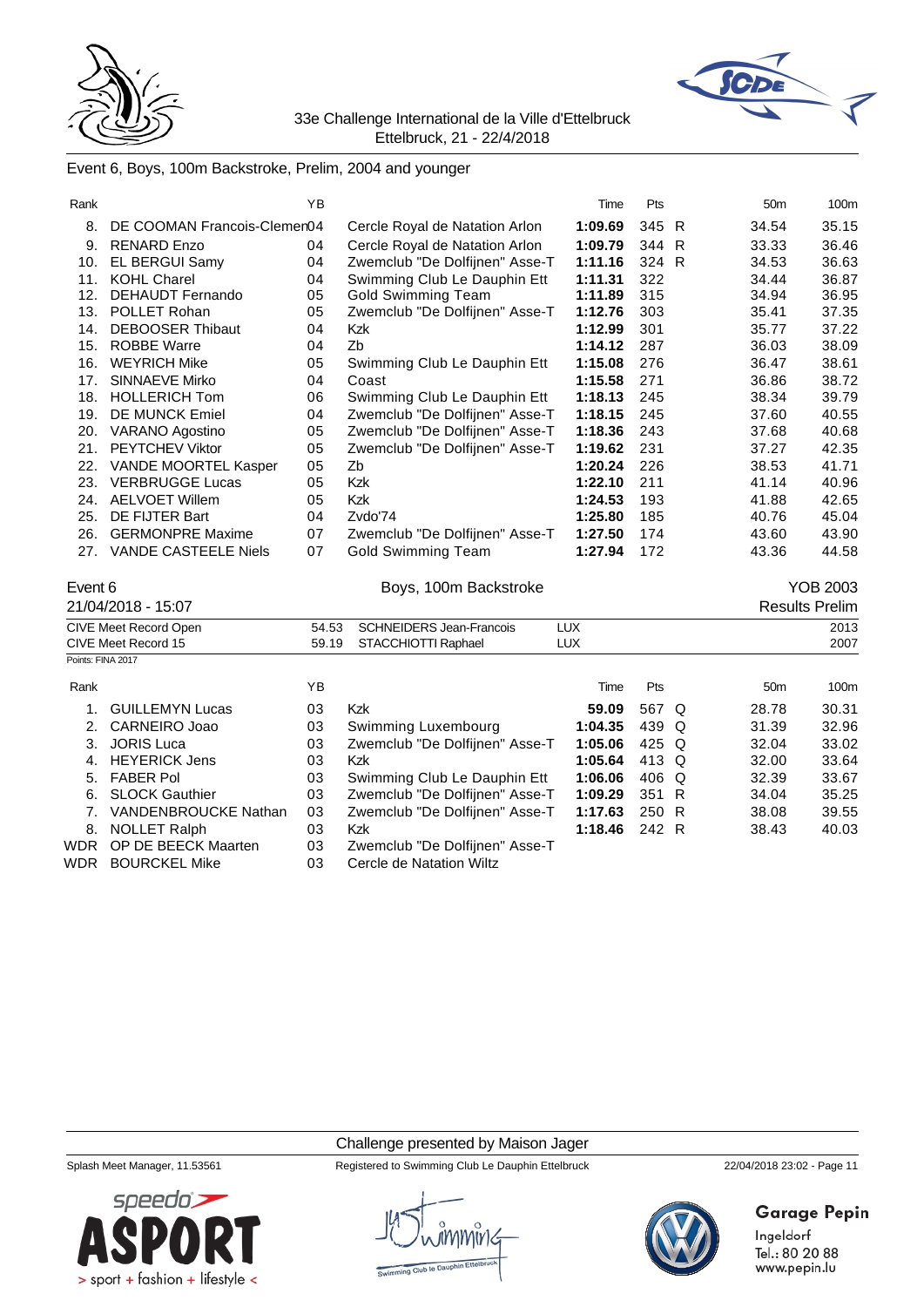



# Event 6, Men, 100m Backstroke, Prelim

| Event 6                          | 21/04/2018 - 15:07                                                                                                                                                                |                                        | Boys, 100m Backstroke                                                                                      |                                                                |                                                  |                     |                                                    | <b>YOB 2002</b><br><b>Results Prelim</b>           |
|----------------------------------|-----------------------------------------------------------------------------------------------------------------------------------------------------------------------------------|----------------------------------------|------------------------------------------------------------------------------------------------------------|----------------------------------------------------------------|--------------------------------------------------|---------------------|----------------------------------------------------|----------------------------------------------------|
|                                  | <b>CIVE Meet Record Open</b><br>CIVE Meet Record 16                                                                                                                               | 54.53<br>59.01                         | <b>SCHNEIDERS Jean-Francois</b><br><b>MANNES Max</b>                                                       | <b>LUX</b><br><b>LUX</b>                                       |                                                  |                     |                                                    | 2013<br>2013                                       |
| Points: FINA 2017                |                                                                                                                                                                                   |                                        |                                                                                                            |                                                                |                                                  |                     |                                                    |                                                    |
| Rank                             |                                                                                                                                                                                   | ΥB                                     |                                                                                                            | Time                                                           | Pts                                              |                     | 50 <sub>m</sub>                                    | 100m                                               |
| 1.<br>2.<br>3.<br>4.<br>5.<br>6. | ABDULHUSSAIN Zaid<br><b>MESTDAGH Arne</b><br><b>COKELAERE Matthijs</b><br><b>WIRTH David</b><br><b>GIRS Matheo</b><br>VAN DER MOOREN Mitchell<br>DSQ DESMET Xaro<br>(Time: 15:41) | 02<br>02<br>02<br>02<br>02<br>02<br>02 | Coast<br><b>Kzk</b><br><b>Kzk</b><br>Cercle Nautique Petange<br>Cercle de Natation Wiltz<br>Zvdo'74<br>Kzk | 1:02.40<br>1:03.73<br>1:07.62<br>1:07.77<br>1:11.07<br>1:11.76 | 481<br>452 Q<br>378 Q<br>376 Q<br>326 Q<br>316 R | Q<br>G <sub>1</sub> | 29.99<br>31.01<br>32.65<br>32.21<br>34.74<br>34.81 | 32.41<br>32.72<br>34.97<br>35.56<br>36.33<br>36.95 |
| Event 6                          | 21/04/2018 - 15:07                                                                                                                                                                |                                        | Boys, 100m Backstroke                                                                                      |                                                                |                                                  |                     |                                                    | <b>YOB 2001</b><br><b>Results Prelim</b>           |
|                                  | <b>CIVE Meet Record Open</b>                                                                                                                                                      | 54.53                                  | <b>SCHNEIDERS Jean-Francois</b>                                                                            | <b>LUX</b>                                                     |                                                  |                     |                                                    | 2013                                               |
|                                  | CIVE Meet Record 17 +                                                                                                                                                             | 54.53                                  | <b>SCHNEIDERS Jean-Francois</b>                                                                            | <b>LUX</b>                                                     |                                                  |                     |                                                    | 2013                                               |
| Points: FINA 2017                |                                                                                                                                                                                   |                                        |                                                                                                            |                                                                |                                                  |                     |                                                    |                                                    |
| Rank                             |                                                                                                                                                                                   | ΥB                                     |                                                                                                            | Time                                                           | Pts                                              |                     | 50 <sub>m</sub>                                    | 100m                                               |
| 1.                               | VAN DEN BOSSCHE Yann                                                                                                                                                              | 01                                     | Swimming Luxembourg                                                                                        | 59.32                                                          | 560 Q                                            |                     | 28.94                                              | 30.38                                              |
| 2.                               | <b>BUYSENS Dario</b>                                                                                                                                                              | 01                                     | <b>Gold Swimming Team</b>                                                                                  | 1:01.02                                                        | 515 Q                                            |                     | 29.54                                              | 31.48                                              |
| 3.                               | <b>GREGOIRE Juan</b>                                                                                                                                                              | 01                                     | Enln                                                                                                       | 1:03.46                                                        | 458 Q                                            |                     | 30.17                                              | 33.29                                              |
|                                  | 4. LABAERE Levi                                                                                                                                                                   | 01                                     | <b>Kzk</b>                                                                                                 | 1:03.85                                                        | 449 Q                                            |                     | 30.75                                              | 33.10                                              |
| 5.                               | <b>CAILLIAU Nils</b>                                                                                                                                                              | 01                                     | Swimming Club Redange                                                                                      | 1:06.43                                                        | 399 Q                                            |                     | 31.63                                              | 34.80                                              |
| 6.<br>WDR                        | <b>COBBAERT Felix</b><br><b>SAUBER Bob</b>                                                                                                                                        | 01<br>01                               | Zb<br>Swimming Club Redange                                                                                | 1:06.69                                                        | 394 R                                            |                     | 32.27                                              | 34.42                                              |
|                                  |                                                                                                                                                                                   |                                        |                                                                                                            |                                                                |                                                  |                     |                                                    |                                                    |
| Event 6                          | 21/04/2018 - 15:07                                                                                                                                                                |                                        | Men, 100m Backstroke                                                                                       |                                                                |                                                  |                     |                                                    | 2000 and older<br><b>Results Prelim</b>            |
|                                  | <b>CIVE Meet Record Open</b>                                                                                                                                                      | 54.53                                  | <b>SCHNEIDERS Jean-Francois</b>                                                                            | <b>LUX</b>                                                     |                                                  |                     |                                                    | 2013                                               |
|                                  | CIVE Meet Record 17 +                                                                                                                                                             | 54.53                                  | <b>SCHNEIDERS Jean-Francois</b>                                                                            | <b>LUX</b>                                                     |                                                  |                     |                                                    | 2013                                               |
| Points: FINA 2017                |                                                                                                                                                                                   |                                        |                                                                                                            |                                                                |                                                  |                     |                                                    |                                                    |
| Rank                             |                                                                                                                                                                                   | ΥB                                     |                                                                                                            | Time                                                           | Pts                                              |                     | 50 <sub>m</sub>                                    | 100m                                               |
| 1.                               | <b>MANNES Max</b>                                                                                                                                                                 | 97                                     | Swimming Luxembourg                                                                                        | 54.72                                                          | 714 Q                                            |                     | 26.64                                              | 28.08                                              |
|                                  | 2. BLANKERS Gaetan                                                                                                                                                                | 00                                     | Brabo Zwemclub Antwerpen                                                                                   | 58.55                                                          | 583 Q                                            |                     | 28.38                                              | 30.17                                              |
| 3.                               | VAN SON Lander                                                                                                                                                                    | 99                                     | Brabo Zwemclub Antwerpen                                                                                   | 1:01.21                                                        | 510 Q                                            |                     | 30.09                                              | 31.12                                              |
|                                  | 4. HIMPE Jannes                                                                                                                                                                   | 98                                     | <b>Gold Swimming Team</b>                                                                                  | 1:03.53                                                        | 456 Q                                            |                     | 30.46                                              | 33.07                                              |
|                                  | <b>OPPENHUIZEN Yulian</b>                                                                                                                                                         | 00                                     | Zvdo'74                                                                                                    | 1:03.53                                                        | 456 Q                                            |                     | 30.34                                              | 33.19                                              |
|                                  | 6. WESTERLAKEN Sven                                                                                                                                                               | 99                                     | Zvdo'74                                                                                                    | 1:04.23                                                        | 441 R                                            |                     | 30.52                                              | 33.71                                              |
| 7.                               | <b>SAMYN Jonas</b>                                                                                                                                                                | 00                                     | Kzk                                                                                                        | 1:04.78                                                        | 430 R                                            |                     | 31.55                                              | 33.23                                              |
| 8.                               | VAN DER MOOREN Jeffrey                                                                                                                                                            | 99                                     | Zvdo'74                                                                                                    | 1:11.97                                                        | 314 R                                            |                     | 35.00                                              | 36.97                                              |
| 9.                               | <b>BRIENEN Jetse</b>                                                                                                                                                              | 00                                     | Zvdo'74                                                                                                    | 1:15.54                                                        | 271 R                                            |                     | 36.57                                              | 38.97                                              |

### Challenge presented by Maison Jager



Splash Meet Manager, 11.53561 Registered to Swimming Club Le Dauphin Ettelbruck 22/04/2018 23:02 - Page 12



# **Garage Pepin**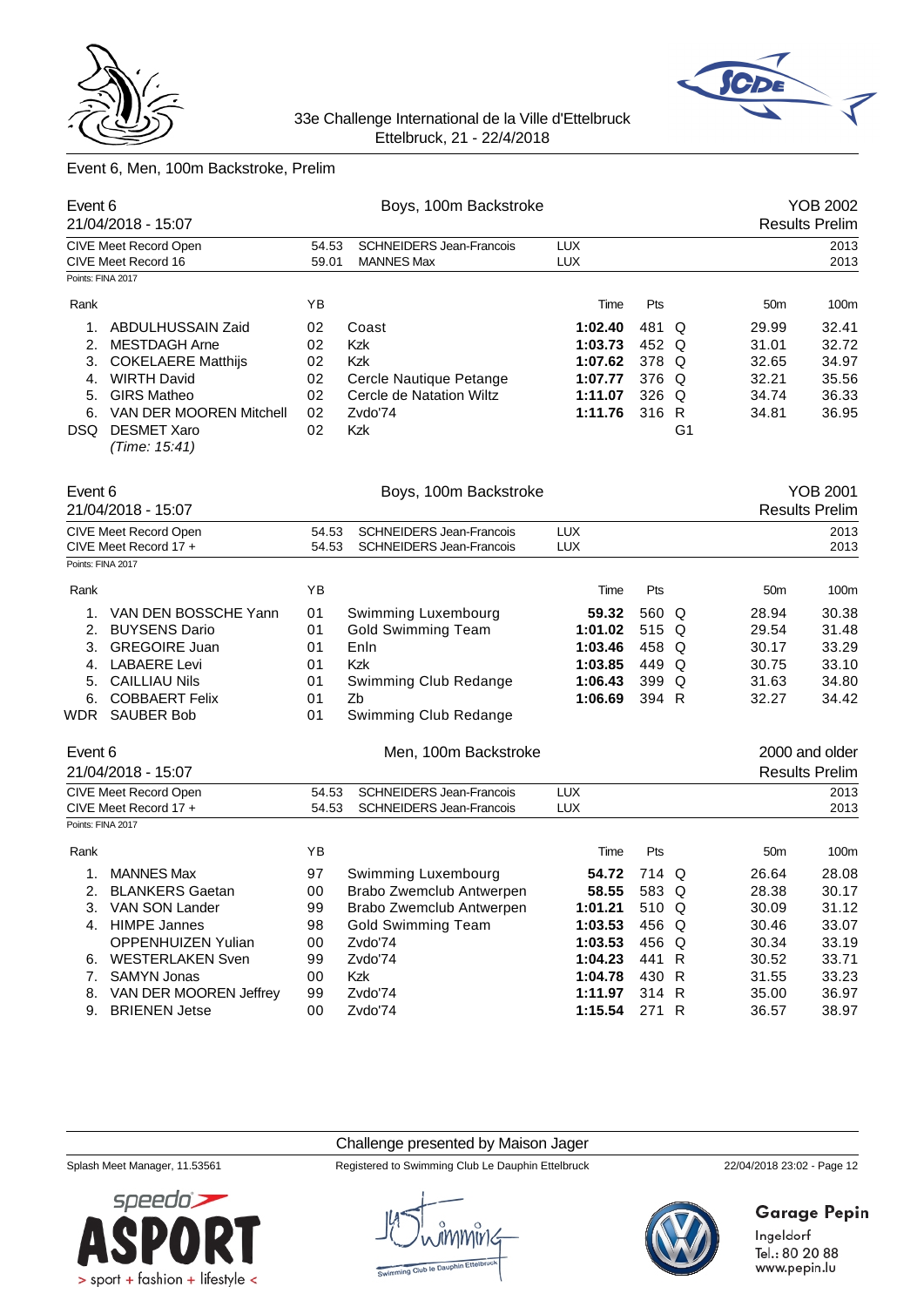



| Event 7<br>21/04/2018 - 16:13<br><b>CIVE Meet Record</b> |                             |       |                     | Women, 50m Freestyle           |       | Open<br><b>Results Prelim</b> |  |
|----------------------------------------------------------|-----------------------------|-------|---------------------|--------------------------------|-------|-------------------------------|--|
|                                                          |                             | 25.44 | <b>MEYNEN Julie</b> | <b>LUX</b>                     |       | 2016                          |  |
| Points: FINA 2017                                        |                             |       |                     |                                |       |                               |  |
| Rank                                                     |                             |       | ΥB                  |                                | Time  | Pts                           |  |
| 1.                                                       | <b>BANKY Jacqueline</b>     |       | 96                  | Swimming Luxembourg            | 26.24 | 694A                          |  |
| 2.                                                       | <b>WIJNS Chloe</b>          |       | 98                  | Brabo Zwemclub Antwerpen       | 26.49 | 675A                          |  |
|                                                          | 3. BOUDEN Camille           |       | 01                  | Zb                             | 26.61 | 666A                          |  |
|                                                          | 4. RICCI Nicole             |       | 04                  | Swimming Luxembourg            | 26.95 | 641A                          |  |
| 5.                                                       | VAN BRABANDT Zita           |       | 03                  | <b>Iswim</b>                   | 27.09 | 631A                          |  |
| 6.                                                       | <b>VANDENDORPE Florence</b> |       | 02                  | <b>Kzk</b>                     | 27.27 | 618B                          |  |
|                                                          | 7. VELTHUIS Petri           |       | 93                  | Zvdo'74                        | 27.37 | 612B                          |  |
| 8.                                                       | <b>COBBAERT Justine</b>     |       | $00\,$              | Zb                             | 27.58 | 598B                          |  |
|                                                          | 9. REMMERY Anice            |       | 02                  | Kzk                            | 27.66 | 593B                          |  |
| 10.                                                      | <b>MAHIEU Hannah</b>        |       | 02                  | Koninklijke Waregemse Zwemclub | 27.69 | 591B                          |  |
| 11.                                                      | <b>TAECKE</b> Ine           |       | 02                  | Coast                          | 27.98 | 573R                          |  |
|                                                          | 12. MATTENS Edith           |       | 97                  | <b>Kzk</b>                     | 28.04 | 569R                          |  |
|                                                          | 13. VANDERSCHRICK Laura     |       | 02                  |                                | 28.10 | 565R                          |  |
|                                                          |                             |       |                     | Swimming Luxembourg            |       |                               |  |
|                                                          | 14. DEKERVEL Emma           |       | 04                  | Iswim<br>Coast                 | 28.15 | 562R                          |  |
|                                                          | 15. DECOCK Maaike           |       | $00\,$              |                                | 28.20 | 559R                          |  |
|                                                          | 16. HERMAN Lara             |       | $00\,$              | <b>Gold Swimming Team</b>      | 28.39 | 548                           |  |
|                                                          | 17. MARTENS Chloe           |       | 02                  | Brabo Zwemclub Antwerpen       | 28.49 | 542                           |  |
|                                                          | 18. RICCI Giorgia Michela   |       | 02                  | Swimming Luxembourg            | 28.55 | 539                           |  |
|                                                          | 19. HOEGEE Robina           |       | 92                  | Zvdo'74                        | 28.68 | 532                           |  |
|                                                          | 20. DEMEYER Amandine        |       | 03                  | Z <sub>b</sub>                 | 29.15 | 506                           |  |
|                                                          | 21. DENEIR Silken           |       | 99                  | <b>Gold Swimming Team</b>      | 29.52 | 487                           |  |
|                                                          | 22. BROICH Louisa Marie     |       | 03                  | <b>Tri Post Trier</b>          | 29.62 | 483                           |  |
|                                                          | 23. DEFEVER Tine            |       | 02                  | Z <sub>b</sub>                 | 29.76 | 476                           |  |
|                                                          | 24. DEN DEKKER Renske       |       | 97                  | Zvdo'74                        | 29.77 | 475                           |  |
|                                                          | 25. VERHASSELT Mira         |       | $00\,$              | Zwemclub "De Dolfijnen" Asse-T | 30.20 | 455                           |  |
|                                                          | 26. CASTEUR Margaux         |       | 03                  | <b>Gold Swimming Team</b>      | 30.27 | 452                           |  |
|                                                          | 27. WIRTH Mandy             |       | $00\,$              | Cercle Nautique Petange        | 30.30 | 451                           |  |
|                                                          | 28. HAAG Nora               |       | 04                  | Swimming Club Redange          | 30.31 | 450                           |  |
|                                                          | 29. HENNEBERT Alyssa        |       | 96                  | Enln                           | 30.45 | 444                           |  |
| 30.                                                      | <b>BESSELINK Danine</b>     |       | 02                  | Zvdo'74                        | 30.50 | 442                           |  |
|                                                          | 31. VAN GIESSEN Lisanne     |       | 99                  | Zvdo'74                        | 30.58 | 438                           |  |
|                                                          | <b>MICHOT Alice</b>         |       | 02                  | Enln                           | 30.58 | 438                           |  |
|                                                          | 33. HORBACH Sophia          |       | 04                  | <b>SKK</b>                     | 30.66 | 435                           |  |
|                                                          | 34. BROICH Lea-Sophie       |       | $00\,$              | <b>Tri Post Trier</b>          | 30.82 | 428                           |  |
|                                                          | <b>ELCHEROTH Milly</b>      |       | 03                  | Swimming Club Redange          | 30.82 | 428                           |  |
| 36.                                                      | <b>KRUMMENAUER Linnea</b>   |       | 05                  | <b>SKK</b>                     | 31.32 | 408                           |  |
| 37.                                                      | <b>DEN DEKKER Tessa</b>     |       | $00\,$              | Zvdo'74                        | 31.36 | 406                           |  |
| 38.                                                      | VAN BREUGEL Femke           |       | 04                  | Zvdo'74                        | 31.52 | 400                           |  |
| 39.                                                      | <b>DUJARDIN Faye</b>        |       | 06                  | <b>Gold Swimming Team</b>      | 31.84 | 388                           |  |
|                                                          | 40. RONDEAU Lola            |       | 03                  | Enln                           | 31.95 | 384                           |  |
| 41.                                                      | DE WILDE Hanne              |       | 03                  | Zwemclub "De Dolfijnen" Asse-T | 32.21 | 375                           |  |
| 42.                                                      | <b>OOSTERLYNCK Anais</b>    |       | 06                  | <b>Gold Swimming Team</b>      | 32.26 | 373                           |  |
|                                                          |                             |       |                     |                                |       |                               |  |
| 43.                                                      | <b>GLODT Chiara</b>         |       | 04                  | Swimming Club Redange          | 32.27 | 373                           |  |
| 44.                                                      | <b>GIJSENS Cato</b>         |       | 05                  | Zwemclub "De Dolfijnen" Asse-T | 32.39 | 369                           |  |

Challenge presented by Maison Jager

Splash Meet Manager, 11.53561 Registered to Swimming Club Le Dauphin Ettelbruck 22/04/2018 23:02 - Page 13





# Garage Pepin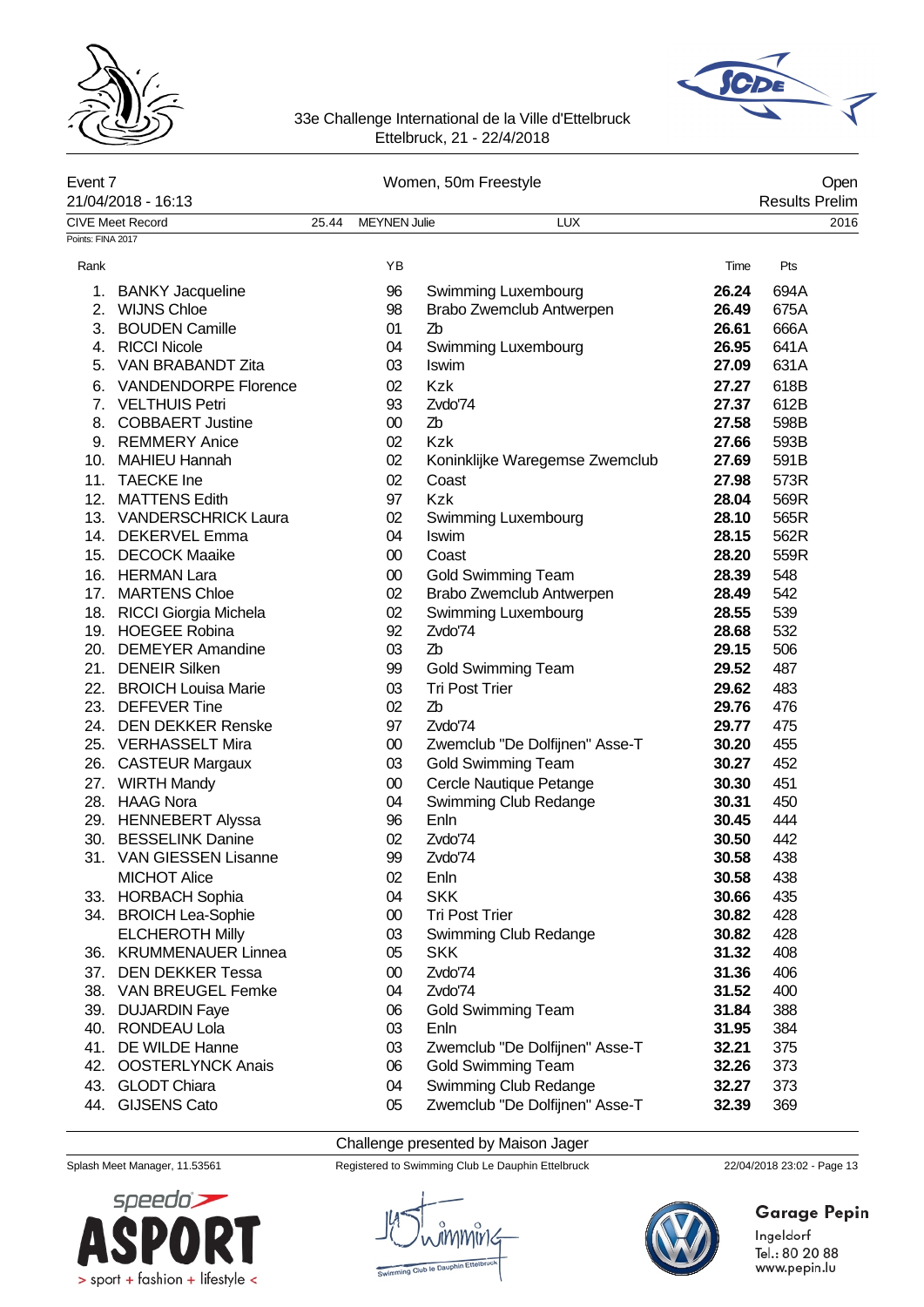



# Event 7, Women, 50m Freestyle, Prelim, Open

| Rank |                           | ΥB |                                | Time  | Pts   |
|------|---------------------------|----|--------------------------------|-------|-------|
|      | 45. ROGIERS Ine           | 05 | Zwemclub "De Dolfijnen" Asse-T | 33.34 | - 338 |
|      | 46. VANDEN BERGHE Auke    | 05 | Zb                             | 33.45 | - 335 |
|      | 47. OP DE BEECK Lauren    | 06 | Zwemclub "De Dolfijnen" Asse-T | 33.95 | - 320 |
|      | 48. VAN DEN BERGEN Shauna | 05 | Coast                          | 33.97 | -320  |
|      | 49. KANT Britte           | 04 | Zvdo'74                        | 36.03 | 268   |
|      |                           |    |                                |       |       |

| Event 8<br>21/04/2018 - 16:23 |                            | Men, 50m Freestyle |                    |                                | Open<br><b>Results Prelim</b> |      |  |
|-------------------------------|----------------------------|--------------------|--------------------|--------------------------------|-------------------------------|------|--|
|                               |                            |                    |                    |                                |                               |      |  |
| Points: FINA 2017             | <b>CIVE Meet Record</b>    | 22.58              | <b>HENX Julien</b> | <b>LUX</b>                     |                               | 2015 |  |
|                               |                            |                    |                    |                                |                               |      |  |
| Rank                          |                            |                    | YB                 |                                | Time                          | Pts  |  |
|                               | 1. STACCHIOTTI Raphael     |                    | 92                 | Swimming Club Le Dauphin Ett   | 22.95                         | 687A |  |
|                               | 2. DEWULF Gillian          |                    | 96                 | <b>Kzk</b>                     | 23.29                         | 658A |  |
|                               | 3. MANNES Max              |                    | 97                 | Swimming Luxembourg            | 23.48                         | 642A |  |
|                               | 4. CAMERLYNCK Tim          |                    | 98                 | <b>Gold Swimming Team</b>      | 23.51                         | 639A |  |
|                               | 5. SCHMITZ Jules           |                    | 99                 | Swimming Club Redange          | 24.75                         | 548A |  |
|                               | 6. VAN MUYDEN Bastiaan     |                    | 96                 | Zvdo'74                        | 24.78                         | 546B |  |
|                               | 7. VANDERSCHRICK Stephan   |                    | $00\,$             | Swimming Luxembourg            | 24.91                         | 538B |  |
|                               | 8. VAN SON Lander          |                    | 99                 | Brabo Zwemclub Antwerpen       | 24.94                         | 536B |  |
|                               | 9. COLLINET Germain        |                    | $00\,$             | Cercle Royal de Natation Arlon | 24.97                         | 534B |  |
|                               | 10. MANNES Pol             |                    | 00                 | <b>Swimming Luxembourg</b>     | 25.04                         | 529B |  |
|                               | 11. BECKERS Felix          |                    | 01                 | Swimming Club Le Dauphin Ett   | 25.09                         | 526R |  |
|                               | 12. HIMPE Jannes           |                    | 98                 | <b>Gold Swimming Team</b>      | 25.13                         | 524? |  |
|                               | <b>MOYAERT Theodore</b>    |                    | 01                 | Iswim                          | 25.13                         | 524? |  |
|                               | 14. ONGENAE Dries          |                    | $00\,$             | <b>Gold Swimming Team</b>      | 25.15                         | 522R |  |
|                               | 15. ABDULHUSSAIN Zaid      |                    | 02                 | Coast                          | 25.25                         | 516R |  |
|                               | 16. BLANKERS Gaetan        |                    | $00\,$             | Brabo Zwemclub Antwerpen       | 25.26                         | 515  |  |
|                               | <b>DEVOS Abel</b>          |                    | 03                 | Coast                          | 25.26                         | 515  |  |
|                               | 18. CALLEWAERT Matisse     |                    | 02                 | <b>Gold Swimming Team</b>      | 25.42                         | 506  |  |
|                               | 19. HEYRMAN Tigo           |                    | 03                 | Brabo Zwemclub Antwerpen       | 25.49                         | 502  |  |
|                               | 20. BOKOV Rodion           |                    | 03                 | Swimming Luxembourg            | 25.59                         | 496  |  |
|                               | 21. CONZEMIUS Jerome       |                    | 99                 | Swimming Luxembourg            | 25.70                         | 489  |  |
|                               | 22. DAZY Max               |                    | $00\,$             | Cercle Royal de Natation Arlon | 25.74                         | 487  |  |
|                               | 23. DELBECQUE Tore         |                    | $00\,$             | <b>Gold Swimming Team</b>      | 25.84                         | 481  |  |
|                               | 24. GREGOIRE Juan          |                    | 01                 | Enln                           | 25.94                         | 476  |  |
|                               | 25. HENDRICKSON Andrew     |                    | 04                 | <b>SKK</b>                     | 26.02                         | 472  |  |
|                               | 26. OPPENHUIZEN Yulian     |                    | $00\,$             | Zvdo'74                        | 26.05                         | 470  |  |
|                               | 27. PIKET Bjoern           |                    | 96                 | Hzpc                           | 26.06                         | 469  |  |
|                               | 28. ADAMI Mike             |                    | 99                 | Swimming Club Le Dauphin Ett   | 26.10                         | 467  |  |
|                               | 29. JAAS Jeff              |                    | 04                 | Swimming Club Le Dauphin Ett   | 26.38                         | 452  |  |
|                               | 30. KETTENMEYER Yul        |                    | 03                 | Swimming Club Le Dauphin Ett   | 26.45                         | 449  |  |
|                               | 31. COBBAERT Felix         |                    | 01                 | Z <sub>b</sub>                 | 26.57                         | 443  |  |
|                               | 32. MOREAUX Maxime         |                    | 02                 | Swimming Club Redange          | 26.60                         | 441  |  |
|                               | 33. VERSTRAETE Jaron       |                    | 01                 | Z <sub>b</sub>                 | 26.61                         | 441  |  |
|                               | 34. VAN DER MOOREN Jeffrey |                    | 99                 | Zvdo'74                        | 26.62                         | 440  |  |
|                               | 35. CAILLIAU Nils          |                    | 01                 | Swimming Club Redange          | 26.75                         | 434  |  |

Challenge presented by Maison Jager



Splash Meet Manager, 11.53561 Registered to Swimming Club Le Dauphin Ettelbruck 22/04/2018 23:02 - Page 14





# **Garage Pepin**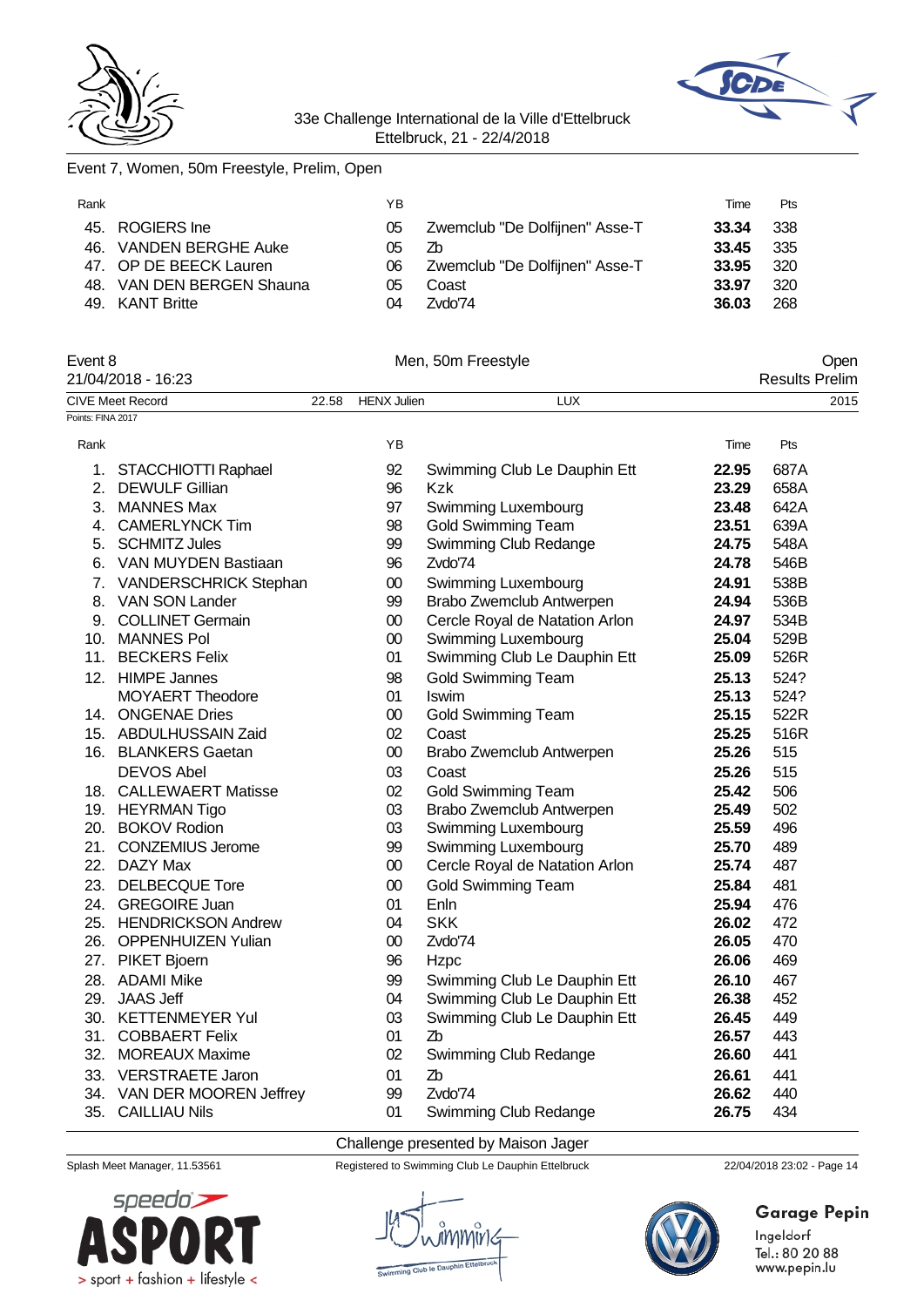



# Event 8, Men, 50m Freestyle, Prelim, Open

| Rank |                             | ΥB     |                                | Time  | Pts |
|------|-----------------------------|--------|--------------------------------|-------|-----|
| 36.  | <b>DESIMPELAERE Miguel</b>  | 04     | Gold Swimming Team             | 26.86 | 429 |
| 37.  | <b>WIRTH David</b>          | 02     | Cercle Nautique Petange        | 27.04 | 420 |
| 38.  | <b>WESTERLAKEN Sven</b>     | 99     | Zvdo'74                        | 27.10 | 417 |
| 39.  | <b>DUJARDIN Goan</b>        | 04     | <b>Gold Swimming Team</b>      | 27.53 | 398 |
| 40.  | <b>FEYS Frederik</b>        | 99     | Coast                          | 27.55 | 397 |
| 41.  | <b>CASTEUR Xander</b>       | 04     | Gold Swimming Team             | 27.70 | 391 |
| 42.  | <b>BOENTGES Kevin</b>       | 03     | Cercle Nautique Petange        | 27.76 | 388 |
| 43.  | <b>SLOCK Gauthier</b>       | 03     | Zwemclub "De Dolfijnen" Asse-T | 27.97 | 380 |
| 44.  | <b>BRIENEN Jetse</b>        | $00\,$ | Zvdo'74                        | 27.98 | 379 |
| 45.  | <b>VAN ACKER Seppe</b>      | 03     | Zb                             | 28.80 | 348 |
| 46.  | EL BERGUI Samy              | 04     | Zwemclub "De Dolfijnen" Asse-T | 28.96 | 342 |
| 47.  | <b>ROBBE Warre</b>          | 04     | Zb                             | 29.64 | 319 |
| 48.  | <b>PAUWELS Simeon</b>       | 04     | Coast                          | 30.09 | 305 |
| 49.  | <b>VANDE MOORTEL Kasper</b> | 05     | Zb                             | 30.17 | 302 |
| 50.  | <b>DEHAUDT Fernando</b>     | 05     | <b>Gold Swimming Team</b>      | 30.22 | 301 |
| 51.  | DE FIJTER Bart              | 04     | Zvdo'74                        | 32.25 | 247 |
| 52.  | <b>WESTERLAKEN Jens</b>     | 05     | Zvdo'74                        | 34.66 | 199 |
| WDR. | <b>MEYER Joel</b>           | $00\,$ | Cercle de Natation Wiltz       |       |     |
| WDR  | <b>SAUBER Bob</b>           | 01     | Swimming Club Redange          |       |     |

### Event 9 Communication of the UV Communication of the UV Communication of the UV Communication of the UV Communication of the UV Communication of the UV Communication of the UV Communication of the UV Communication of the U

# 21/04/2018 - 16:33 Results Prelim

|                   | <b>CIVE Meet Record</b>    | 27.62  |                                |       |      |
|-------------------|----------------------------|--------|--------------------------------|-------|------|
| Points: FINA 2017 |                            |        |                                |       |      |
| Rank              |                            | YB     |                                | Time  | Pts  |
| 1.                | <b>VLIJT Serafina</b>      | 98     | Hzpc                           | 28.48 | 627A |
| 2.                | <b>VELTHUIS Petri</b>      | 93     | Zvdo'74                        | 28.77 | 608A |
| 3.                | <b>DE GEETER Charlotte</b> | 95     | Iswim                          | 29.42 | 569A |
| 4.                | <b>WIJNS Chloe</b>         | 98     | Brabo Zwemclub Antwerpen       | 29.60 | 558A |
| 5.                | VAN DESSEL Erika           | 98     | Enln                           | 29.79 | 548A |
| 6.                | VAN BRABANDT Zita          | 03     | <b>Iswim</b>                   | 30.14 | 529B |
| 7.                | <b>MAHIEU Hannah</b>       | 02     | Koninklijke Waregemse Zwemclub | 30.26 | 522B |
| 8.                | <b>DECOCK Maaike</b>       | 00     | Coast                          | 30.52 | 509B |
| 9.                | <b>HOEGEE Robina</b>       | 92     | Zvdo'74                        | 30.97 | 487B |
| 10.               | PIERRE-LOUIS Alexis        | 03     | <b>SKK</b>                     | 31.12 | 480B |
| 11.               | <b>DENEIR Silken</b>       | 99     | <b>Gold Swimming Team</b>      | 31.29 | 473R |
| 12.               | <b>WEIJMANS Floor</b>      | 95     | Hzpc                           | 31.43 | 466R |
| 13.               | <b>VAEL Ornella</b>        | 00     | Enln                           | 31.93 | 445R |
| 14.               | <b>REDING Alyssa</b>       | 04     | Swimming Club Le Dauphin Ett   | 32.09 | 438R |
| 15.               | <b>SNEPPE Diede</b>        | 03     | Zwemclub "De Dolfijnen" Asse-T | 32.83 | 409R |
| 16.               | <b>KORN Lea</b>            | 02     | <b>SKK</b>                     | 33.17 | 397  |
| 17.               | <b>WIRTH Mandy</b>         | $00\,$ | Cercle Nautique Petange        | 33.23 | 394  |
| 18.               | <b>SWINKELS Ilse</b>       | $02\,$ | Hzpc                           | 33.54 | 384  |
| 19.               | VAN MULDER Katinka         | 03     | Zwemclub "De Dolfijnen" Asse-T | 33.61 | 381  |
| 20.               | <b>BROICH Lea-Sophie</b>   | $00\,$ | <b>Tri Post Trier</b>          | 33.71 | 378  |
| 21.               | <b>HOLLERICH Anne</b>      | 01     | Swimming Club Le Dauphin Ett   | 34.91 | 340  |

#### Challenge presented by Maison Jager



Splash Meet Manager, 11.53561 Registered to Swimming Club Le Dauphin Ettelbruck 22/04/2018 23:02 - Page 15



# **Garage Pepin**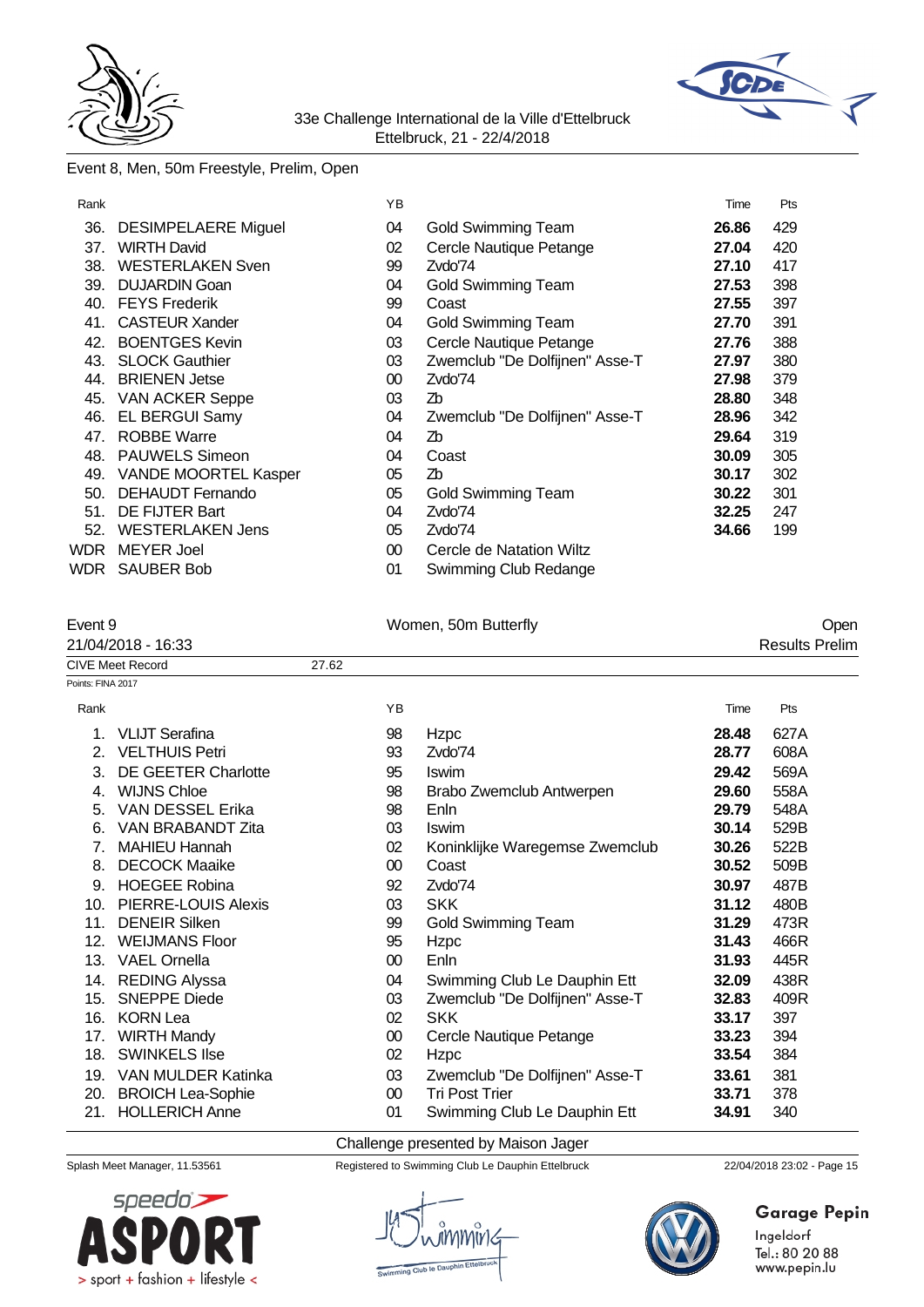



### Event 9, Women, 50m Butterfly, Prelim, Open

| Rank |                          | YΒ |                                | Time  | Pts |
|------|--------------------------|----|--------------------------------|-------|-----|
|      | 22. OVAERE Luna          | 06 | Gold Swimming Team             | 36.29 | 303 |
| 23.  | <b>WESTERLAKEN Marit</b> | 02 | Zvdo'74                        | 36.67 | 293 |
|      | 24. BOSSUYT Linde        | 01 | Zwemclub "De Dolfijnen" Asse-T | 37.24 | 280 |
|      | 25. VAN BREUGEL Femke    | 04 | Zvdo'74                        | 37.56 | 273 |
|      | 26. WATTIAUX Julie       | 03 | Enln                           | 37.88 | 266 |
|      | 27. KANT Britte          | 04 | Zvdo'74                        | 41.77 | 198 |
| 28.  | <b>VERGELS Noor</b>      | 06 | Zwemclub "De Dolfijnen" Asse-T | 43.30 | 178 |
|      | 29. EECKHOUT Hanne       | 05 | Zwemclub "De Dolfijnen" Asse-T | 47.58 | 134 |

### Event 10 Communication of the Men, 50m Butterfly Communication of the Open 21/04/2018 - 16:40 Results Prelim

CIVE Meet Record 23.98 TAMMINGA Ewoud NED 2009

| Points: FINA 2017 |                             |        |                                |       |      |
|-------------------|-----------------------------|--------|--------------------------------|-------|------|
| Rank              |                             | YB     |                                | Time  | Pts  |
| 1.                | <b>CAMERLYNCK Tim</b>       | 98     | Gold Swimming Team             | 25.44 | 629A |
| 2.                | <b>DEWULF Gillian</b>       | 96     | Kzk                            | 25.49 | 625A |
|                   | 3. SCHMITZ Jules            | 99     | Swimming Club Redange          | 26.11 | 582A |
| 4.                | <b>DEJONGHE Arnaud</b>      | 02     | Coast                          | 26.69 | 544A |
| 5.                | <b>VERHAEGHE Robbe Does</b> | 01     | Coast                          | 27.07 | 522A |
| 6.                | <b>DEVOS Abel</b>           | 03     | Coast                          | 27.69 | 487B |
| 7 <sub>1</sub>    | <b>ABDULHUSSAIN Zaid</b>    | 02     | Coast                          | 27.70 | 487B |
|                   | 8. VANDERSCHRICK Stephan    | $00\,$ | Swimming Luxembourg            | 27.79 | 482B |
|                   | 9. WESTERLAKEN Sven         | 99     | Zvdo'74                        | 27.98 | 472B |
| 10.               | <b>CALLEWAERT Matisse</b>   | 02     | <b>Gold Swimming Team</b>      | 28.04 | 469B |
| 11.               | <b>CONZEMIUS Jerome</b>     | 99     | Swimming Luxembourg            | 28.19 | 462R |
|                   | 12. VAN MUYDEN Bastiaan     | 96     | Zvdo'74                        | 28.31 | 456R |
|                   | 13. BUYSENS Dario           | 01     | <b>Gold Swimming Team</b>      | 28.35 | 454R |
|                   | 14. MOREAUX Maxime          | 02     | Swimming Club Redange          | 28.62 | 441R |
| 15.               | DAZY Max                    | $00\,$ | Cercle Royal de Natation Arlon | 28.91 | 428R |
| 16.               | <b>MANNES Pol</b>           | $00\,$ | Swimming Luxembourg            | 28.95 | 426  |
| 17.               | <b>OPPENHUIZEN Yulian</b>   | $00\,$ | Zvdo'74                        | 29.36 | 409  |
|                   | 18. BOKOV Rodion            | 03     | Swimming Luxembourg            | 29.44 | 406  |
|                   | 19. GILLARD Remi            | 03     | Cercle Royal de Natation Arlon | 29.55 | 401  |
| 20.               | <b>WIRTH David</b>          | 02     | Cercle Nautique Petange        | 29.80 | 391  |
| 21.               | <b>JORIS Dante</b>          | 03     | Zwemclub "De Dolfijnen" Asse-T | 29.95 | 385  |
| 22.               | <b>FEYS Frederik</b>        | 99     | Coast                          | 30.24 | 374  |
| 23.               | <b>HEYRMAN Tigo</b>         | 03     | Brabo Zwemclub Antwerpen       | 31.20 | 341  |
| 24.               | <b>TORFS Max</b>            | 04     | Zwemclub "De Dolfijnen" Asse-T | 31.64 | 327  |
|                   | 25. KOHL Charel             | 04     | Swimming Club Le Dauphin Ett   | 32.07 | 314  |
|                   | 26. VAN DER MOOREN Mitchell | 02     | Zvdo'74                        | 33.59 | 273  |
| 27.               | <b>NEYENS Arthur</b>        | 03     | Zwemclub "De Dolfijnen" Asse-T | 33.99 | 263  |
|                   | 28. VARANO Agostino         | 05     | Zwemclub "De Dolfijnen" Asse-T | 34.30 | 256  |
| 29.               | <b>DEHAUDT Fernando</b>     | 05     | <b>Gold Swimming Team</b>      | 34.71 | 247  |
|                   | 30. VANDENBROUCKE Nathan    | 03     | Zwemclub "De Dolfijnen" Asse-T | 35.65 | 228  |
|                   | 31. WESTERLAKEN Jens        | 05     | Zvdo'74                        | 39.64 | 166  |
|                   | WDR OP DE BEECK Maarten     | 03     | Zwemclub "De Dolfijnen" Asse-T |       |      |

Challenge presented by Maison Jager



Splash Meet Manager, 11.53561 Registered to Swimming Club Le Dauphin Ettelbruck 22/04/2018 23:02 - Page 16



# **Garage Pepin**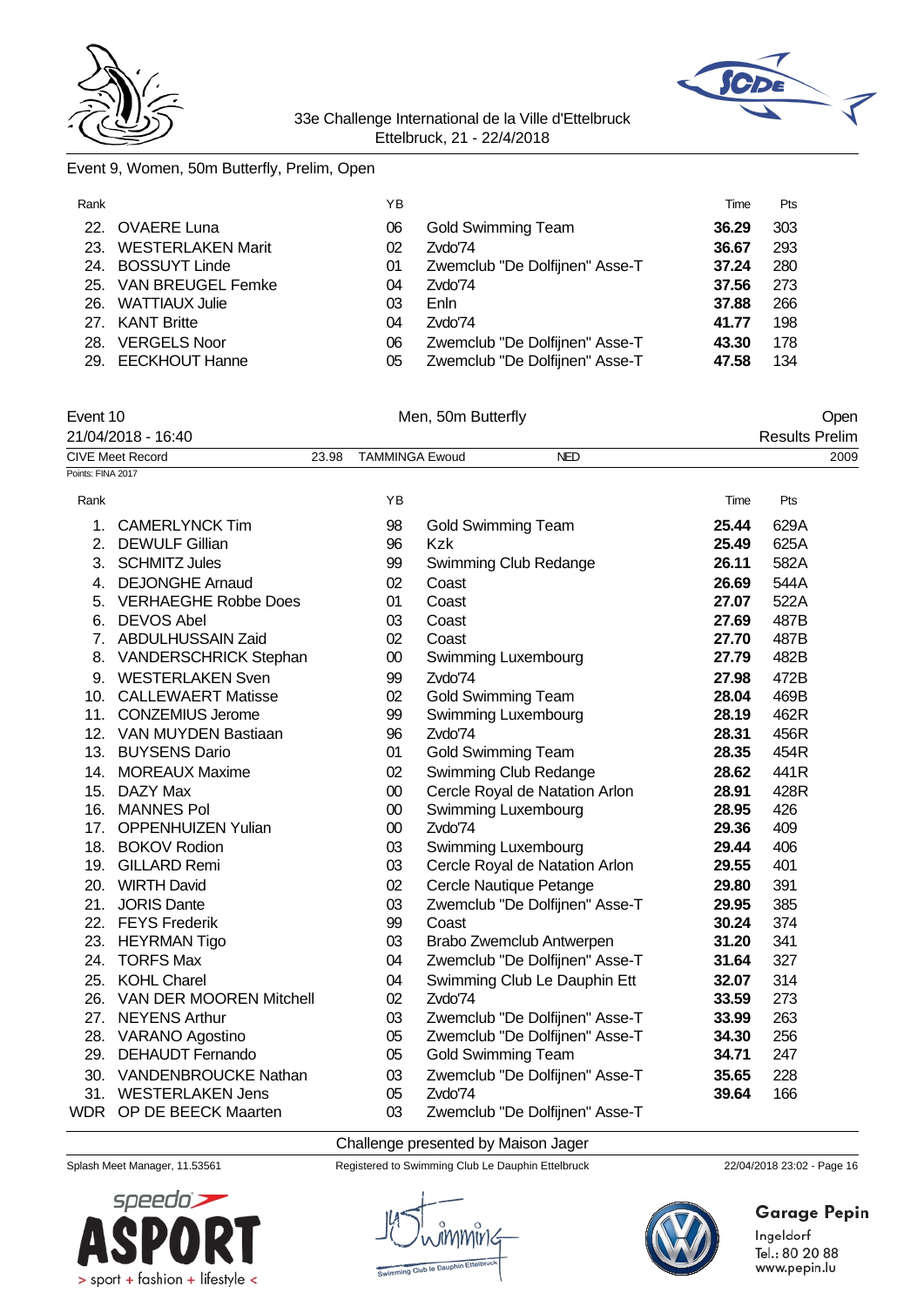



|          | Event 10, Men, 50m Butterfly, Prelim, Open                                                                                                                                                                                                                                                                                                                                                                                                                    |                                                                                                    |                                                                                                                                                                                                                                                                                                                                                                                    |                                                                                                                                                                                                                      |                                                                                                                                                                         |                                                                                                                                                                         |                                                                                                                                                                           |                                                                                                                                                                         |
|----------|---------------------------------------------------------------------------------------------------------------------------------------------------------------------------------------------------------------------------------------------------------------------------------------------------------------------------------------------------------------------------------------------------------------------------------------------------------------|----------------------------------------------------------------------------------------------------|------------------------------------------------------------------------------------------------------------------------------------------------------------------------------------------------------------------------------------------------------------------------------------------------------------------------------------------------------------------------------------|----------------------------------------------------------------------------------------------------------------------------------------------------------------------------------------------------------------------|-------------------------------------------------------------------------------------------------------------------------------------------------------------------------|-------------------------------------------------------------------------------------------------------------------------------------------------------------------------|---------------------------------------------------------------------------------------------------------------------------------------------------------------------------|-------------------------------------------------------------------------------------------------------------------------------------------------------------------------|
| Rank     |                                                                                                                                                                                                                                                                                                                                                                                                                                                               |                                                                                                    | ΥB                                                                                                                                                                                                                                                                                                                                                                                 |                                                                                                                                                                                                                      |                                                                                                                                                                         |                                                                                                                                                                         | Time                                                                                                                                                                      | Pts                                                                                                                                                                     |
|          | WDR MEYER Joel                                                                                                                                                                                                                                                                                                                                                                                                                                                |                                                                                                    | $00\,$                                                                                                                                                                                                                                                                                                                                                                             | Cercle de Natation Wiltz                                                                                                                                                                                             |                                                                                                                                                                         |                                                                                                                                                                         |                                                                                                                                                                           |                                                                                                                                                                         |
| Event 11 | 21/04/2018 - 16:47                                                                                                                                                                                                                                                                                                                                                                                                                                            |                                                                                                    | Girls, 200m Medley                                                                                                                                                                                                                                                                                                                                                                 |                                                                                                                                                                                                                      |                                                                                                                                                                         |                                                                                                                                                                         |                                                                                                                                                                           | 2004 and younger<br>Results                                                                                                                                             |
|          | Points: FINA 2017                                                                                                                                                                                                                                                                                                                                                                                                                                             |                                                                                                    |                                                                                                                                                                                                                                                                                                                                                                                    |                                                                                                                                                                                                                      |                                                                                                                                                                         |                                                                                                                                                                         |                                                                                                                                                                           |                                                                                                                                                                         |
| Rank     |                                                                                                                                                                                                                                                                                                                                                                                                                                                               | YB                                                                                                 |                                                                                                                                                                                                                                                                                                                                                                                    | Time Pts                                                                                                                                                                                                             | 50 <sub>m</sub>                                                                                                                                                         | 100m                                                                                                                                                                    | 150m                                                                                                                                                                      | 200m                                                                                                                                                                    |
|          | 1. RICCI Nicole<br>2. TRUYE Alexine<br>3. DEKERVEL Emma<br>4. KETTENMEYER Ly<br>5. VANMEENEN Laura<br>6. DEBROUWER Sarah<br>7. BORDONARO Madeleine06<br>8. OLLEVIER Mado<br>9. HAAG Nora<br>10. VERMOERE Sarah<br>11. OOSTERLYNCK Anais<br>12. DUJARDIN Faye<br>13. ROGIERS Ine<br>14. WILLEMS Mare<br>15. CHRISTIAENS Annabel<br>16. LIBBRECHT Emma<br>17. PARMENTIER Marie-Juli@6<br>18. HOLLEVOET Pauline<br>19. KANT Britte<br>DSQ VAN DEN BERGEN Shat05t | 04<br>04<br>04<br>04<br>05<br>05<br>05<br>04<br>04<br>06<br>06<br>05<br>06<br>06<br>06<br>06<br>04 | Swimming Luxembourg<br><b>Gold Swimming Team</b><br>Iswim<br>Swimming Club Le Dauph2:36.77469<br>Iswim<br>Iswim<br>Cercle Nautique Petange 2:41.88426<br>Iswim<br>Swimming Club Redange2:46.24393<br>Kzk<br><b>Gold Swimming Team</b><br><b>Gold Swimming Team</b><br>Zwemclub "De Dolfijnen" /2:58.05320<br>Coast<br><b>Kzk</b><br>Kzk<br><b>Kzk</b><br>Coast<br>Zvdo'74<br>Coast | 2:31.24523<br>2:33.22503<br>2:35.57480<br>2:38.46454<br>2:38.76452<br>2:42.93418<br>2:49.43372<br>2:51.79356<br>2:53.32347<br>3:04.00290<br>3:08.84268<br>3:09.99263<br>3:16.69237<br>3:21.05222<br>3:25.40208<br>P5 | 31.83<br>34.30<br>33.64<br>34.08<br>35.35<br>36.07<br>35.84<br>35.39<br>35.59<br>38.84<br>39.00<br>40.47<br>42.65<br>38.07<br>45.08<br>46.02<br>50.49<br>48.99<br>47.77 | 37.07<br>38.07<br>39.07<br>39.56<br>42.32<br>40.54<br>41.40<br>41.95<br>43.04<br>42.17<br>41.74<br>44.45<br>45.34<br>47.29<br>49.49<br>49.53<br>49.24<br>49.61<br>52.64 | 50.07<br>44.91<br>47.89<br>46.18<br>44.36<br>47.41<br>47.16<br>49.88<br>47.48<br>50.71<br>52.21<br>48.95<br>50.05<br>56.26<br>53.67<br>52.76<br>55.67<br>55.89<br>1:01.77 | 32.27<br>35.94<br>34.97<br>36.95<br>36.43<br>34.74<br>37.48<br>35.71<br>40.13<br>37.71<br>38.84<br>39.45<br>40.01<br>42.38<br>40.60<br>41.68<br>41.29<br>46.56<br>43.22 |
| Event 11 | 21/04/2018 - 16:47                                                                                                                                                                                                                                                                                                                                                                                                                                            |                                                                                                    | Girls, 200m Medley                                                                                                                                                                                                                                                                                                                                                                 |                                                                                                                                                                                                                      |                                                                                                                                                                         |                                                                                                                                                                         |                                                                                                                                                                           | <b>YOB 2003</b><br>Results                                                                                                                                              |
|          | Points: FINA 2017                                                                                                                                                                                                                                                                                                                                                                                                                                             |                                                                                                    |                                                                                                                                                                                                                                                                                                                                                                                    |                                                                                                                                                                                                                      |                                                                                                                                                                         |                                                                                                                                                                         |                                                                                                                                                                           |                                                                                                                                                                         |
| Rank     |                                                                                                                                                                                                                                                                                                                                                                                                                                                               | ΥB                                                                                                 |                                                                                                                                                                                                                                                                                                                                                                                    | Time Pts                                                                                                                                                                                                             | 50 <sub>m</sub>                                                                                                                                                         | 100m                                                                                                                                                                    | 150m                                                                                                                                                                      | 200m                                                                                                                                                                    |
|          | 1. CHINA Lucile<br>2. SNEPPE Diede<br>3. CASTEUR Margaux<br>4. RONDEAU Lola                                                                                                                                                                                                                                                                                                                                                                                   | 03<br>03<br>03<br>03                                                                               | Cercle Royal de Natation /2:32.45510<br>Zwemclub "De Dolfijnen" /2:33.70498<br>Gold Swimming Team<br>Enln                                                                                                                                                                                                                                                                          | 2:41.88426<br>2:50.39365                                                                                                                                                                                             | 34.34<br>34.19<br>34.32<br>38.73                                                                                                                                        | 38.61<br>38.83<br>42.37<br>41.10                                                                                                                                        | 45.13<br>46.30<br>44.55<br>52.12                                                                                                                                          | 34.37<br>34.38<br>40.64<br>38.44                                                                                                                                        |
| Event 11 | 21/04/2018 - 16:47                                                                                                                                                                                                                                                                                                                                                                                                                                            |                                                                                                    | Girls, 200m Medley                                                                                                                                                                                                                                                                                                                                                                 |                                                                                                                                                                                                                      |                                                                                                                                                                         |                                                                                                                                                                         |                                                                                                                                                                           | <b>YOB 2002</b><br>Results                                                                                                                                              |
|          | Points: FINA 2017                                                                                                                                                                                                                                                                                                                                                                                                                                             |                                                                                                    |                                                                                                                                                                                                                                                                                                                                                                                    |                                                                                                                                                                                                                      |                                                                                                                                                                         |                                                                                                                                                                         |                                                                                                                                                                           |                                                                                                                                                                         |
| Rank     |                                                                                                                                                                                                                                                                                                                                                                                                                                                               | YB                                                                                                 |                                                                                                                                                                                                                                                                                                                                                                                    | Time Pts                                                                                                                                                                                                             | 50 <sub>m</sub>                                                                                                                                                         | 100m                                                                                                                                                                    | 150m                                                                                                                                                                      | 200m                                                                                                                                                                    |
|          | 1. REMMERY Anice<br>2. VANDENDORPE Florenc02<br>3. RICCI Giorgia Michela<br>4. VANDERSCHRICK Laura02<br>5. DE DUFFELEER Jolien 02<br>6. TAECKE Ine<br>7. GLODT Kelly                                                                                                                                                                                                                                                                                          | 02<br>02<br>02<br>02                                                                               | Kzk<br><b>Kzk</b><br>Swimming Luxembourg<br>Swimming Luxembourg<br>Coast<br>Coast<br>Swimming Club Redange2:38.04458                                                                                                                                                                                                                                                               | 2:25.28590<br>2:25.90582<br>2:27.95558<br>2:28.19556<br>2:28.22555<br>2:33.33501                                                                                                                                     | 32.27<br>32.40<br>31.65<br>31.95<br>31.19<br>31.46<br>34.83                                                                                                             | 38.37<br>38.04<br>36.95<br>35.40<br>39.50<br>35.35<br>40.88                                                                                                             | 42.40<br>42.99<br>44.91<br>47.02<br>42.78<br>51.26<br>45.49                                                                                                               | 32.24<br>32.47<br>34.44<br>33.82<br>34.75<br>35.26<br>36.84                                                                                                             |
|          |                                                                                                                                                                                                                                                                                                                                                                                                                                                               |                                                                                                    |                                                                                                                                                                                                                                                                                                                                                                                    |                                                                                                                                                                                                                      |                                                                                                                                                                         |                                                                                                                                                                         |                                                                                                                                                                           |                                                                                                                                                                         |
|          | Splash Meet Manager, 11.53561                                                                                                                                                                                                                                                                                                                                                                                                                                 |                                                                                                    | Challenge presented by Maison Jager                                                                                                                                                                                                                                                                                                                                                | Registered to Swimming Club Le Dauphin Ettelbruck                                                                                                                                                                    |                                                                                                                                                                         |                                                                                                                                                                         |                                                                                                                                                                           | 22/04/2018 23:02 - Page 17                                                                                                                                              |



uwww a Club le D



Garage Pepin

Ingeldorf<br>Tel.: 80 20 88<br>www.pepin.lu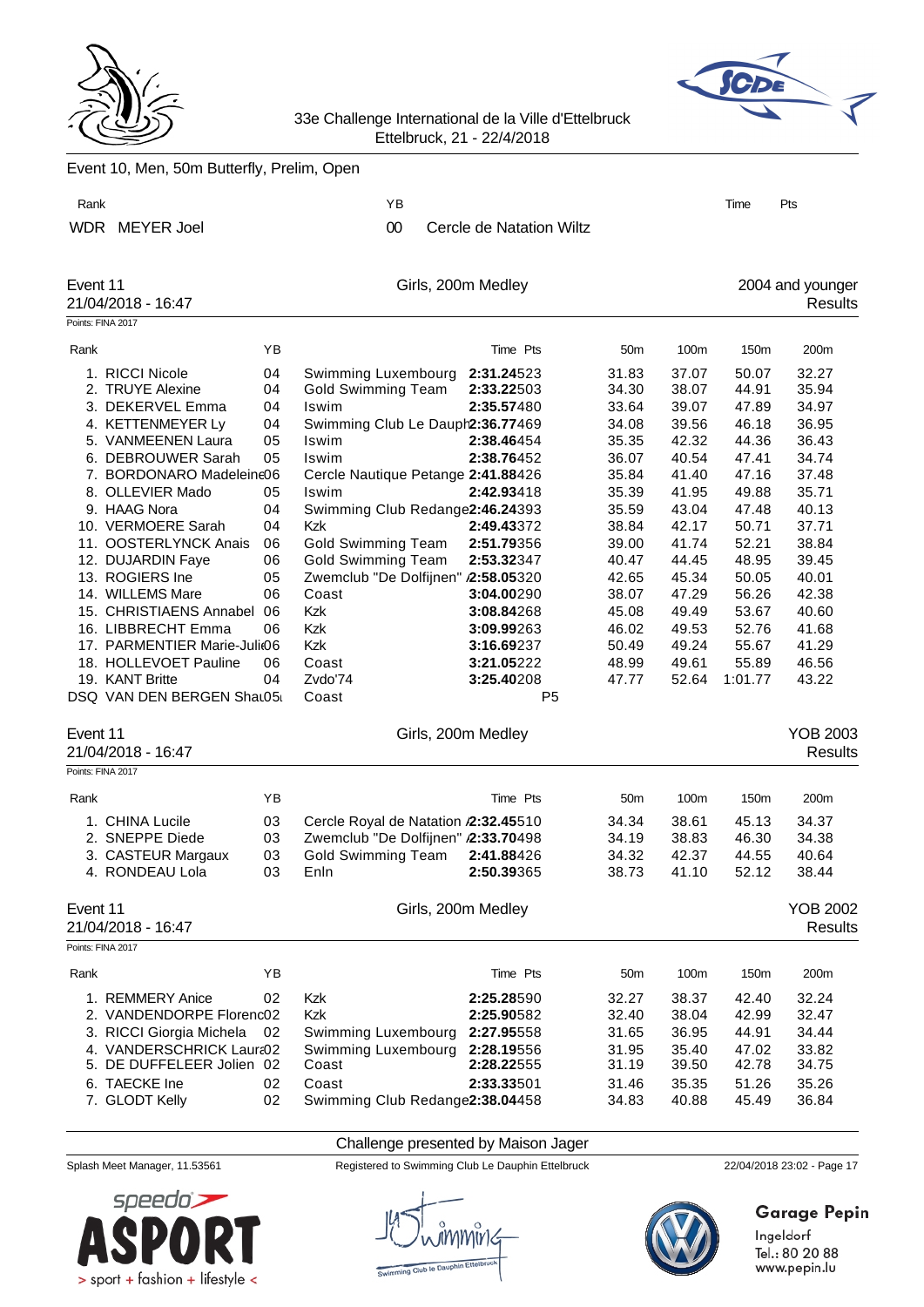



|  |  |  |  | Event 11, Girls, 200m Medley, YOB 2002 |
|--|--|--|--|----------------------------------------|
|--|--|--|--|----------------------------------------|

| Rank     | 8. BARTORELLI Chiara<br>9. TRIOEN Joke                                                                                                                                                                                                                                                                                                                                                                                                                | ΥB<br>02<br>02                                                                               | Coast<br>Zwemclub "De Dolfijnen" /2:42.88418                                                                                                                                                                                                                                                                                                                                                            | Time Pts<br>2:41.48429                                                                                                                                                                           | 50 <sub>m</sub><br>35.08<br>36.23                                                                                                                                       | 100m<br>42.25<br>42.22                                                                                                                                                  | 150m<br>48.16<br>48.66                                                                                                                                                  | 200m<br>35.99<br>35.77                                                                                                                                                  |
|----------|-------------------------------------------------------------------------------------------------------------------------------------------------------------------------------------------------------------------------------------------------------------------------------------------------------------------------------------------------------------------------------------------------------------------------------------------------------|----------------------------------------------------------------------------------------------|---------------------------------------------------------------------------------------------------------------------------------------------------------------------------------------------------------------------------------------------------------------------------------------------------------------------------------------------------------------------------------------------------------|--------------------------------------------------------------------------------------------------------------------------------------------------------------------------------------------------|-------------------------------------------------------------------------------------------------------------------------------------------------------------------------|-------------------------------------------------------------------------------------------------------------------------------------------------------------------------|-------------------------------------------------------------------------------------------------------------------------------------------------------------------------|-------------------------------------------------------------------------------------------------------------------------------------------------------------------------|
| Event 11 | 21/04/2018 - 16:47<br>Points: FINA 2017                                                                                                                                                                                                                                                                                                                                                                                                               |                                                                                              | Women, 200m Medley                                                                                                                                                                                                                                                                                                                                                                                      |                                                                                                                                                                                                  |                                                                                                                                                                         |                                                                                                                                                                         |                                                                                                                                                                         | <b>YOB 2001</b><br><b>Results</b>                                                                                                                                       |
| Rank     |                                                                                                                                                                                                                                                                                                                                                                                                                                                       | YB                                                                                           |                                                                                                                                                                                                                                                                                                                                                                                                         | Time Pts                                                                                                                                                                                         | 50 <sub>m</sub>                                                                                                                                                         | 100m                                                                                                                                                                    | 150m                                                                                                                                                                    | 200m                                                                                                                                                                    |
|          | 1. MEULENKAMP Lieke                                                                                                                                                                                                                                                                                                                                                                                                                                   | 01                                                                                           | Hzpc                                                                                                                                                                                                                                                                                                                                                                                                    | 2:54.24342                                                                                                                                                                                       | 37.22                                                                                                                                                                   | 45.21                                                                                                                                                                   | 50.72                                                                                                                                                                   | 41.09                                                                                                                                                                   |
| Event 11 | 21/04/2018 - 16:47                                                                                                                                                                                                                                                                                                                                                                                                                                    |                                                                                              | Women, 200m Medley                                                                                                                                                                                                                                                                                                                                                                                      |                                                                                                                                                                                                  |                                                                                                                                                                         |                                                                                                                                                                         |                                                                                                                                                                         | 2000 and older<br><b>Results</b>                                                                                                                                        |
|          | Points: FINA 2017                                                                                                                                                                                                                                                                                                                                                                                                                                     |                                                                                              |                                                                                                                                                                                                                                                                                                                                                                                                         |                                                                                                                                                                                                  |                                                                                                                                                                         |                                                                                                                                                                         |                                                                                                                                                                         |                                                                                                                                                                         |
| Rank     | 1. VAN MEIJEL Judith<br>2. MATTENS Edith<br>3. VAN DESSEL Erika<br>4. VAEL Ornella<br>5. VLIJT Serafina<br>6. DEN DEKKER Tessa                                                                                                                                                                                                                                                                                                                        | YB<br>91<br>97<br>98<br>00<br>98<br>00                                                       | Hzpc<br>Kzk<br>Enln<br>Enln<br>Hzpc<br>Zvdo'74                                                                                                                                                                                                                                                                                                                                                          | Time Pts<br>2:22.93619<br>2:24.08605<br>2:24.12604<br>2:39.66444<br>2:41.00433<br>2:47.90382                                                                                                     | 50 <sub>m</sub><br>31.77<br>32.89<br>30.96<br>34.52<br>31.99<br>37.65                                                                                                   | 100m<br>35.72<br>36.99<br>36.48<br>39.05<br>40.49<br>43.21                                                                                                              | 150m<br>42.17<br>42.08<br>43.38<br>49.36<br>50.50<br>46.55                                                                                                              | 200m<br>33.27<br>32.12<br>33.30<br>36.73<br>38.02<br>40.49                                                                                                              |
|          |                                                                                                                                                                                                                                                                                                                                                                                                                                                       |                                                                                              |                                                                                                                                                                                                                                                                                                                                                                                                         |                                                                                                                                                                                                  |                                                                                                                                                                         |                                                                                                                                                                         |                                                                                                                                                                         |                                                                                                                                                                         |
| Event 12 | 21/04/2018 - 17:14                                                                                                                                                                                                                                                                                                                                                                                                                                    |                                                                                              | Boys, 200m Medley                                                                                                                                                                                                                                                                                                                                                                                       |                                                                                                                                                                                                  |                                                                                                                                                                         |                                                                                                                                                                         |                                                                                                                                                                         | 2004 and younger<br><b>Results</b>                                                                                                                                      |
| Rank     | Points: FINA 2017                                                                                                                                                                                                                                                                                                                                                                                                                                     | YB                                                                                           |                                                                                                                                                                                                                                                                                                                                                                                                         | Time Pts                                                                                                                                                                                         | 50 <sub>m</sub>                                                                                                                                                         | 100m                                                                                                                                                                    | 150m                                                                                                                                                                    | 200m                                                                                                                                                                    |
|          | 1. DEVOLDERE Henri<br>2. HENDRICKSON Andrew 04<br>3. SCHOTTE Edward<br>4. VANDE CASTEELE Bjarn04<br>5. DANTHINE Zacharie<br>6. CASTEUR Xander<br>7. DE COOMAN F.<br>8. DUJARDIN Goan<br>9. DEBOOSER Thibaut<br>10. DEBECKER Thomas<br>11. VERBRUGGE Lucas<br>12. DE MUNCK Emiel<br>13. SINNAEVE Mirko<br>14. VARANO Agostino<br>15. PAUWELS Simeon<br>16. AELVOET Willem<br>17. PEYTCHEV Viktor<br>18. VANDE CASTEELE Niels07<br>19. WESTERLAKEN Jens | 04<br>05<br>04<br>04<br>04<br>04<br>04<br>04<br>05<br>04<br>04<br>05<br>04<br>05<br>05<br>05 | Kzk<br><b>SKK</b><br>Iswim<br><b>Gold Swimming Team</b><br>Cercle Royal de Natation /2:26.62418<br><b>Gold Swimming Team</b><br>Cercle Royal de Natation /2:32.41372<br><b>Gold Swimming Team</b><br>Kzk<br>Coast<br>Kzk<br>Zwemclub "De Dolfijnen" /2:46.03287<br>Coast<br>Zwemclub "De Dolfijnen" /2:52.89254<br>Coast<br>Kzk<br>Zwemclub "De Dolfijnen" /3:04.61209<br>Gold Swimming Team<br>Zvdo'74 | 2:20.99470<br>2:22.30457<br>2:22.59454<br>2:24.11440<br>2:30.39387<br>2:33.82362<br>2:43.08303<br>2:43.22303<br>2:45.43291<br>2:51.90259<br>2:53.61251<br>2:57.00237<br>3:06.36203<br>3:08.11197 | 30.65<br>30.89<br>31.32<br>30.81<br>33.18<br>32.51<br>33.02<br>34.56<br>36.83<br>35.96<br>37.90<br>36.83<br>38.86<br>39.96<br>39.41<br>41.42<br>40.16<br>41.88<br>42.52 | 35.24<br>36.87<br>36.62<br>37.20<br>36.78<br>39.84<br>38.67<br>39.78<br>42.10<br>44.19<br>44.56<br>42.54<br>42.71<br>42.75<br>46.08<br>44.23<br>45.42<br>48.48<br>45.56 | 43.48<br>43.05<br>42.53<br>42.45<br>43.50<br>44.29<br>47.13<br>45.45<br>49.09<br>48.58<br>47.25<br>47.58<br>52.21<br>50.23<br>49.61<br>52.84<br>56.36<br>57.13<br>55.71 | 31.62<br>31.49<br>32.12<br>33.65<br>33.16<br>33.75<br>33.59<br>34.03<br>35.06<br>34.49<br>35.72<br>39.08<br>38.12<br>39.95<br>38.51<br>38.51<br>42.67<br>38.87<br>44.32 |

Challenge presented by Maison Jager

Splash Meet Manager, 11.53561 Registered to Swimming Club Le Dauphin Ettelbruck 22/04/2018 23:02 - Page 18



# **Garage Pepin**

Ingeldorf<br>Tel.: 80 20 88<br>www.pepin.lu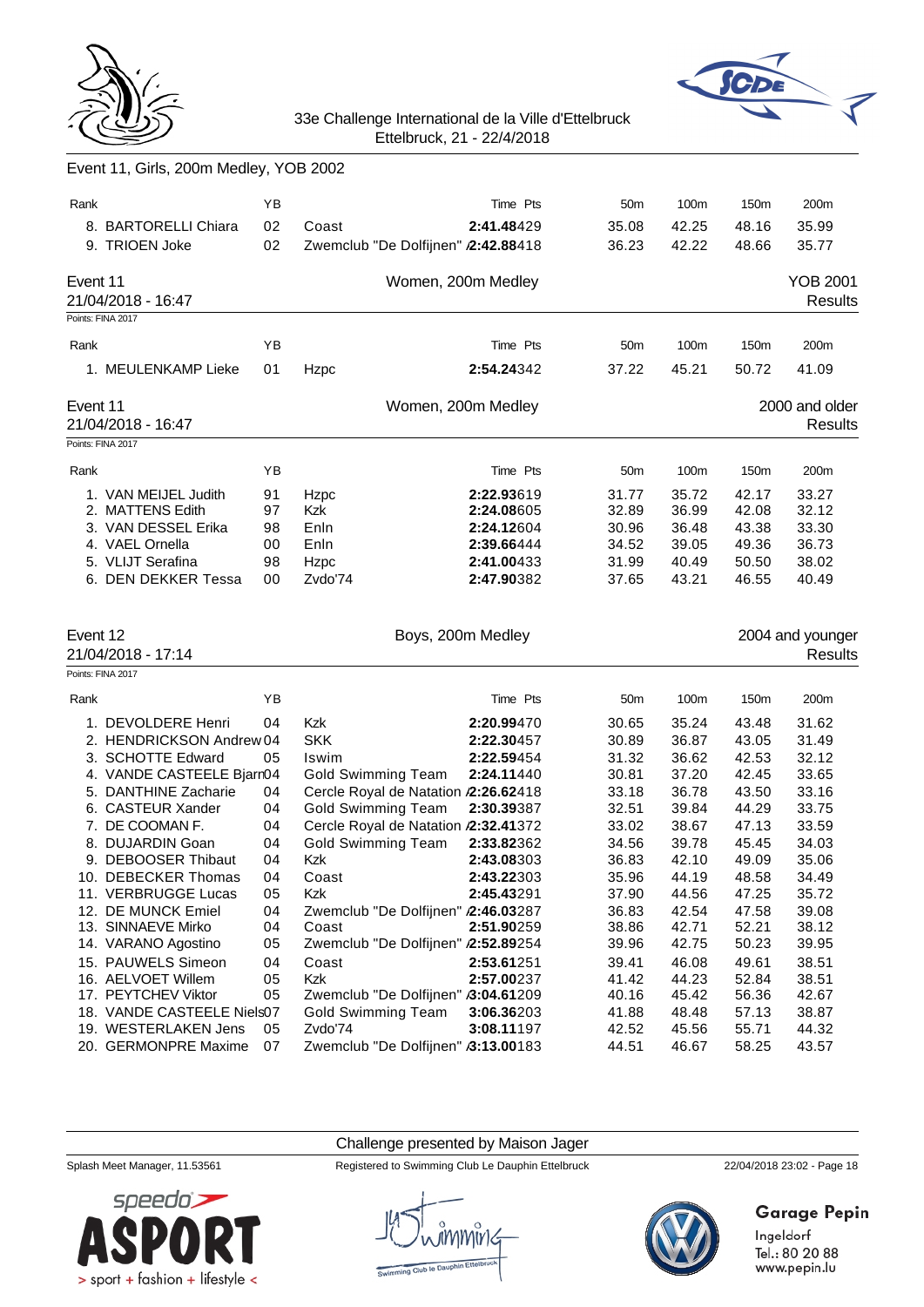



# Event 12, Men, 200m Medley

| Event 12 | 21/04/2018 - 17:14                      |    |                                      | Boys, 200m Medley |                 |       |                  | <b>YOB 2003</b><br><b>Results</b> |
|----------|-----------------------------------------|----|--------------------------------------|-------------------|-----------------|-------|------------------|-----------------------------------|
|          | Points: FINA 2017                       |    |                                      |                   |                 |       |                  |                                   |
| Rank     |                                         | YB |                                      | Time Pts          | 50 <sub>m</sub> | 100m  | 150 <sub>m</sub> | 200m                              |
|          | 1. CARNEIRO Joao                        | 03 | Swimming Luxembourg                  | 2:14.86537        | 28.29           | 37.49 | 38.37            | 30.71                             |
|          | 2. HEYERICK Jens                        | 03 | Kzk                                  | 2:16.12522        | 30.53           | 35.79 | 39.99            | 29.81                             |
|          | 3. GUILLEMYN Lucas                      | 03 | Kzk                                  | 2:17.50506        | 29.82           | 33.89 | 42.81            | 30.98                             |
|          | 4. DENEIR Niels                         | 03 | <b>Gold Swimming Team</b>            | 2:22.54454        | 30.23           | 38.28 | 42.12            | 31.91                             |
|          | 5. DAZY Sam                             | 03 | Cercle Royal de Natation /2:25.10431 |                   | 31.31           | 38.92 | 40.78            | 34.09                             |
|          | 6. JORIS Dante                          | 03 | Zwemclub "De Dolfijnen" /2:28.47402  |                   | 33.31           | 37.88 | 43.63            | 33.65                             |
|          | 7. BOENTGES Kevin                       | 03 | Cercle Nautique Petange 2:32.96368   |                   | 31.65           | 41.17 | 46.22            | 33.92                             |
|          | 8. NEYENS Arthur                        | 03 | Zwemclub "De Dolfijnen" /2:42.12309  |                   | 37.99           | 40.60 | 46.73            | 36.80                             |
|          | 9. NOLLET Ralph                         | 03 | Kzk                                  | 2:44.06298        | 36.40           | 42.32 | 48.26            | 37.08                             |
| Event 12 | 21/04/2018 - 17:14                      |    |                                      | Boys, 200m Medley |                 |       |                  | <b>YOB 2002</b><br><b>Results</b> |
|          | Points: FINA 2017                       |    |                                      |                   |                 |       |                  |                                   |
| Rank     |                                         | ΥB |                                      | Time Pts          | 50 <sub>m</sub> | 100m  | 150 <sub>m</sub> | 200m                              |
|          | 1. DEJONGHE Arnaud                      | 02 | Coast                                | 2:12.32568        | 28.85           | 33.64 | 39.90            | 29.93                             |
|          | 2. JANSSENS Renzo                       | 02 | Brabo Zwemclub Antwerp2:15.17533     |                   | 29.10           | 36.71 | 38.18            | 31.18                             |
|          | 3. MESTDAGH Arne                        | 02 | Kzk                                  | 2:17.25509        | 30.02           | 35.26 | 39.96            | 32.01                             |
|          | 4. COKELAERE Matthijs                   | 02 | Kzk                                  | 2:25.76425        | 32.47           | 37.70 | 43.25            | 32.34                             |
|          | 5. DESMET Xaro                          | 02 | Kzk                                  | 2:30.60385        | 32.10           | 36.93 | 46.76            | 34.81                             |
| Event 12 | 21/04/2018 - 17:14<br>Points: FINA 2017 |    |                                      | Boys, 200m Medley |                 |       |                  | <b>YOB 2001</b><br><b>Results</b> |
| Rank     |                                         | YB |                                      | Time Pts          | 50 <sub>m</sub> | 100m  | 150m             | 200m                              |
|          | 1. VAN DEN BOSSCHE Yar01                |    | Swimming Luxembourg                  | 2:09.63604        | 28.34           | 33.87 | 36.06            | 31.36                             |
|          | 2. LABAERE Levi                         | 01 | <b>Kzk</b>                           | 2:20.34476        | 31.16           | 35.78 | 43.57            | 29.83                             |
|          | 3. MEULEMANS Thijs                      | 01 | Kzk                                  | 2:30.79384        | 30.89           | 38.94 | 44.92            | 36.04                             |
| Event 12 | 21/04/2018 - 17:14                      |    |                                      | Men, 200m Medley  |                 |       |                  | 2000 and older<br>Results         |
|          | Points: FINA 2017                       |    |                                      |                   |                 |       |                  |                                   |
| Rank     |                                         | ΥB |                                      | Time Pts          | 50 <sub>m</sub> | 100m  | 150m             | 200m                              |
|          | 1. STACCHIOTTI Raphael                  | 92 | Swimming Club Le Dauph1:58.57790     |                   | 25.80           | 31.01 | 34.00            | 27.76                             |
|          | 2. ROLKO Ricky                          | 99 | Swimming Luxembourg                  | 2:12.23569        | 28.21           | 36.36 | 37.09            | 30.57                             |
|          | 3. SAMYN Jonas                          | 00 | Kzk                                  | 2:21.29467        | 29.99           | 36.63 | 42.95            | 31.72                             |
|          | 4. DELBECQUE Tore                       | 00 | <b>Gold Swimming Team</b>            | 2:23.94441        | 32.20           | 38.41 | 39.10            | 34.23                             |
|          | 5. HEYERICK Axel                        | 00 | Kzk                                  | 2:25.83424        | 31.28           | 39.23 | 42.14            | 33.18                             |
|          | 6. WESTERLAKEN Sven                     | 99 | Zvdo'74                              | 2:28.26404        | 30.20           | 37.23 | 47.93            | 32.90                             |

## Challenge presented by Maison Jager

Splash Meet Manager, 11.53561 Registered to Swimming Club Le Dauphin Ettelbruck 22/04/2018 23:02 - Page 19



**Garage Pepin** 

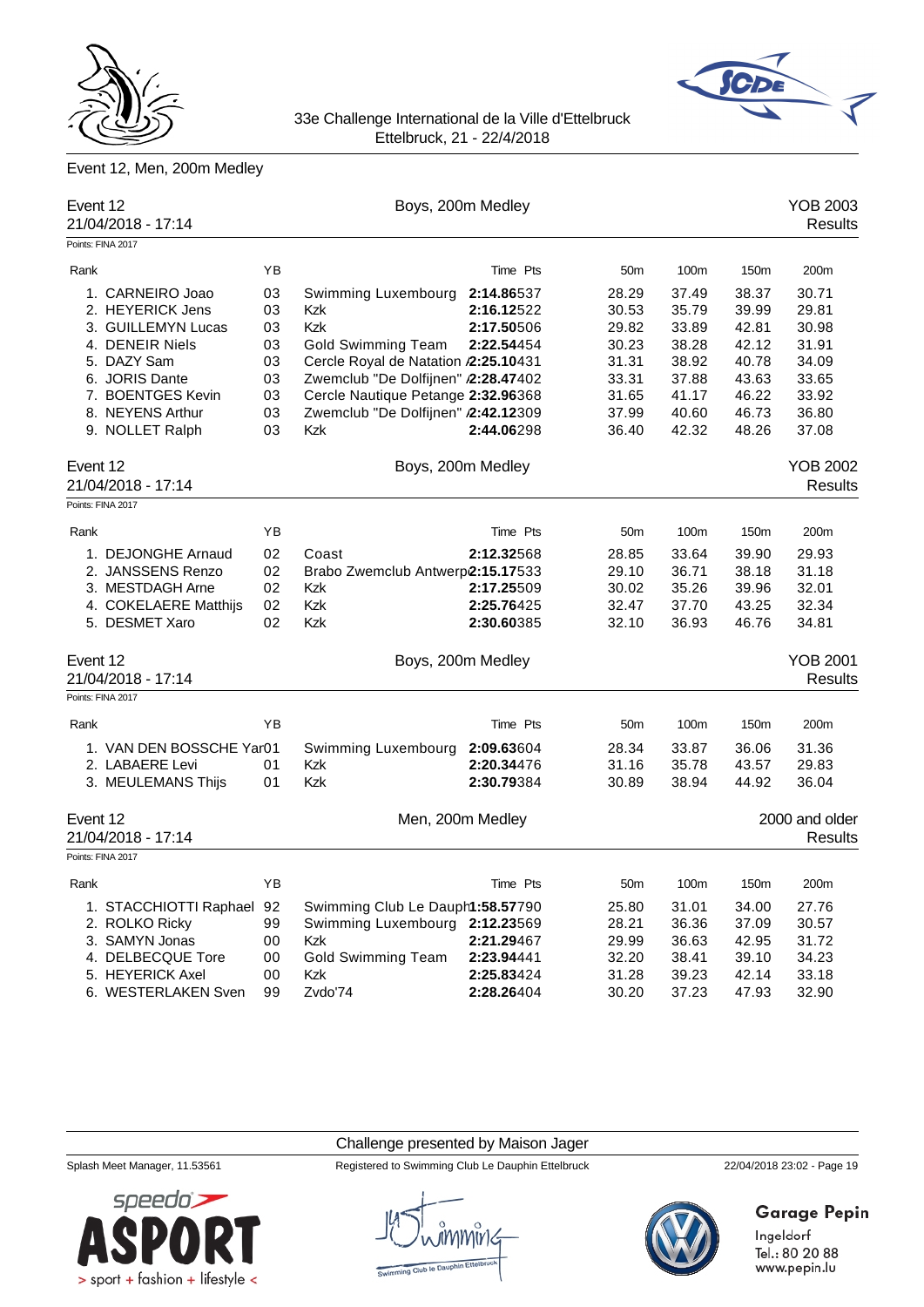



www.pepin.lu

# 33e Challenge International de la Ville d'Ettelbruck Ettelbruck, 21 - 22/4/2018

| Event 13          | 21/04/2018 - 17:43                                                                    |          |                    |                  | Mixed, 4 x 50m Medley                                                                                                                         |              |                               | Open<br><b>Results Prelim</b> |
|-------------------|---------------------------------------------------------------------------------------|----------|--------------------|------------------|-----------------------------------------------------------------------------------------------------------------------------------------------|--------------|-------------------------------|-------------------------------|
| Points: FINA 2017 |                                                                                       |          |                    |                  |                                                                                                                                               |              |                               |                               |
| Rank              |                                                                                       |          |                    |                  |                                                                                                                                               |              | Time                          | Pts                           |
| 1.                | Swimming Luxembourg 1<br><b>MANNES Max</b><br>VAN DEN BOSSCHE Yann                    | 97<br>01 | $+0.63$<br>$+0.34$ | 26.08<br>29.09   | Swimming Luxembourg<br>RICCI Giorgia Michela<br><b>RICCI Nicole</b>                                                                           | 02<br>04     | 1:52.52<br>$+0.43$<br>$+0.12$ | 644Q<br>30.98<br>26.37        |
| 2.                | Kzk 1                                                                                 |          |                    | <b>Kzk</b>       |                                                                                                                                               |              | 1:53.18                       | 632Q                          |
|                   | <b>GUILLEMYN Lucas</b><br>VANDENDORPE Florence                                        | 03<br>02 | $+0.56$<br>$+0.44$ | 27.60<br>33.47   | <b>DEWULF Gillian</b><br><b>REMMERY Anice</b>                                                                                                 | 96<br>02     | $+0.41$<br>$+0.43$            | 25.01<br>27.10                |
|                   | 3. Gold Swimming Team 1<br><b>HERMAN Lara</b><br><b>DENEIR Silken</b>                 | 00<br>99 | $+0.64$<br>$+0.47$ | 31.09<br>34.50   | <b>Gold Swimming Team</b><br>CAMERLYNCK Tim<br><b>ONGENAE Dries</b>                                                                           | 98<br>00     | 1:54.48<br>$+0.29$<br>$+0.29$ | 611Q<br>24.65<br>24.24        |
|                   | 4. Swimming Club Le Dauphin Ett 1<br><b>FABER Maiti</b><br>STACCHIOTTI Raphael        | 01<br>92 | $+0.64$            | 30.75<br>27.96   | Swimming Club Le Dauphin Ett<br><b>REDING Alyssa</b><br><b>BECKERS Felix</b>                                                                  | 04<br>01     | 1:54.73                       | 607Q<br>31.53<br>24.49        |
|                   | 5. Brabo Zwemclub Antwerpen 1                                                         |          |                    |                  | Brabo Zwemclub Antwerpen                                                                                                                      |              | 1:55.48                       | 595Q                          |
|                   | <b>BLANKERS Gaetan</b><br><b>JANSSENS Renzo</b>                                       | 00<br>02 | $+0.56$<br>$+0.53$ | 27.29<br>30.95   | <b>WIJNS Chloe</b><br><b>MARTENS Chloe</b>                                                                                                    | 98<br>02     | $+0.12$<br>$+0.52$            | 29.46<br>27.78                |
| 6.                | Zb 1                                                                                  |          |                    | Zb               |                                                                                                                                               |              | 1:57.07                       | 571R                          |
|                   | <b>COBBAERT Justine</b><br><b>VERSTRAETE Jaron</b>                                    | 00<br>01 | $+0.74$<br>$+0.27$ | 31.28<br>32.18   | <b>BOUDEN Camille</b><br><b>COBBAERT Felix</b>                                                                                                | 01<br>01     | $+0.45$<br>$+0.33$            | 27.92<br>25.69                |
|                   | 7. Zvdo'741                                                                           |          |                    | Zvdo'74          |                                                                                                                                               |              | 2:00.19                       | 528R                          |
|                   | <b>OPPENHUIZEN Yulian</b><br><b>HOEGEE Robina</b>                                     | 00<br>92 | $+0.62$<br>$+0.38$ | 30.08<br>36.73   | <b>VELTHUIS Petri</b><br>VAN MUYDEN Bastiaan                                                                                                  | 93<br>96     | $+0.42$<br>$+0.41$            | 28.64<br>24.74                |
|                   | 8. Cercle Royal de Natation Arlon 1<br><b>CHINA Lucile</b><br><b>COLLINET Germain</b> | 03<br>00 | $+0.70$<br>$+0.47$ | 33.48            | Cercle Royal de Natation Arlon<br>DAZY Max<br><b>SLAJS Emilie</b>                                                                             | 00<br>03     | 2:04.42<br>$+0.64$            | 476R<br>29.95                 |
|                   |                                                                                       |          |                    |                  |                                                                                                                                               |              |                               |                               |
| 9.                | Zvdo'742<br><b>DEN DEKKER Renske</b>                                                  | 97       | $+0.67$            | Zvdo'74<br>34.60 | <b>WESTERLAKEN Sven</b>                                                                                                                       | 99           | 2:08.10<br>$+0.45$            | 436R<br>28.71                 |
|                   | VAN GIESSEN Lisanne                                                                   | 99       | $+0.50$            | 38.05            | VAN DER MOOREN Jeffrey                                                                                                                        | 99           | $+0.37$                       | 26.74                         |
|                   | 10. Cercle Nautique Pétange 1                                                         |          |                    |                  | Cercle Nautique Petange                                                                                                                       |              | 2:09.32                       | 424R                          |
|                   | <b>WIRTH Mandy</b><br><b>BORDONARO Madeleine</b>                                      | 00<br>06 | $+0.66$            | 32.49<br>39.59   | <b>WIRTH David</b><br><b>BOENTGES Kevin</b>                                                                                                   | 02<br>03     |                               | 29.71<br>27.53                |
| 11.               | Zvdo'743                                                                              |          |                    | Zvdo'74          |                                                                                                                                               |              | 2:16.84                       | 358                           |
|                   | <b>BESSELINK Danine</b><br><b>DEN DEKKER Tessa</b>                                    | 02<br>00 | $+0.73$<br>$+0.41$ | 37.16<br>38.46   | <b>BRIENEN Jetse</b><br>VAN DER MOOREN Mitchell                                                                                               | $00\,$<br>02 | $+0.47$<br>$+0.62$            | 33.05<br>28.17                |
|                   | DSQ Swimming Luxembourg 2<br>10.11) (Time: 18:16)                                     |          |                    |                  | Swimming Luxembourg<br>R1 - swimmer's feet lost touch with the starting platform before the preceding team-mate touched the wall (SW          |              |                               |                               |
|                   | VANDERSCHRICK Laura<br><b>ROLKO Ricky</b>                                             | 02<br>99 | $+0.61$<br>$-0.92$ | 32.08            | CARNEIRO Joao<br><b>BANKY Jacqueline</b>                                                                                                      | 03<br>96     | $+0.42$<br>$+0.32$            |                               |
|                   | DSQ Zwemclub "De Dolfijnen" Asse-T 1<br>18:06)                                        |          |                    |                  | Zwemclub "De Dolfijnen" Asse-T<br>D4 - swimmer's head did not break the surface at or before the 15 m mark after start / turn (SW 6.4) (Time: |              |                               |                               |

JORIS Luca, BORREMANS Lotte, SNEPPE Diede, MEERE Jarno

> sport + fashion + lifestyle <

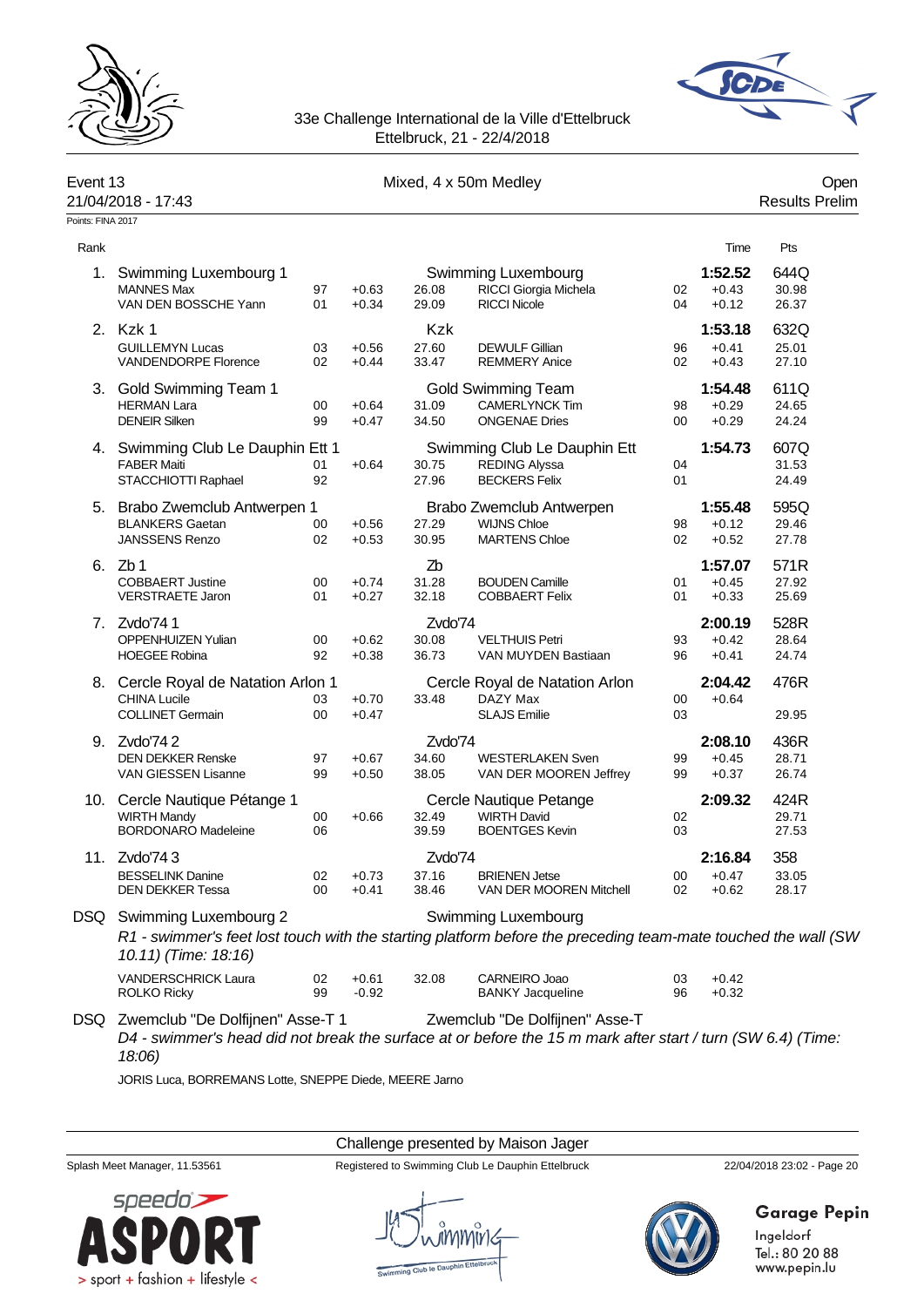



| Event 14          | 22/04/2018 - 9:00                                                     | Girls, 100m Freestyle   |                                                                     |                                        |       |  | 2004 and younger<br><b>Results Prelim</b> |                      |  |
|-------------------|-----------------------------------------------------------------------|-------------------------|---------------------------------------------------------------------|----------------------------------------|-------|--|-------------------------------------------|----------------------|--|
|                   | CIVE Meet Record Open<br>CIVE Meet Record 14<br>CIVE Meet Record - 13 | 54.82<br>58.28<br>59.45 | <b>MEYNEN Julie</b><br><b>MEYNEN Julie</b><br><b>BOUDEN Camille</b> | <b>LUX</b><br><b>LUX</b><br><b>BEL</b> |       |  |                                           | 2016<br>2011<br>2014 |  |
| Points: FINA 2017 |                                                                       |                         |                                                                     |                                        |       |  |                                           |                      |  |
| Rank              |                                                                       | ΥB                      |                                                                     | Time                                   | Pts   |  | 50 <sub>m</sub>                           | 100m                 |  |
| 1.                | <b>RICCI Nicole</b>                                                   | 04                      | Swimming Luxembourg                                                 | 57.59                                  | 690 Q |  | 27.91                                     | 29.68                |  |
| 2.                | <b>DEKERVEL Emma</b>                                                  | 04                      | Iswim                                                               | 1:01.95                                | 554 Q |  | 29.60                                     | 32.35                |  |
| 3.                | <b>DEBROUWER Sarah</b>                                                | 05                      | Iswim                                                               | 1:03.12                                | 524 Q |  | 30.56                                     | 32.56                |  |
|                   | 4. TRUYE Alexine                                                      | 04                      | <b>Gold Swimming Team</b>                                           | 1:04.24                                | 497 Q |  | 31.03                                     | 33.21                |  |
| 5.                | <b>HORBACH Sophia</b>                                                 | 04                      | <b>SKK</b>                                                          | 1:05.31                                | 473 Q |  | 31.68                                     | 33.63                |  |
| 6.                | <b>VERMOERE Sarah</b>                                                 | 04                      | Kzk                                                                 | 1:06.02                                | 458 R |  | 31.69                                     | 34.33                |  |
|                   | 7. HAAG Nora                                                          | 04                      | Swimming Club Redange                                               | 1:06.30                                | 452 R |  | 31.39                                     | 34.91                |  |
| 8.                | <b>BORDONARO Madeleine</b>                                            | 06                      | Cercle Nautique Petange                                             | 1:06.63                                | 446 R |  | 31.94                                     | 34.69                |  |
|                   | 9. VANMEENEN Laura                                                    | 05                      | Iswim                                                               | 1:07.20                                | 434 R |  | 32.73                                     | 34.47                |  |
|                   | 10. DEKERF Hanne                                                      | 06                      | Zwemclub "De Dolfijnen" Asse-T                                      | 1:07.44                                | 430 R |  | 33.01                                     | 34.43                |  |
|                   | 11. KETTENMEYER Ly                                                    | 04                      | Swimming Club Le Dauphin Ett                                        | 1:08.06                                | 418   |  | 32.88                                     | 35.18                |  |
|                   | 12. ALBERS Neele                                                      | 05                      | Swimming Club Le Dauphin Ett                                        | 1:08.08                                | 418   |  | 32.96                                     | 35.12                |  |
|                   | 13. DE CRAEN Imke                                                     | 04                      | Zwemclub "De Dolfijnen" Asse-T                                      | 1:08.12                                | 417   |  | 32.69                                     | 35.43                |  |
|                   | 14. KRUMMENAUER Linnea                                                | 05                      | <b>SKK</b>                                                          | 1:08.58                                | 409   |  | 33.06                                     | 35.52                |  |
| 15.               | <b>GLODT Chiara</b>                                                   | 04                      | Swimming Club Redange                                               | 1:09.04                                | 400   |  | 33.12                                     | 35.92                |  |
|                   | 16. OOSTERLYNCK Anais                                                 | 06                      | <b>Gold Swimming Team</b>                                           | 1:09.67                                | 390   |  | 33.53                                     | 36.14                |  |
|                   | 17. GIJSENS Cato                                                      | 05                      | Zwemclub "De Dolfijnen" Asse-T                                      | 1:10.09                                | 383   |  | 33.18                                     | 36.91                |  |
|                   | 18. DUJARDIN Faye                                                     | 06                      | <b>Gold Swimming Team</b>                                           | 1:10.82                                | 371   |  | 33.75                                     | 37.07                |  |
|                   | 19. STUART Megan                                                      | 06                      | <b>SKK</b>                                                          | 1:11.43                                | 362   |  | 33.06                                     | 38.37                |  |
| 20.               | OP DE BEECK Lauren                                                    | 06                      | Zwemclub "De Dolfijnen" Asse-T                                      | 1:12.46                                | 346   |  | 34.48                                     | 37.98                |  |
|                   | 21. OVAERE Luna                                                       | 06                      | <b>Gold Swimming Team</b>                                           | 1:12.89                                | 340   |  | 34.79                                     | 38.10                |  |
|                   | 22. ROGIERS Ine                                                       | 05                      | Zwemclub "De Dolfijnen" Asse-T                                      | 1:13.27                                | 335   |  | 36.30                                     | 36.97                |  |
|                   | 23. CHRISTIAENS Annabel                                               | 06                      | Kzk                                                                 | 1:13.86                                | 327   |  | 35.59                                     | 38.27                |  |
|                   | 24. VANDEN BERGHE Auke                                                | 05                      | Zb                                                                  | 1:13.88                                | 327   |  | 34.91                                     | 38.97                |  |
|                   | 25. LIBBRECHT Emma                                                    | 06                      | Kzk                                                                 | 1:14.02                                | 325   |  | 36.59                                     | 37.43                |  |
| 26.               | <b>PARMENTIER Marie-Julie</b>                                         | 06                      | Kzk                                                                 | 1:14.63                                | 317   |  | 36.15                                     | 38.48                |  |
|                   | 27. WILLEMS Mare                                                      | 06                      | Coast                                                               | 1:15.81                                | 302   |  | 36.14                                     | 39.67                |  |
|                   | 28. VERGELS Noor                                                      | 06                      | Zwemclub "De Dolfijnen" Asse-T                                      | 1:17.55                                | 282   |  | 37.18                                     | 40.37                |  |
|                   | 29. KETTENMEYER Yin                                                   | 06                      | Swimming Club Le Dauphin Ett                                        | 1:17.79                                | 280   |  | 37.49                                     | 40.30                |  |
|                   | 30. EECKHOUT Hanne                                                    | 05                      | Zwemclub "De Dolfijnen" Asse-T                                      | 1:20.28                                | 255   |  | 38.04                                     | 42.24                |  |
|                   | 31. HOLLEVOET Pauline                                                 | 06                      | Coast                                                               | 1:21.03                                | 248   |  | 39.17                                     | 41.86                |  |
|                   | 32. PUTTAERT Marie                                                    | 07                      | Zwemclub "De Dolfijnen" Asse-T                                      | 1:21.29                                | 245   |  | 39.55                                     | 41.74                |  |
| 33.               | <b>KANT Britte</b>                                                    | 04                      | Zvdo'74                                                             | 1:22.43                                | 235   |  | 38.54                                     | 43.89                |  |
| DSQ.              | VAN DEN BERGEN Shauna                                                 | 05                      | Coast                                                               |                                        |       |  |                                           |                      |  |

*G1 - behaviour at the start not in accordance with the rules (SW 4) (Time: 9:04)*

Challenge presented by Maison Jager



Splash Meet Manager, 11.53561 Registered to Swimming Club Le Dauphin Ettelbruck 22/04/2018 23:02 - Page 21



# **Garage Pepin**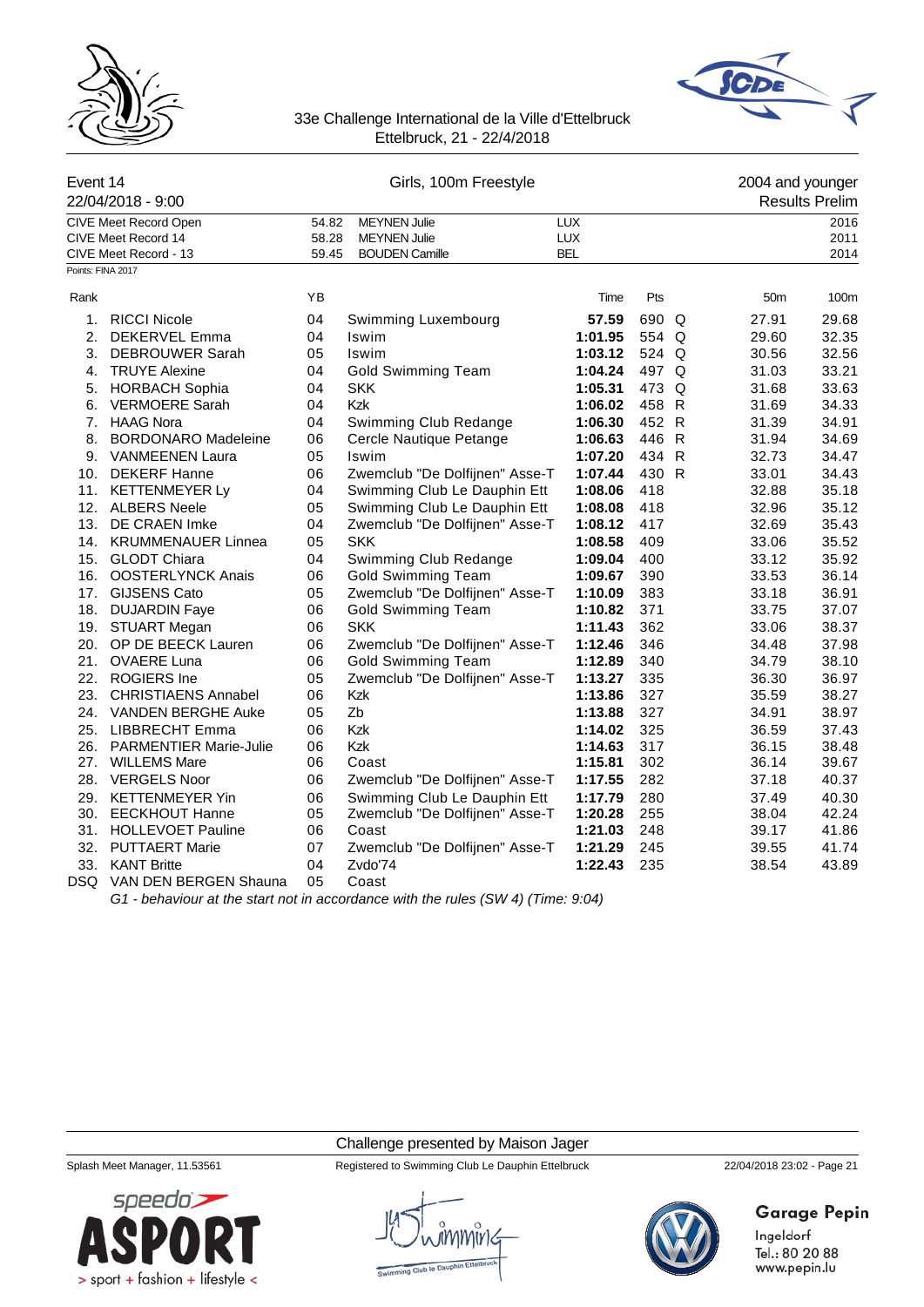



# Event 14, Women, 100m Freestyle, Prelim

|                   | Event 14<br>22/04/2018 - 9:00 |       | Girls, 100m Freestyle                                                            |            |       |   |                 | <b>YOB 2003</b><br><b>Results Prelim</b> |
|-------------------|-------------------------------|-------|----------------------------------------------------------------------------------|------------|-------|---|-----------------|------------------------------------------|
|                   | CIVE Meet Record Open         | 54.82 | <b>MEYNEN Julie</b>                                                              | <b>LUX</b> |       |   |                 | 2016                                     |
|                   | CIVE Meet Record 15           | 55.81 | <b>MEYNEN Julie</b>                                                              | LUX        |       |   |                 |                                          |
| Points: FINA 2017 |                               |       |                                                                                  |            |       |   |                 |                                          |
| Rank              |                               | ΥB    |                                                                                  | Time       | Pts   |   | 50 <sub>m</sub> | 100m                                     |
| 1.                | VAN BRABANDT Zita             | 03    | Iswim                                                                            | 59.17      | 636 Q |   | 28.07           | 31.10                                    |
| 2.                | <b>CHINA Lucile</b>           | 03    | Cercle Royal de Natation Arlon                                                   | 1:02.60    | 537 Q |   | 30.46           | 32.14                                    |
|                   | 3. PIERRE-LOUIS Alexis        | 03    | <b>SKK</b>                                                                       | 1:03.46    | 516 Q |   | 30.47           | 32.99                                    |
| 4.                | <b>SNEPPE Diede</b>           | 03    | Zwemclub "De Dolfijnen" Asse-T                                                   | 1:03.58    | 513 Q |   | 30.99           | 32.59                                    |
| 5.                | <b>SLAJS Emilie</b>           | 03    | Cercle Royal de Natation Arlon                                                   | 1:04.30    | 496 Q |   | 31.37           | 32.93                                    |
| 6.                | <b>DEMEYER Amandine</b>       | 03    | Zb                                                                               | 1:04.46    | 492 R |   | 30.56           | 33.90                                    |
| 7.                | <b>BROICH Louisa Marie</b>    | 03    | <b>Tri Post Trier</b>                                                            | 1:05.47    | 470 R |   | 31.12           | 34.35                                    |
|                   | 8. VAN MULDER Katinka         | 03    | Zwemclub "De Dolfijnen" Asse-T                                                   | 1:07.40    | 430 R |   | 32.66           | 34.74                                    |
| 9.                | <b>ELCHEROTH Milly</b>        | 03    | Swimming Club Redange                                                            | 1:08.09    | 417 R |   | 32.88           | 35.21                                    |
|                   | 10. GERMONPRE Sarah           | 03    | Zwemclub "De Dolfijnen" Asse-T                                                   | 1:09.45    | 393 R |   | 33.18           | 36.27                                    |
|                   | 11. RONDEAU Lola              | 03    | Enln                                                                             | 1:09.85    | 387   |   | 33.51           | 36.34                                    |
| Event 14          |                               |       | Girls, 100m Freestyle                                                            |            |       |   |                 | YOB 2002                                 |
|                   | 22/04/2018 - 9:00             |       |                                                                                  |            |       |   |                 | <b>Results Prelim</b>                    |
|                   | <b>CIVE Meet Record Open</b>  | 54.82 | <b>MEYNEN Julie</b>                                                              | <b>LUX</b> |       |   |                 | 2016                                     |
|                   | CIVE Meet Record 16           | 55.90 | <b>MEYNEN Julie</b>                                                              | <b>LUX</b> |       |   |                 | 2013                                     |
| Points: FINA 2017 |                               |       |                                                                                  |            |       |   |                 |                                          |
| Rank              |                               | YB    |                                                                                  | Time       | Pts   |   | 50 <sub>m</sub> | 100m                                     |
| 1.                | <b>BOURGOIS Karo</b>          | 02    | Coast                                                                            | 58.38      | 663 Q |   | 28.69           | 29.69                                    |
| 2.                | <b>VANDENDORPE Florence</b>   | 02    | <b>Kzk</b>                                                                       | 58.77      | 650 Q |   | 28.79           | 29.98                                    |
| 3.                | <b>REMMERY Anice</b>          | 02    | <b>Kzk</b>                                                                       | 58.97      | 643 Q |   | 28.69           | 30.28                                    |
|                   | 4. VANDERSCHRICK Laura        | 02    | Swimming Luxembourg                                                              | 1:00.06    | 609 Q |   | 28.55           | 31.51                                    |
| 5.                | MAHIEU Hannah                 | 02    | Koninklijke Waregemse Zwemclub 1:00.22                                           |            | 604 Q |   | 28.76           | 31.46                                    |
|                   | 6. TAECKE Ine                 | 02    | Coast                                                                            | 1:00.45    | 597 R |   | 29.15           | 31.30                                    |
| 7.                | <b>MARTENS Chloe</b>          | 02    | Brabo Zwemclub Antwerpen                                                         | 1:00.52    | 595 R |   | 29.38           | 31.14                                    |
| 8.                | DE DUFFELEER Jolien           | 02    | Coast                                                                            | 1:01.39    | 570 R |   | 29.72           | 31.67                                    |
| 9.                | RICCI Giorgia Michela         | 02    | Swimming Luxembourg                                                              | 1:01.54    | 566   | R | 29.20           | 32.34                                    |
| 10.               | <b>SWINKELS IIse</b>          | 02    | Hzpc                                                                             | 1:03.87    | 506 R |   | 30.57           | 33.30                                    |
| 11.               | <b>DEFEVER Tine</b>           | 02    | Zb                                                                               | 1:05.50    | 469   |   | 31.22           | 34.28                                    |
| 12.               | <b>BARTORELLI Chiara</b>      | 02    | Coast                                                                            | 1:06.25    | 453   |   | 31.93           | 34.32                                    |
| 13.               | <b>MICHOT Alice</b>           | 02    | Enln                                                                             | 1:06.49    | 448   |   | 31.83           | 34.66                                    |
| 14.               | <b>TRIOEN Joke</b>            | 02    | Zwemclub "De Dolfijnen" Asse-T                                                   | 1:06.80    | 442   |   | 32.35           | 34.45                                    |
| 15.               | <b>BESSELINK Danine</b>       | 02    | Zvdo'74                                                                          | 1:07.38    | 431   |   | 32.07           | 35.31                                    |
| 16.               | <b>WESTERLAKEN Marit</b>      | 02    | Zvdo'74                                                                          | 1:09.92    | 386   |   | 33.67           | 36.25                                    |
| 17.               | <b>DEGENHARDT Katrin</b>      | 02    | <b>SKK</b>                                                                       | 1:12.25    | 349   |   | 34.44           | 37.81                                    |
| DSQ               | <b>KORN Lea</b>               | 02    | <b>SKK</b>                                                                       |            |       |   |                 |                                          |
|                   |                               |       | G1 - behaviour at the start not in accordance with the rules (SW 4) (Time: 9:18) |            |       |   |                 |                                          |

Challenge presented by Maison Jager



Splash Meet Manager, 11.53561 Registered to Swimming Club Le Dauphin Ettelbruck 22/04/2018 23:02 - Page 22



# **Garage Pepin**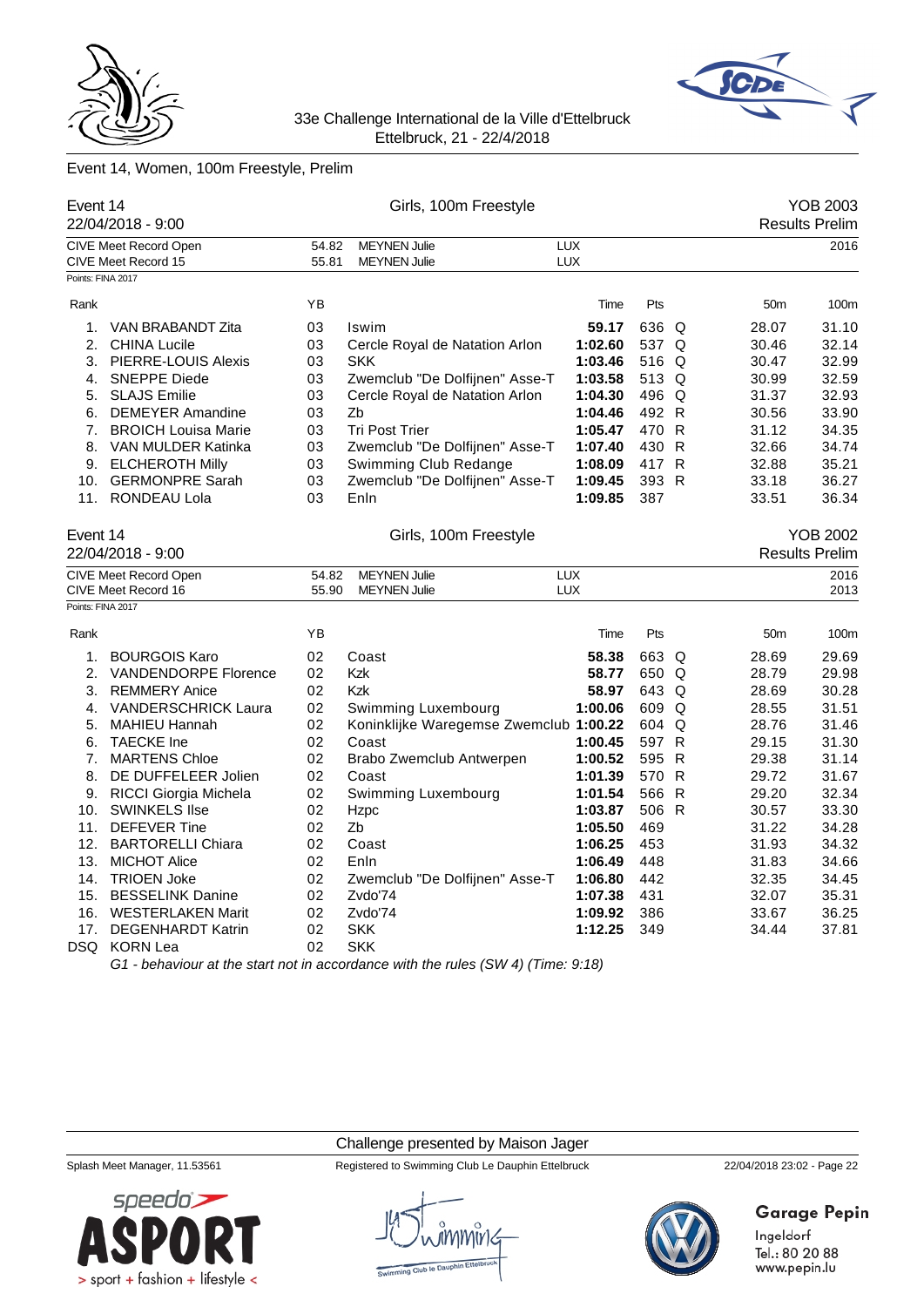



# Event 14, Women, 100m Freestyle, Prelim

| Event 14          | 22/04/2018 - 9:00                              |                | Women, 100m Freestyle                      |                   |       |   |                  | <b>YOB 2001</b><br><b>Results Prelim</b> |
|-------------------|------------------------------------------------|----------------|--------------------------------------------|-------------------|-------|---|------------------|------------------------------------------|
|                   | CIVE Meet Record Open                          | 54.82          | <b>MEYNEN Julie</b>                        | LUX               |       |   |                  | 2016                                     |
|                   | CIVE Meet Record 17 +                          | 54.82          | <b>MEYNEN Julie</b>                        | <b>LUX</b>        |       |   |                  | 2016                                     |
| Points: FINA 2017 |                                                |                |                                            |                   |       |   |                  |                                          |
| Rank              |                                                | ΥB             |                                            | Time              | Pts   |   | 50 <sub>m</sub>  | 100m                                     |
| 1.                | <b>BOUDEN Camille</b>                          | 01             | Zb                                         | 57.63             | 689   | Q | 27.72            | 29.91                                    |
| 2.                | <b>FABER Maiti</b>                             | 01             | Swimming Club Le Dauphin Ett               | 1:01.00           | 581   | Q | 29.58            | 31.42                                    |
| 3.                | <b>BOSSUYT Linde</b>                           | 01             | Zwemclub "De Dolfijnen" Asse-T             | 1:07.21           | 434   | Q | 32.32            | 34.89                                    |
|                   | 4. HOLLERICH Anne                              | 01             | Swimming Club Le Dauphin Ett               | 1:08.30           | 414 Q |   | 32.34            | 35.96                                    |
| 5.                | MEULENKAMP Lieke                               | 01             | Hzpc                                       | 1:10.97           | 369 Q |   | 33.94            | 37.03                                    |
| Event 14          | 22/04/2018 - 9:00                              |                | Women, 100m Freestyle                      |                   |       |   |                  | 2000 and older<br><b>Results Prelim</b>  |
|                   |                                                |                |                                            |                   |       |   |                  |                                          |
|                   | CIVE Meet Record Open<br>CIVE Meet Record 17 + | 54.82<br>54.82 | <b>MEYNEN Julie</b><br><b>MEYNEN Julie</b> | LUX<br><b>LUX</b> |       |   |                  | 2016<br>2016                             |
| Points: FINA 2017 |                                                |                |                                            |                   |       |   |                  |                                          |
|                   |                                                |                |                                            |                   |       |   |                  |                                          |
| Rank              |                                                | ΥB             |                                            | Time              | Pts   |   | 50 <sub>m</sub>  | 100m                                     |
| 1.                | <b>BANKY Jacqueline</b>                        | 96             | Swimming Luxembourg                        | 57.18             | 705   | Q | 27.43            | 29.75                                    |
| 2.                | <b>WIJNS Chloe</b>                             | 98             | Brabo Zwemclub Antwerpen                   | 59.04             | 641   | Q | 27.90            | 31.14                                    |
| 3.                | <b>VELTHUIS Petri</b>                          | 93             | Zvdo'74                                    | 59.09             | 639 Q |   | 28.53            | 30.56                                    |
| 4.                | <b>MATTENS Edith</b>                           | 97             | <b>Kzk</b>                                 | 59.62             | 622 Q |   | 29.18            | 30.44                                    |
| 5.                | <b>COBBAERT Justine</b>                        | 00             | Zb                                         | 59.93             | 613   | Q | 28.92            | 31.01                                    |
| 6.                | <b>HERMAN Lara</b>                             | 00             | <b>Gold Swimming Team</b>                  | 1:00.72           | 589 R |   | 29.20            | 31.52                                    |
| 7.                | <b>DECOCK Maaike</b>                           | 00             | Coast                                      | 1:01.13           | 577 R |   | 29.58            | 31.55                                    |
| 8.                | VAN DESSEL Erika                               | 98             | Enln                                       | 1:01.43           | 569   | R | 29.16            | 32.27                                    |
| 9.                | <b>WEIJMANS Floor</b>                          | 95             | Hzpc                                       | 1:02.67           | 536 R |   | 30.53            | 32.14                                    |
| 10.               | <b>VAEL Ornella</b>                            | 00             | Enln                                       | 1:03.59           | 513 R |   | 30.53            | 33.06                                    |
| 11.               | <b>DEN DEKKER Renske</b>                       | 97             | Zvdo'74                                    | 1:03.85           | 506   |   | 30.72            | 33.13                                    |
| Event 15          |                                                |                | Boys, 100m Freestyle                       |                   |       |   | 2004 and younger |                                          |
|                   | 22/04/2018 - 9:26                              |                |                                            |                   |       |   |                  | <b>Results Prelim</b>                    |
|                   | <b>CIVE Meet Record Open</b>                   | 48.86          | STACCHIOTTI Raphael                        | <b>LUX</b>        |       |   |                  | 2009                                     |
|                   | CIVE Meet Record 14                            | 55.99          | <b>SYSTERMANS Pholien</b>                  | <b>BEL</b>        |       |   |                  | 2004                                     |
|                   | CIVE Meet Record - 13                          | 57.86          | <b>JACOBS Dario</b>                        | <b>BEL</b>        |       |   |                  | 2010                                     |
| Points: FINA 2017 |                                                |                |                                            |                   |       |   |                  |                                          |
| Rank              |                                                | ΥB             |                                            | Time              | Pts   |   | 50m              | 100m                                     |
| 1.                | VANDE CASTEELE Bjarne                          | 04             | <b>Gold Swimming Team</b>                  | 56.53             | 502 Q |   | 27.27            | 29.26                                    |
| 2.                | <b>HENDRICKSON Andrew</b>                      | 04             | <b>SKK</b>                                 | 57.54             | 476 Q |   | 27.46            | 30.08                                    |
| 3.                | <b>DEVOLDERE Henri</b>                         | 04             | Kzk                                        | 57.83             | 469 Q |   | 27.94            | 29.89                                    |
| 4.                | <b>JAAS Jeff</b>                               | 04             | Swimming Club Le Dauphin Ett               | 57.99             | 465 Q |   | 27.58            | 30.41                                    |
| 5.                | <b>DANTHINE Zacharie</b>                       | 04             | Cercle Royal de Natation Arlon             | 58.92             | 443 Q |   | 28.80            | 30.12                                    |
| 6.                | <b>SCHOTTE Edward</b>                          | 05             | Iswim                                      | 59.21             | 437 R |   | 28.60            | 30.61                                    |
| 7.                | <b>RENARD Enzo</b>                             | 04             | Cercle Royal de Natation Arlon             | 1:00.20           | 416   | R | 29.58            | 30.62                                    |
| 8.                | DE COOMAN Francois-Clemen04                    |                | Cercle Royal de Natation Arlon             | 1:00.80           | 403 R |   | 29.08            | 31.72                                    |
| 9.                | <b>DUJARDIN Goan</b>                           | 04             | <b>Gold Swimming Team</b>                  | 1:01.34           | 393 R |   | 29.31            | 32.03                                    |
| 10.               | EL BERGUI Samy                                 | 04             | Zwemclub "De Dolfijnen" Asse-T             | 1:02.04           | 380 R |   | 29.91            | 32.13                                    |
| 11.               | POLLET Rohan                                   | 05             | Zwemclub "De Dolfijnen" Asse-T             | 1:02.49           | 371   |   | 29.94            | 32.55                                    |
|                   |                                                |                |                                            |                   |       |   |                  |                                          |

# Challenge presented by Maison Jager



Splash Meet Manager, 11.53561 Registered to Swimming Club Le Dauphin Ettelbruck 22/04/2018 23:02 - Page 23



**Garage Pepin**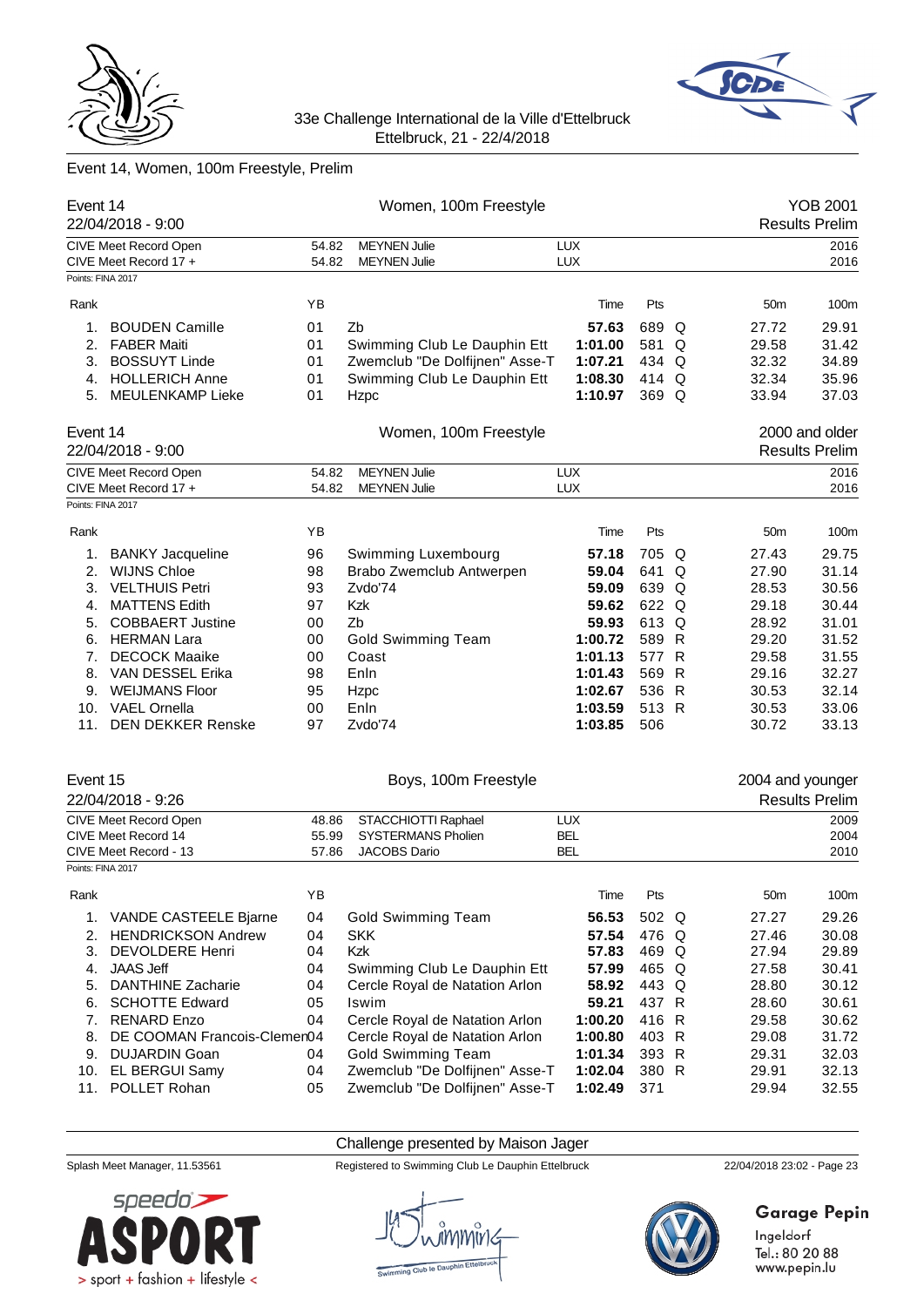



### Event 15, Boys, 100m Freestyle, Prelim, 2004 and younger

| Rank |                             | YB |                                | Time    | Pts | 50 <sub>m</sub> | 100m  |
|------|-----------------------------|----|--------------------------------|---------|-----|-----------------|-------|
|      |                             |    |                                |         |     |                 |       |
| 12.  | <b>KOHL Charel</b>          | 04 | Swimming Club Le Dauphin Ett   | 1:03.48 | 354 | 30.76           | 32.72 |
| 13.  | <b>ROBBE Warre</b>          | 04 | Zb                             | 1:04.26 | 342 | 30.97           | 33.29 |
| 14.  | <b>DEBECKER Thomas</b>      | 04 | Coast                          | 1:04.55 | 337 | 31.20           | 33.35 |
| 15.  | DEHAUDT Fernando            | 05 | <b>Gold Swimming Team</b>      | 1:04.83 | 333 | 30.81           | 34.02 |
| 16.  | <b>WEYRICH Mike</b>         | 05 | Swimming Club Le Dauphin Ett   | 1:05.32 | 325 | 31.16           | 34.16 |
| 17.  | <b>VERBRUGGE Lucas</b>      | 05 | Kzk                            | 1:05.87 | 317 | 32.21           | 33.66 |
| 18.  | <b>DEBOOSER Thibaut</b>     | 04 | Kzk                            | 1:06.20 | 312 | 31.54           | 34.66 |
| 19.  | NAFFOUTI Nael               | 05 | Cercle de Natation Wiltz       | 1:06.93 | 302 | 31.39           | 35.54 |
| 20.  | PAUWELS Simeon              | 04 | Coast                          | 1:07.39 | 296 | 31.74           | 35.65 |
| 21.  | SINNAEVE Mirko              | 04 | Coast                          | 1:08.03 | 288 | 32.84           | 35.19 |
| 22.  | <b>BOURGUIGNON Benjamin</b> | 05 | Swimming Club Le Dauphin Ett   | 1:08.23 | 285 | 32.98           | 35.25 |
| 23.  | VANDE MOORTEL Kasper        | 05 | Zb                             | 1:08.37 | 283 | 32.46           | 35.91 |
| 24.  | <b>AELVOET Willem</b>       | 05 | Kzk                            | 1:10.33 | 260 | 34.51           | 35.82 |
| 25.  | VARANO Agostino             | 05 | Zwemclub "De Dolfijnen" Asse-T | 1:10.43 | 259 | 33.31           | 37.12 |
| 26.  | <b>PEYTCHEV Viktor</b>      | 05 | Zwemclub "De Dolfijnen" Asse-T | 1:11.07 | 252 | 33.31           | 37.76 |
| 27.  | <b>PUETZ Christophe</b>     | 04 | Swimming Club Le Dauphin Ett   | 1:11.17 | 251 | 34.02           | 37.15 |
| 28.  | <b>VANDE CASTEELE Niels</b> | 07 | <b>Gold Swimming Team</b>      | 1:11.88 | 244 | 34.19           | 37.69 |
| 29.  | <b>HOLLERICH Tom</b>        | 06 | Swimming Club Le Dauphin Ett   | 1:12.42 | 238 | 35.30           | 37.12 |
| 30.  | DE FIJTER Bart              | 04 | Zvdo'74                        | 1:13.67 | 227 | 34.12           | 39.55 |
| 31.  | <b>WESTERLAKEN Jens</b>     | 05 | Zvdo'74                        | 1:15.52 | 210 | 36.30           | 39.22 |
| 32.  | <b>JAAS Tom</b>             | 06 | Swimming Club Le Dauphin Ett   | 1:16.89 | 199 | 36.05           | 40.84 |
| 33.  | <b>TRESSEL Yannis</b>       | 05 | Swimming Club Le Dauphin Ett   | 1:16.91 | 199 | 35.75           | 41.16 |
| 34.  | <b>LEY Jamie</b>            | 07 | Swimming Club Le Dauphin Ett   | 1:20.93 | 171 | 37.36           | 43.57 |
| 35.  | <b>GERMONPRE Maxime</b>     | 07 | Zwemclub "De Dolfijnen" Asse-T | 1:23.89 | 153 | 39.52           | 44.37 |

# Event 15 **Boys, 100m Freestyle** Pressure of the VOB 2003 **YOB 2003**<br>Pesults Prelim

Results Prelim

|                   | -- - - - - - - -       |       |                                |            |         |       | ו ו שטשטו       | ----- |
|-------------------|------------------------|-------|--------------------------------|------------|---------|-------|-----------------|-------|
|                   | CIVE Meet Record Open  | 48.86 | STACCHIOTTI Raphael            | <b>LUX</b> |         |       |                 | 2009  |
|                   | CIVE Meet Record 15    | 52.95 | STACCHIOTTI Raphael            | <b>LUX</b> |         |       |                 | 2007  |
| Points: FINA 2017 |                        |       |                                |            |         |       |                 |       |
| Rank              |                        | YB    |                                |            | Time    | Pts   | 50 <sub>m</sub> | 100m  |
|                   | MEERE Jarno            | 03    | Zwemclub "De Dolfijnen" Asse-T |            | 53.97   | 577 Q | 26.32           | 27.65 |
| 2.                | <b>DEVOS Abel</b>      | 03    | Coast                          |            | 54.33   | 565 Q | 25.94           | 28.39 |
| 3.                | <b>BOKOV Rodion</b>    | 03    | Swimming Luxembourg            |            | 54.90   | 548 Q | 26.50           | 28.40 |
| 4.                | <b>GUILLEMYN Lucas</b> | 03    | <b>Kzk</b>                     |            | 55.92   | 519 Q | 27.01           | 28.91 |
| 5.                | <b>HEYERICK Jens</b>   | 03    | <b>Kzk</b>                     |            | 56.61   | 500 Q | 26.86           | 29.75 |
| 6.                | <b>DENEIR Niels</b>    | 03    | Gold Swimming Team             |            | 56.80   | 495 R | 27.50           | 29.30 |
| 7.                | <b>JORIS Luca</b>      | 03    | Zwemclub "De Dolfijnen" Asse-T |            | 57.20   | 484 R | 27.55           | 29.65 |
| 8.                | <b>JORIS Dante</b>     | 03    | Zwemclub "De Dolfijnen" Asse-T |            | 57.28   | 482 R | 27.65           | 29.63 |
| 9.                | <b>KETTENMEYER Yul</b> | 03    | Swimming Club Le Dauphin Ett   |            | 57.63   | 474 R | 27.56           | 30.07 |
| 10.               | <b>FABER Pol</b>       | 03    | Swimming Club Le Dauphin Ett   |            | 59.33   | 434 R | 28.53           | 30.80 |
| 11.               | DAZY Sam               | 03    | Cercle Royal de Natation Arlon |            | 59.34   | 434   | 28.59           | 30.75 |
| 12.               | <b>GILLARD Remi</b>    | 03    | Cercle Royal de Natation Arlon |            | 59.59   | 428   | 28.34           | 31.25 |
| 13.               | <b>BOENTGES Kevin</b>  | 03    | Cercle Nautique Petange        |            | 59.76   | 425   | 28.88           | 30.88 |
| 14.               | <b>SLOCK Gauthier</b>  | 03    | Zwemclub "De Dolfijnen" Asse-T |            | 1:00.08 | 418   | 28.89           | 31.19 |
| 15.               | <b>NOLLET Ralph</b>    | 03    | <b>Kzk</b>                     |            | 1:03.13 | 360   | 30.39           | 32.74 |
| 16.               | <b>NEYENS Arthur</b>   | 03    | Zwemclub "De Dolfijnen" Asse-T |            | 1:04.01 | 346   | 30.71           | 33.30 |
| 17.               | <b>VAN ACKER Seppe</b> | 03    | Zb                             |            | 1:12.27 | 240   | 30.24           | 42.03 |
|                   |                        |       |                                |            |         |       |                 |       |

WDR BOURCKEL Mike 03 Cercle de Natation Wiltz

Challenge presented by Maison Jager

Splash Meet Manager, 11.53561 Registered to Swimming Club Le Dauphin Ettelbruck 22/04/2018 23:02 - Page 24



# **Garage Pepin**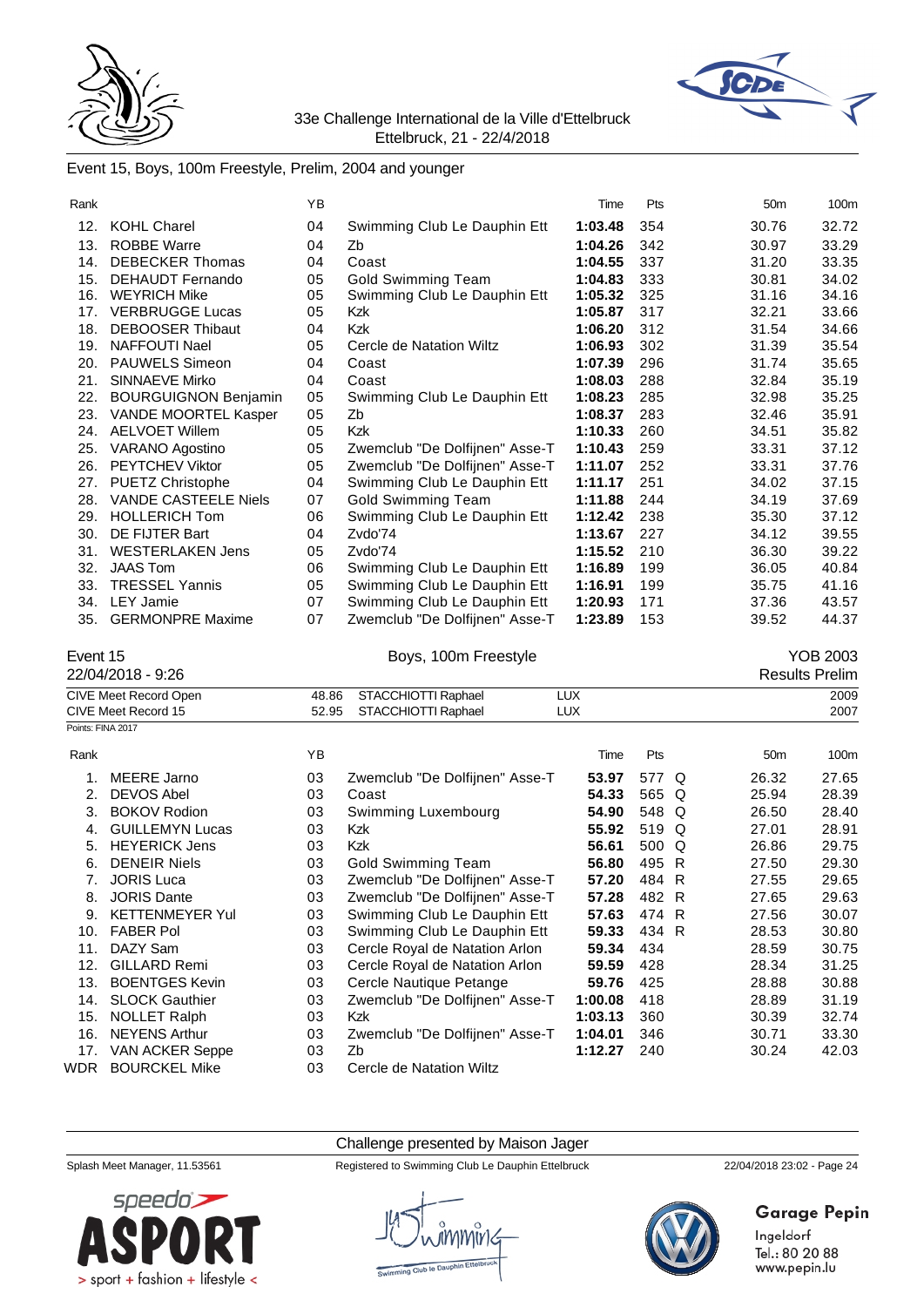



# Event 15, Men, 100m Freestyle, Prelim

| Event 15          | 22/04/2018 - 9:26           |       | Boys, 100m Freestyle           |            |       |              |                 | <b>YOB 2002</b><br><b>Results Prelim</b> |
|-------------------|-----------------------------|-------|--------------------------------|------------|-------|--------------|-----------------|------------------------------------------|
|                   | CIVE Meet Record Open       | 48.86 | STACCHIOTTI Raphael            | <b>LUX</b> |       |              |                 | 2009                                     |
|                   | CIVE Meet Record 16         | 50.60 | STACCHIOTTI Raphael            | <b>LUX</b> |       |              |                 | 2008                                     |
| Points: FINA 2017 |                             |       |                                |            |       |              |                 |                                          |
| Rank              |                             | YB    |                                | Time       | Pts   |              | 50 <sub>m</sub> | 100m                                     |
| 1.                | <b>JANSSENS Renzo</b>       | 02    | Brabo Zwemclub Antwerpen       | 53.78      | 583   | Q            | 25.87           | 27.91                                    |
| 2.                | <b>DEJONGHE Arnaud</b>      | 02    | Coast                          | 53.84      | 581   | Q            | 25.84           | 28.00                                    |
| 3.                | ABDULHUSSAIN Zaid           | 02    | Coast                          | 55.98      | 517   | Q            | 26.87           | 29.11                                    |
| 4.                | <b>MESTDAGH Arne</b>        | 02    | Kzk                            | 56.86      | 493   | Q            | 27.35           | 29.51                                    |
| 5.                | <b>MOREAUX Maxime</b>       | 02    | Swimming Club Redange          | 57.12      | 487 Q |              | 27.41           | 29.71                                    |
| 6.                | <b>COKELAERE Matthijs</b>   | 02    | Kzk                            | 57.86      | 468 R |              | 27.94           | 29.92                                    |
| 7.                | <b>WIRTH David</b>          | 02    | Cercle Nautique Petange        | 58.72      | 448   | $\mathsf{R}$ | 28.22           | 30.50                                    |
| 8.                | <b>DESMET Xaro</b>          | 02    | Kzk                            | 1:02.18    | 377   | $\mathsf{R}$ | 29.93           | 32.25                                    |
| 9.                | VAN DER MOOREN Mitchell     | 02    | Zvdo'74                        | 1:02.68    | 368   | $\mathsf{R}$ | 30.07           | 32.61                                    |
| 10.               | MAAS-KOOB Cedric            | 02    | Swimming Club Le Dauphin Ett   | 1:03.90    | 347 R |              | 30.82           | 33.08                                    |
| Event 15          |                             |       | Boys, 100m Freestyle           |            |       |              |                 | <b>YOB 2001</b>                          |
|                   | 22/04/2018 - 9:26           |       |                                |            |       |              |                 | <b>Results Prelim</b>                    |
|                   | CIVE Meet Record Open       | 48.86 | STACCHIOTTI Raphael            | <b>LUX</b> |       |              |                 | 2009                                     |
|                   | CIVE Meet Record 17 +       | 48.86 | STACCHIOTTI Raphael            | <b>LUX</b> |       |              |                 | 2009                                     |
| Points: FINA 2017 |                             |       |                                |            |       |              |                 |                                          |
| Rank              |                             | YB    |                                | Time       | Pts   |              | 50 <sub>m</sub> | 100m                                     |
| 1.                | <b>BECKERS Felix</b>        | 01    | Swimming Club Le Dauphin Ett   | 54.65      | 556 Q |              | 25.90           | 28.75                                    |
| 2.                | <b>VERHAEGHE Robbe Does</b> | 01    | Coast                          | 55.26      | 537 Q |              | 26.23           | 29.03                                    |
| 3.                | <b>LABAERE Levi</b>         | 01    | Kzk                            | 55.28      | 537 Q |              | 26.66           | 28.62                                    |
| 4.                | <b>GREGOIRE Juan</b>        | 01    | Enln                           | 55.72      | 524 Q |              | 26.57           | 29.15                                    |
| 5.                | <b>BUYSENS Dario</b>        | 01    | <b>Gold Swimming Team</b>      | 55.95      | 518   | Q            | 27.01           | 28.94                                    |
| 6.                | <b>COBBAERT Felix</b>       | 01    | Zb                             | 56.87      | 493 R |              | 27.43           | 29.44                                    |
| 7.                | <b>VERSTRAETE Jaron</b>     | 01    | Zb                             | 57.49      | 477 R |              | 27.41           | 30.08                                    |
| 8.                | <b>CAILLIAU Nils</b>        | 01    | Swimming Club Redange          | 59.41      | 432 R |              | 28.21           | 31.20                                    |
| 9.                | <b>MEULEMANS Thijs</b>      | 01    | Kzk                            | 1:01.82    | 384 R |              | 29.80           | 32.02                                    |
| WDR               | <b>SAUBER Bob</b>           | 01    | Swimming Club Redange          |            |       |              |                 |                                          |
|                   |                             |       |                                |            |       |              |                 |                                          |
| Event 15          |                             |       | Men, 100m Freestyle            |            |       |              |                 | 2000 and older                           |
|                   | 22/04/2018 - 9:26           |       |                                |            |       |              |                 | <b>Results Prelim</b>                    |
|                   | CIVE Meet Record Open       | 48.86 | STACCHIOTTI Raphael            | <b>LUX</b> |       |              |                 | 2009                                     |
|                   | CIVE Meet Record 17 +       | 48.86 | STACCHIOTTI Raphael            | LUX        |       |              |                 | 2009                                     |
| Points: FINA 2017 |                             |       |                                |            |       |              |                 |                                          |
| Rank              |                             | YB    |                                | Time       | Pts   |              | 50 <sub>m</sub> | 100m                                     |
| 1.                | <b>MANNES Max</b>           | 97    | Swimming Luxembourg            | 49.77      | 736 Q |              | 24.08           | 25.69                                    |
| 2.                | <b>CAMERLYNCK Tim</b>       | 98    | <b>Gold Swimming Team</b>      | 51.16      | 677 Q |              | 24.40           | 26.76                                    |
| 3.                | <b>DEWULF Gillian</b>       | 96    | Kzk                            | 51.20      | 676 Q |              | 24.71           | 26.49                                    |
| 4.                | VANDERSCHRICK Stephan       | 00    | Swimming Luxembourg            | 53.19      | 603 Q |              | 25.53           | 27.66                                    |
| 5.                | <b>ONGENAE Dries</b>        | 00    | <b>Gold Swimming Team</b>      | 53.81      | 582 Q |              | 26.04           | 27.77                                    |
| 6.                | <b>MANNES Pol</b>           | 00    | Swimming Luxembourg            | 54.17      | 570 R |              | 25.81           | 28.36                                    |
| 7.                | <b>COLLINET Germain</b>     | 00    | Cercle Royal de Natation Arlon | 54.73      | 553 R |              | 26.28           | 28.45                                    |
| 8.                | VAERNEWYCK Xander           | 99    | Kzk                            | 54.95      | 547 R |              | 26.10           | 28.85                                    |
| 9.                | <b>HIMPE Jannes</b>         | 98    | <b>Gold Swimming Team</b>      | 55.05      | 544 R |              | 26.23           | 28.82                                    |
|                   |                             |       |                                |            |       |              |                 |                                          |

# Challenge presented by Maison Jager



Splash Meet Manager, 11.53561 Registered to Swimming Club Le Dauphin Ettelbruck 22/04/2018 23:02 - Page 25



# **Garage Pepin**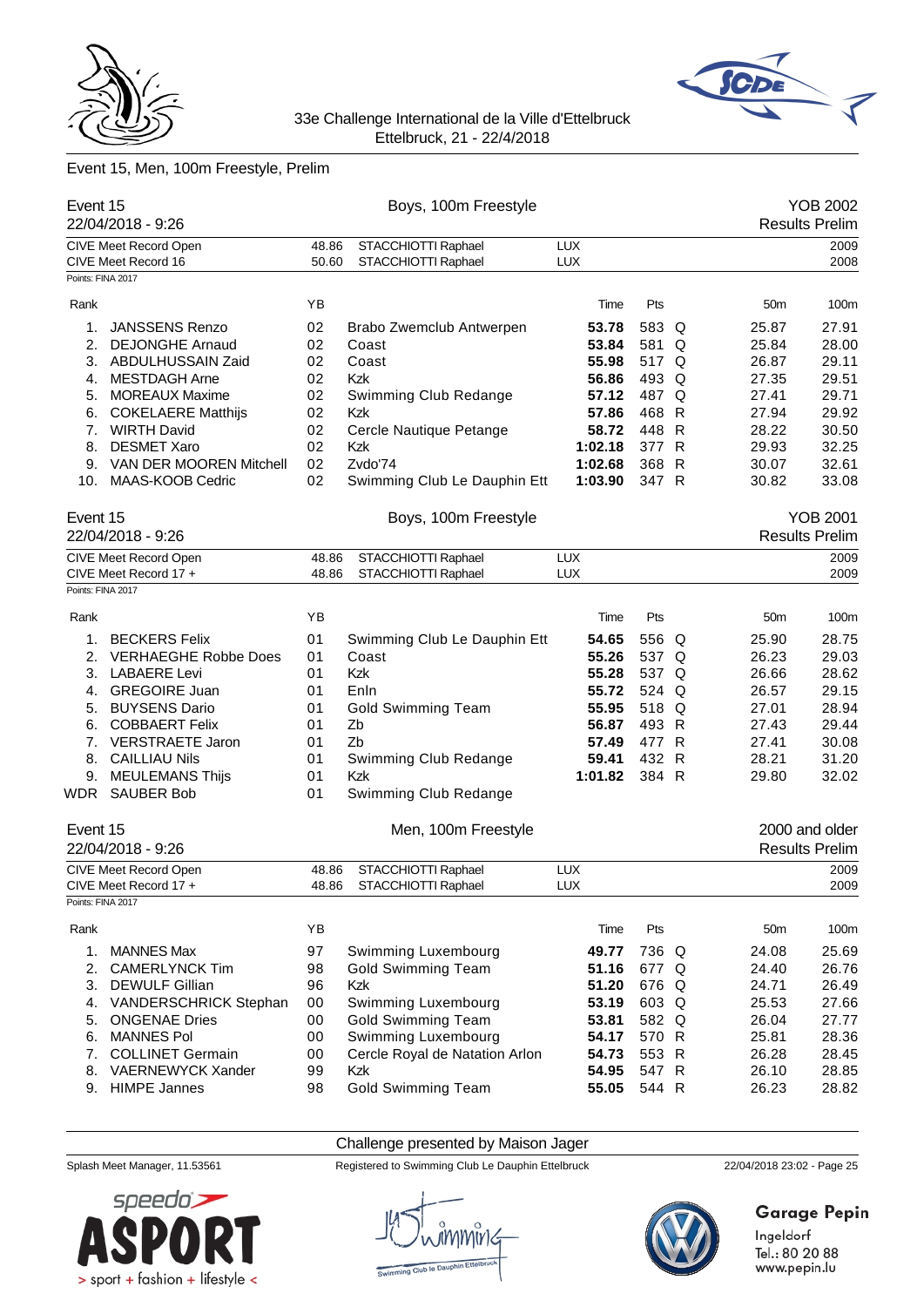



# Event 15, Men, 100m Freestyle, Prelim, 2000 and older

| Rank |                           | ΥB |                                | Time    | Pts   | 50 <sub>m</sub> | 100m  |
|------|---------------------------|----|--------------------------------|---------|-------|-----------------|-------|
| 10.  | VAN MUYDEN Bastiaan       | 96 | Zvdo'74                        | 55.22   | 539 R | 25.94           | 29.28 |
| 11.  | <b>CONZEMIUS Jerome</b>   | 99 | Swimming Luxembourg            | 55.40   | 533   | 26.67           | 28.73 |
| 12.  | DAZY Max                  | 00 | Cercle Royal de Natation Arlon | 55.72   | 524   | 26.50           | 29.22 |
| 13.  | <b>SAMYN Jonas</b>        | 00 | Kzk                            | 55.74   | 524   | 27.18           | 28.56 |
| 14.  | <b>ADAMI Mike</b>         | 99 | Swimming Club Le Dauphin Ett   | 56.34   | 507   | 27.06           | 29.28 |
| 15.  | <b>OPPENHUIZEN Yulian</b> | 00 | Zvdo'74                        | 57.35   | 481   | 27.66           | 29.69 |
| 16.  | DELBECQUE Tore            | 00 | <b>Gold Swimming Team</b>      | 57.76   | 470   | 27.47           | 30.29 |
| 17.  | VAN DER MOOREN Jeffrey    | 99 | Zvdo'74                        | 59.53   | 430   | 28.59           | 30.94 |
| 18.  | <b>WESTERLAKEN Sven</b>   | 99 | Zvdo'74                        | 59.69   | 426   | 28.02           | 31.67 |
| 19.  | <b>FEYS Frederik</b>      | 99 | Coast                          | 1:00.29 | 414   | 28.56           | 31.73 |
| 20.  | <b>HEYERICK Axel</b>      | 00 | <b>Kzk</b>                     | 1:00.38 | 412   | 29.23           | 31.15 |
| 21.  | <b>BRIENEN Jetse</b>      | 00 | Zvdo'74                        | 1:02.18 | 377   | 29.62           | 32.56 |
| WDR  | <b>MEYER Joel</b>         | 00 | Cercle de Natation Wiltz       |         |       |                 |       |

| Event 16              |         | Girls, 100m Medley    |            | 2004 and younger      |
|-----------------------|---------|-----------------------|------------|-----------------------|
| 22/04/2018 - 9:55     |         |                       |            | <b>Results Prelim</b> |
| CIVE Meet Record Open | 1:02.60 | MEYNEN Julie          | LUX        | 2016                  |
| CIVE Meet Record 14   | 1:07.77 | VAN DEN BOSSCHE Manon | <b>LUX</b> | 2011                  |
| CIVE Meet Record - 13 | 1:09.54 | DE COSTER Julie       | BEL        | 2008                  |
| Points: FINA 2017     |         |                       |            |                       |

| Rank |                               | YB. |                                | Time    | Pts   |          | 50 <sub>m</sub> | 100m  |
|------|-------------------------------|-----|--------------------------------|---------|-------|----------|-----------------|-------|
| 1.   | <b>DEKERVEL Emma</b>          | 04  | Iswim                          | 1:12.65 | 474 Q |          | 33.63           | 39.02 |
| 2.   | <b>DEBROUWER Sarah</b>        | 05  | Iswim                          | 1:12.69 | 473   | $\Omega$ | 33.83           | 38.86 |
| 3.   | <b>TRUYE Alexine</b>          | 04  | <b>Gold Swimming Team</b>      | 1:13.69 | 454 Q |          | 34.60           | 39.09 |
| 4.   | <b>VANMEENEN Laura</b>        | 05  | Iswim                          | 1:13.94 | 450   | Q        | 35.62           | 38.32 |
| 5.   | <b>REDING Alyssa</b>          | 04  | Swimming Club Le Dauphin Ett   | 1:15.07 | 430   | Q        | 33.48           | 41.59 |
| 6.   | <b>HAAG Nora</b>              | 04  | Swimming Club Redange          | 1:16.10 | 412 R |          | 35.49           | 40.61 |
|      | <b>ALBERS Neele</b>           | 05  | Swimming Club Le Dauphin Ett   | 1:16.47 | 406 R |          | 37.06           | 39.41 |
| 8.   | <b>BORDONARO Madeleine</b>    | 06  | Cercle Nautique Petange        | 1:16.67 | 403   | -R       | 36.00           | 40.67 |
| 9.   | <b>HORBACH Sophia</b>         | 04  | <b>SKK</b>                     | 1:16.85 | 400   | -R       | 36.20           | 40.65 |
| 10.  | <b>VERMOERE Sarah</b>         | 04  | Kzk                            | 1:17.91 | 384 R |          | 36.93           | 40.98 |
| 11.  | DE WILDE Noor                 | 05  | Zwemclub "De Dolfijnen" Asse-T | 1:18.53 | 375   |          | 37.03           | 41.50 |
| 12.  | <b>GLODT Chiara</b>           | 04  | Swimming Club Redange          | 1:20.93 | 343   |          | 37.61           | 43.32 |
| 13.  | <b>DUJARDIN Faye</b>          | 06  | <b>Gold Swimming Team</b>      | 1:21.08 | 341   |          | 38.78           | 42.30 |
| 14.  | VAN BREUGEL Femke             | 04  | Zvdo'74                        | 1:21.19 | 340   |          | 36.55           | 44.64 |
| 15.  | <b>STUART Megan</b>           | 06  | <b>SKK</b>                     | 1:21.33 | 338   |          | 38.60           | 42.73 |
| 16.  | <b>KRUMMENAUER Linnea</b>     | 05  | <b>SKK</b>                     | 1:21.81 | 332   |          | 37.96           | 43.85 |
| 17.  | <b>VANDEN BERGHE Auke</b>     | 05  | Zb                             | 1:24.99 | 296   |          | 40.39           | 44.60 |
| 18.  | <b>KETTENMEYER Yin</b>        | 06  | Swimming Club Le Dauphin Ett   | 1:25.17 | 294   |          | 40.19           | 44.98 |
| 19.  | LIBBRECHT Emma                | 06  | Kzk                            | 1:25.80 | 288   |          | 42.16           | 43.64 |
| 20.  | <b>BLESES Joyce</b>           | 08  | Swimming Club Le Dauphin Ett   | 1:26.51 | 281   |          | 39.96           | 46.55 |
| 21.  | <b>CHRISTIAENS Annabel</b>    | 06  | Kzk                            | 1:29.76 | 251   |          | 44.79           | 44.97 |
| 22.  | <b>HOLLEVOET Pauline</b>      | 06  | Coast                          | 1:30.13 | 248   |          | 44.51           | 45.62 |
| 23.  | <b>PARMENTIER Marie-Julie</b> | 06  | Kzk                            | 1:33.63 | 221   |          | 45.30           | 48.33 |
|      |                               |     |                                |         |       |          |                 |       |

Challenge presented by Maison Jager



Splash Meet Manager, 11.53561 Registered to Swimming Club Le Dauphin Ettelbruck 22/04/2018 23:02 - Page 26



# **Garage Pepin**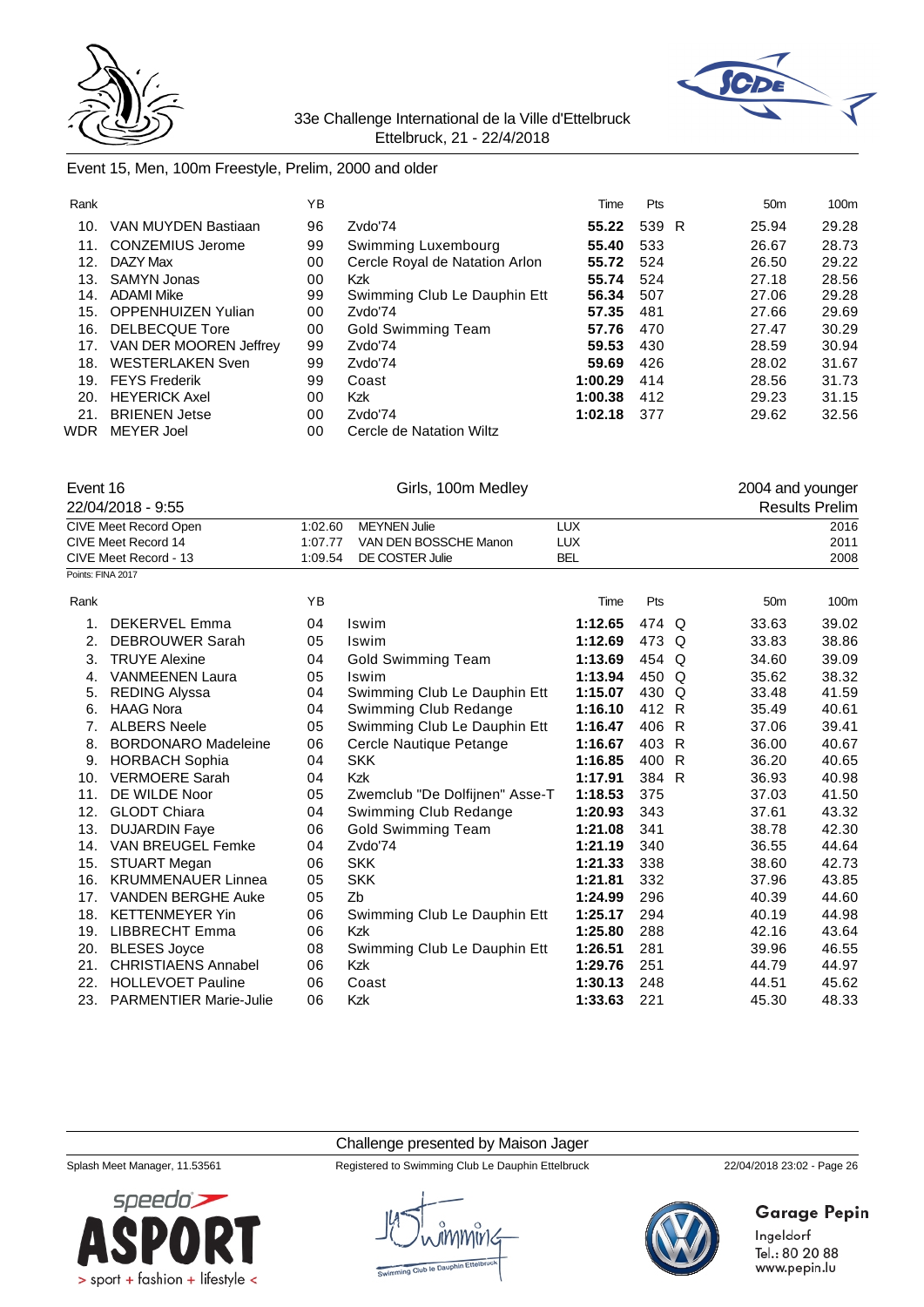



# Event 16, Women, 100m Medley, Prelim

| Event 16          | 22/04/2018 - 9:55                            |                    | Girls, 100m Medley                           |                          |       |   |                 | <b>YOB 2003</b><br><b>Results Prelim</b> |
|-------------------|----------------------------------------------|--------------------|----------------------------------------------|--------------------------|-------|---|-----------------|------------------------------------------|
|                   | CIVE Meet Record Open<br>CIVE Meet Record 15 | 1:02.60<br>1:05.07 | <b>MEYNEN Julie</b><br><b>BOUDEN Camille</b> | <b>LUX</b><br><b>BEL</b> |       |   |                 | 2016<br>2016                             |
| Points: FINA 2017 |                                              |                    |                                              |                          |       |   |                 |                                          |
| Rank              |                                              | YB                 |                                              | Time                     | Pts   |   | 50 <sub>m</sub> | 100m                                     |
| 1.                | <b>CHINA Lucile</b>                          | 03                 | Cercle Royal de Natation Arlon               | 1:11.34                  | 501   | Q | 33.35           | 37.99                                    |
| 2.                | <b>DEMEYER Amandine</b>                      | 03                 | Zb                                           | 1:11.80                  | 491   | Q | 33.34           | 38.46                                    |
| 3.                | <b>CASTEUR Margaux</b>                       | 03                 | <b>Gold Swimming Team</b>                    | 1:14.02                  | 448 Q |   | 34.56           | 39.46                                    |
| 4.                | <b>SLAJS Emilie</b>                          | 03                 | Cercle Royal de Natation Arlon               | 1:18.04                  | 382 Q |   | 35.15           | 42.89                                    |
| 5.                | <b>WATTIAUX Julie</b>                        | 03                 | Enln                                         | 1:18.59                  | 374 Q |   | 36.54           | 42.05                                    |
| 6.                | DE WILDE Hanne                               | 03                 | Zwemclub "De Dolfijnen" Asse-T               | 1:20.02                  | 355 R |   | 36.96           | 43.06                                    |
|                   | 7. ELCHEROTH Milly                           | 03                 | Swimming Club Redange                        | 1:20.37                  | 350 R |   | 37.65           | 42.72                                    |
| Event 16          |                                              |                    | Girls, 100m Medley                           |                          |       |   |                 | <b>YOB 2002</b>                          |
|                   | 22/04/2018 - 9:55                            |                    |                                              |                          |       |   |                 | <b>Results Prelim</b>                    |
|                   | <b>CIVE Meet Record Open</b>                 | 1:02.60            | <b>MEYNEN Julie</b>                          | <b>LUX</b>               |       |   |                 | 2016                                     |
|                   | CIVE Meet Record 16                          | 1:06.13            | VAN DEN BOSSCHE Eline                        | <b>LUX</b>               |       |   |                 | 2015                                     |
| Points: FINA 2017 |                                              |                    |                                              |                          |       |   |                 |                                          |
| Rank              |                                              | YB                 |                                              | Time                     | Pts   |   | 50 <sub>m</sub> | 100m                                     |
| 1.                | <b>REMMERY Anice</b>                         | 02                 | <b>Kzk</b>                                   | 1:07.73                  | 585 Q |   | 31.68           | 36.05                                    |
| 2.                | <b>VANDENDORPE Florence</b>                  | 02                 | Kzk                                          | 1:08.46                  | 567 Q |   | 32.64           | 35.82                                    |
| 3.                | <b>VANDERSCHRICK Laura</b>                   | 02                 | Swimming Luxembourg                          | 1:12.07                  | 486 Q |   | 32.19           | 39.88                                    |
| 4.                | <b>HORBACH Laura</b>                         | 02                 | <b>SKK</b>                                   | 1:14.23                  | 444 Q |   | 33.82           | 40.41                                    |
| 5.                | <b>GLODT Kelly</b>                           | 02                 | Swimming Club Redange                        | 1:14.38                  | 442 Q |   | 34.42           | 39.96                                    |
| 6.                | <b>TRIOEN Joke</b>                           | 02                 | Zwemclub "De Dolfijnen" Asse-T               | 1:17.06                  | 397 R |   | 36.48           | 40.58                                    |
| Event 16          |                                              |                    | Women, 100m Medley                           |                          |       |   |                 | <b>YOB 2001</b>                          |
|                   | 22/04/2018 - 9:55                            |                    |                                              |                          |       |   |                 | <b>Results Prelim</b>                    |
|                   | CIVE Meet Record Open                        | 1:02.60            | <b>MEYNEN Julie</b>                          | <b>LUX</b>               |       |   |                 | 2016                                     |
|                   | CIVE Meet Record 17 +                        | 1:02.60            | <b>MEYNEN Julie</b>                          | <b>LUX</b>               |       |   |                 | 2016                                     |
| Points: FINA 2017 |                                              |                    |                                              |                          |       |   |                 |                                          |
| Rank              |                                              | ΥB                 |                                              | Time                     | Pts   |   | 50 <sub>m</sub> | 100m                                     |
| 1.                | <b>FABER Maiti</b>                           | 01                 | Swimming Club Le Dauphin Ett                 | 1:11.16                  | 505 Q |   | 32.08           | 39.08                                    |
| 2.                | VAN DEN HOEF Imke                            | 01                 | Hzpc                                         | 1:12.26                  | 482 Q |   | 32.77           | 39.49                                    |
|                   | 3. BOSSUYT Linde                             | 01                 | Zwemclub "De Dolfijnen" Asse-T               | 1:18.93                  | 370 Q |   | 36.70           | 42.23                                    |
|                   |                                              |                    |                                              |                          |       |   |                 |                                          |

#### Challenge presented by Maison Jager

Splash Meet Manager, 11.53561 Registered to Swimming Club Le Dauphin Ettelbruck 22/04/2018 23:02 - Page 27



**Garage Pepin** 

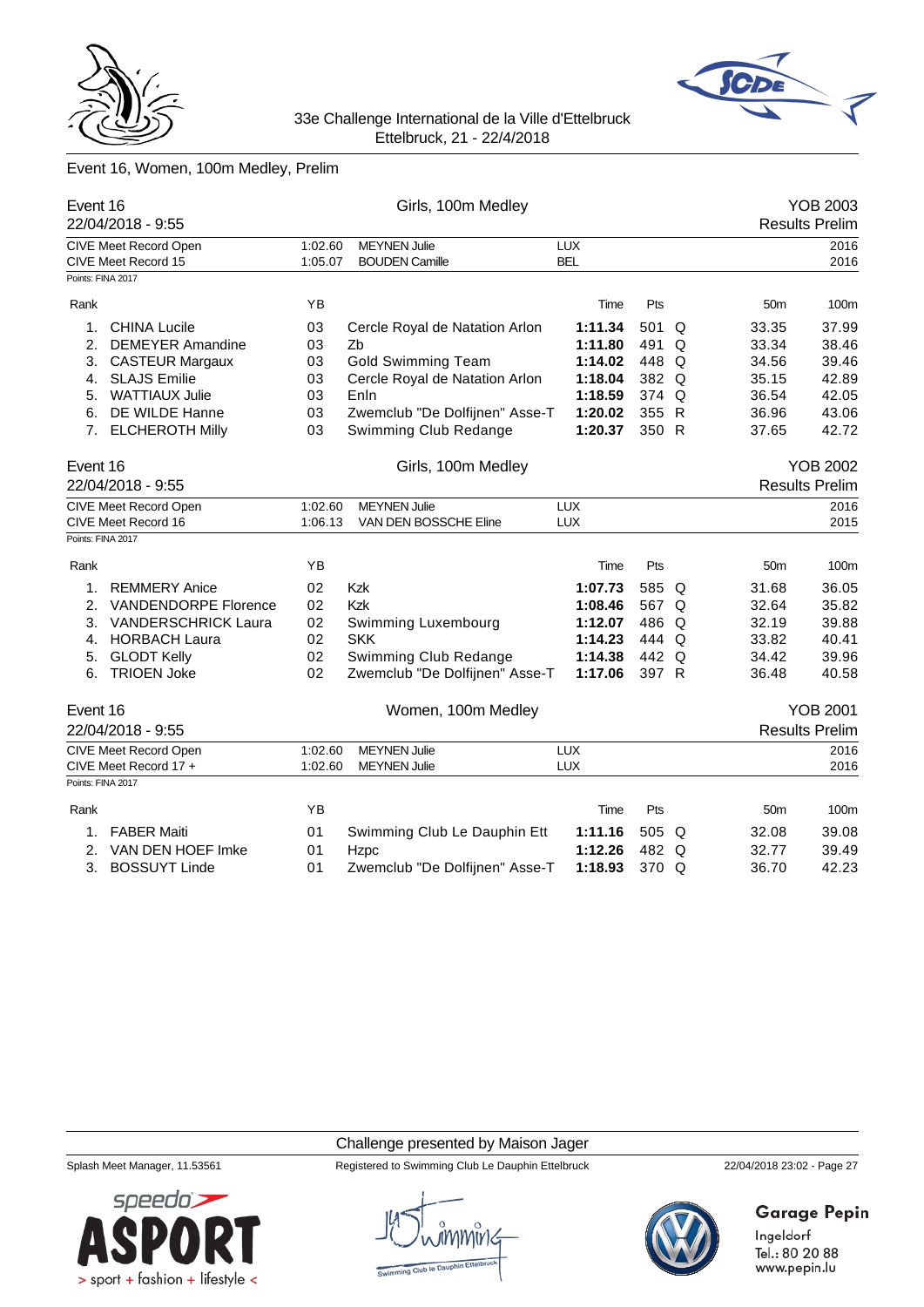



# Event 16, Women, 100m Medley, Prelim

|                     | Event 16<br>22/04/2018 - 9:55 |         | Women, 100m Medley             |            |       |              |                  | 2000 and older<br><b>Results Prelim</b> |
|---------------------|-------------------------------|---------|--------------------------------|------------|-------|--------------|------------------|-----------------------------------------|
|                     | <b>CIVE Meet Record Open</b>  | 1:02.60 | <b>MEYNEN Julie</b>            | <b>LUX</b> |       |              |                  | 2016                                    |
|                     | CIVE Meet Record 17 +         | 1:02.60 | <b>MEYNEN Julie</b>            | <b>LUX</b> |       |              |                  | 2016                                    |
| Points: FINA 2017   |                               |         |                                |            |       |              |                  |                                         |
| Rank                |                               | YB      |                                | Time       | Pts   |              | 50 <sub>m</sub>  | 100m                                    |
| 1.                  | <b>BANKY Jacqueline</b>       | 96      | Swimming Luxembourg            | 1:05.18    | 657 Q |              | 29.50            | 35.68                                   |
| 2.                  | VAN MEIJEL Judith             | 91      | Hzpc                           | 1:07.72    | 586 Q |              | 31.37            | 36.35                                   |
| 3.                  | <b>VLIJT Serafina</b>         | 98      | Hzpc                           | 1:08.91    | 556 Q |              | 30.35            | 38.56                                   |
| 4.                  | <b>MATTENS Edith</b>          | 97      | Kzk                            | 1:10.01    | 530 Q |              | 32.49            | 37.52                                   |
| 5.                  | <b>HOEGEE Robina</b>          | 92      | Zvdo'74                        | 1:11.60    | 495   | Q            | 33.11            | 38.49                                   |
| 6.                  | VAN GIESSEN Lisanne           | 99      | Zvdo'74                        | 1:14.07    | 447 R |              | 34.91            | 39.16                                   |
| 7.                  | <b>HENNEBERT Alyssa</b>       | 96      | Enln                           | 1:14.46    | 440   | $\mathsf{R}$ | 33.49            | 40.97                                   |
| 8.                  | <b>VERHASSELT Mira</b>        | 00      | Zwemclub "De Dolfijnen" Asse-T | 1:14.76    | 435   | R            | 33.40            | 41.36                                   |
| 9.                  | <b>WIRTH Mandy</b>            | 00      | Cercle Nautique Petange        | 1:16.80    | 401 R |              | 33.74            | 43.06                                   |
| 10.                 | <b>DEN DEKKER Tessa</b>       | 00      | Zvdo'74                        | 1:18.04    | 382 R |              | 36.74            | 41.30                                   |
| Event 17            |                               |         | Boys, 100m Medley              |            |       |              | 2004 and younger |                                         |
|                     | 22/04/2018 - 10:14            |         |                                |            |       |              |                  | <b>Results Prelim</b>                   |
|                     | CIVE Meet Record Open         | 54.67   | STACCHIOTTI Raphael            | <b>LUX</b> |       |              |                  | 2015                                    |
| CIVE Meet Record 14 |                               | 1:03.71 | STACCHIOTTI Raphael            | <b>LUX</b> |       |              |                  | 2006                                    |
|                     | CIVE Meet Record - 13         | 1:07.49 | <b>HENDRICKSON Andrew</b>      | <b>GER</b> |       |              |                  | 2017                                    |
| Points: FINA 2017   |                               |         |                                |            |       |              |                  |                                         |
| Rank                |                               | ΥB      |                                | Time       | Pts   |              | 50 <sub>m</sub>  | 100m                                    |
| 1.                  | <b>HENDRICKSON Andrew</b>     | 04      | <b>SKK</b>                     | 1:05.46    | 453 Q |              | 30.50            | 34.96                                   |
| 2.                  | <b>DEVOLDERE Henri</b>        | 04      | <b>Kzk</b>                     | 1:07.01    | 422 Q |              | 31.35            | 35.66                                   |
| 3.                  | <b>TORFS Max</b>              | 04      | Zwemclub "De Dolfijnen" Asse-T | 1:07.86    | 407 Q |              | 31.34            | 36.52                                   |
| 4.                  | <b>JAAS Jeff</b>              | 04      | Swimming Club Le Dauphin Ett   | 1:08.93    | 388 Q |              | 32.63            | 36.30                                   |
| 5.                  | <b>CASTEUR Xander</b>         | 04      | <b>Gold Swimming Team</b>      | 1:09.49    | 379 Q |              | 32.58            | 36.91                                   |
| 6.                  | <b>DANTHINE Zacharie</b>      | 04      | Cercle Royal de Natation Arlon | 1:10.34    | 365 R |              | 33.08            | 37.26                                   |
| 7.                  | DE COOMAN Francois-Clemen04   |         | Cercle Royal de Natation Arlon | 1:10.94    | 356 R |              | 32.73            | 38.21                                   |
| 8.                  | <b>RENARD Enzo</b>            | 04      | Cercle Royal de Natation Arlon | 1:11.36    | 350   | $\mathsf{R}$ | 33.71            | 37.65                                   |
| 9.                  | <b>ROBBE Warre</b>            | 04      | Zb                             | 1:14.68    | 305   | R            | 34.73            | 39.95                                   |
| 10.                 | DEHAUDT Fernando              | 05      | <b>Gold Swimming Team</b>      | 1:15.89    | 291   | $\mathsf{R}$ | 34.66            | 41.23                                   |
| 11.                 | <b>DEBOOSER Thibaut</b>       | 04      | Kzk                            | 1:17.11    | 277   |              | 35.40            | 41.71                                   |
| 12.                 | <b>BOURGUIGNON Benjamin</b>   | 05      | Swimming Club Le Dauphin Ett   | 1:17.77    | 270   |              | 37.98            | 39.79                                   |
| 13.                 | <b>VERBRUGGE Lucas</b>        | 05      | Kzk                            | 1:17.97    | 268   |              | 38.98            | 38.99                                   |
|                     | 14. PUETZ Christophe          | 04      | Swimming Club Le Dauphin Ett   | 1:19.57    | 252   |              | 38.67            | 40.90                                   |
| 15.                 | NAFFOUTI Nael                 | 05      | Cercle de Natation Wiltz       | 1:19.82    | 250   |              | 36.80            | 43.02                                   |
| 16.                 | VANDE MOORTEL Kasper          | 05      | Zb                             | 1:21.29    | 236   |              | 37.64            | 43.65                                   |
| 17.                 | PEYTCHEV Viktor               | 05      | Zwemclub "De Dolfijnen" Asse-T | 1:22.51    | 226   |              | 37.84            | 44.67                                   |
|                     | 18. AELVOET Willem            | 05      | Kzk                            | 1:24.27    | 212   |              | 41.02            | 43.25                                   |
|                     | 19. HOLLERICH Tom             | 06      | Swimming Club Le Dauphin Ett   | 1:25.69    | 202   |              | 40.58            | 45.11                                   |
|                     | 20. JAAS Joe                  | 06      | Swimming Club Le Dauphin Ett   | 1:28.25    | 185   |              | 41.68            | 46.57                                   |
|                     |                               |         |                                |            |       |              |                  |                                         |

Challenge presented by Maison Jager

Splash Meet Manager, 11.53561 Registered to Swimming Club Le Dauphin Ettelbruck 22/04/2018 23:02 - Page 28



# **Garage Pepin**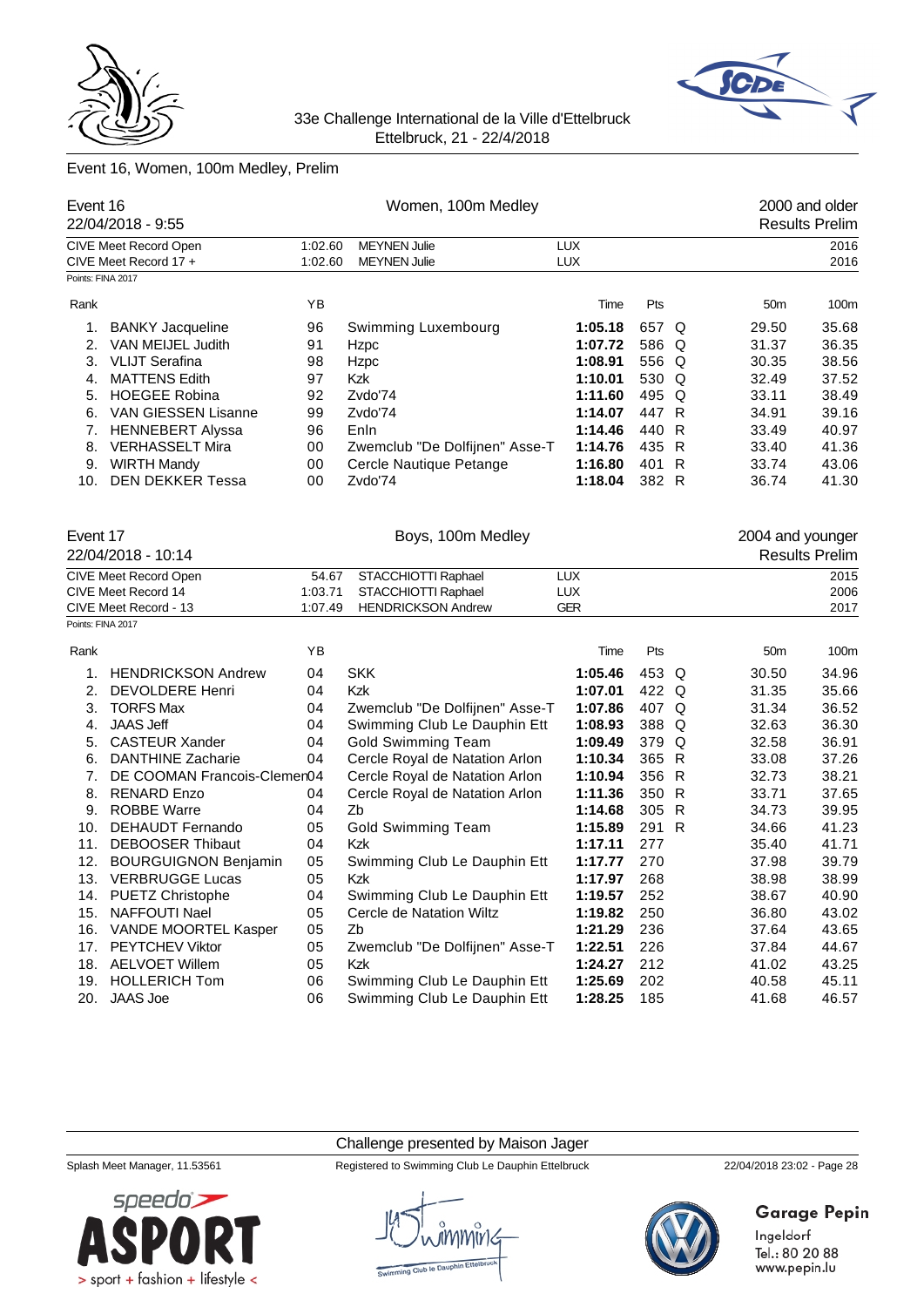



# Event 17, Men, 100m Medley, Prelim

|                   | Event 17<br>22/04/2018 - 10:14                      |                                | Boys, 100m Medley                          |                          |       |              |                 | <b>YOB 2003</b><br><b>Results Prelim</b> |
|-------------------|-----------------------------------------------------|--------------------------------|--------------------------------------------|--------------------------|-------|--------------|-----------------|------------------------------------------|
|                   | CIVE Meet Record Open                               | 54.67                          | STACCHIOTTI Raphael                        | <b>LUX</b>               |       |              |                 | 2015                                     |
|                   | CIVE Meet Record 15                                 | 1:00.02                        | STACCHIOTTI Raphael                        | LUX                      |       |              |                 | 2007                                     |
| Points: FINA 2017 |                                                     |                                |                                            |                          |       |              |                 |                                          |
| Rank              |                                                     | YB                             |                                            | Time                     | Pts   |              | 50 <sub>m</sub> | 100m                                     |
| 1.                | <b>CARNEIRO Joao</b>                                | 03                             | Swimming Luxembourg                        | 1:01.39                  | 550 Q |              |                 |                                          |
| 2.                | <b>GUILLEMYN Lucas</b>                              | 03                             | <b>Kzk</b>                                 | 1:03.54                  | 496   | $\Omega$     | 28.51           | 35.03                                    |
| 3.                | <b>DEVOS Abel</b>                                   | 03                             | Coast                                      | 1:03.84                  | 489   | $\Omega$     | 29.08           | 34.76                                    |
| 4.                | <b>HEYRMAN Tigo</b>                                 | 03                             | Brabo Zwemclub Antwerpen                   | 1:04.76                  | 468   | $\Omega$     | 30.78           | 33.98                                    |
| 5.                | <b>HEYERICK Jens</b>                                | 03                             | <b>Kzk</b>                                 | 1:04.90                  | 465   | $\Omega$     | 30.58           | 34.32                                    |
| 6.                | <b>KETTENMEYER Yul</b>                              | 03                             | Swimming Club Le Dauphin Ett               | 1:07.55                  | 412 R |              | 31.46           | 36.09                                    |
| 7 <sub>1</sub>    | DAZY Sam                                            | 03                             | Cercle Royal de Natation Arlon             | 1:08.15                  | 402 R |              | 32.01           | 36.14                                    |
| 8.                | <b>FABER Pol</b>                                    | 03                             | Swimming Club Le Dauphin Ett               | 1:09.11                  | 385 R |              | 31.65           | 37.46                                    |
| 9.                | <b>BOENTGES Kevin</b>                               | 03                             | Cercle Nautique Petange                    | 1:12.77                  | 330 R |              | 34.67           | 38.10                                    |
| 10.               | <b>VAN ACKER Seppe</b>                              | 1:14.69                        | 305 R                                      |                          | 35.46 | 39.23        |                 |                                          |
| 11.               | <b>VANDENBROUCKE Nathan</b>                         | 03                             | Zwemclub "De Dolfijnen" Asse-T             | 1:15.54                  | 295   |              | 35.97           | 39.57                                    |
| 12.               | <b>NOLLET Ralph</b>                                 | 03                             | Kzk                                        | 1:16.84                  | 280   |              | 35.77           | 41.07                                    |
| WDR               | <b>BOURCKEL Mike</b>                                | 03<br>Cercle de Natation Wiltz |                                            |                          |       |              |                 |                                          |
| Event 17          |                                                     |                                | Boys, 100m Medley                          |                          |       |              |                 | <b>YOB 2002</b>                          |
|                   | 22/04/2018 - 10:14                                  |                                |                                            |                          |       |              |                 | <b>Results Prelim</b>                    |
|                   | <b>CIVE Meet Record Open</b><br>CIVE Meet Record 16 | 54.67<br>57.86                 | STACCHIOTTI Raphael<br>STACCHIOTTI Raphael | <b>LUX</b><br><b>LUX</b> |       |              |                 | 2015<br>2008                             |
| Points: FINA 2017 |                                                     |                                |                                            |                          |       |              |                 |                                          |
| Rank              |                                                     | YB                             |                                            | Time                     | Pts   |              | 50 <sub>m</sub> | 100m                                     |
| 1.                | <b>JANSSENS Renzo</b>                               | 02                             | Brabo Zwemclub Antwerpen                   | 1:01.49                  | 547   | Q            | 29.03           | 32.46                                    |
| 2.                | <b>MESTDAGH Arne</b>                                | 02                             | Kzk                                        | 1:03.56                  | 495   | Q            | 29.64           | 33.92                                    |
| 3.                | <b>CALLEWAERT Matisse</b>                           | 02                             | <b>Gold Swimming Team</b>                  | 1:03.89                  | 487 Q |              | 29.30           | 34.59                                    |
| 4.                | <b>COKELAERE Matthijs</b>                           | 02                             | <b>Kzk</b>                                 | 1:07.04                  | 422   | Q            | 31.97           | 35.07                                    |
| 5.                | <b>WIRTH David</b>                                  | 02                             | Cercle Nautique Petange                    | 1:09.55                  | 378   | Q            | 32.10           | 37.45                                    |
| 6.                | MAAS-KOOB Cedric                                    | 02                             | Swimming Club Le Dauphin Ett               | 1:10.37                  | 365 R |              | 33.64           | 36.73                                    |
| 7.                | <b>DESMET Xaro</b>                                  | 02                             | <b>Kzk</b>                                 | 1:10.87                  | 357 R |              | 30.98           | 39.89                                    |
| 8.                | VAN DER MOOREN Mitchell                             | 02                             | Zvdo'74                                    | 1:14.16                  | 312 R |              | 33.57           | 40.59                                    |
| 9.                | <b>GIRS Matheo</b>                                  | 02                             | Cercle de Natation Wiltz                   | 1:14.99                  | 301   | $\mathsf{R}$ | 33.43           | 41.56                                    |
| 10.               | <b>JACOBY Dale</b>                                  | 02                             | Cercle de Natation Wiltz                   | 1:16.86                  | 280 R |              | 37.02           | 39.84                                    |
|                   |                                                     |                                |                                            |                          |       |              |                 |                                          |

Challenge presented by Maison Jager



Splash Meet Manager, 11.53561 Registered to Swimming Club Le Dauphin Ettelbruck 22/04/2018 23:02 - Page 29



# **Garage Pepin**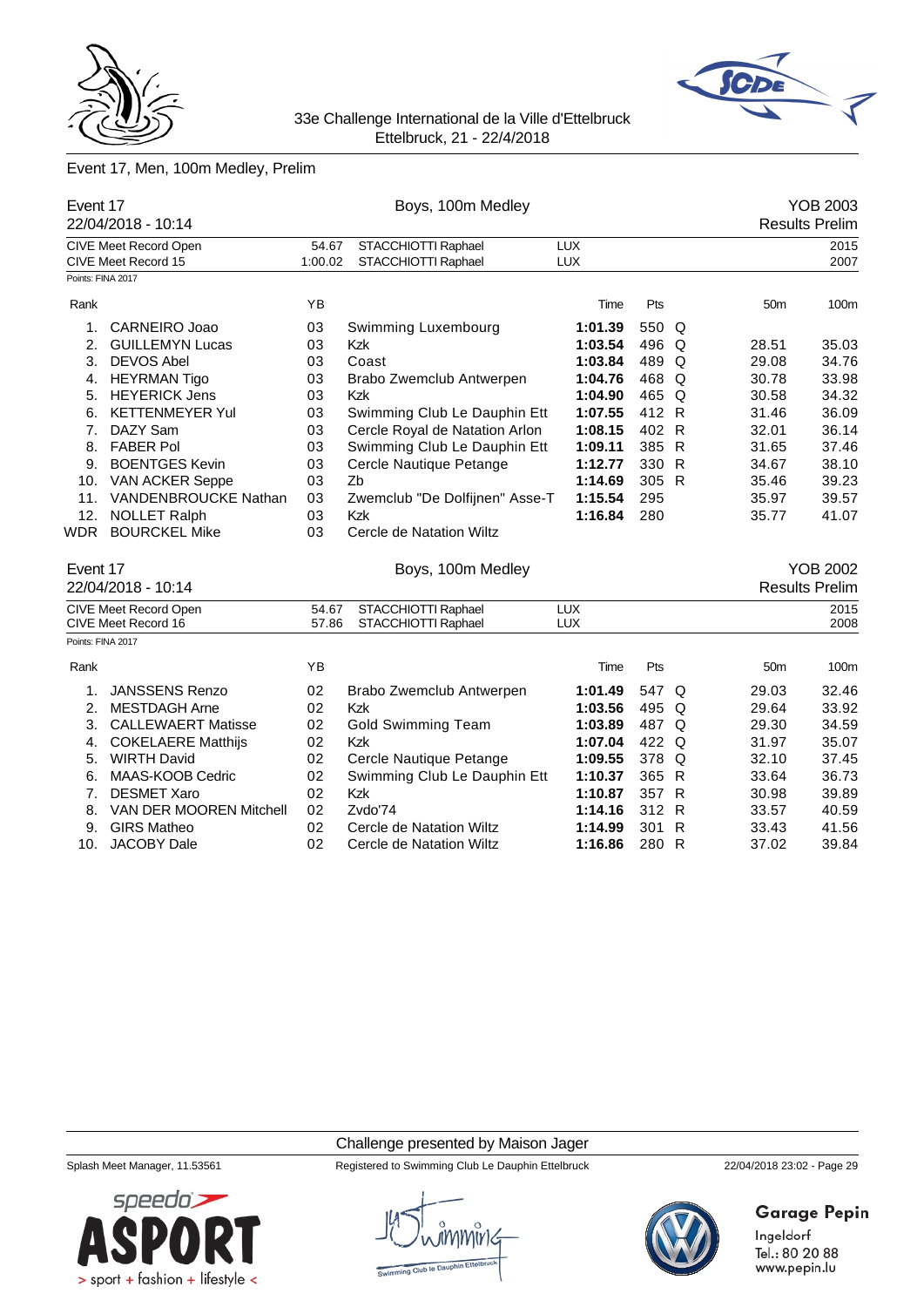



# Event 17, Men, 100m Medley, Prelim

|                       | Event 17<br>22/04/2018 - 10:14             |                       | Boys, 100m Medley              |            |       |       |                 | <b>YOB 2001</b>       |
|-----------------------|--------------------------------------------|-----------------------|--------------------------------|------------|-------|-------|-----------------|-----------------------|
|                       |                                            |                       |                                |            |       |       |                 | <b>Results Prelim</b> |
|                       | <b>CIVE Meet Record Open</b>               | 54.67                 | STACCHIOTTI Raphael            | <b>LUX</b> |       |       |                 | 2015                  |
|                       | CIVE Meet Record 17 +<br>Points: FINA 2017 | 54.67                 | STACCHIOTTI Raphael            | <b>LUX</b> |       |       |                 | 2015                  |
|                       |                                            |                       |                                |            |       |       |                 |                       |
| Rank                  |                                            | YB                    |                                | Time       | Pts   |       | 50 <sub>m</sub> | 100m                  |
| 1.                    | VAN DEN BOSSCHE Yann                       | 01                    | Swimming Luxembourg            | 59.75      | 596 Q |       | 27.87           | 31.88                 |
| 2.                    | <b>MOYAERT Theodore</b>                    | 01                    | Iswim                          | 1:01.89    | 536 Q |       | 28.33           | 33.56                 |
| 3.                    | <b>BECKERS Felix</b>                       | 01                    | Swimming Club Le Dauphin Ett   | 1:02.85    | 512 Q |       | 30.11           | 32.74                 |
| 4.                    | <b>VERHAEGHE Robbe Does</b>                | 01                    | Coast                          | 1:04.36    | 477 Q |       | 30.06           | 34.30                 |
| 5.                    | <b>LABAERE Levi</b>                        | 0 <sub>1</sub>        | Kzk                            | 1:04.47    | 474 Q |       |                 |                       |
| 6.                    | <b>VERSTRAETE Jaron</b>                    |                       | Zb                             | 1:06.90    | 425 R |       | 31.68           | 35.22                 |
| 7.                    | <b>MEULEMANS Thijs</b>                     | 01                    | <b>Kzk</b>                     | 1:09.38    | 381 R |       | 31.56           | 37.82                 |
| 8.                    | <b>CAILLIAU Nils</b>                       | Swimming Club Redange | 1:09.72                        | 375 R      |       | 31.33 | 38.39           |                       |
| Event 17              |                                            |                       | Men, 100m Medley               |            |       |       |                 | 2000 and older        |
|                       | 22/04/2018 - 10:14                         |                       |                                |            |       |       |                 | <b>Results Prelim</b> |
| CIVE Meet Record Open |                                            | 54.67                 | STACCHIOTTI Raphael            | <b>LUX</b> |       |       |                 | 2015                  |
|                       | CIVE Meet Record 17 +                      |                       | STACCHIOTTI Raphael<br>54.67   | <b>LUX</b> |       |       |                 | 2015                  |
|                       | Points: FINA 2017                          |                       |                                |            |       |       |                 |                       |
| Rank                  |                                            | YB                    |                                | Time       | Pts   |       | 50 <sub>m</sub> | 100m                  |
| 1.                    | STACCHIOTTI Raphael                        | 92                    | Swimming Club Le Dauphin Ett   | 58.76      | 627 Q |       |                 |                       |
| 2.                    | <b>CALLEWAERT Niels</b>                    | 00                    | Brabo Zwemclub Antwerpen       | 59.30      | 610 Q |       | 27.11           | 32.19                 |
| 3.                    | <b>ROLKO Ricky</b>                         | 99                    | Swimming Luxembourg            | 59.72      | 597 Q |       | 28.29           | 31.43                 |
| 4.                    | <b>BLANKERS Gaetan</b>                     | 00                    | Brabo Zwemclub Antwerpen       | 1:00.62    | 571   | Q     |                 |                       |
| 5.                    | VAN SON Lander                             | 99                    | Brabo Zwemclub Antwerpen       | 1:01.16    | 556 Q |       |                 |                       |
| 6.                    | <b>PIKET Bjoern</b>                        | 96                    | Hzpc                           | 1:01.19    | 555 R |       | 29.18           | 32.01                 |
| 7.                    | <b>SAMYN Jonas</b>                         | 00                    | <b>Kzk</b>                     | 1:03.92    | 487 R |       | 29.67           | 34.25                 |
| 8.                    | DAZY Max                                   | 00                    | Cercle Royal de Natation Arlon | 1:05.08    | 461 R |       | 29.89           | 35.19                 |
| 9.                    | <b>COLLINET Germain</b>                    | 00                    | Cercle Royal de Natation Arlon | 1:05.50    | 452 R |       | 30.92           | 34.58                 |
| 10.                   | <b>DELBECQUE Tore</b>                      | 00                    | <b>Gold Swimming Team</b>      | 1:05.96    | 443 R |       | 32.29           | 33.67                 |
| 11.                   | <b>HEYERICK Axel</b>                       | 00                    | Kzk                            | 1:09.55    | 378   |       | 33.25           | 36.30                 |
| <b>DNS</b>            | <b>DEWULF Gillian</b>                      | 96                    | Kzk                            |            |       |       |                 |                       |
| <b>DNS</b>            | <b>VAERNEWYCK Xander</b>                   | 99                    | Kzk                            |            |       |       |                 |                       |
| WDR                   | <b>CAMERLYNCK Tim</b>                      | 98                    | <b>Gold Swimming Team</b>      |            |       |       |                 |                       |
| WDR                   | <b>MEYER Joel</b>                          |                       | Cercle de Natation Wiltz       |            |       |       |                 |                       |

#### Challenge presented by Maison Jager



Splash Meet Manager, 11.53561 Registered to Swimming Club Le Dauphin Ettelbruck 22/04/2018 23:02 - Page 30



# **Garage Pepin**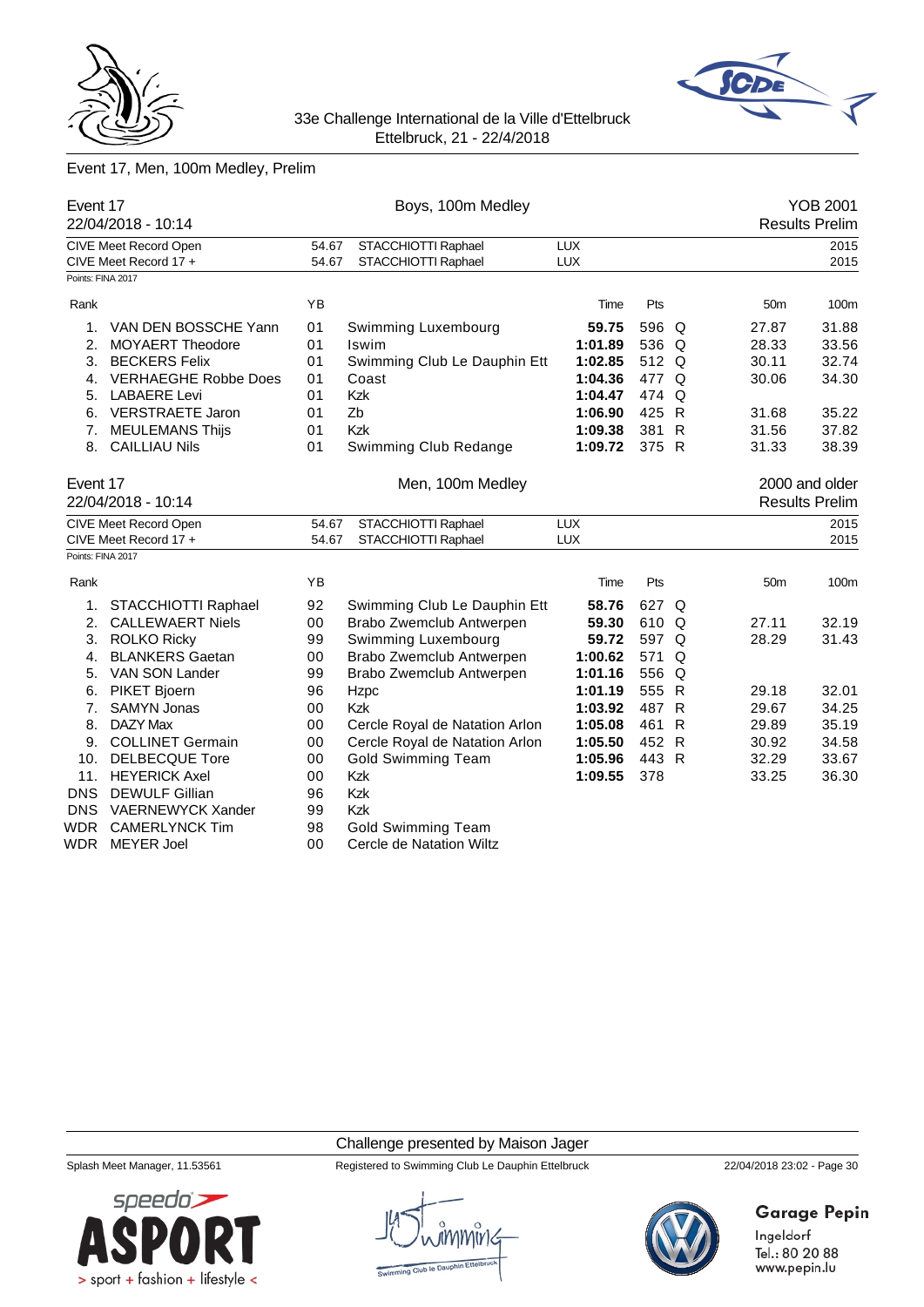



| Event 18          | 22/04/2018 - 10:38                                                    | Girls, 100m Butterfly         |                                                                                                    |                                        |                |  | 2004 and younger<br><b>Results Prelim</b> |                       |  |  |
|-------------------|-----------------------------------------------------------------------|-------------------------------|----------------------------------------------------------------------------------------------------|----------------------------------------|----------------|--|-------------------------------------------|-----------------------|--|--|
|                   | CIVE Meet Record Open<br>CIVE Meet Record 14<br>CIVE Meet Record - 13 | 1:00.00<br>1:05.88<br>1:07.17 | <b>SIEVERT Christiane</b><br><b>MEYNEN Julie</b><br><b>BOUDEN Camille</b>                          | <b>GER</b><br><b>LUX</b><br><b>BEL</b> |                |  |                                           | 1990<br>2011<br>2014  |  |  |
| Points: FINA 2017 |                                                                       |                               |                                                                                                    |                                        |                |  |                                           |                       |  |  |
| Rank              |                                                                       | YB                            |                                                                                                    | Time                                   | Pts            |  | 50 <sub>m</sub>                           | 100m                  |  |  |
| 1.<br>2.          | <b>KETTENMEYER Ly</b><br>DE CRAEN Imke                                | 04<br>04                      | Swimming Club Le Dauphin Ett<br>Zwemclub "De Dolfijnen" Asse-T                                     | 1:14.30<br>1:16.32                     | 397 Q<br>366 Q |  | 33.65<br>35.22                            | 40.65<br>41.10        |  |  |
| 3.                | <b>GIJSENS Cato</b>                                                   | 05                            | Zwemclub "De Dolfijnen" Asse-T                                                                     | 1:16.78                                | 359 Q          |  | 34.78                                     | 42.00                 |  |  |
|                   | 4. BORDONARO Madeleine                                                | 06                            | Cercle Nautique Petange                                                                            | 1:20.38                                | 313 Q          |  | 35.96                                     | 44.42                 |  |  |
| 5.                | <b>HORBACH Sophia</b>                                                 | 04                            | <b>SKK</b>                                                                                         | 1:20.54                                | 311 Q          |  | 37.03                                     | 43.51                 |  |  |
| 6.                | OP DE BEECK Lauren                                                    | 06                            | Zwemclub "De Dolfijnen" Asse-T                                                                     | 1:23.49                                | 279 R          |  | 37.09                                     | 46.40                 |  |  |
| 7.                | <b>OVAERE Luna</b>                                                    | 06                            | <b>Gold Swimming Team</b>                                                                          | 1:23.57                                | 279 R          |  | 37.38                                     | 46.19                 |  |  |
| 8.                | <b>OOSTERLYNCK Anais</b>                                              | 06                            | <b>Gold Swimming Team</b>                                                                          | 1:24.12                                | 273 R          |  | 40.39                                     | 43.73                 |  |  |
|                   | 9. WILLEMS Mare                                                       | 06                            | Coast                                                                                              | 1:26.00                                | 256 R          |  | 38.40                                     | 47.60                 |  |  |
|                   | <b>DEKERF Hanne</b><br>10.                                            |                               | Zwemclub "De Dolfijnen" Asse-T                                                                     | 1:26.40                                | 252 R          |  | 40.27                                     | 46.13                 |  |  |
| 11.               | <b>ROGIERS</b> Ine                                                    | 06<br>05                      | Zwemclub "De Dolfijnen" Asse-T                                                                     | 1:35.50                                | 186            |  | 43.75                                     | 51.75                 |  |  |
| 12.               | <b>VERGELS Noor</b><br>06                                             |                               | Zwemclub "De Dolfijnen" Asse-T                                                                     | 1:39.16                                | 167            |  | 44.88                                     | 54.28                 |  |  |
| 13.               | VAN DEN BERGEN Shauna                                                 | 05                            | Coast                                                                                              | 1:41.46                                | 155            |  | 43.33                                     | 58.13                 |  |  |
| 14.               | <b>PUTTAERT Marie</b>                                                 | 07                            | Zwemclub "De Dolfijnen" Asse-T                                                                     | 1:47.81                                | 129            |  | 49.32                                     | 58.49                 |  |  |
| 15.               | <b>EECKHOUT Hanne</b>                                                 | 05                            | Zwemclub "De Dolfijnen" Asse-T                                                                     | 1:50.81                                | 119            |  | 48.45                                     | 1:02.36               |  |  |
| DSQ               | <b>KANT Britte</b>                                                    | 04                            | Zvdo'74                                                                                            |                                        |                |  |                                           |                       |  |  |
|                   |                                                                       |                               | P2 - did not bring both arms forward simultaneously over water or did not bring both arms backward |                                        |                |  |                                           |                       |  |  |
|                   |                                                                       |                               | simultaneously under water through-out the race, according to SW 8.5 (SW 8.2) (Time: 11:08)        |                                        |                |  |                                           |                       |  |  |
|                   | WDR PUTTAERT Elien                                                    | 04                            | Zwemclub "De Dolfijnen" Asse-T                                                                     |                                        |                |  |                                           |                       |  |  |
| Event 18          |                                                                       |                               | Girls, 100m Butterfly                                                                              |                                        |                |  |                                           | <b>YOB 2003</b>       |  |  |
|                   | 22/04/2018 - 10:38                                                    |                               |                                                                                                    |                                        |                |  |                                           | <b>Results Prelim</b> |  |  |
|                   | CIVE Meet Record Open                                                 | 1:00.00                       | <b>SIEVERT Christiane</b>                                                                          | <b>GER</b>                             |                |  |                                           | 1990                  |  |  |
|                   | CIVE Meet Record 15                                                   | 1:03.46                       | <b>BOUDEN Camille</b>                                                                              | <b>BEL</b>                             |                |  |                                           | 2016                  |  |  |
| Points: FINA 2017 |                                                                       |                               |                                                                                                    |                                        |                |  |                                           |                       |  |  |
| Rank              |                                                                       | ΥB                            |                                                                                                    | Time                                   | Pts            |  | 50 <sub>m</sub>                           | 100m                  |  |  |
| 1.                | VAN BRABANDT Zita                                                     | 03                            | Iswim                                                                                              | 1:07.78                                | 523 Q          |  | 31.18                                     | 36.60                 |  |  |
| 2.                | PIERRE-LOUIS Alexis                                                   | 03                            | <b>SKK</b>                                                                                         | 1:10.14                                | 471 Q          |  | 32.20                                     | 37.94                 |  |  |
| 3.                | <b>SNEPPE Diede</b>                                                   | 03                            | Zwemclub "De Dolfijnen" Asse-T                                                                     | 1:15.59                                | 377 Q          |  | 33.77                                     | 41.82                 |  |  |
| 4.                | <b>BORREMANS Lotte</b>                                                |                               | Zwemclub "De Dolfijnen" Asse-T                                                                     | 1:16.25                                | 367 Q          |  | 34.98                                     | 41.27                 |  |  |
| 5.                | VAN MULDER Katinka                                                    | 03                            | Zwemclub "De Dolfijnen" Asse-T                                                                     | 1:21.76                                | 297 Q          |  | 36.38                                     | 45.38                 |  |  |

|       | <b>IVE Meet Record Open</b> | 1:00.00 | <b>SIEVERT Christiane</b>      | <b>GER</b> |       |  |                 | 1990  |  |
|-------|-----------------------------|---------|--------------------------------|------------|-------|--|-----------------|-------|--|
|       | <b>IVE Meet Record 15</b>   | 1:03.46 | <b>BOUDEN Camille</b>          | <b>BEL</b> |       |  | 2016            |       |  |
|       | bints: FINA 2017            |         |                                |            |       |  |                 |       |  |
| रेank |                             | ΥB      |                                | Time       | Pts   |  | 50 <sub>m</sub> | 100m  |  |
| 1.    | VAN BRABANDT Zita           | 03      | <b>Iswim</b>                   | 1:07.78    | 523 Q |  | 31.18           | 36.60 |  |
|       | 2. PIERRE-LOUIS Alexis      | 03      | <b>SKK</b>                     | 1:10.14    | 471 Q |  | 32.20           | 37.94 |  |
|       | 3. SNEPPE Diede             | 03      | Zwemclub "De Dolfijnen" Asse-T | 1:15.59    | 377 Q |  | 33.77           | 41.82 |  |
|       | 4. BORREMANS Lotte          | 03      | Zwemclub "De Dolfijnen" Asse-T | 1:16.25    | 367 Q |  | 34.98           | 41.27 |  |
| 5.    | VAN MULDER Katinka          | 03      | Zwemclub "De Dolfijnen" Asse-T | 1:21.76    | 297 Q |  | 36.38           | 45.38 |  |
|       | 6. DE WILDE Hanne           | 03      | Zwemclub "De Dolfijnen" Asse-T | 1:27.78    | 240 R |  | 38.64           | 49.14 |  |
|       | 7. GERMONPRE Sarah          | 03      | Zwemclub "De Dolfijnen" Asse-T | 1:28.71    | 233 R |  | 39.92           | 48.79 |  |

### Challenge presented by Maison Jager

Splash Meet Manager, 11.53561 Registered to Swimming Club Le Dauphin Ettelbruck 22/04/2018 23:02 - Page 31



# Garage Pepin

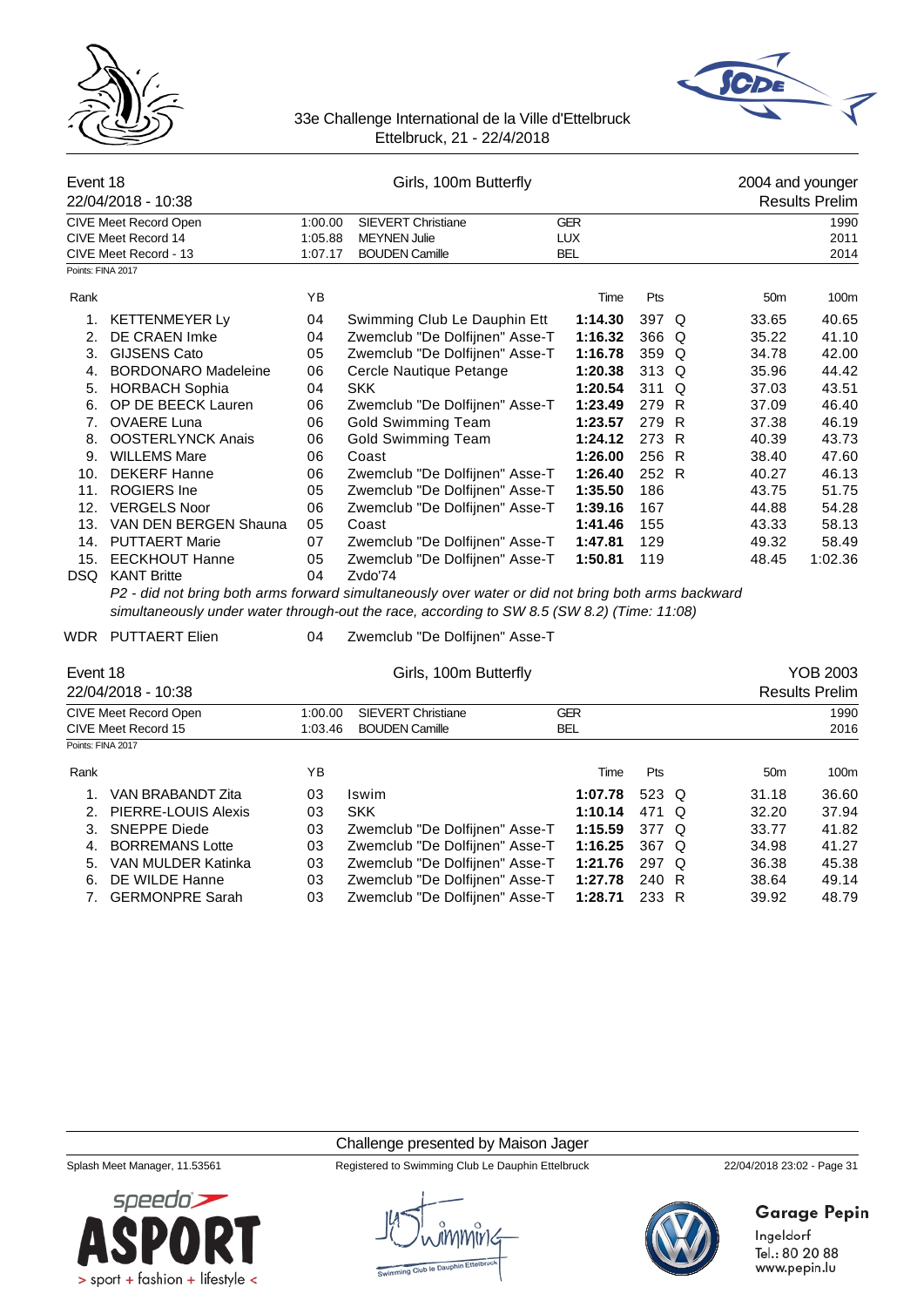



# Event 18, Women, 100m Butterfly, Prelim

| Event 18          | 22/04/2018 - 10:38                                              | Girls, 100m Butterfly |                                        |                 |       |   | <b>YOB 2002</b><br><b>Results Prelim</b> |                       |  |
|-------------------|-----------------------------------------------------------------|-----------------------|----------------------------------------|-----------------|-------|---|------------------------------------------|-----------------------|--|
|                   | CIVE Meet Record Open                                           | 1:00.00               | <b>SIEVERT Christiane</b>              | <b>GER</b>      |       |   |                                          | 1990                  |  |
|                   | CIVE Meet Record 16                                             | 1:02.44               | <b>KNEPPERS Andrea</b>                 | <b>NED</b>      |       |   |                                          | 2016                  |  |
| Points: FINA 2017 |                                                                 |                       |                                        |                 |       |   |                                          |                       |  |
| Rank              |                                                                 | ΥB                    |                                        | Time            | Pts   |   | 50 <sub>m</sub>                          | 100m                  |  |
| 1.                | DE DUFFELEER Jolien                                             | 02                    | Coast                                  | 1:07.20         | 536 Q |   | 31.01                                    | 36.19                 |  |
| 2.                | <b>BOURGOIS Karo</b>                                            | 02                    | Coast                                  | 1:07.38         | 532 Q |   | 32.02                                    | 35.36                 |  |
| 3.                | <b>MAHIEU Hannah</b>                                            | 02                    | Koninklijke Waregemse Zwemclub 1:08.51 |                 | 506 Q |   | 31.06                                    | 37.45                 |  |
| 4.                | <b>TAECKE</b> Ine                                               | 02                    | Coast                                  | 1:12.56         | 426 Q |   | 33.19                                    | 39.37                 |  |
| 5.                | <b>DEFEVER Tine</b>                                             | 02                    | Zb                                     | 1:12.71         | 423 Q |   | 33.01                                    | 39.70                 |  |
| 6.                | <b>KORN Lea</b>                                                 | 02                    | <b>SKK</b>                             | 1:13.24         | 414 R |   | 34.07                                    | 39.17                 |  |
| 7.                | <b>SWINKELS Ilse</b>                                            | 02                    | Hzpc                                   | 1:15.33         | 380 R |   | 34.16                                    | 41.17                 |  |
| 8.                | <b>BARTORELLI Chiara</b>                                        | 02                    | Coast                                  | 1:16.11         | 369 R |   | 35.22                                    | 40.89                 |  |
| 9.                | <b>DEGENHARDT Katrin</b>                                        | 02                    | <b>SKK</b>                             | 1:24.20         | 272 R |   | 38.83                                    | 45.37                 |  |
|                   | 10. WESTERLAKEN Marit                                           | 02                    | Zvdo'74                                | 1:27.68         | 241 R |   | 39.07                                    | 48.61                 |  |
| Event 18          |                                                                 |                       | Women, 100m Butterfly                  |                 |       |   |                                          | <b>YOB 2001</b>       |  |
|                   | 22/04/2018 - 10:38                                              |                       |                                        |                 |       |   |                                          | <b>Results Prelim</b> |  |
|                   | CIVE Meet Record Open                                           | 1:00.00               | <b>SIEVERT Christiane</b>              | <b>GER</b>      |       |   |                                          | 1990                  |  |
|                   | CIVE Meet Record 17 +                                           | 1:00.00               | <b>SIEVERT Christiane</b>              | <b>GER</b>      |       |   |                                          | 1990                  |  |
| Points: FINA 2017 |                                                                 |                       |                                        |                 |       |   |                                          |                       |  |
| Rank              |                                                                 | ΥB                    |                                        | Time            | Pts   |   | 50 <sub>m</sub>                          | 100m                  |  |
|                   | 1. BOUDEN Camille                                               | 01                    | Zb                                     | 1:03.32         | 641 Q |   | 29.29                                    | 34.03                 |  |
| Event 18          |                                                                 |                       | Women, 100m Butterfly                  |                 |       |   |                                          | 2000 and older        |  |
|                   | 22/04/2018 - 10:38                                              |                       |                                        |                 |       |   |                                          | <b>Results Prelim</b> |  |
|                   | CIVE Meet Record Open                                           | 1:00.00               | SIEVERT Christiane                     | <b>GER</b>      |       |   |                                          | 1990                  |  |
|                   | CIVE Meet Record 17 +                                           | 1:00.00               | <b>SIEVERT Christiane</b>              | <b>GER</b>      |       |   |                                          | 1990                  |  |
| Points: FINA 2017 |                                                                 |                       |                                        |                 |       |   |                                          |                       |  |
| Rank              |                                                                 | ΥB                    |                                        | Time            | Pts   |   | 50 <sub>m</sub>                          | 100m                  |  |
| 1.                | <b>VLIJT Serafina</b>                                           | 98                    | Hzpc                                   | 1:04.37         | 610 Q |   | 30.63                                    | 33.74                 |  |
| 2.                | <b>VELTHUIS Petri</b>                                           | 93                    | Zvdo'74                                | 1:06.06         | 564 Q |   | 31.20                                    | 34.86                 |  |
| 3.                | VAN DESSEL Erika                                                | 98                    | Enln                                   | 1:06.21         | 561   | Q | 30.56                                    | 35.65                 |  |
| 4.                | DE GEETER Charlotte                                             | 95                    | Iswim                                  | 1:07.64         | 526 Q |   | 31.33                                    | 36.31                 |  |
| 5.                | <b>WEIJMANS Floor</b>                                           | 95                    | Hzpc                                   | 1:08.22         | 512 Q |   | 31.60                                    | 36.62                 |  |
|                   | 6. DECOCK Maaike                                                | $00\,$                | Coast                                  | 1:09.29 489 R   |       |   | 32.13                                    | 37.16                 |  |
|                   | 7. DENEIR Silken                                                | 99                    | <b>Gold Swimming Team</b>              | 1:11.05 $454$ R |       |   | 32.48                                    | 38.57                 |  |
|                   | 8. COBBAERT Justine                                             | 00                    | Zb                                     | 1:11.06         | 453 R |   | 33.04                                    | 38.02                 |  |
|                   | 9. HOEGEE Robina                                                | 92                    | Zvdo'74                                | 1:13.60         | 408 R |   | 32.92                                    | 40.68                 |  |
|                   | 10. WIRTH Mandy                                                 | 00                    | Cercle Nautique Petange                | 1:14.12         | 399 R |   | 34.31                                    | 39.81                 |  |
| 11.               | <b>DEN DEKKER Renske</b>                                        | 97                    | Zvdo'74                                | 1:14.87         | 388   |   | 34.90                                    | 39.97                 |  |
|                   | DSQ VERHASSELT Mira                                             | 00                    | Zwemclub "De Dolfijnen" Asse-T         |                 |       |   |                                          |                       |  |
|                   | G2 - Starting before the starting signal (SW 4.4) (Time: 11:08) |                       |                                        |                 |       |   |                                          |                       |  |

### Challenge presented by Maison Jager



Splash Meet Manager, 11.53561 Registered to Swimming Club Le Dauphin Ettelbruck 22/04/2018 23:02 - Page 32



# **Garage Pepin**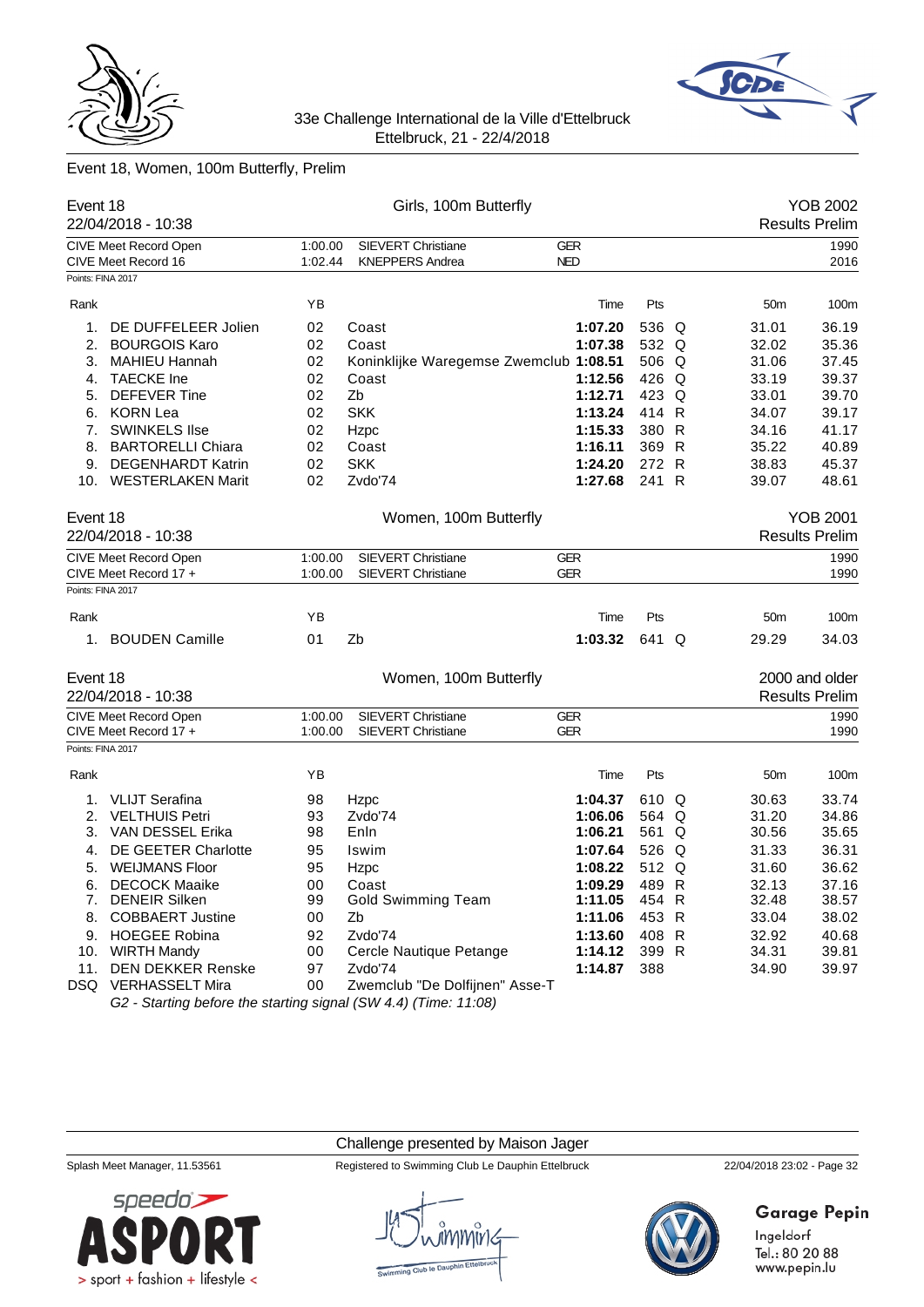



| Event 19          | 22/04/2018 - 10:57           | Boys, 100m Butterfly               |                                |            |       |  | 2004 and younger<br><b>Results Prelim</b> |                  |  |
|-------------------|------------------------------|------------------------------------|--------------------------------|------------|-------|--|-------------------------------------------|------------------|--|
|                   | <b>CIVE Meet Record Open</b> | 52.64                              | STACCHIOTTI Raphael            | <b>LUX</b> |       |  |                                           | 2016             |  |
|                   | CIVE Meet Record 14          | 1:02.17                            | VAN DER SANDE O.               | <b>BEL</b> |       |  |                                           | 2007             |  |
|                   | CIVE Meet Record - 13        | DALEIDEN CIUFERRI Ralph<br>1:04.24 |                                | <b>LUX</b> |       |  |                                           | 2016             |  |
| Points: FINA 2017 |                              |                                    |                                |            |       |  |                                           |                  |  |
| Rank              |                              | YB                                 |                                | Time       | Pts   |  | 50 <sub>m</sub>                           | 100 <sub>m</sub> |  |
| 1.                | <b>SCHOTTE Edward</b>        | 05                                 | Iswim                          | 1:04.59    | 412 Q |  | 30.89                                     | 33.70            |  |
| 2.                | VANDE CASTEELE Bjarne        | 04                                 | Gold Swimming Team             | 1:05.10    | 402 Q |  | 30.21                                     | 34.89            |  |
| 3.                | <b>DEVOLDERE Henri</b>       | 04                                 | <b>Kzk</b>                     | 1:05.48    | 395 Q |  | 30.73                                     | 34.75            |  |
| 4.                | EL BERGUI Samy               | 04                                 | Zwemclub "De Dolfijnen" Asse-T | 1:10.73    | 314 Q |  | 32.82                                     | 37.91            |  |
| 5.                | <b>DESIMPELAERE Miguel</b>   | 04                                 | <b>Gold Swimming Team</b>      | 1:10.76    | 313 Q |  | 32.03                                     | 38.73            |  |
| 6.                | <b>KOHL Charel</b>           | 04                                 | Swimming Club Le Dauphin Ett   | 1:11.58    | 303 R |  | 33.35                                     | 38.23            |  |
| 7.                | POLLET Rohan                 | 05                                 | Zwemclub "De Dolfijnen" Asse-T | 1:13.02    | 285 R |  | 33.62                                     | 39.40            |  |
| 8.                | <b>DUJARDIN Goan</b>         | 04                                 | <b>Gold Swimming Team</b>      | 1:14.32    | 270 R |  | 34.93                                     | 39.39            |  |
| 9.                | <b>DEBECKER Thomas</b>       | 04                                 | Coast                          | 1:16.41    | 249 R |  | 36.00                                     | 40.41            |  |
| 10.               | DEHAUDT Fernando             | 05                                 | <b>Gold Swimming Team</b>      | 1:17.26    | 241 R |  | 36.43                                     | 40.83            |  |
| 11.               | <b>WEYRICH Mike</b>          | 05                                 | Swimming Club Le Dauphin Ett   | 1:18.17    | 232   |  | 35.52                                     | 42.65            |  |
| 12.               | <b>DE MUNCK Emiel</b>        | 04                                 | Zwemclub "De Dolfijnen" Asse-T | 1:19.44    | 221   |  | 35.77                                     | 43.67            |  |
| 13.               | <b>DEBOOSER Thibaut</b>      | 04                                 | <b>Kzk</b>                     | 1:20.06    | 216   |  | 36.75                                     | 43.31            |  |
| 14.               | SINNAEVE Mirko               | 04                                 | Coast                          | 1:20.71    | 211   |  | 37.80                                     | 42.91            |  |
| 15.               | VARANO Agostino              | 05                                 | Zwemclub "De Dolfijnen" Asse-T | 1:23.01    | 194   |  | 37.27                                     | 45.74            |  |
| 16.               | <b>VERBRUGGE Lucas</b>       | 05                                 | <b>Kzk</b>                     | 1:28.44    | 160   |  | 39.22                                     | 49.22            |  |
| 17.               | <b>PAUWELS Simeon</b>        | 04                                 | Coast                          | 1:28.50    | 160   |  | 39.99                                     | 48.51            |  |
| 18.               | <b>WESTERLAKEN Jens</b>      | 05                                 | Zvdo'74                        | 1:30.54    | 149   |  | 40.89                                     | 49.65            |  |
| 19.               | <b>AELVOET Willem</b>        | 05                                 | <b>Kzk</b>                     | 1:32.74    | 139   |  | 43.13                                     | 49.61            |  |
| <b>DNS</b>        | <b>HENDRICKSON Andrew</b>    | 04                                 | <b>SKK</b>                     |            |       |  |                                           |                  |  |

22/04/2018 - 10:57

# Event 19 Boys, 100m Butterfly YOB 2003

|                   | ———————                                             |                |                                         |                   |       |   |                 | י יייייט ייטוייט אי |
|-------------------|-----------------------------------------------------|----------------|-----------------------------------------|-------------------|-------|---|-----------------|---------------------|
|                   | <b>CIVE Meet Record Open</b><br>CIVE Meet Record 15 | 52.64<br>57.57 | STACCHIOTTI Raphael<br>DE GRAEVE Birgen | <b>LUX</b><br>BEL |       |   |                 | 2016<br>2013        |
| Points: FINA 2017 |                                                     |                |                                         |                   |       |   |                 |                     |
| Rank              |                                                     | ΥB             |                                         | Time              | Pts   |   | 50 <sub>m</sub> | 100m                |
| 1.                | CARNEIRO Joao                                       | 03             | Swimming Luxembourg                     | 59.18             | 536 Q |   | 27.92           | 31.26               |
| 2.                | <b>GUILLEMYN Lucas</b>                              | 03             | Kzk                                     | 1:02.15           | 462 Q |   |                 |                     |
| 3.                | MEERE Jarno                                         | 03             | Zwemclub "De Dolfijnen" Asse-T          | 1:02.59           | 453 Q |   | 29.57           | 33.02               |
| 4.                | <b>HEYERICK Jens</b>                                | 03             | Kzk                                     | 1:02.77           | 449   | Q | 29.30           | 33.47               |
| 5.                | <b>DENEIR Niels</b>                                 | 03             | Gold Swimming Team                      | 1:03.18           | 440 Q |   | 29.37           | 33.81               |
| 6.                | <b>BOKOV Rodion</b>                                 | 03             | Swimming Luxembourg                     | 1:04.84           | 407 R |   | 30.15           | 34.69               |
| 7.                | <b>JORIS Luca</b>                                   | 03             | Zwemclub "De Dolfijnen" Asse-T          | 1:05.21           | 400 R |   | 31.03           | 34.18               |
| 8.                | <b>JORIS Dante</b>                                  | 03             | Zwemclub "De Dolfijnen" Asse-T          | 1:08.21           | 350 R |   | 31.30           | 36.91               |
| 9.                | <b>GILLARD Remi</b>                                 | 03             | Cercle Royal de Natation Arlon          | 1:10.77           | 313 R |   | 33.74           | 37.03               |
| 10.               | <b>BOENTGES Kevin</b>                               | 03             | Cercle Nautique Petange                 | 1:12.78           | 288 R |   | 33.00           | 39.78               |
| 11.               | <b>SLOCK Gauthier</b>                               | 03             | Zwemclub "De Dolfijnen" Asse-T          | 1:14.86           | 264   |   | 34.45           | 40.41               |
| 12.               | <b>NEYENS Arthur</b>                                | 03             | Zwemclub "De Dolfijnen" Asse-T          | 1:17.31           | 240   |   | 34.40           | 42.91               |
| 13.               | <b>NOLLET Ralph</b>                                 | 03             | Kzk                                     | 1:23.64           | 189   |   | 36.80           | 46.84               |
| 14.               | VANDENBROUCKE Nathan                                | 03             | Zwemclub "De Dolfijnen" Asse-T          | 1:25.09           | 180   |   | 37.51           | 47.58               |
| WDR               | OP DE BEECK Maarten                                 | 03             | Zwemclub "De Dolfijnen" Asse-T          |                   |       |   |                 |                     |
| WDR               | <b>BOURCKEL Mike</b>                                | 03             | Cercle de Natation Wiltz                |                   |       |   |                 |                     |

Challenge presented by Maison Jager

Splash Meet Manager, 11.53561 Registered to Swimming Club Le Dauphin Ettelbruck 22/04/2018 23:02 - Page 33





# **Garage Pepin**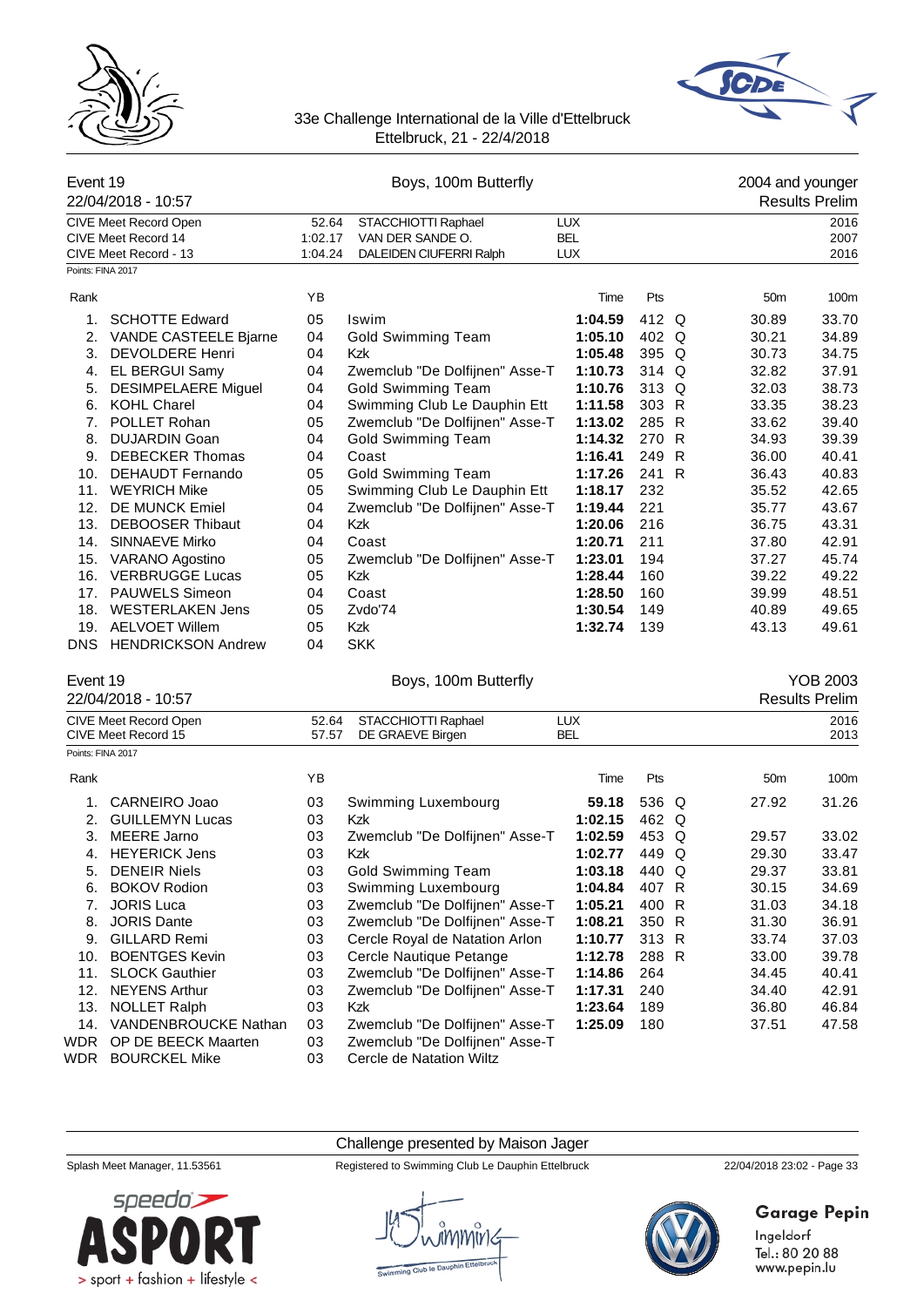



# Event 19, Men, 100m Butterfly, Prelim

|                   | Event 19<br>22/04/2018 - 10:57               |                | Boys, 100m Butterfly                        |                          |       |                 | <b>YOB 2002</b><br><b>Results Prelim</b> |
|-------------------|----------------------------------------------|----------------|---------------------------------------------|--------------------------|-------|-----------------|------------------------------------------|
|                   |                                              |                |                                             |                          |       |                 |                                          |
|                   | CIVE Meet Record Open<br>CIVE Meet Record 16 | 52.64<br>56.44 | STACCHIOTTI Raphael<br><b>BODIROZA Nick</b> | <b>LUX</b><br><b>BEL</b> |       |                 | 2016<br>2016                             |
| Points: FINA 2017 |                                              |                |                                             |                          |       |                 |                                          |
| Rank              |                                              | ΥB             |                                             | Time                     | Pts   | 50 <sub>m</sub> | 100m                                     |
| 1.                | <b>DEJONGHE Arnaud</b>                       | 02             | Coast                                       | 58.42                    | 557 Q | 27.10           | 31.32                                    |
|                   | 2. ABDULHUSSAIN Zaid                         | 02             | Coast                                       | 1:01.74                  | 472 Q |                 |                                          |
|                   | 3. MESTDAGH Arne                             | 02             | <b>Kzk</b>                                  | 1:03.48                  | 434 Q | 29.80           | 33.68                                    |
|                   | 4. MOREAUX Maxime                            | 02             | Swimming Club Redange                       | 1:05.31                  | 398 Q | 30.03           | 35.28                                    |
|                   | 5. COKELAERE Matthijs                        | 02             | <b>Kzk</b>                                  | 1:08.85                  | 340 ? | 32.44           | 36.41                                    |
|                   | <b>WIRTH David</b>                           | 02             | Cercle Nautique Petange                     | 1:08.85                  | 340 ? | 31.26           | 37.59                                    |
| 7.                | <b>DESMET Xaro</b>                           | 02             | <b>Kzk</b>                                  | 1:11.00                  | 310 R | 32.88           | 38.12                                    |
| Event 19          |                                              |                | Boys, 100m Butterfly                        |                          |       |                 | <b>YOB 2001</b>                          |
|                   | 22/04/2018 - 10:57                           |                |                                             |                          |       |                 | <b>Results Prelim</b>                    |
|                   | <b>CIVE Meet Record Open</b>                 | 52.64          | STACCHIOTTI Raphael                         | <b>LUX</b>               |       |                 | 2016                                     |
|                   | CIVE Meet Record 17 +                        | 52.64          | STACCHIOTTI Raphael                         | <b>LUX</b>               |       |                 | 2016                                     |
| Points: FINA 2017 |                                              |                |                                             |                          |       |                 |                                          |
| Rank              |                                              | YB             |                                             | Time                     | Pts   | 50 <sub>m</sub> | 100m                                     |
| 1.                | <b>VERHAEGHE Robbe Does</b>                  | 01             | Coast                                       | 1:00.20                  | 509 Q | 28.04           | 32.16                                    |
| 2.                | <b>BUYSENS Dario</b>                         | 01             | <b>Gold Swimming Team</b>                   |                          | 460 Q | 29.28           | 32.98                                    |
|                   | 3. GREGOIRE Juan                             | 01<br>Enln     |                                             | 1:05.83                  | 389 Q | 29.63           | 36.20                                    |
|                   | 4. MEULEMANS Thijs                           | 01             | Kzk                                         | 1:08.23                  | 349 Q | 30.98           | 37.25                                    |
|                   | 5. COBBAERT Felix                            | 01             | Zb                                          | 1:13.26                  | 282 Q | 32.82           | 40.44                                    |
| Event 19          |                                              |                | Men, 100m Butterfly                         |                          |       |                 | 2000 and older                           |
|                   | 22/04/2018 - 10:57                           |                |                                             |                          |       |                 | <b>Results Prelim</b>                    |
|                   | CIVE Meet Record Open                        | 52.64          | STACCHIOTTI Raphael                         | <b>LUX</b>               |       |                 | 2016                                     |
|                   | CIVE Meet Record 17 +                        | 52.64          | STACCHIOTTI Raphael                         | <b>LUX</b>               |       |                 | 2016                                     |
| Points: FINA 2017 |                                              |                |                                             |                          |       |                 |                                          |
| Rank              |                                              | YB             |                                             | Time                     | Pts   | 50 <sub>m</sub> | 100m                                     |
| 1.                | STACCHIOTTI Raphael                          | 92             | Swimming Club Le Dauphin Ett                | 57.61                    | 581 Q |                 |                                          |
| 2.                | <b>VANDERSCHRICK Stephan</b>                 | 00             | Swimming Luxembourg                         | 59.65                    | 523 Q | 27.55           | 32.10                                    |
| 3.                | <b>SAMYN Jonas</b>                           | 00             | Kzk                                         | 1:00.80                  | 494 Q |                 |                                          |
| 4.                | PIKET Bjoern                                 | 96             | Hzpc                                        | 1:03.60                  | 432 Q | 29.57           | 34.03                                    |
| 5.                | <b>WESTERLAKEN Sven</b>                      | 99             | Zvdo'74                                     | 1:03.68                  | 430 Q |                 |                                          |
| 6.                | <b>CONZEMIUS Jerome</b>                      | 99             | Swimming Luxembourg                         | 1:04.14                  | 421 R | 29.26           | 34.88                                    |
|                   | 7. ADAMI Mike                                | 99             | Swimming Club Le Dauphin Ett                | 1:04.51                  | 414 R | 29.80           | 34.71                                    |
|                   | 8. OPPENHUIZEN Yulian                        | 00             | Zvdo'74                                     | 1:06.84                  | 372 R | 30.42           | 36.42                                    |
|                   | 9. HEYERICK Axel                             | 00             | <b>Kzk</b>                                  | 1:08.38                  | 347 R | 31.52           | 36.86                                    |
|                   | WDR MEYER Joel                               | 00             | Cercle de Natation Wiltz                    |                          |       |                 |                                          |

## Challenge presented by Maison Jager



Splash Meet Manager, 11.53561 Registered to Swimming Club Le Dauphin Ettelbruck 22/04/2018 23:02 - Page 34



# **Garage Pepin**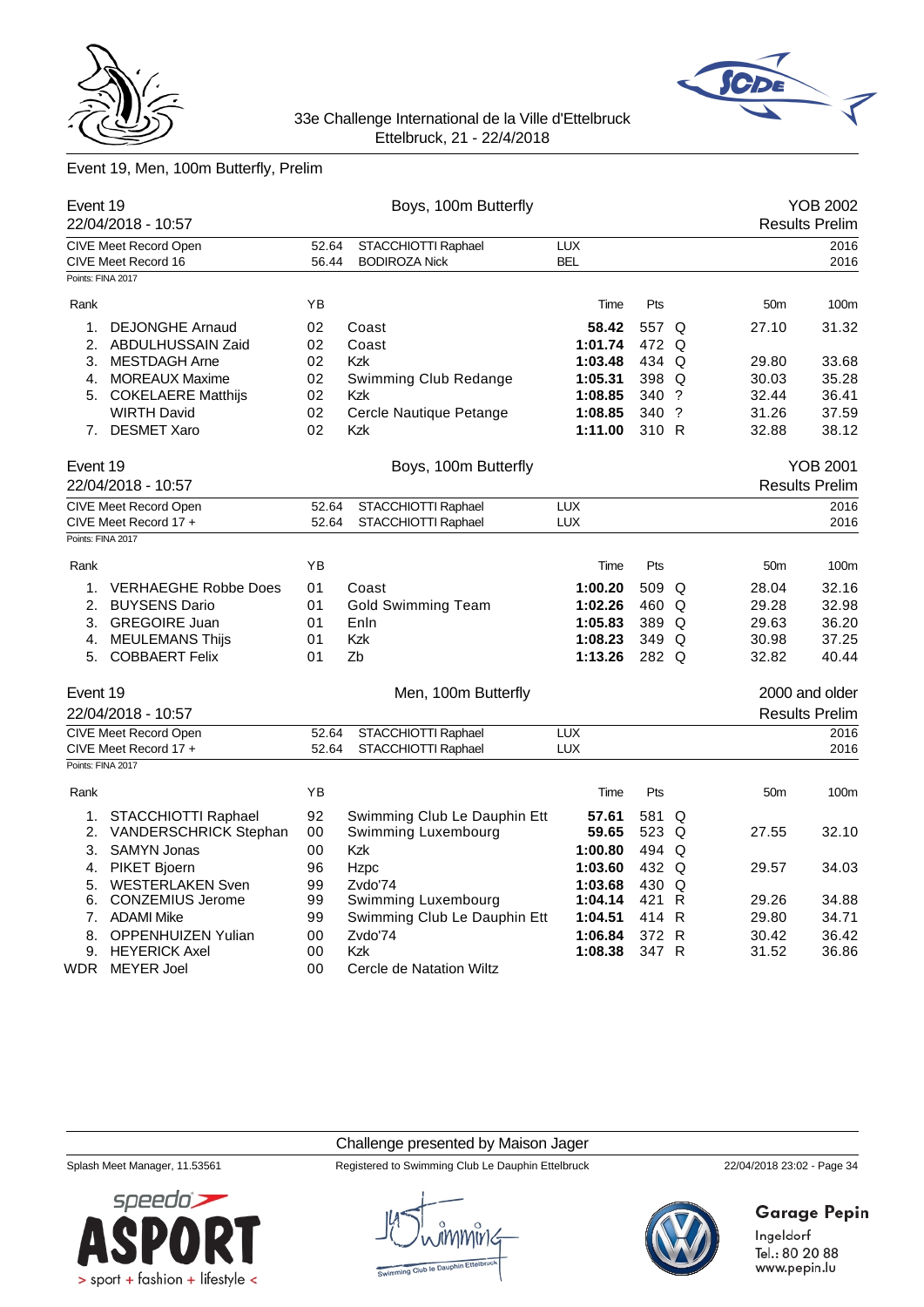



|                   | Event 20<br>22/04/2018 - 11:38 |       | Women, 50m Backstroke |                                | Open<br><b>Results Prelim</b> |      |  |
|-------------------|--------------------------------|-------|-----------------------|--------------------------------|-------------------------------|------|--|
|                   | <b>CIVE Meet Record</b>        | 28.89 | ROLKO Sarah           | <b>LUX</b>                     |                               | 2009 |  |
| Points: FINA 2017 |                                |       |                       |                                |                               |      |  |
| Rank              |                                |       | ΥB                    |                                | Time                          | Pts  |  |
| 1.                | <b>BOUDEN Camille</b>          |       | 01                    | Zb                             | 29.17                         | 681A |  |
| 2.                | <b>BANKY Jacqueline</b>        |       | 96                    | Swimming Luxembourg            | 29.92                         | 631A |  |
| 3.                | VAN MEIJEL Judith              |       | 91                    | Hzpc                           | 30.56                         | 592A |  |
| 4.                | <b>FABER Maiti</b>             |       | 01                    | Swimming Club Le Dauphin Ett   | 31.01                         | 567A |  |
| 5.                | <b>HERMAN Lara</b>             |       | $00\,$                | <b>Gold Swimming Team</b>      | 31.12                         | 561A |  |
| 6.                | <b>RICCI Nicole</b>            |       | 04                    | Swimming Luxembourg            | 31.23                         | 555B |  |
| 7.                | <b>COBBAERT Justine</b>        |       | $00\,$                | Zb                             | 31.27                         | 553B |  |
| 8.                | <b>WIJNS Chloe</b>             |       | 98                    | Brabo Zwemclub Antwerpen       | 31.38                         | 547B |  |
|                   | 9. VANDERSCHRICK Laura         |       | 02                    | Swimming Luxembourg            | 31.54                         | 539B |  |
|                   | 10. DE GEETER Charlotte        |       | 95                    | Iswim                          | 31.92                         | 520B |  |
|                   | 11. RICCI Giorgia Michela      |       | 02                    | Swimming Luxembourg            | 31.98                         | 517R |  |
|                   | 12. VAEL Ornella               |       | $00\,$                | Enln                           | 32.41                         | 496R |  |
|                   | 13. WIRTH Mandy                |       | $00\,$                | Cercle Nautique Petange        | 32.47                         | 494R |  |
|                   | 14. MARTENS Chloe              |       | 02                    | Brabo Zwemclub Antwerpen       | 32.57                         | 489R |  |
|                   | 15. HENNEBERT Alyssa           |       | 96                    | Enln                           | 32.60                         | 488R |  |
|                   | 16. CHINA Lucile               |       | 03                    | Cercle Royal de Natation Arlon | 33.07                         | 467  |  |
|                   | 17. MICHOT Alice               |       | 02                    | Enln                           | 33.15                         | 464  |  |
|                   | 18. DEFEVER Tine               |       | 02                    | Zb                             | 34.01                         | 429  |  |
|                   | 19. RONDEAU Lola               |       | 03                    | Enln                           | 34.09                         | 426  |  |
|                   | 20. PIERRE-LOUIS Alexis        |       | 03                    | <b>SKK</b>                     | 34.20                         | 422  |  |
|                   | 21. DEN DEKKER Renske          |       | 97                    | Zvdo'74                        | 34.37                         | 416  |  |
| 22.               | <b>BROICH Louisa Marie</b>     |       | 03                    | <b>Tri Post Trier</b>          | 34.38                         | 416  |  |
| 23.               | <b>HOLLERICH Anne</b>          |       | 01                    | Swimming Club Le Dauphin Ett   | 34.58                         | 409  |  |
|                   | 24. VAN GIESSEN Lisanne        |       | 99                    | Zvdo'74                        | 34.59                         | 408  |  |
|                   | 25. BROICH Lea-Sophie          |       | $00\,$                | <b>Tri Post Trier</b>          | 34.83                         | 400  |  |
| 26.               | DE CRAEN Imke                  |       | 04                    | Zwemclub "De Dolfijnen" Asse-T | 35.45                         | 379  |  |
| 27.               | <b>GLODT Chiara</b>            |       | 04                    | Swimming Club Redange          | 35.66                         | 373  |  |
|                   | 28. STUART Megan               |       | 06                    | <b>SKK</b>                     | 36.34                         | 352  |  |
| 29.               | <b>DEGENHARDT Katrin</b>       |       | 02                    | <b>SKK</b>                     | 36.80                         | 339  |  |
| 30.               | <b>BESSELINK Danine</b>        |       | 02                    | Zvdo'74                        | 36.94                         | 335  |  |
|                   | 31. ELCHEROTH Milly            |       | 03                    | Swimming Club Redange          | 37.00                         | 333  |  |
|                   | 32. KRUMMENAUER Linnea         |       | 05                    | <b>SKK</b>                     | 37.53                         | 319  |  |
| 33.               | <b>DEN DEKKER Tessa</b>        |       | 00                    | Zvdo'74                        | 37.61                         | 317  |  |
| 34.               | MEULENKAMP Lieke               |       | 01                    | Hzpc                           | 37.90                         | 310  |  |
| 35.               | <b>KORN Lea</b>                |       | 02                    | <b>SKK</b>                     | 38.06                         | 306  |  |
| 36.               | <b>KANT Britte</b>             |       | 04                    | Zvdo'74                        | 41.46                         | 237  |  |
| 37.               | <b>PUTTAERT Marie</b>          |       | 07                    | Zwemclub "De Dolfijnen" Asse-T | 44.39                         | 193  |  |
| <b>WDR</b>        | <b>PUTTAERT Elien</b>          |       | 04                    | Zwemclub "De Dolfijnen" Asse-T |                               |      |  |

# Challenge presented by Maison Jager

Splash Meet Manager, 11.53561 Registered to Swimming Club Le Dauphin Ettelbruck 22/04/2018 23:02 - Page 35

# Garage Pepin

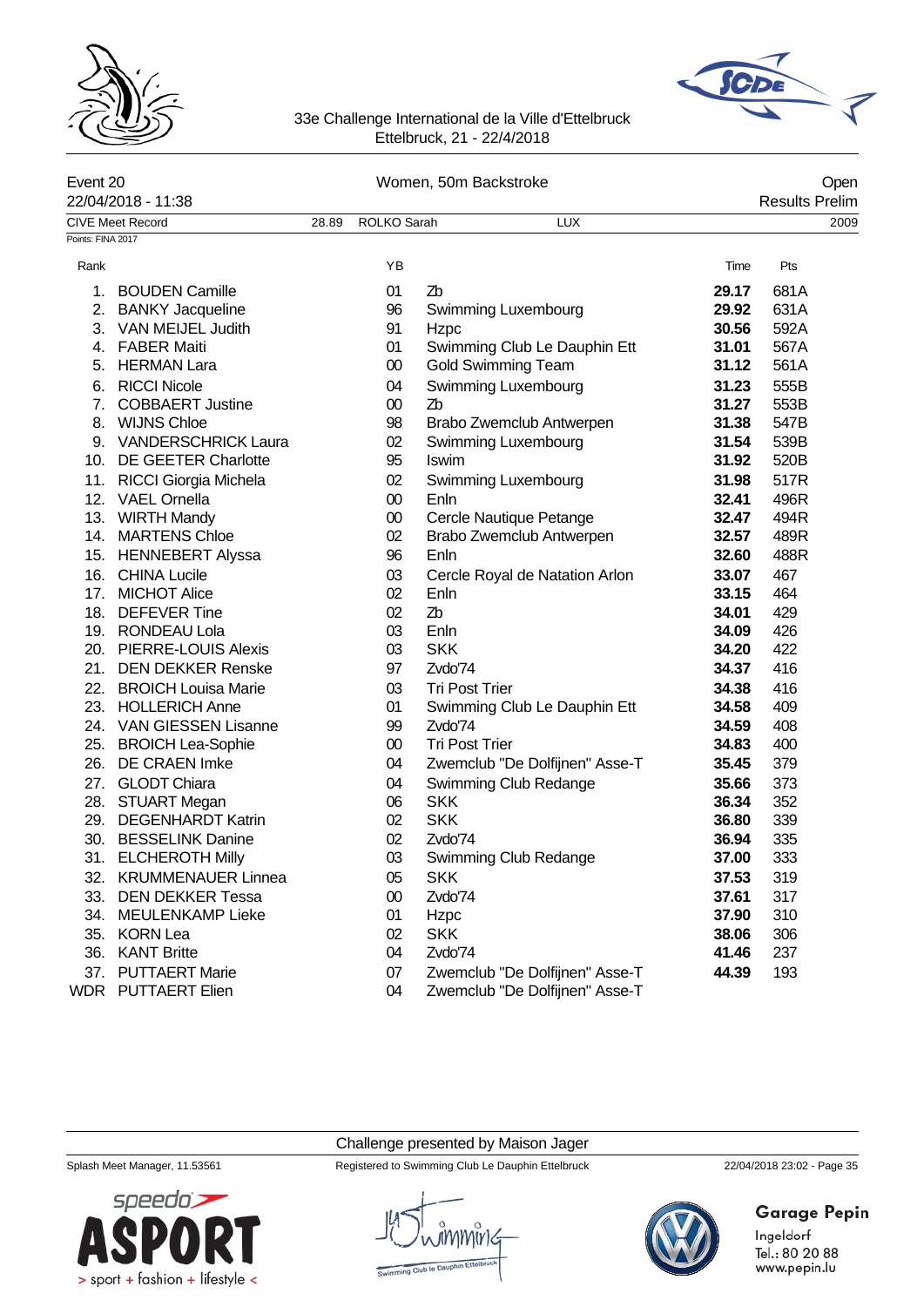



|                   | Event 21                   |       |                   | Men, 50m Backstroke            | Open  |                       |      |
|-------------------|----------------------------|-------|-------------------|--------------------------------|-------|-----------------------|------|
|                   | 22/04/2018 - 11:47         |       |                   |                                |       | <b>Results Prelim</b> |      |
|                   | <b>CIVE Meet Record</b>    | 24.71 | <b>PUTS Jesse</b> | <b>NED</b>                     |       |                       | 2013 |
| Points: FINA 2017 |                            |       |                   |                                |       |                       |      |
| Rank              |                            |       | ΥB                |                                | Time  | Pts                   |      |
| 1.                | STACCHIOTTI Raphael        |       | 92                | Swimming Club Le Dauphin Ett   | 24.93 | 708A                  |      |
|                   | 2. MANNES Max              |       | 97                | Swimming Luxembourg            | 25.89 | 632A                  |      |
|                   | 3. BLANKERS Gaetan         |       | $00\,$            | Brabo Zwemclub Antwerpen       | 27.09 | 551A                  |      |
|                   | 4. GUILLEMYN Lucas         |       | 03                | <b>Kzk</b>                     | 27.95 | 502A                  |      |
|                   | 5. VAN SON Lander          |       | 99                | Brabo Zwemclub Antwerpen       | 28.55 | 471A                  |      |
|                   | 6. LABAERE Levi            |       | 01                | <b>Kzk</b>                     | 28.98 | 450B                  |      |
|                   | 7. HIMPE Jannes            |       | 98                | <b>Gold Swimming Team</b>      | 29.43 | 430B                  |      |
|                   | 8. CALLEWAERT Matisse      |       | 02                | <b>Gold Swimming Team</b>      | 29.52 | 426B                  |      |
|                   | 9. GREGOIRE Juan           |       | 01                | Enln                           | 29.74 | 417B                  |      |
|                   | 10. WESTERLAKEN Sven       |       | 99                | Zvdo'74                        | 30.08 | 403?                  |      |
|                   | <b>MANNES Pol</b>          |       | $00\,$            | Swimming Luxembourg            | 30.08 | 403?                  |      |
|                   | 12. OPPENHUIZEN Yulian     |       | $00\,$            | Zvdo'74                        | 30.10 | 402R                  |      |
|                   | 13. TORFS Max              |       | 04                | Zwemclub "De Dolfijnen" Asse-T | 30.72 | 378R                  |      |
|                   | 14. FABER Pol              |       | 03                | Swimming Club Le Dauphin Ett   | 31.02 | 367R                  |      |
|                   | 15. DESIMPELAERE Miguel    |       | 04                | <b>Gold Swimming Team</b>      | 31.11 | 364R                  |      |
|                   | 16. WIRTH David            |       | 02                | Cercle Nautique Petange        | 31.16 | 362                   |      |
|                   | 17. CAILLIAU Nils          |       | 01                | Swimming Club Redange          | 31.50 | 350                   |      |
|                   | 18. COBBAERT Felix         |       | 01                | Z <sub>b</sub>                 | 31.57 | 348                   |      |
|                   | 19. GIRS Matheo            |       | 02                | Cercle de Natation Wiltz       | 33.11 | 302                   |      |
|                   | 20. ROBBE Warre            |       | 04                | Zb                             | 33.50 | 291                   |      |
|                   | 21. VAN DER MOOREN Jeffrey |       | 99                | Zvdo'74                        | 33.53 | 291                   |      |
|                   | 22. BRIENEN Jetse          |       | $00\,$            | Zvdo'74                        | 33.59 | 289                   |      |
|                   | 23. DEHAUDT Fernando       |       | 05                | <b>Gold Swimming Team</b>      | 34.57 | 265                   |      |
|                   | 24. VANDE MOORTEL Kasper   |       | 05                | Z <sub>b</sub>                 | 35.42 | 246                   |      |
|                   | 25. PEYTCHEV Viktor        |       | 05                | Zwemclub "De Dolfijnen" Asse-T | 35.49 | 245                   |      |
|                   | 26. DE MUNCK Emiel         |       | 04                | Zwemclub "De Dolfijnen" Asse-T | 35.97 | 235                   |      |
|                   | 27. DE FIJTER Bart         |       | 04                | Zvdo'74                        | 38.82 | 187                   |      |
|                   | 28. WESTERLAKEN Jens       |       | 05                | Zvdo'74                        | 40.08 | 170                   |      |
|                   | 29. GERMONPRE Maxime       |       | 07                | Zwemclub "De Dolfijnen" Asse-T | 41.81 | 150                   |      |
|                   | DNS BOURCKEL Mike          |       | 03                | Cercle de Natation Wiltz       |       |                       |      |
|                   | DNS DEWULF Gillian         |       | 96                | <b>Kzk</b>                     |       |                       |      |
|                   | WDR OP DE BEECK Maarten    |       | 03                | Zwemclub "De Dolfijnen" Asse-T |       |                       |      |
|                   | <b>WDR</b> SAUBER Bob      |       | 01                | Swimming Club Redange          |       |                       |      |

### Challenge presented by Maison Jager



Splash Meet Manager, 11.53561 Registered to Swimming Club Le Dauphin Ettelbruck 22/04/2018 23:02 - Page 36



# Garage Pepin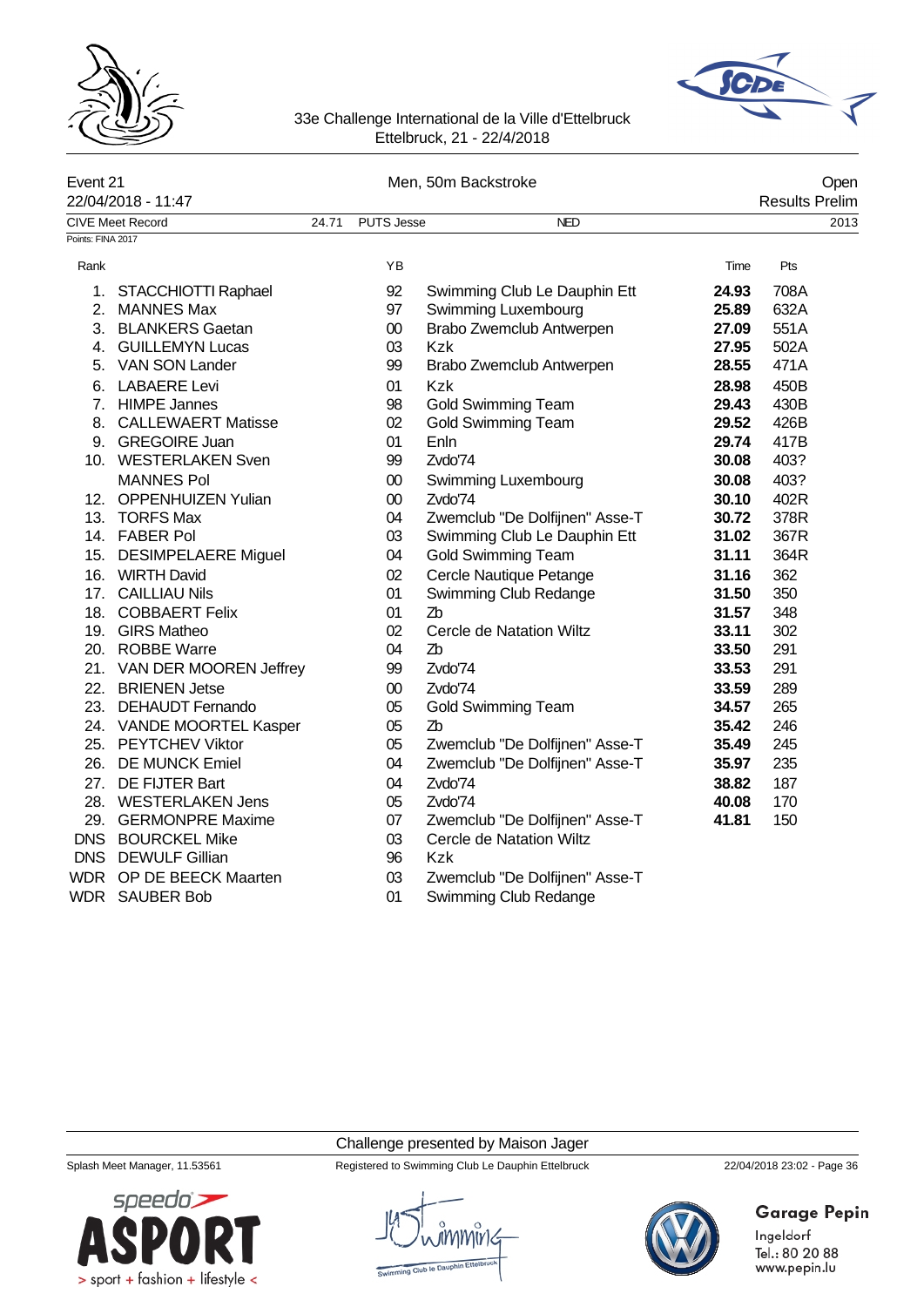



|                   | Event 22<br>22/04/2018 - 11:55 |       | Women, 50m Breaststroke |                                |       | Open                  |
|-------------------|--------------------------------|-------|-------------------------|--------------------------------|-------|-----------------------|
|                   |                                |       |                         |                                |       | <b>Results Prelim</b> |
|                   | <b>CIVE Meet Record</b>        | 32.95 | <b>MEYNEN Julie</b>     | <b>LUX</b>                     |       | 2016                  |
| Points: FINA 2017 |                                |       |                         |                                |       |                       |
| Rank              |                                |       | YB                      |                                | Time  | Pts                   |
| $\mathbf 1$ .     | <b>VANDENDORPE Florence</b>    |       | 02                      | <b>Kzk</b>                     | 33.69 | 614A                  |
| 2.                | <b>REMMERY Anice</b>           |       | 02                      | Kzk                            | 34.32 | 581A                  |
| 3.                | DE DUFFELEER Jolien            |       | 02                      | Coast                          | 34.56 | 569A                  |
| 4.                | <b>DEMEYER Amandine</b>        |       | 03                      | Zb                             | 34.58 | 568A                  |
|                   | 5. BOURGOIS Karo               |       | 02                      | Coast                          | 34.75 | 559A                  |
| 6.                | <b>DENEIR Silken</b>           |       | 99                      | Gold Swimming Team             | 35.26 | 535B                  |
| 7.                | <b>CASTEUR Margaux</b>         |       | 03                      | <b>Gold Swimming Team</b>      | 35.35 | 531B                  |
| 8.                | VAN MEIJEL Judith              |       | 91                      | Hzpc                           | 35.66 | 518B                  |
|                   | 9. ALBERS Neele                |       | 05                      | Swimming Club Le Dauphin Ett   | 36.56 | 480B                  |
|                   | 10. BORREMANS Lotte            |       | 03                      | Zwemclub "De Dolfijnen" Asse-T | 36.83 | 470B                  |
| 11.               | <b>HAAG Nora</b>               |       | 04                      | Swimming Club Redange          | 37.19 | 456R                  |
| 12.               | <b>SWINKELS Ilse</b>           |       | 02                      | Hzpc                           | 37.53 | 444R                  |
|                   | 13. VAN GIESSEN Lisanne        |       | 99                      | Zvdo'74                        | 37.79 | 435R                  |
|                   | 14. WATTIAUX Julie             |       | 03                      | Enln                           | 38.27 | 419R                  |
|                   | 15. DEN DEKKER Tessa           |       | $00\,$                  | Zvdo'74                        | 38.62 | 407R                  |
| 16.               | <b>GLODT Kelly</b>             |       | 02                      | Swimming Club Redange          | 38.68 | 405                   |
| 17.               | DE WILDE Noor                  |       | 05                      | Zwemclub "De Dolfijnen" Asse-T | 39.32 | 386                   |
|                   | 18. TRIOEN Joke                |       | 02                      | Zwemclub "De Dolfijnen" Asse-T | 40.47 | 354                   |
|                   | 19. DUJARDIN Faye              |       | 06                      | <b>Gold Swimming Team</b>      | 40.91 | 343                   |
|                   | 20. BESSELINK Danine           |       | 02                      | Zvdo'74                        | 41.00 | 340                   |
| 21.               | <b>WESTERLAKEN Marit</b>       |       | 02                      | Zvdo'74                        | 41.47 | 329                   |
| 22.               | <b>VAN BREUGEL Femke</b>       |       | 04                      | Zvdo'74                        | 42.27 | 311                   |
|                   | 23. VANDEN BERGHE Auke         |       | 05                      | Z <sub>b</sub>                 | 42.84 | 298                   |
|                   | 24. DEKERF Hanne               |       | 06                      | Zwemclub "De Dolfijnen" Asse-T | 43.57 | 284                   |
| 25.               | <b>GERMONPRE Sarah</b>         |       | 03                      | Zwemclub "De Dolfijnen" Asse-T | 43.71 | 281                   |
| 26.               | <b>OOSTERLYNCK Anais</b>       |       | 06                      | <b>Gold Swimming Team</b>      | 43.99 | 275                   |
| 27.               | <b>HOLLEVOET Pauline</b>       |       | 06                      | Coast                          | 44.37 | 268                   |
| 28.               | <b>OVAERE Luna</b>             |       | 06                      | <b>Gold Swimming Team</b>      | 45.99 | 241                   |

| Event 23<br>22/04/2018 - 12:02 |                         | Men, 50m Breaststroke |                       |                     |                          |                       | Open |  |
|--------------------------------|-------------------------|-----------------------|-----------------------|---------------------|--------------------------|-----------------------|------|--|
|                                |                         |                       |                       |                     |                          | <b>Results Prelim</b> |      |  |
|                                | <b>CIVE Meet Record</b> |                       | <b>CARNOL Laurent</b> |                     | <b>LUX</b>               |                       | 2015 |  |
| Points: FINA 2017              |                         |                       |                       |                     |                          |                       |      |  |
| Rank                           |                         |                       | ΥB                    |                     |                          | Time                  | Pts  |  |
|                                | CAMERLYNCK Tim          |                       | 98                    | Gold Swimming Team  |                          | 29.08                 | 654A |  |
|                                | VAN DEN BOSSCHE Yann    |                       | 01                    | Swimming Luxembourg |                          | 29.31                 | 639A |  |
| 3                              | <b>DEWULF Gillian</b>   |                       | 96                    | <b>Kzk</b>          |                          | 29.35                 | 636A |  |
|                                | <b>ROLKO Ricky</b>      |                       | 99                    | Swimming Luxembourg |                          | 29.64                 | 618A |  |
|                                | 5. CALLEWAERT Niels     |                       | 00                    |                     | Brabo Zwemclub Antwerpen | 29.70                 | 614A |  |
| 6.                             | <b>PIKET Bjoern</b>     |                       | 96                    | <b>Hzpc</b>         |                          | 30.44                 | 570B |  |

7. JANSSENS Renzo 02 Brabo Zwemclub Antwerpen **30.50** 567B 8. VAERNEWYCK Xander **99 Kzk 30.79** 59 FM

#### Challenge presented by Maison Jager

Splash Meet Manager, 11.53561 Registered to Swimming Club Le Dauphin Ettelbruck 22/04/2018 23:02 - Page 37





**Garage Pepin**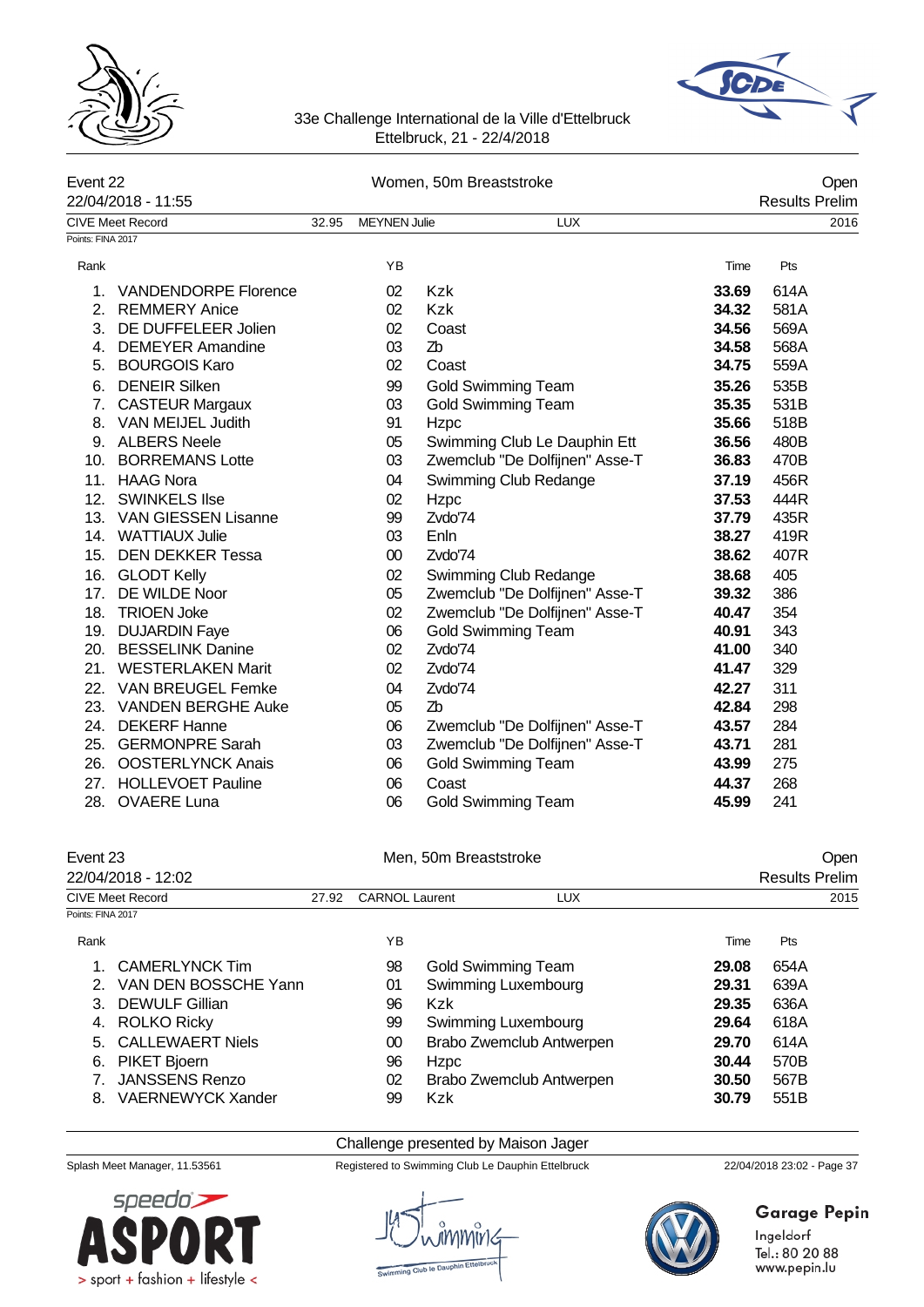



# Event 23, Men, 50m Breaststroke, Prelim, Open

|                              | YB                                                                                                                                                         |                                | Time                           | Pts  |
|------------------------------|------------------------------------------------------------------------------------------------------------------------------------------------------------|--------------------------------|--------------------------------|------|
| DELBECQUE Tore               | 00                                                                                                                                                         | Gold Swimming Team             | 31.13                          | 533B |
| <b>CARNEIRO Joao</b>         | 03                                                                                                                                                         | Swimming Luxembourg            | 31.23                          | 528B |
| <b>MOYAERT Theodore</b>      | 01                                                                                                                                                         | Iswim                          | 31.25                          | 527R |
| <b>BECKERS Felix</b>         | 01                                                                                                                                                         | Swimming Club Le Dauphin Ett   | 31.29                          | 525R |
| <b>HEYRMAN Tigo</b>          | 03                                                                                                                                                         | Brabo Zwemclub Antwerpen       | 32.26                          | 479R |
| <b>VERSTRAETE Jaron</b>      | 01                                                                                                                                                         | Zb                             | 32.64                          | 462R |
| <b>MEERE Jarno</b>           | 03                                                                                                                                                         | Zwemclub "De Dolfijnen" Asse-T | 32.69                          | 460R |
| DAZY Max                     | $00\,$                                                                                                                                                     | Cercle Royal de Natation Arlon | 33.22                          | 439  |
|                              | $00\,$                                                                                                                                                     | Cercle Royal de Natation Arlon | 33.25                          | 437  |
| <b>JORIS Luca</b>            | 03                                                                                                                                                         | Zwemclub "De Dolfijnen" Asse-T | 33.61                          | 424  |
|                              | 02                                                                                                                                                         | Swimming Club Le Dauphin Ett   | 33.65                          | 422  |
| <b>VANDERSCHRICK Stephan</b> | 00                                                                                                                                                         | Swimming Luxembourg            | 33.71                          | 420  |
| DAZY Sam                     | 03                                                                                                                                                         |                                | 33.81                          | 416  |
| <b>MANNES Pol</b>            | 00                                                                                                                                                         | Swimming Luxembourg            | 33.89                          | 413  |
| <b>KETTENMEYER Yul</b>       | 03                                                                                                                                                         | Swimming Club Le Dauphin Ett   | 33.92                          | 412  |
|                              | 99                                                                                                                                                         | Coast                          | 34.22                          | 401  |
| <b>DUJARDIN Goan</b>         |                                                                                                                                                            | Gold Swimming Team             | 36.52                          | 330  |
| <b>CASTEUR Xander</b>        | 04                                                                                                                                                         | <b>Gold Swimming Team</b>      | 36.70                          | 325  |
|                              | 03                                                                                                                                                         | Zb                             | 36.91                          | 320  |
|                              | 05                                                                                                                                                         | Zwemclub "De Dolfijnen" Asse-T | 37.91                          | 295  |
|                              |                                                                                                                                                            | Cercle de Natation Wiltz       | 38.47                          | 282  |
|                              | 99                                                                                                                                                         | Zvdo'74                        | 38.77                          | 276  |
| VAN DER MOOREN Mitchell      | 02                                                                                                                                                         | Zvdo'74                        | 39.63                          | 258  |
| DE FIJTER Bart               | 04                                                                                                                                                         | Zvdo'74                        | 42.63                          | 207  |
| 17.                          | <b>COLLINET Germain</b><br>MAAS-KOOB Cedric<br>24. FEYS Frederik<br><b>VAN ACKER Seppe</b><br>POLLET Rohan<br><b>JACOBY Dale</b><br>VAN DER MOOREN Jeffrey | 04<br>02                       | Cercle Royal de Natation Arlon |      |

| Event 21                |       |            | Men, 50m Backstroke | Oper  |                                 |  |
|-------------------------|-------|------------|---------------------|-------|---------------------------------|--|
| 22/04/2018              |       |            |                     |       | <b>Results Swim Offs Prelim</b> |  |
| <b>CIVE Meet Record</b> | 24.71 | PUTS Jesse | <b>NED</b>          |       | 2013                            |  |
| Points: FINA 2017       |       |            |                     |       |                                 |  |
| Rank                    |       | YΒ         |                     | Time  | Pts                             |  |
| MANNES Pol              |       | 00         | Swimming Luxembourg | 28.85 | 456                             |  |
| <b>WESTERLAKEN Sven</b> |       | 99         | Zvdo'74             | 29.14 | 443                             |  |

#### Challenge presented by Maison Jager

Splash Meet Manager, 11.53561 Registered to Swimming Club Le Dauphin Ettelbruck 22/04/2018 23:02 - Page 38



# **Garage Pepin**

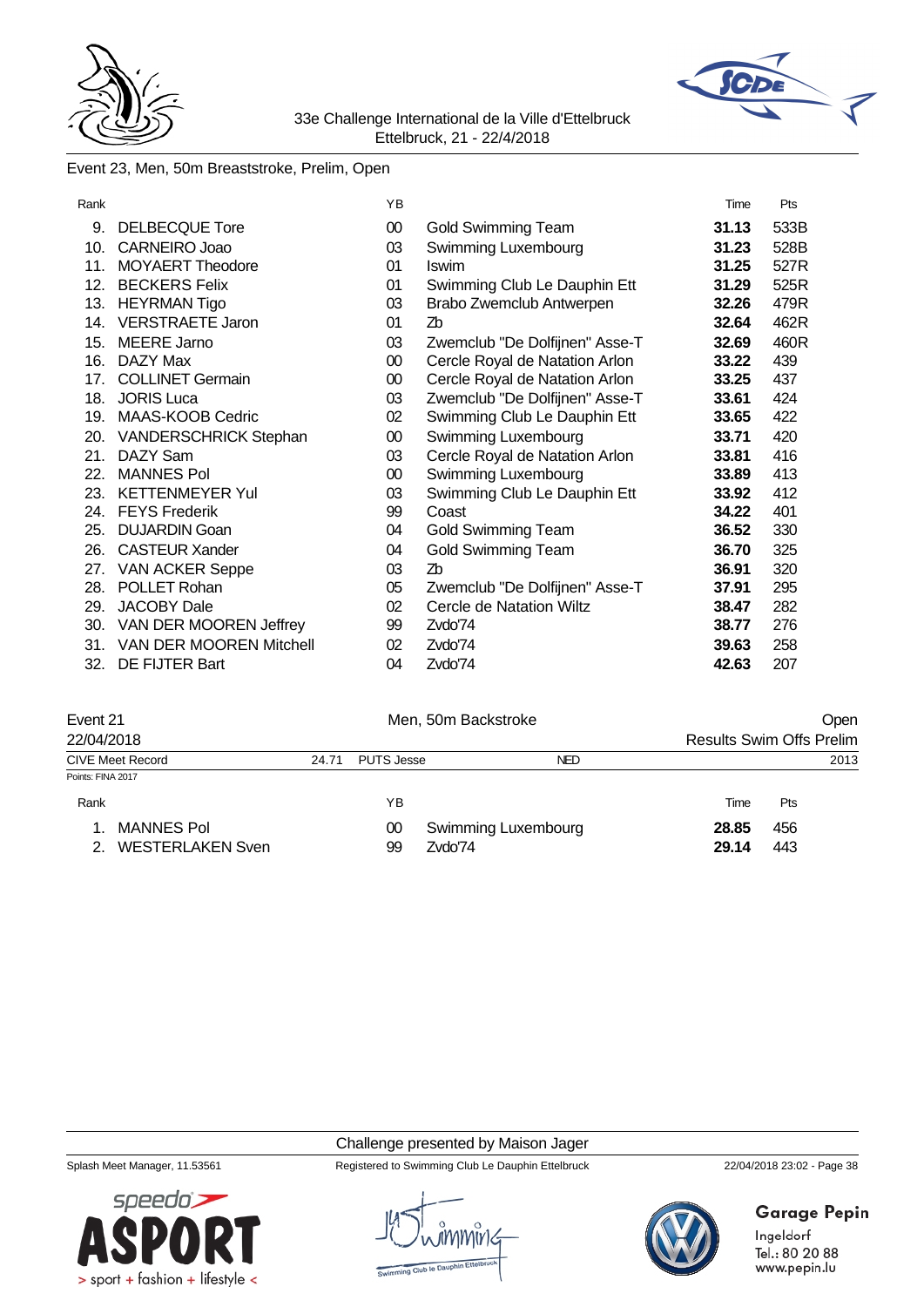



| Event 9<br>22/04/2018 - 14:30                          |       | Women, 50m Butterfly<br><b>Toiture Moderne</b> |                        |                                |       |     | Open<br><b>Results Finals</b> |
|--------------------------------------------------------|-------|------------------------------------------------|------------------------|--------------------------------|-------|-----|-------------------------------|
|                                                        |       |                                                |                        |                                |       |     |                               |
| <b>CIVE Meet Record</b><br>Points: FINA 2017           | 27.62 |                                                |                        |                                |       |     |                               |
|                                                        |       |                                                |                        |                                |       |     |                               |
| Rank                                                   |       | YB                                             |                        |                                | Time  | Pts |                               |
| Final A                                                |       |                                                |                        |                                |       |     |                               |
| VLIJT Serafina<br>$1_{-}$                              |       | 98                                             | Hzpc                   |                                | 28.44 | 629 |                               |
| <b>VELTHUIS Petri</b><br>2 <sup>1</sup>                |       | 93                                             | Zvdo'74                |                                | 28.65 | 616 |                               |
| DE GEETER Charlotte<br>3.                              |       | 95                                             | Iswim                  |                                | 29.43 | 568 |                               |
| VAN DESSEL Erika<br>4 <sub>1</sub>                     |       | 98                                             | Enln                   |                                | 29.98 | 537 |                               |
| <b>MAHIEU Hannah</b><br>5.                             |       | 02                                             |                        | Koninklijke Waregemse Zwemclub | 30.01 | 536 |                               |
| <b>Final B</b>                                         |       |                                                |                        |                                |       |     |                               |
| <b>DECOCK Maaike</b><br>6.                             |       | 00                                             | Coast                  |                                | 30.37 | 517 |                               |
| <b>HOEGEE Robina</b><br>$7_{\scriptscriptstyle{\sim}}$ |       | 92                                             | Zvdo'74                |                                | 30.84 | 494 |                               |
| <b>PIERRE-LOUIS Alexis</b><br>8.                       |       | 03                                             | <b>SKK</b>             |                                | 30.85 | 493 |                               |
| <b>DENEIR Silken</b><br>9.                             |       | 99                                             |                        | <b>Gold Swimming Team</b>      | 31.06 | 483 |                               |
| 10. WEIJMANS Floor                                     |       | 95                                             | Hzpc                   |                                | 31.50 | 463 |                               |
| Event 10                                               |       |                                                | Men, 50m Butterfly     |                                |       |     | Open                          |
| 22/04/2018 - 14:32                                     |       |                                                | <b>Toiture Moderne</b> |                                |       |     | <b>Results Finals</b>         |
| <b>CIVE Meet Record</b>                                | 23.98 | <b>TAMMINGA Ewoud</b>                          |                        | <b>NED</b>                     |       |     | 2009                          |
| Points: FINA 2017                                      |       |                                                |                        |                                |       |     |                               |
| Rank                                                   |       | YB                                             |                        |                                | Time  | Pts |                               |
| Final A                                                |       |                                                |                        |                                |       |     |                               |
| <b>CAMERLYNCK Tim</b><br>1.                            |       | 98                                             |                        | <b>Gold Swimming Team</b>      | 25.24 | 644 |                               |
| ົ<br>DENJII E Cillion                                  |       | OG.                                            | レーレ                    |                                | つに ?? | 627 |                               |

| Filidi A |                              |    |                           |       |     |
|----------|------------------------------|----|---------------------------|-------|-----|
|          | <b>CAMERLYNCK Tim</b>        | 98 | <b>Gold Swimming Team</b> | 25.24 | 644 |
|          | 2. DEWULF Gillian            | 96 | Kzk                       | 25.33 | 637 |
| 3.       | <b>SCHMITZ Jules</b>         | 99 | Swimming Club Redange     | 26.22 | 574 |
|          | 4. DEJONGHE Arnaud           | 02 | Coast                     | 26.72 | 543 |
|          | 5. VERHAEGHE Robbe Does      | 01 | Coast                     | 27.43 | 501 |
| Final B  |                              |    |                           |       |     |
| 6.       | <b>VANDERSCHRICK Stephan</b> | 00 | Swimming Luxembourg       | 26.96 | 528 |
|          | <b>ABDULHUSSAIN Zaid</b>     | 02 | Coast                     | 27.06 | 522 |
| 8.       | <b>DEVOS Abel</b>            | 03 | Coast                     | 27.20 | 514 |
| 9.       | <b>WESTERLAKEN Sven</b>      | 99 | Zvdo74                    | 28.04 | 469 |
| 10.      | <b>CALLEWAERT Matisse</b>    | 02 | Gold Swimming Team        | 28.33 | 455 |

## Challenge presented by Maison Jager

Splash Meet Manager, 11.53561 Registered to Swimming Club Le Dauphin Ettelbruck 22/04/2018 23:02 - Page 39



# **Garage Pepin**

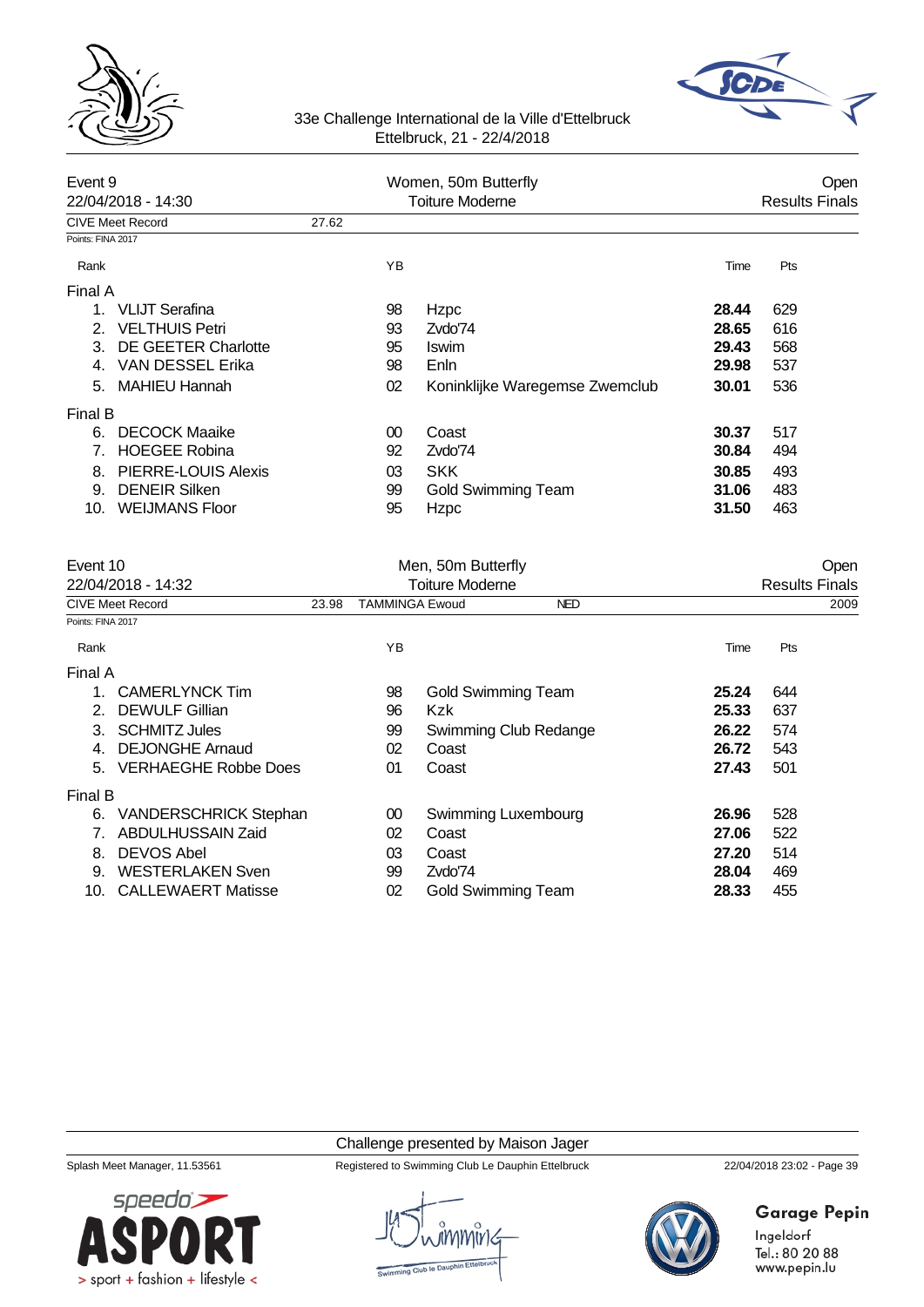



| Event 20          | 22/04/2018 - 14:34         |       | Women, 50m Backstroke<br>Toiture Moderne | Open<br><b>Results Finals</b> |       |      |
|-------------------|----------------------------|-------|------------------------------------------|-------------------------------|-------|------|
|                   | CIVE Meet Record           | 28.89 | ROLKO Sarah                              | <b>LUX</b>                    |       | 2009 |
| Points: FINA 2017 |                            |       |                                          |                               |       |      |
| Rank              |                            |       | YB                                       |                               | Time  | Pts  |
| Final A           |                            |       |                                          |                               |       |      |
| 1.                | <b>BOUDEN Camille</b>      |       | 01                                       | Zb                            | 29.39 | 666  |
| 2.                | <b>BANKY Jacqueline</b>    |       | 96                                       | Swimming Luxembourg           | 29.70 | 645  |
| 3.                | VAN MEIJEL Judith          |       | 91                                       | Hzpc                          | 30.53 | 594  |
|                   | <b>HERMAN Lara</b>         |       | $00\,$                                   | <b>Gold Swimming Team</b>     | 30.66 | 586  |
| 5.                | <b>FABER Maiti</b>         |       | 01                                       | Swimming Club Le Dauphin Ett  | 31.20 | 556  |
| Final B           |                            |       |                                          |                               |       |      |
| 6.                | <b>RICCI Nicole</b>        |       | 04                                       | Swimming Luxembourg           | 31.18 | 558  |
|                   | <b>WIJNS Chloe</b>         |       | 98                                       | Brabo Zwemclub Antwerpen      | 31.46 | 543  |
| 8.                | <b>COBBAERT Justine</b>    |       | 00                                       | Zb                            | 31.49 | 541  |
| 9.                | DE GEETER Charlotte        |       | 95                                       | <b>Iswim</b>                  | 32.09 | 511  |
| 10.               | <b>VANDERSCHRICK Laura</b> |       | 02                                       | Swimming Luxembourg           | 32.11 | 510  |

| Event 21          |                           |       | Men, 50m Backstroke | Open                         |                       |      |  |
|-------------------|---------------------------|-------|---------------------|------------------------------|-----------------------|------|--|
|                   | 22/04/2018 - 14:36        |       |                     | <b>Toiture Moderne</b>       | <b>Results Finals</b> |      |  |
|                   | <b>CIVE Meet Record</b>   | 24.71 | <b>PUTS Jesse</b>   | <b>NED</b>                   |                       | 2013 |  |
| Points: FINA 2017 |                           |       |                     |                              |                       |      |  |
| Rank              |                           |       | YB                  |                              | Time                  | Pts  |  |
| Final A           |                           |       |                     |                              |                       |      |  |
| 1.                | STACCHIOTTI Raphael       |       | 92                  | Swimming Club Le Dauphin Ett | 24.85                 | 714  |  |
| 2.                | <b>MANNES Max</b>         |       | 97                  | Swimming Luxembourg          | 25.97                 | 626  |  |
| 3.                | <b>BLANKERS Gaetan</b>    |       | 00                  | Brabo Zwemclub Antwerpen     | 27.22                 | 543  |  |
| 4.                | <b>GUILLEMYN Lucas</b>    |       | 03                  | Kzk                          | 27.71                 | 515  |  |
| 5.                | <b>VAN SON Lander</b>     |       | 99                  | Brabo Zwemclub Antwerpen     | 28.37                 | 480  |  |
| Final B           |                           |       |                     |                              |                       |      |  |
| 6.                | <b>MANNES Pol</b>         |       | 00                  | Swimming Luxembourg          | 29.33                 | 434  |  |
|                   | <b>GREGOIRE Juan</b>      |       | 01                  | Enln                         | 29.45                 | 429  |  |
| 8.                | <b>HIMPE Jannes</b>       |       | 98                  | <b>Gold Swimming Team</b>    | 29.61                 | 422  |  |
| 9.                | <b>CALLEWAERT Matisse</b> |       | 02                  | <b>Gold Swimming Team</b>    | 29.78                 | 415  |  |
| 10.               | <b>LABAERE Levi</b>       |       | 01                  | <b>Kzk</b>                   | 30.09                 | 402  |  |

### Challenge presented by Maison Jager

Splash Meet Manager, 11.53561 Registered to Swimming Club Le Dauphin Ettelbruck 22/04/2018 23:02 - Page 40



# Garage Pepin

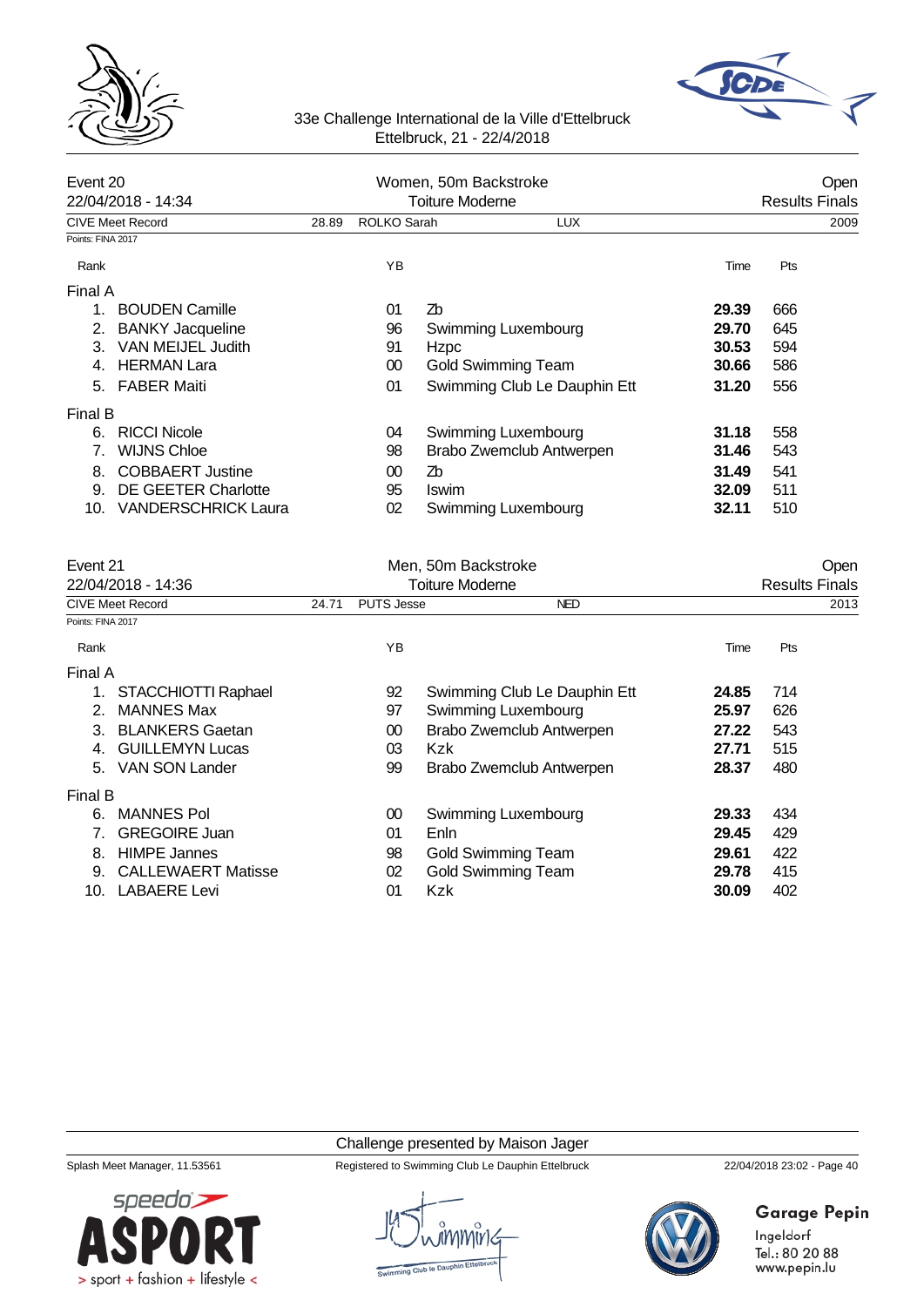



| Event 14<br>22/04/2018 - 14:39                                                                                          |                                       | Girls, 100m Freestyle<br>Fair Mellech                               |                                          |                          | 2004 and younger                        | <b>Results Final</b>             |  |
|-------------------------------------------------------------------------------------------------------------------------|---------------------------------------|---------------------------------------------------------------------|------------------------------------------|--------------------------|-----------------------------------------|----------------------------------|--|
| <b>CIVE Meet Record Open</b><br>CIVE Meet Record 14<br>CIVE Meet Record - 13<br>Points: FINA 2017                       | 54.82<br>58.28<br>59.45               | <b>MEYNEN Julie</b><br><b>MEYNEN Julie</b><br><b>BOUDEN Camille</b> | <b>LUX</b><br><b>LUX</b><br><b>BEL</b>   |                          |                                         | 2016<br>2011<br>2014             |  |
| Rank                                                                                                                    | YB                                    |                                                                     | Time                                     | Pts                      | 50 <sub>m</sub>                         | 100m                             |  |
| <b>RICCI Nicole</b><br>1.<br>MR14 ans                                                                                   | 04                                    | Swimming Luxembourg                                                 | 57.24                                    | 703                      | 27.64                                   | 29.60                            |  |
| <b>DEKERVEL Emma</b><br>2.<br>3.<br><b>DEBROUWER Sarah</b><br><b>TRUYE Alexine</b><br>4.<br><b>HORBACH Sophia</b><br>5. | 04<br>05<br>04<br>04                  | Iswim<br>Iswim<br><b>Gold Swimming Team</b><br><b>SKK</b>           | 1:02.41<br>1:03.12<br>1:04.55<br>1:04.79 | 542<br>524<br>490<br>485 | 29.83<br>30.62<br>30.88<br>31.35        | 32.58<br>32.50<br>33.67<br>33.44 |  |
| Event 14<br>22/04/2018 - 14:39                                                                                          | Girls, 100m Freestyle<br>Fair Mellech |                                                                     |                                          |                          | <b>YOB 2003</b><br><b>Results Final</b> |                                  |  |
| CIVE Meet Record Open<br>CIVE Meet Record 15                                                                            | 54.82<br>55.81                        | <b>MEYNEN Julie</b><br><b>MEYNEN Julie</b>                          | <b>LUX</b><br><b>LUX</b>                 |                          |                                         | 2016                             |  |
| Points: FINA 2017                                                                                                       |                                       |                                                                     |                                          |                          |                                         |                                  |  |
| Rank                                                                                                                    | YB                                    |                                                                     | Time                                     | Pts                      | 50 <sub>m</sub>                         | 100m                             |  |
| VAN BRABANDT Zita<br>1.                                                                                                 | 03                                    | Iswim                                                               | 58.21                                    | 668                      | 28.19                                   | 30.02                            |  |
| <b>CHINA Lucile</b><br>2.                                                                                               | 03                                    | Cercle Royal de Natation Arlon                                      | 1:02.05                                  | 552                      | 30.30                                   | 31.75                            |  |
| <b>PIERRE-LOUIS Alexis</b><br>3.                                                                                        | 03                                    | <b>SKK</b>                                                          | 1:02.07                                  | 551                      | 29.95                                   | 32.12                            |  |
| <b>SNEPPE Diede</b><br>4.<br><b>SLAJS Emilie</b><br>5.                                                                  | 03<br>03                              | Zwemclub "De Dolfijnen" Asse-T<br>Cercle Royal de Natation Arlon    | 1:03.13<br>1:04.80                       | 524<br>484               | 30.63<br>31.28                          | 32.50<br>33.52                   |  |
| Event 14                                                                                                                |                                       | Girls, 100m Freestyle                                               |                                          |                          |                                         | <b>YOB 2002</b>                  |  |
| 22/04/2018 - 14:39                                                                                                      |                                       | Fair Mellech                                                        |                                          |                          |                                         | <b>Results Final</b>             |  |
| <b>CIVE Meet Record Open</b><br>CIVE Meet Record 16                                                                     | 54.82<br>55.90                        | <b>MEYNEN Julie</b><br><b>MEYNEN Julie</b>                          | <b>LUX</b><br><b>LUX</b>                 |                          |                                         | 2016<br>2013                     |  |
| Points: FINA 2017                                                                                                       |                                       |                                                                     |                                          |                          |                                         |                                  |  |
| Rank                                                                                                                    | YB                                    |                                                                     | Time                                     | Pts                      | 50 <sub>m</sub>                         | 100m                             |  |
| <b>BOURGOIS Karo</b><br>1.                                                                                              | 02                                    | Coast                                                               | 58.51                                    | 658                      | 28.53                                   | 29.98                            |  |
| <b>VANDENDORPE Florence</b><br>2.                                                                                       | 02                                    | Kzk                                                                 | 58.81                                    | 648                      | 28.90                                   | 29.91                            |  |
| 3.<br><b>REMMERY Anice</b>                                                                                              | 02                                    | Kzk                                                                 | 59.08                                    | 639                      | 28.70                                   | 30.38                            |  |
| <b>MAHIEU Hannah</b><br>4.                                                                                              | 02                                    | Koninklijke Waregemse Zwemclub 1:00.17                              |                                          | 605                      | 29.15                                   | 31.02                            |  |
| <b>VANDERSCHRICK Laura</b><br>5.                                                                                        | 02                                    | Swimming Luxembourg                                                 | 1:00.75                                  | 588                      | 28.93                                   | 31.82                            |  |

Challenge presented by Maison Jager



Splash Meet Manager, 11.53561 Registered to Swimming Club Le Dauphin Ettelbruck 22/04/2018 23:02 - Page 41



# **Garage Pepin**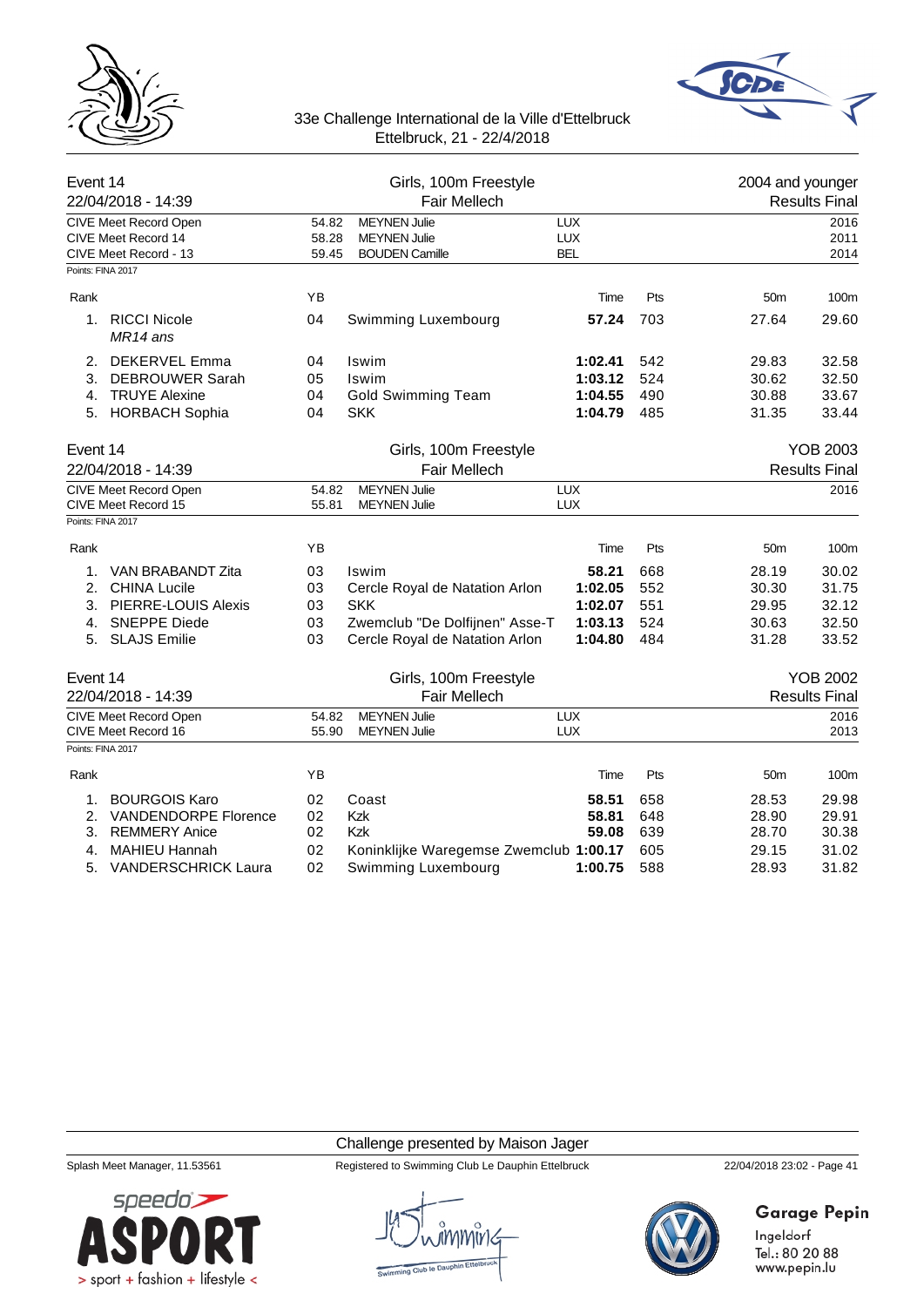



# Event 14, Women, 100m Freestyle, Final

| Event 14<br>22/04/2018 - 14:39                 |                       |                | Women, 100m Freestyle<br>Fair Mellech      |                          | YOB 2001<br><b>Results Final</b> |                 |       |
|------------------------------------------------|-----------------------|----------------|--------------------------------------------|--------------------------|----------------------------------|-----------------|-------|
| CIVE Meet Record Open<br>CIVE Meet Record 17 + |                       | 54.82<br>54.82 | <b>MEYNEN Julie</b><br><b>MEYNEN Julie</b> | <b>LUX</b><br><b>LUX</b> |                                  | 2016<br>2016    |       |
| Points: FINA 2017                              |                       |                |                                            |                          |                                  |                 |       |
| Rank                                           |                       | ΥB             |                                            | Time                     | <b>Pts</b>                       | 50 <sub>m</sub> | 100m  |
|                                                | <b>BOUDEN Camille</b> | 01             | Zb                                         | 58.15                    | 671                              | 27.94           | 30.21 |
|                                                | 2. FABER Maiti        | 01             | Swimming Club Le Dauphin Ett               | 1:00.22                  | 604                              | 29.24           | 30.98 |
| З.                                             | <b>BOSSUYT Linde</b>  | 01             | Zwemclub "De Dolfijnen" Asse-T             | 1:05.62                  | 466                              | 31.45           | 34.17 |
| 4.                                             | MEULENKAMP Lieke      | 01             | <b>Hzpc</b>                                | 1:10.14                  | 382                              | 33.74           | 36.40 |
| DSQ.                                           | <b>HOLLERICH Anne</b> | 01             | Swimming Club Le Dauphin Ett               |                          |                                  |                 |       |

*G2 - Starting before the starting signal (SW 4.4) (Time: 15:39)*

| Event 14<br>22/04/2018 - 14:39<br>CIVE Meet Record Open |                         |       | Women, 100m Freestyle<br>Fair Mellech |            | 2000 and older<br><b>Results Final</b> |                 |       |
|---------------------------------------------------------|-------------------------|-------|---------------------------------------|------------|----------------------------------------|-----------------|-------|
|                                                         |                         | 54.82 | <b>MEYNEN Julie</b>                   | LUX        |                                        | 2016            |       |
| Points: FINA 2017                                       | CIVE Meet Record $17 +$ | 54.82 | <b>MEYNEN Julie</b>                   | <b>LUX</b> |                                        |                 | 2016  |
| Rank                                                    |                         | ΥB    |                                       | Time       | <b>Pts</b>                             | 50 <sub>m</sub> | 100m  |
|                                                         | <b>BANKY Jacqueline</b> | 96    | Swimming Luxembourg                   | 56.82      | 719                                    | 27.52           | 29.30 |
|                                                         | <b>MATTENS Edith</b>    | 97    | Kzk                                   | 59.16      | 637                                    | 28.65           | 30.51 |
| 3.                                                      | <b>VELTHUIS Petri</b>   | 93    | Zvdo'74                               | 59.27      | 633                                    | 28.70           | 30.57 |
| 4.                                                      | <b>COBBAERT Justine</b> | 00    | Zb                                    | 1:00.06    | 609                                    | 29.35           | 30.71 |
| 5.                                                      | <b>DECOCK Maaike</b>    | 00    | Coast                                 | 1:00.37    | 599                                    | 29.57           | 30.80 |

| Event 15                     | 22/04/2018 - 14:47                   | Boys, 100m Freestyle<br><b>Fair Mellech</b> |                                |            |  |     | 2004 and younger<br><b>Results Final</b> |       |  |
|------------------------------|--------------------------------------|---------------------------------------------|--------------------------------|------------|--|-----|------------------------------------------|-------|--|
| <b>CIVE Meet Record Open</b> |                                      | STACCHIOTTI Raphael<br>48.86                |                                | <b>LUX</b> |  |     |                                          | 2009  |  |
|                              | CIVE Meet Record 14                  | 55.99                                       | <b>SYSTERMANS Pholien</b>      | <b>BEL</b> |  |     |                                          | 2004  |  |
| CIVE Meet Record - 13        |                                      | 57.86                                       | <b>JACOBS Dario</b>            | <b>BEL</b> |  |     |                                          | 2010  |  |
| Points: FINA 2017            |                                      |                                             |                                |            |  |     |                                          |       |  |
| Rank                         |                                      | ΥB                                          |                                | Time       |  | Pts | 50 <sub>m</sub>                          | 100m  |  |
|                              | VANDE CASTEELE Bjarne<br>MR 14 years | 04                                          | <b>Gold Swimming Team</b>      | 55.85      |  | 520 | 27.45                                    | 28.40 |  |
| 2.                           | <b>HENDRICKSON Andrew</b>            | 04                                          | <b>SKK</b>                     | 55.99      |  | 517 | 26.79                                    | 29.20 |  |
| 3.                           | JAAS Jeff                            | 04                                          | Swimming Club Le Dauphin Ett   | 57.61      |  | 474 | 27.28                                    | 30.33 |  |
| 4.                           | DEVOLDERE Henri                      | 04                                          | Kzk                            | 57.83      |  | 469 | 28.03                                    | 29.80 |  |
| 5.                           | <b>DANTHINE Zacharie</b>             | 04                                          | Cercle Royal de Natation Arlon | 59.45      |  | 431 | 28.91                                    | 30.54 |  |

#### Challenge presented by Maison Jager

Splash Meet Manager, 11.53561 Registered to Swimming Club Le Dauphin Ettelbruck 22/04/2018 23:02 - Page 42



**Garage Pepin** 

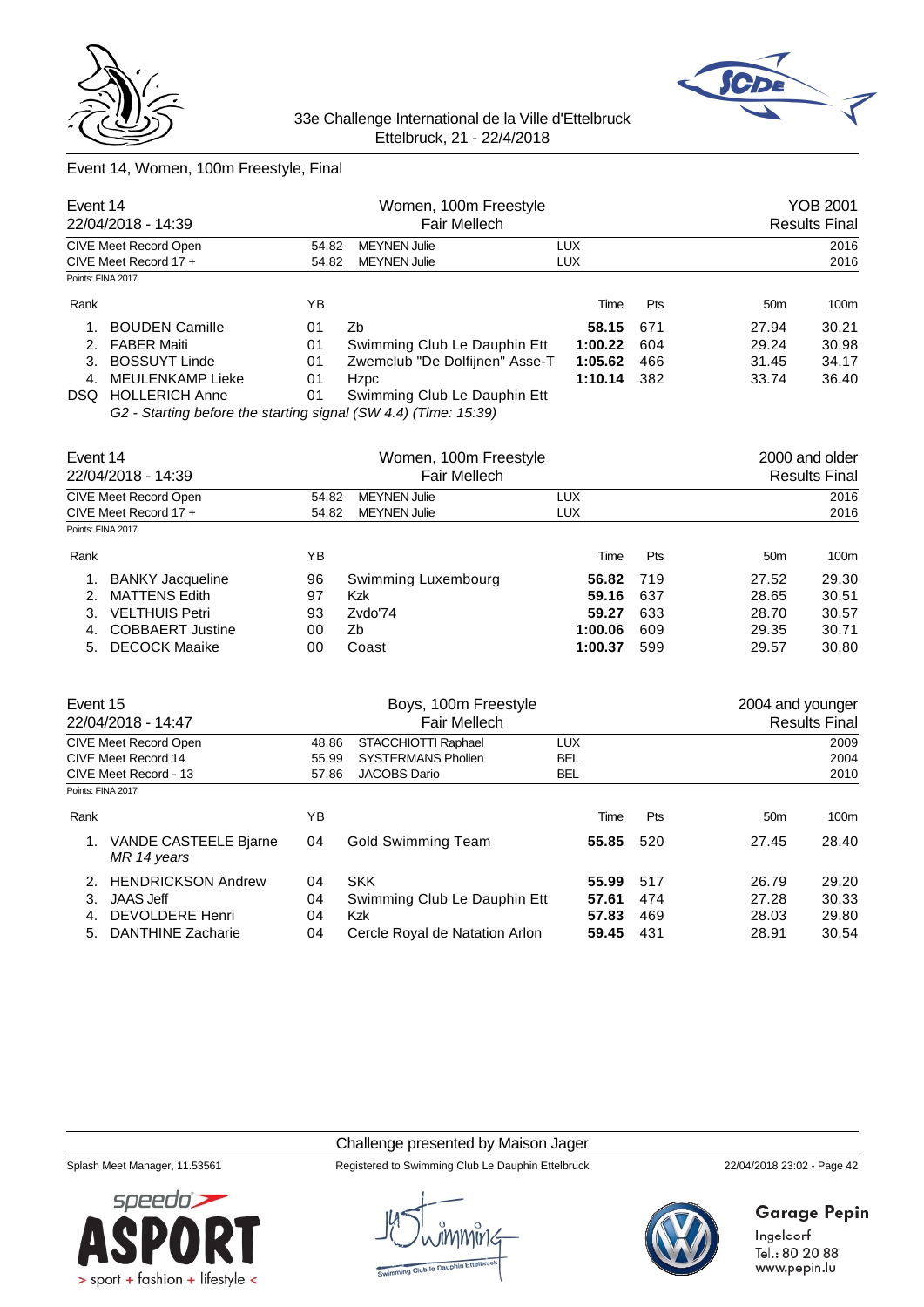



# Event 15, Men, 100m Freestyle, Final

| Event 15                       | 22/04/2018 - 14:47                                    |                | Boys, 100m Freestyle<br><b>Fair Mellech</b> |                          |       |                                         |                 | <b>YOB 2003</b><br><b>Results Final</b> |
|--------------------------------|-------------------------------------------------------|----------------|---------------------------------------------|--------------------------|-------|-----------------------------------------|-----------------|-----------------------------------------|
|                                | CIVE Meet Record Open<br>CIVE Meet Record 15          | 48.86<br>52.95 | STACCHIOTTI Raphael<br>STACCHIOTTI Raphael  | <b>LUX</b><br><b>LUX</b> |       |                                         |                 | 2009<br>2007                            |
|                                | Points: FINA 2017                                     |                |                                             |                          |       |                                         |                 |                                         |
| Rank                           |                                                       | YB             |                                             |                          | Time  | Pts                                     | 50 <sub>m</sub> | 100m                                    |
| 1.                             | <b>DEVOS Abel</b>                                     | 03             | Coast                                       |                          | 53.09 | 606                                     | 25.27           | 27.82                                   |
| 2.                             | <b>MEERE Jarno</b>                                    | 03             | Zwemclub "De Dolfijnen" Asse-T              |                          | 54.60 | 557                                     | 26.18           | 28.42                                   |
| 3.                             | <b>BOKOV Rodion</b>                                   | 03             | Swimming Luxembourg                         |                          | 54.99 | 545                                     | 27.10           | 27.89                                   |
| 4.                             | <b>DENEIR Niels</b>                                   | 03             | <b>Gold Swimming Team</b>                   |                          | 57.35 | 481                                     | 27.57           | 29.78                                   |
| 5.                             | <b>GUILLEMYN Lucas</b>                                | 03             | Kzk                                         |                          | 58.18 | 460                                     | 27.92           | 30.26                                   |
| Event 15<br>22/04/2018 - 14:47 |                                                       |                | Boys, 100m Freestyle<br>Fair Mellech        |                          |       | <b>YOB 2002</b><br><b>Results Final</b> |                 |                                         |
|                                | CIVE Meet Record Open<br>CIVE Meet Record 16          | 48.86<br>50.60 | STACCHIOTTI Raphael<br>STACCHIOTTI Raphael  | <b>LUX</b><br><b>LUX</b> |       |                                         |                 | 2009<br>2008                            |
|                                | Points: FINA 2017                                     |                |                                             |                          |       |                                         |                 |                                         |
| Rank                           |                                                       | ΥB             |                                             |                          | Time  | Pts                                     | 50 <sub>m</sub> | 100m                                    |
| 1.                             | <b>JANSSENS Renzo</b>                                 | 02             | Brabo Zwemclub Antwerpen                    |                          | 53.12 | 605                                     | 25.36           | 27.76                                   |
| 2.                             | ABDULHUSSAIN Zaid                                     | 02             | Coast                                       |                          | 55.72 | 524                                     | 26.91           | 28.81                                   |
| 3.                             | <b>MOREAUX Maxime</b>                                 | 02             | Swimming Club Redange                       |                          | 57.22 | 484                                     | 27.19           | 30.03                                   |
| 4.                             | <b>COKELAERE Matthijs</b>                             | 02             | <b>Kzk</b>                                  |                          | 58.50 | 453                                     | 28.27           | 30.23                                   |
| 5.                             | <b>WIRTH David</b>                                    | 02             | Cercle Nautique Petange                     |                          | 59.21 | 437                                     | 27.83           | 31.38                                   |
| Event 15                       |                                                       |                | Boys, 100m Freestyle                        |                          |       |                                         |                 | <b>YOB 2001</b>                         |
|                                | 22/04/2018 - 14:47                                    |                | Fair Mellech                                |                          |       |                                         |                 | <b>Results Final</b>                    |
|                                | <b>CIVE Meet Record Open</b><br>CIVE Meet Record 17 + | 48.86<br>48.86 | STACCHIOTTI Raphael<br>STACCHIOTTI Raphael  | <b>LUX</b><br><b>LUX</b> |       |                                         |                 | 2009<br>2009                            |
|                                | Points: FINA 2017                                     |                |                                             |                          |       |                                         |                 |                                         |
|                                |                                                       |                |                                             |                          |       |                                         |                 |                                         |
| Rank                           |                                                       | YB             |                                             |                          | Time  | Pts                                     | 50 <sub>m</sub> | 100m                                    |
| 1.                             | <b>BECKERS Felix</b>                                  | 01             | Swimming Club Le Dauphin Ett                |                          | 53.65 | 587                                     | 25.87           | 27.78                                   |
| 2.                             | <b>BUYSENS Dario</b>                                  | 01             | <b>Gold Swimming Team</b>                   |                          | 55.23 | 538                                     | 26.81           | 28.42                                   |
| 3.                             | <b>LABAERE Levi</b>                                   | 01             | <b>Kzk</b>                                  |                          | 55.31 | 536                                     | 26.80           | 28.51                                   |
| 4.                             | <b>GREGOIRE Juan</b>                                  | 01             | Enln                                        |                          | 55.42 | 533                                     | 26.28           | 29.14                                   |
| 5.                             | <b>COBBAERT Felix</b>                                 | 01             | Zb                                          |                          | 56.88 | 493                                     | 27.39           | 29.49                                   |

#### Challenge presented by Maison Jager



Splash Meet Manager, 11.53561 Registered to Swimming Club Le Dauphin Ettelbruck 22/04/2018 23:02 - Page 43



# **Garage Pepin**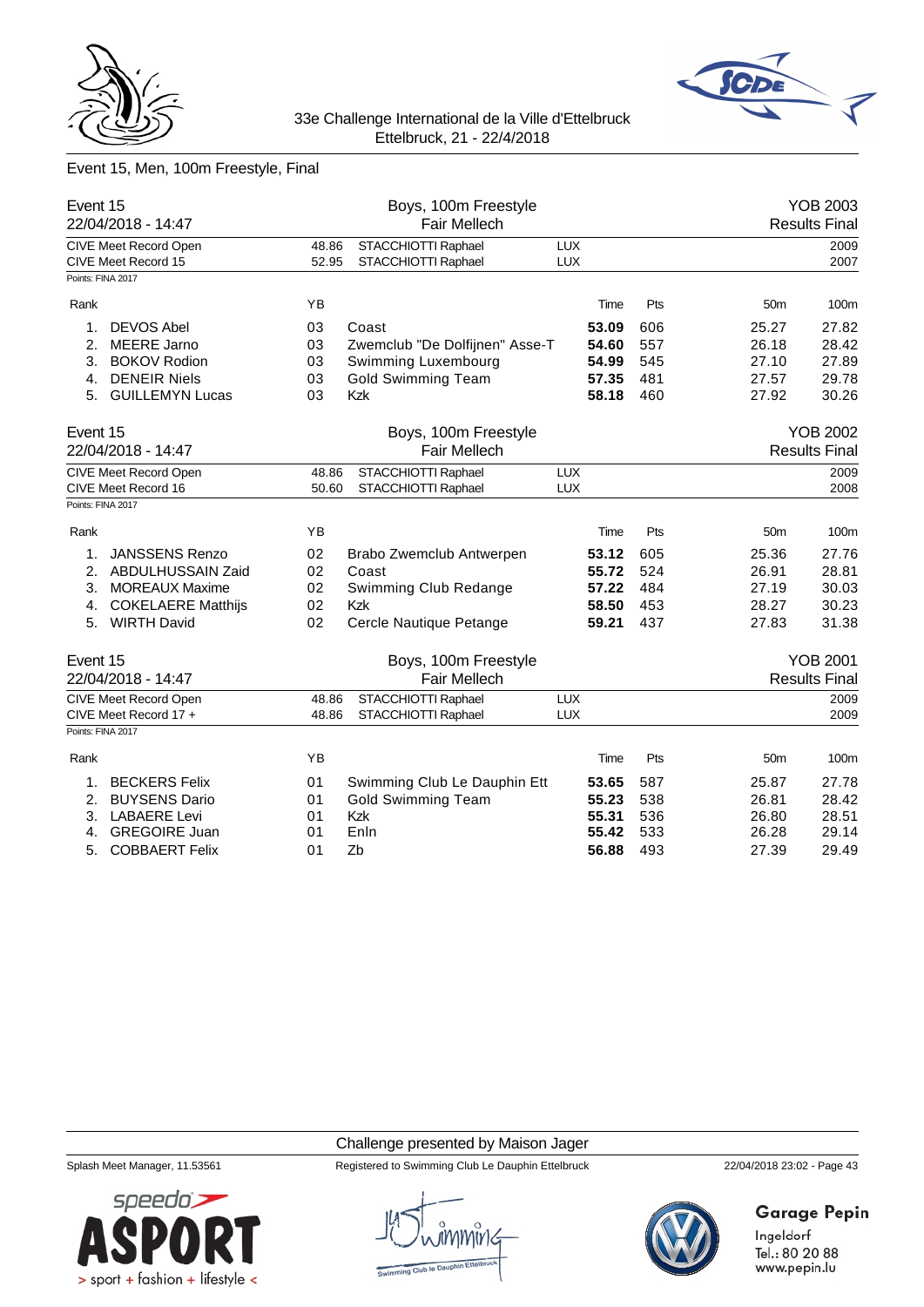



# Event 15, Men, 100m Freestyle, Final

| Event 15<br>22/04/2018 - 14:47 |                            |                              | Men, 100m Freestyle<br><b>Fair Mellech</b> |            |     |                  | 2000 and older<br><b>Results Final</b> |
|--------------------------------|----------------------------|------------------------------|--------------------------------------------|------------|-----|------------------|----------------------------------------|
|                                | CIVE Meet Record Open      | 48.86                        | STACCHIOTTI Raphael                        | <b>LUX</b> |     |                  | 2009                                   |
| Points: FINA 2017              | CIVE Meet Record 17 +      | STACCHIOTTI Raphael<br>48.86 |                                            | <b>LUX</b> |     |                  | 2009                                   |
|                                |                            |                              |                                            |            |     |                  |                                        |
| Rank                           |                            | YB                           |                                            | Time       | Pts | 50 <sub>m</sub>  | 100m                                   |
| 1.                             | <b>MANNES Max</b>          | 97                           | Swimming Luxembourg                        | 50.18      | 718 | 24.37            | 25.81                                  |
| 2.                             | <b>CAMERLYNCK Tim</b>      | 98                           | <b>Gold Swimming Team</b>                  | 50.85      | 690 | 24.51            | 26.34                                  |
| 3.                             | VANDERSCHRICK Stephan      | 00                           | Swimming Luxembourg                        | 51.73      | 655 | 25.00            | 26.73                                  |
| 4.                             | <b>ONGENAE Dries</b>       | 00                           | <b>Gold Swimming Team</b>                  | 53.58      | 590 | 25.79            | 27.79                                  |
| 5.                             | <b>MANNES Pol</b>          | 00                           | Swimming Luxembourg                        | 55.16      | 540 | 26.72            | 28.44                                  |
| Event 3                        |                            |                              | Girls, 100m Breaststroke                   |            |     | 2004 and younger |                                        |
| 22/04/2018 - 14:55             |                            | <b>B-Immobilier</b>          |                                            |            |     |                  | <b>Results Final</b>                   |
|                                | CIVE Meet Record Open      | 1:11.93                      | DEWULF V.                                  | <b>BEL</b> |     |                  | 1995                                   |
| CIVE Meet Record 14            |                            | 1:12.17                      | <b>VERMEIREN Fleur</b>                     | <b>BEL</b> |     |                  | 2016                                   |
|                                | CIVE Meet Record - 13      | 1:14.77                      | <b>VLYMINCK Nicky</b>                      | <b>BEL</b> |     |                  | 2009                                   |
| Points: FINA 2017              |                            |                              |                                            |            |     |                  |                                        |
| Rank                           |                            | YB                           |                                            | Time       | Pts | 50 <sub>m</sub>  | 100m                                   |
| 1.                             | <b>VANMEENEN Laura</b>     | 05                           | Iswim                                      | 1:17.87    | 513 | 37.14            | 40.73                                  |
| 2.                             | <b>ALBERS Neele</b>        | 05                           | Swimming Club Le Dauphin Ett               | 1:18.97    | 492 | 37.47            | 41.50                                  |
| 3.                             | <b>TRUYE Alexine</b>       | 04                           | <b>Gold Swimming Team</b>                  | 1:20.52    | 464 | 38.06            | 42.46                                  |
| 4.                             | <b>HAAG Nora</b>           | 04                           | Swimming Club Redange                      | 1:21.20    | 452 | 38.33            | 42.87                                  |
| 5.                             | <b>BORDONARO Madeleine</b> | 06                           | Cercle Nautique Petange                    | 1:25.38    | 389 | 41.13            | 44.25                                  |
| Event 3                        |                            |                              | Girls, 100m Breaststroke                   |            |     |                  | <b>YOB 2003</b>                        |
|                                | 22/04/2018 - 14:55         |                              | <b>B-Immobilier</b>                        |            |     |                  | <b>Results Final</b>                   |
|                                | CIVE Meet Record Open      | 1:11.93                      | DEWULF V.                                  | <b>BEL</b> |     |                  | 1995                                   |
|                                | CIVE Meet Record 15        | 1:11.93                      | DEWULF V.                                  | <b>BEL</b> |     |                  | 1995                                   |
| Points: FINA 2017              |                            |                              |                                            |            |     |                  |                                        |
| Rank                           |                            | YB                           |                                            | Time       | Pts | 50 <sub>m</sub>  | 100m                                   |
| 1.                             | <b>DEMEYER Amandine</b>    | 03                           | Zb                                         | 1:15.50    | 563 | 34.81            | 40.69                                  |
| 2.                             | <b>CASTEUR Margaux</b>     | 03                           | <b>Gold Swimming Team</b>                  | 1:17.86    | 513 | 36.65            | 41.21                                  |
| 3.                             | <b>BORREMANS Lotte</b>     | 03                           | Zwemclub "De Dolfijnen" Asse-T             | 1:18.48    | 501 | 37.06            | 41.42                                  |
| 4.                             | <b>CHINA Lucile</b>        | 03                           | Cercle Royal de Natation Arlon             | 1:21.33    | 450 | 38.79            | 42.54                                  |
| 5.                             | WATTIAUX Julie             | 03                           | Enln                                       | 1:24.35    | 404 | 39.10            | 45.25                                  |

#### Challenge presented by Maison Jager

Splash Meet Manager, 11.53561 Registered to Swimming Club Le Dauphin Ettelbruck 22/04/2018 23:02 - Page 44



# **Garage Pepin**

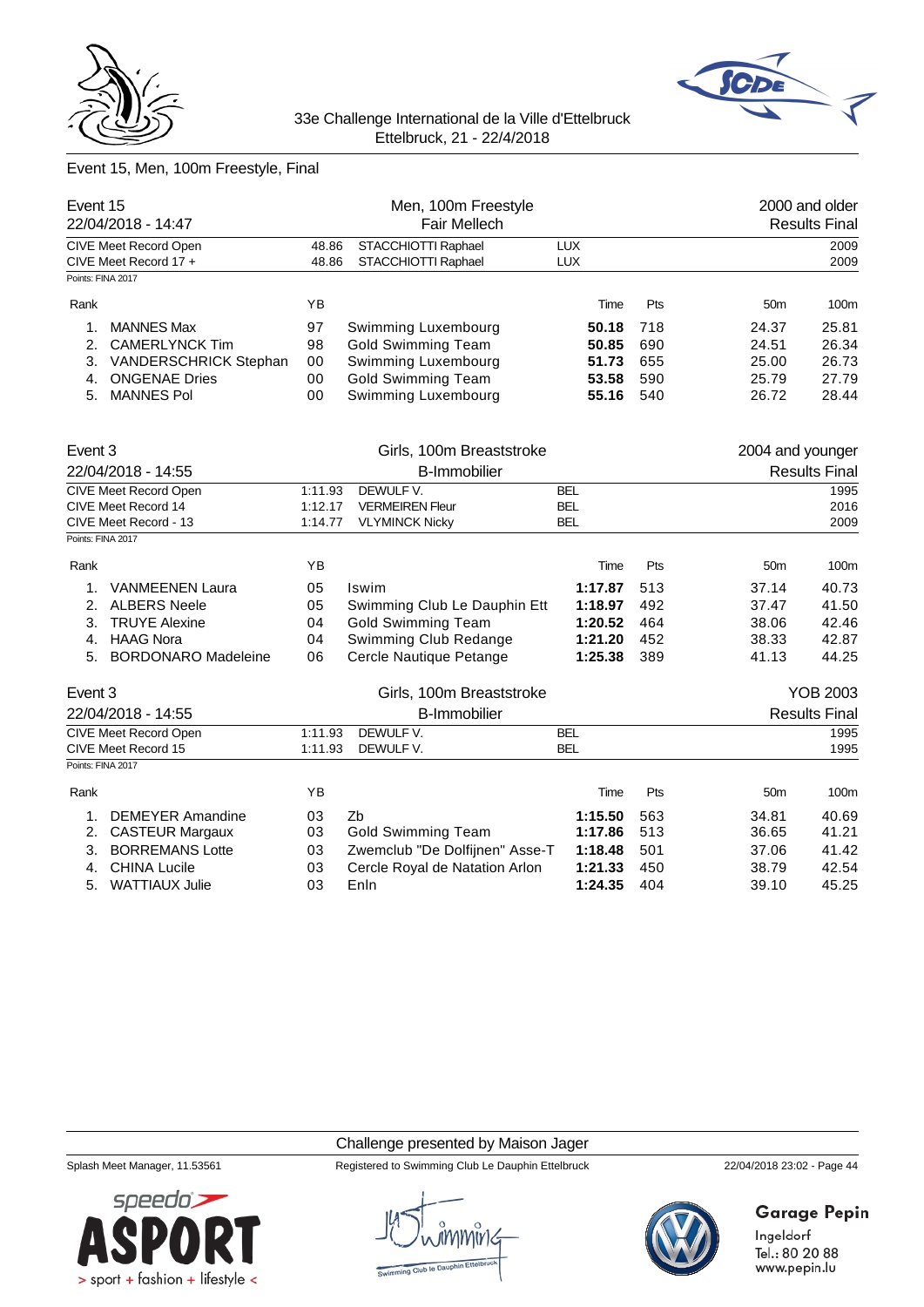



# Event 3, Women, 100m Breaststroke, Final

| Event 3<br>22/04/2018 - 14:55                |                                                |                     | Girls, 100m Breaststroke<br><b>B-Immobilier</b> |                          |     | YOB 2002<br><b>Results Final</b> |                |  |
|----------------------------------------------|------------------------------------------------|---------------------|-------------------------------------------------|--------------------------|-----|----------------------------------|----------------|--|
| CIVE Meet Record Open<br>CIVE Meet Record 16 |                                                | 1:11.93<br>1:12.90  | DEWULF V.<br>MULLER A.                          | <b>BEL</b><br><b>GER</b> |     |                                  | 1995<br>1991   |  |
|                                              | Points: FINA 2017                              |                     |                                                 |                          |     |                                  |                |  |
| Rank                                         |                                                | YB                  |                                                 | Time                     | Pts | 50 <sub>m</sub>                  | 100m           |  |
| 1.                                           | DE DUFFELEER Jolien                            | 02                  | Coast                                           | 1:14.59                  | 584 | 35.13                            | 39.46          |  |
| 2.                                           | <b>VANDENDORPE Florence</b>                    | 02                  | Kzk                                             | 1:15.39                  | 565 | 36.20                            | 39.19          |  |
| 3.                                           | <b>REMMERY Anice</b>                           | 02                  | Kzk                                             | 1:17.49                  | 521 | 36.37                            | 41.12          |  |
| 4.                                           | <b>GLODT Kelly</b>                             | 02                  | Swimming Club Redange                           | 1:21.99                  | 439 | 38.95                            | 43.04          |  |
| 5.                                           | <b>SWINKELS IIse</b>                           | 02                  | Hzpc                                            | 1:22.95                  | 424 | 38.55                            | 44.40          |  |
| Event 3                                      |                                                |                     | Women, 100m Breaststroke                        |                          |     |                                  | 2000 and older |  |
|                                              | 22/04/2018 - 14:55                             | <b>B-Immobilier</b> |                                                 |                          |     | <b>Results Final</b>             |                |  |
|                                              | CIVE Meet Record Open<br>CIVE Meet Record 17 + | 1:11.93<br>1:11.93  | DEWULF V.<br>DEWULF V.                          | <b>BEL</b><br><b>BEL</b> |     |                                  | 1995<br>1995   |  |
| Points: FINA 2017                            |                                                |                     |                                                 |                          |     |                                  |                |  |
| Rank                                         |                                                | YB                  |                                                 | Time                     | Pts | 50 <sub>m</sub>                  | 100m           |  |
| 1.                                           | <b>DENEIR Silken</b>                           | 99                  | Gold Swimming Team                              | 1:15.65                  | 560 | 35.58                            | 40.07          |  |
| 2.                                           | <b>MATTENS Edith</b>                           | 97                  | Kzk                                             | 1:16.59                  | 539 | 36.74                            | 39.85          |  |
| 3.                                           | <b>HOEGEE Robina</b>                           | 92                  | Zvdo'74                                         | 1:20.73                  | 460 | 37.75                            | 42.98          |  |
| 4.                                           | <b>DEN DEKKER Tessa</b>                        | 00                  | Zvdo'74                                         | 1:23.32                  | 419 | 39.20                            | 44.12          |  |
|                                              |                                                |                     |                                                 |                          |     |                                  |                |  |

| Event 4                                      |                                               | Boys, 100m Breaststroke |                                                                |                          | 2004 and younger |                      |                |  |
|----------------------------------------------|-----------------------------------------------|-------------------------|----------------------------------------------------------------|--------------------------|------------------|----------------------|----------------|--|
|                                              | 22/04/2018 - 15:04                            |                         | <b>B-Immobilier</b>                                            |                          |                  | <b>Results Final</b> |                |  |
| CIVE Meet Record Open<br>CIVE Meet Record 14 |                                               | 59.83<br>1:08.99        | <b>CARNOL Laurent</b><br>SZABO A.                              | <b>LUX</b><br><b>HUN</b> |                  |                      | 2015<br>1992   |  |
| Points: FINA 2017                            | CIVE Meet Record - 13                         | 1:14.24                 | CARNEIRO Joao                                                  | <b>LUX</b>               |                  |                      | 2016           |  |
| Rank                                         |                                               | ΥB                      |                                                                | Time                     | <b>Pts</b>       | 50 <sub>m</sub>      | 100m           |  |
|                                              | VANDE CASTEELE Bjarne                         | 04                      | Gold Swimming Team                                             | 1:11.60                  | 468              | 33.44                | 38.16          |  |
| 2.                                           | <b>DESIMPELAERE Miguel</b>                    | 04                      | Gold Swimming Team                                             | 1:13.76                  | 428              | 34.52                | 39.24          |  |
| 3.                                           | <b>CASTEUR Xander</b>                         | 04                      | Gold Swimming Team                                             | 1:18.49                  | 355              | 36.77                | 41.72          |  |
| 4.<br>5.                                     | <b>BOURGUIGNON Benjamin</b><br>DE MUNCK Emiel | 05<br>04                | Swimming Club Le Dauphin Ett<br>Zwemclub "De Dolfijnen" Asse-T | 1:22.44<br>1:23.73       | 306<br>292       | 38.29<br>38.36       | 44.15<br>45.37 |  |

#### Challenge presented by Maison Jager

Splash Meet Manager, 11.53561 Registered to Swimming Club Le Dauphin Ettelbruck 22/04/2018 23:02 - Page 45



# **Garage Pepin**

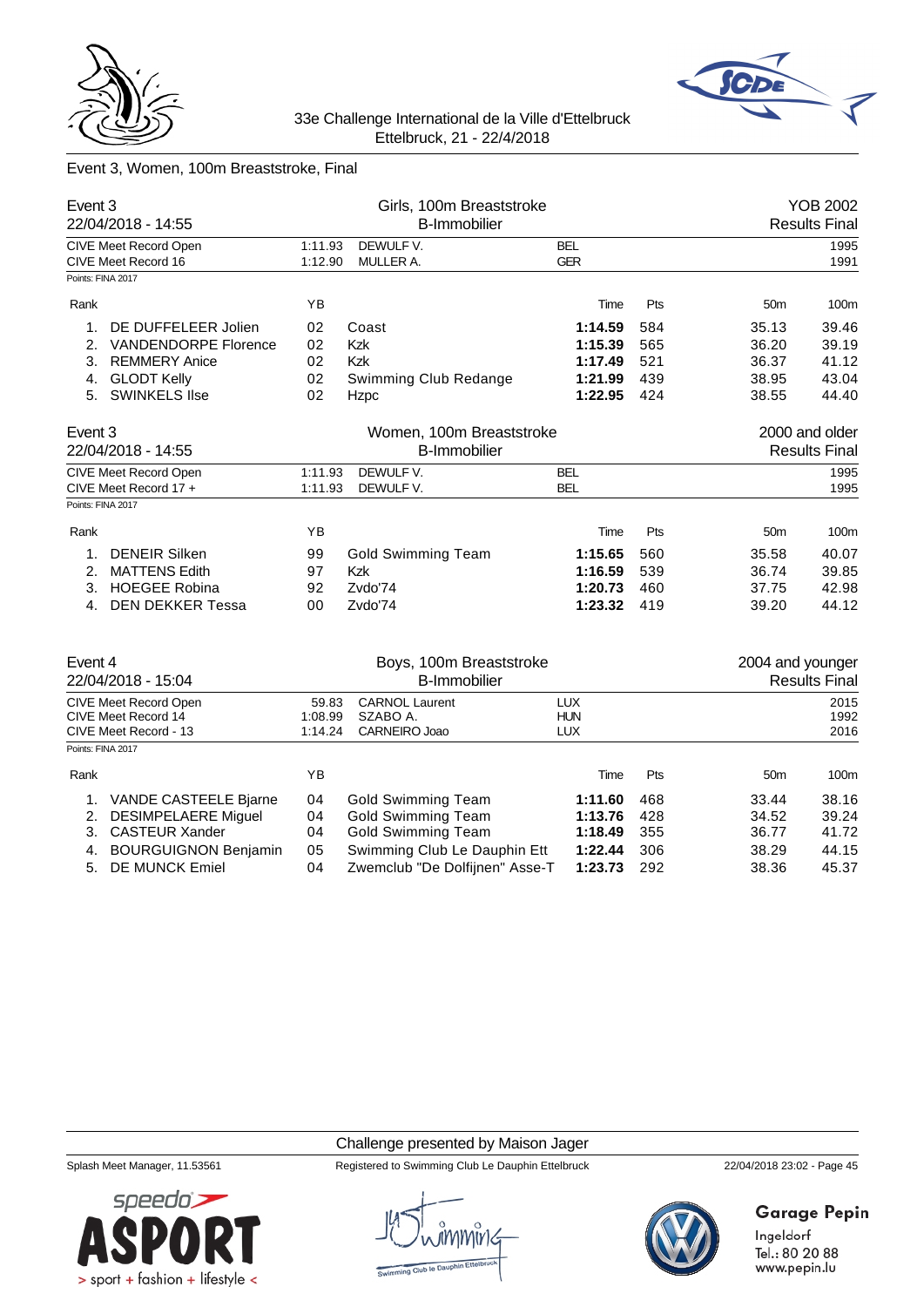



# Event 4, Men, 100m Breaststroke, Final

| Event 4<br>22/04/2018 - 15:04                |                  | Boys, 100m Breaststroke<br><b>B-Immobilier</b> |                          |     |                 | <b>YOB 2003</b><br><b>Results Final</b> |
|----------------------------------------------|------------------|------------------------------------------------|--------------------------|-----|-----------------|-----------------------------------------|
| CIVE Meet Record Open<br>CIVE Meet Record 15 | 59.83<br>1:07.46 | <b>CARNOL Laurent</b><br><b>BRANDT Jeroen</b>  | <b>LUX</b><br><b>BEL</b> |     |                 | 2015<br>2012                            |
| Points: FINA 2017                            |                  |                                                |                          |     |                 |                                         |
| Rank                                         | YB               |                                                | Time                     | Pts | 50 <sub>m</sub> | 100m                                    |
| CARNEIRO Joao<br>1.<br>MR 15 years           | 03               | Swimming Luxembourg                            | 1:06.74                  | 578 | 31.77           | 34.97                                   |
| <b>DENEIR Niels</b><br>2.                    | 03               | <b>Gold Swimming Team</b>                      | 1:10.61                  | 488 | 33.46           | 37.15                                   |
| <b>HEYERICK Jens</b><br>3.                   | 03               | <b>Kzk</b>                                     | 1:10.85                  | 483 | 33.97           | 36.88                                   |
| <b>HEYRMAN Tigo</b><br>4.                    | 03               | Brabo Zwemclub Antwerpen                       | 1:11.60                  | 468 | 33.04           | 38.56                                   |
| <b>MEERE Jarno</b><br>5.                     | 03               | Zwemclub "De Dolfijnen" Asse-T<br>1:13.96      |                          | 425 | 34.71           | 39.25                                   |
| Event 4                                      |                  | Boys, 100m Breaststroke                        |                          |     |                 | <b>YOB 2002</b>                         |
| 22/04/2018 - 15:04                           |                  | <b>B-Immobilier</b>                            |                          |     |                 | <b>Results Final</b>                    |
| CIVE Meet Record Open                        | 59.83            | <b>CARNOL Laurent</b>                          | <b>LUX</b>               |     |                 | 2015                                    |
| CIVE Meet Record 16                          | 1:04.56          | <b>ROLKO Ricky</b>                             | <b>LUX</b>               |     |                 | 2015                                    |
| Points: FINA 2017                            |                  |                                                |                          |     |                 |                                         |
| Rank                                         | YB               |                                                | Time                     | Pts | 50 <sub>m</sub> | 100m                                    |
| <b>JANSSENS Renzo</b><br>1.                  | 02               | Brabo Zwemclub Antwerpen                       | 1:06.90                  | 574 | 31.19           | 35.71                                   |
| 2.<br><b>DEJONGHE Arnaud</b>                 | 02               | Coast                                          | 1:08.57                  | 533 | 32.08           | 36.49                                   |
| 3.<br><b>MESTDAGH Arne</b>                   | 02               | <b>Kzk</b>                                     | 1:09.97                  | 502 | 32.50           | 37.47                                   |
| MAAS-KOOB Cedric<br>4.                       | 02               | Swimming Club Le Dauphin Ett                   | 1:13.73                  | 429 | 34.74           | 38.99                                   |
| 5. COKELAERE Matthijs                        | 02               | Kzk                                            | 1:17.40                  | 370 | 36.25           | 41.15                                   |
| Event 4                                      |                  | Boys, 100m Breaststroke                        |                          |     |                 | <b>YOB 2001</b>                         |
| 22/04/2018 - 15:04                           |                  | <b>B-Immobilier</b>                            |                          |     |                 | <b>Results Final</b>                    |
| CIVE Meet Record Open                        | 59.83            | <b>CARNOL Laurent</b>                          | <b>LUX</b>               |     |                 | 2015                                    |
| CIVE Meet Record 17 +                        | 59.83            | <b>CARNOL Laurent</b>                          | <b>LUX</b>               |     |                 | 2015                                    |
| Points: FINA 2017                            |                  |                                                |                          |     |                 |                                         |
| Rank                                         | YB               |                                                | Time                     | Pts | 50 <sub>m</sub> | 100m                                    |
| VAN DEN BOSSCHE Yann<br>1.                   | 01               | Swimming Luxembourg                            | 1:03.43                  | 673 | 29.36           | 34.07                                   |
| MOYAERT Theodore<br>2.                       | 01               | Iswim                                          | 1:07.24                  | 565 | 30.82           | 36.42                                   |
| 3.<br><b>VERSTRAETE Jaron</b>                | 01               | Zb                                             | 1:10.68                  | 487 | 32.77           | 37.91                                   |
| <b>MEULEMANS Thijs</b><br>4.                 | 01               | Kzk                                            | 1:20.74                  | 326 | 38.09           | 42.65                                   |

#### Challenge presented by Maison Jager



Splash Meet Manager, 11.53561 Registered to Swimming Club Le Dauphin Ettelbruck 22/04/2018 23:02 - Page 46



# **Garage Pepin**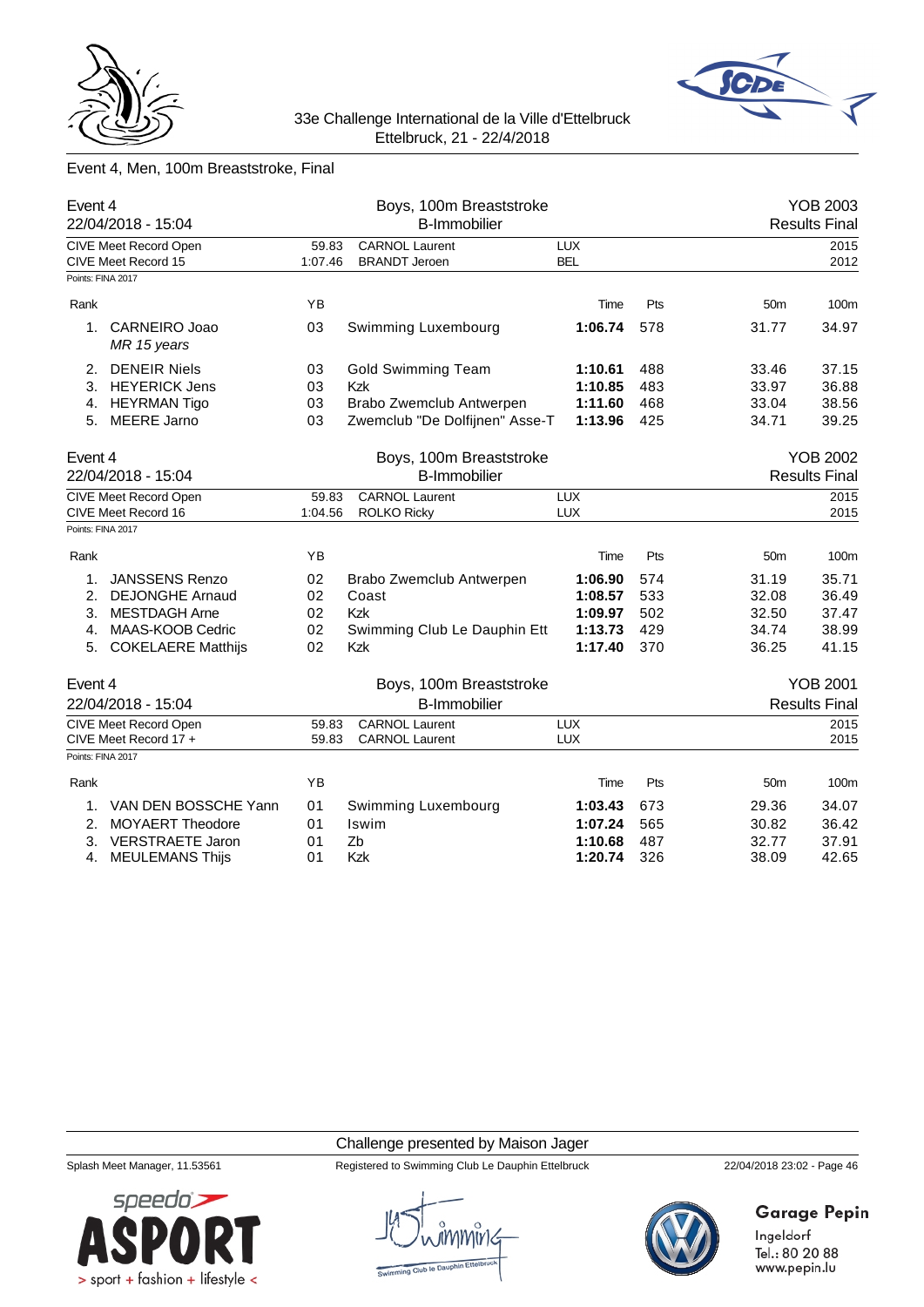



# Event 4, Men, 100m Breaststroke, Final

| Event 4<br>22/04/2018 - 15:04 |                                                       | Men, 100m Breaststroke<br><b>B-Immobilier</b> |                                         |                    |            | 2000 and older<br><b>Results Final</b> |                      |  |
|-------------------------------|-------------------------------------------------------|-----------------------------------------------|-----------------------------------------|--------------------|------------|----------------------------------------|----------------------|--|
|                               |                                                       |                                               | <b>CARNOL Laurent</b>                   | LUX                |            |                                        |                      |  |
|                               | <b>CIVE Meet Record Open</b><br>CIVE Meet Record 17 + | 59.83<br>59.83                                | <b>CARNOL Laurent</b>                   | LUX                |            |                                        | 2015<br>2015         |  |
|                               | Points: FINA 2017                                     |                                               |                                         |                    |            |                                        |                      |  |
| Rank                          |                                                       | ΥB                                            |                                         | Time               | Pts        | 50 <sub>m</sub>                        | 100m                 |  |
|                               |                                                       |                                               |                                         |                    |            |                                        |                      |  |
| 1.                            | STACCHIOTTI Raphael                                   | 92                                            | Swimming Club Le Dauphin Ett            | 1:00.50            | 776        | 28.72                                  | 31.78                |  |
| 2.<br>3.                      | <b>CAMERLYNCK Tim</b><br><b>DEWULF Gillian</b>        | 98<br>96                                      | <b>Gold Swimming Team</b><br><b>Kzk</b> | 1:03.29            | 678<br>662 | 29.98                                  | 33.31<br>33.41       |  |
|                               |                                                       |                                               |                                         | 1:03.79            |            | 30.38                                  |                      |  |
|                               | 4. DELBECQUE Tore                                     | 00                                            | <b>Gold Swimming Team</b>               | 1:07.27<br>1:07.27 | 564        | 31.53                                  | 35.74                |  |
|                               | PIKET Bjoern                                          | 96                                            | Hzpc                                    | 564                | 30.74      | 36.53                                  |                      |  |
| Event 18                      |                                                       |                                               | Girls, 100m Butterfly                   |                    |            | 2004 and younger                       |                      |  |
| 22/04/2018 - 15:13            |                                                       |                                               | Fair Mellech                            |                    |            | <b>Results Final</b>                   |                      |  |
|                               | <b>CIVE Meet Record Open</b>                          | 1:00.00                                       | <b>SIEVERT Christiane</b>               | <b>GER</b>         |            |                                        | 1990                 |  |
|                               | CIVE Meet Record 14                                   | 1:05.88                                       | <b>MEYNEN Julie</b>                     | <b>LUX</b>         |            |                                        | 2011                 |  |
|                               | CIVE Meet Record - 13                                 | 1:07.17                                       | <b>BOUDEN Camille</b>                   | <b>BEL</b>         |            |                                        | 2014                 |  |
|                               | Points: FINA 2017                                     |                                               |                                         |                    |            |                                        |                      |  |
| Rank                          |                                                       | YB                                            |                                         | Time               | Pts        | 50 <sub>m</sub>                        | 100m                 |  |
| 1.                            | <b>KETTENMEYER Ly</b>                                 | 04                                            | Swimming Club Le Dauphin Ett            | 1:12.00            | 436        | 33.15                                  | 38.85                |  |
| 2.                            | <b>DE CRAEN Imke</b>                                  | 04                                            | Zwemclub "De Dolfijnen" Asse-T          | 1:13.93            | 403        | 33.84                                  | 40.09                |  |
| 3.                            | <b>GIJSENS Cato</b>                                   | 05                                            | Zwemclub "De Dolfijnen" Asse-T          | 1:15.36            | 380        | 34.30                                  | 41.06                |  |
| 4.                            | <b>HORBACH Sophia</b>                                 | 04                                            | <b>SKK</b>                              | 1:16.11            | 369        | 35.00                                  | 41.11                |  |
| 5.                            | <b>BORDONARO Madeleine</b>                            | 06                                            | Cercle Nautique Petange                 | 1:18.54            | 336        | 35.61                                  | 42.93                |  |
| Event 18                      |                                                       |                                               | Girls, 100m Butterfly                   |                    |            |                                        | <b>YOB 2003</b>      |  |
|                               | 22/04/2018 - 15:13                                    |                                               | <b>Fair Mellech</b>                     |                    |            |                                        | <b>Results Final</b> |  |
|                               | <b>CIVE Meet Record Open</b>                          | 1:00.00                                       | <b>SIEVERT Christiane</b>               | <b>GER</b>         |            |                                        | 1990                 |  |
|                               | CIVE Meet Record 15                                   | 1:03.46                                       | <b>BOUDEN Camille</b>                   | <b>BEL</b>         |            |                                        | 2016                 |  |
|                               | Points: FINA 2017                                     |                                               |                                         |                    |            |                                        |                      |  |
| Rank                          |                                                       | YB                                            |                                         | Time               | Pts        | 50 <sub>m</sub>                        | 100m                 |  |
| 1.                            | <b>PIERRE-LOUIS Alexis</b>                            | 03                                            | <b>SKK</b>                              | 1:09.99            | 475        | 32.13                                  | 37.86                |  |
| 2.                            | <b>SNEPPE Diede</b>                                   | 03                                            | Zwemclub "De Dolfijnen" Asse-T          | 1:14.82            | 388        | 35.06                                  | 39.76                |  |
| 3.                            | <b>BORREMANS Lotte</b>                                | 03                                            | Zwemclub "De Dolfijnen" Asse-T          | 1:17.18            | 354        | 35.19                                  | 41.99                |  |
| 4.                            | VAN MULDER Katinka                                    | 03                                            | Zwemclub "De Dolfijnen" Asse-T          | 1:20.50            | 312        | 35.95                                  | 44.55                |  |
| 5.                            | <b>GERMONPRE Sarah</b>                                | 03                                            | Zwemclub "De Dolfijnen" Asse-T          | 1:26.72            | 249        | 38.46                                  | 48.26                |  |
|                               |                                                       |                                               |                                         |                    |            |                                        |                      |  |

#### Challenge presented by Maison Jager



Splash Meet Manager, 11.53561 Registered to Swimming Club Le Dauphin Ettelbruck 22/04/2018 23:02 - Page 47



# **Garage Pepin**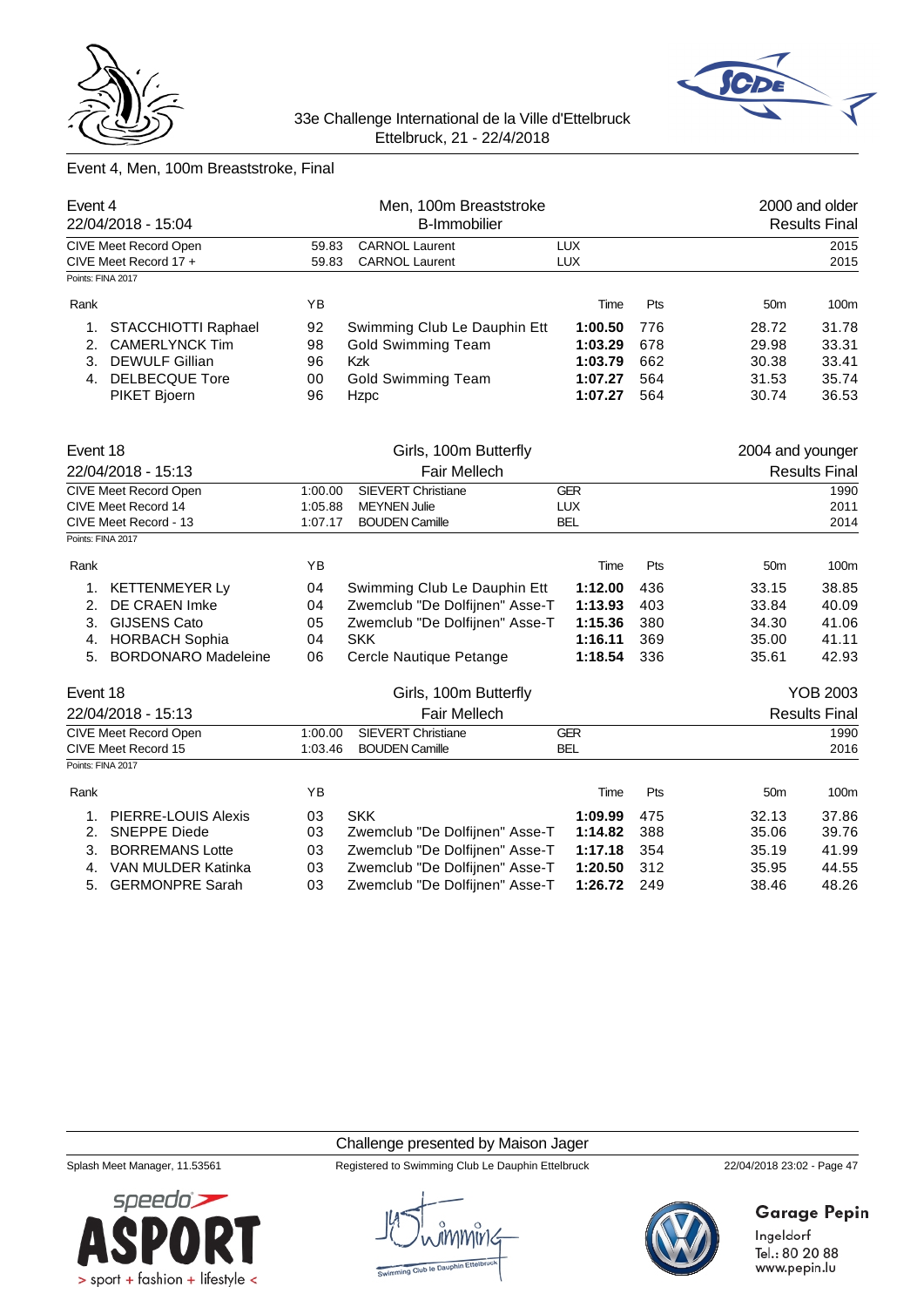



# Event 18, Women, 100m Butterfly, Final

| Event 18<br>22/04/2018 - 15:13   |         | Girls, 100m Butterfly<br><b>Fair Mellech</b> |            |     |                  | <b>YOB 2002</b><br><b>Results Final</b> |
|----------------------------------|---------|----------------------------------------------|------------|-----|------------------|-----------------------------------------|
| CIVE Meet Record Open            | 1:00.00 | <b>SIEVERT Christiane</b>                    | <b>GER</b> |     |                  | 1990                                    |
| CIVE Meet Record 16              | 1:02.44 | <b>KNEPPERS Andrea</b>                       | <b>NED</b> |     |                  | 2016                                    |
| Points: FINA 2017                |         |                                              |            |     |                  |                                         |
| Rank                             | ΥB      |                                              | Time       | Pts | 50 <sub>m</sub>  | 100m                                    |
|                                  |         |                                              |            |     |                  |                                         |
| <b>MAHIEU Hannah</b><br>1.       | 02      | Koninklijke Waregemse Zwemclub 1:07.68       |            | 525 | 31.66            | 36.02                                   |
| 2.<br>DE DUFFELEER Jolien        | 02      | Coast                                        | 1:07.96    | 518 | 31.58            | 36.38                                   |
| 3.<br><b>DEFEVER Tine</b>        | 02      | Zb                                           | 1:13.21    | 415 | 32.65            | 40.56                                   |
| <b>KORN Lea</b><br>4.            | 02      | <b>SKK</b>                                   | 1:13.70    | 406 | 34.04            | 39.66                                   |
| 5. SWINKELS Ilse                 | 02      | Hzpc                                         | 1:17.61    | 348 | 35.76            | 41.85                                   |
| Event 18                         |         | Women, 100m Butterfly                        |            |     |                  | <b>YOB 2001</b>                         |
| 22/04/2018 - 15:13               |         | <b>Fair Mellech</b>                          |            |     |                  | <b>Results Final</b>                    |
| CIVE Meet Record Open            | 1:00.00 | <b>SIEVERT Christiane</b>                    | <b>GER</b> |     |                  | 1990                                    |
| CIVE Meet Record 17 +            | 1:00.00 | <b>SIEVERT Christiane</b>                    | <b>GER</b> |     |                  | 1990                                    |
| Points: FINA 2017                |         |                                              |            |     |                  |                                         |
| Rank                             | ΥB      |                                              | Time       | Pts | 50 <sub>m</sub>  | 100m                                    |
| 1. BOUDEN Camille                | 01      | Zb                                           | 1:02.17    | 677 | 28.52            | 33.65                                   |
| Event 18                         |         | Women, 100m Butterfly                        |            |     |                  | 2000 and older                          |
| 22/04/2018 - 15:13               |         | <b>Fair Mellech</b>                          |            |     |                  | <b>Results Final</b>                    |
| <b>CIVE Meet Record Open</b>     | 1:00.00 | <b>SIEVERT Christiane</b>                    | <b>GER</b> |     |                  | 1990                                    |
| CIVE Meet Record 17 +            | 1:00.00 | <b>SIEVERT Christiane</b>                    | <b>GER</b> |     |                  | 1990                                    |
| Points: FINA 2017                |         |                                              |            |     |                  |                                         |
| Rank                             | ΥB      |                                              | Time       | Pts | 50 <sub>m</sub>  | 100m                                    |
| <b>VLIJT Serafina</b><br>1.      | 98      | Hzpc                                         | 1:03.91    | 623 | 30.32            | 33.59                                   |
| VAN DESSEL Erika<br>2.           | 98      | Enln                                         | 1:05.35    | 583 | 30.12            | 35.23                                   |
| <b>VELTHUIS Petri</b><br>3.      | 93      | Zvdo'74                                      | 1:06.51    | 553 | 31.08            | 35.43                                   |
| DE GEETER Charlotte<br>4.        | 95      | Iswim                                        | 1:07.22    | 536 | 30.89            | 36.33                                   |
| <b>WEIJMANS Floor</b><br>5.      | 95      | Hzpc                                         | 1:09.56    | 483 | 32.59            | 36.97                                   |
| Event 19<br>22/04/2018 - 15:22   |         | Boys, 100m Butterfly<br><b>Fair Mellech</b>  |            |     | 2004 and younger | <b>Results Final</b>                    |
| <b>CIVE Meet Record Open</b>     | 52.64   | STACCHIOTTI Raphael                          | <b>LUX</b> |     |                  | 2016                                    |
| CIVE Meet Record 14              | 1:02.17 | VAN DER SANDE O.                             | <b>BEL</b> |     |                  | 2007                                    |
| CIVE Meet Record - 13            | 1:04.24 | DALEIDEN CIUFERRI Ralph                      | LUX        |     |                  | 2016                                    |
| Points: FINA 2017                |         |                                              |            |     |                  |                                         |
| Rank                             | YB      |                                              | Time       | Pts | 50 <sub>m</sub>  | 100m                                    |
| 1. SCHOTTE Edward<br>MR 13years  | 05      | Iswim                                        | 1:03.89    | 426 | 29.72            | 34.17                                   |
| 2. VANDE CASTEELE Bjarne         | 04      | <b>Gold Swimming Team</b>                    | 1:04.69    | 410 | 30.36            | 34.33                                   |
| <b>DEVOLDERE Henri</b><br>3.     | 04      | Kzk                                          | 1:06.06    | 385 | 30.90            | 35.16                                   |
| <b>DESIMPELAERE Miguel</b><br>4. | 04      | <b>Gold Swimming Team</b>                    | 1:10.99    | 310 | 32.08            | 38.91                                   |
| 5. EL BERGUI Samy                | 04      | Zwemclub "De Dolfijnen" Asse-T               | 1:11.97    | 298 | 32.75            | 39.22                                   |

Challenge presented by Maison Jager



Splash Meet Manager, 11.53561 Registered to Swimming Club Le Dauphin Ettelbruck 22/04/2018 23:02 - Page 48



**Garage Pepin**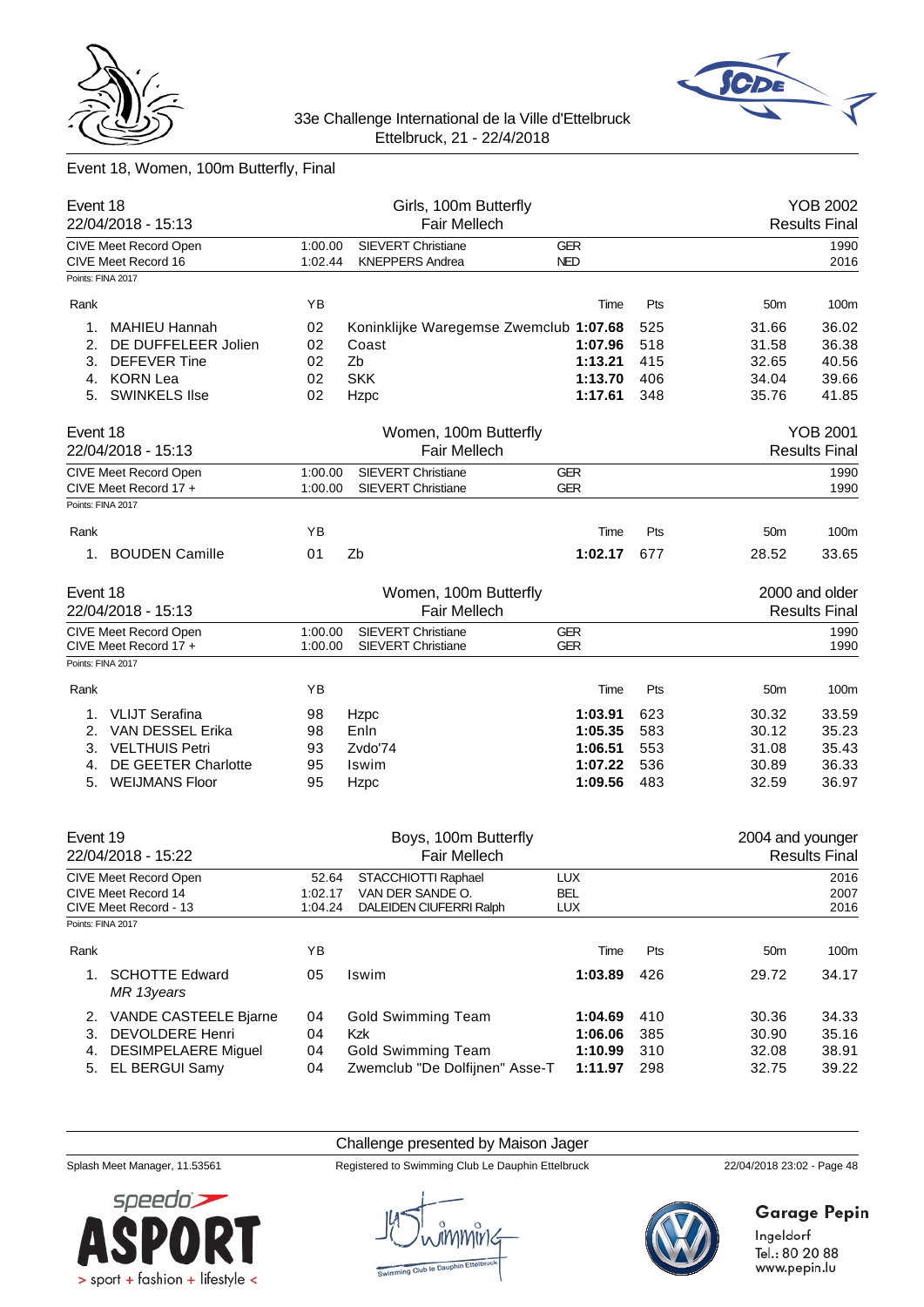



# Event 19, Men, 100m Butterfly, Final

| Event 19<br>22/04/2018 - 15:22                                    |                | Boys, 100m Butterfly<br><b>Fair Mellech</b> |                          |     |                      | <b>YOB 2003</b><br><b>Results Final</b> |  |
|-------------------------------------------------------------------|----------------|---------------------------------------------|--------------------------|-----|----------------------|-----------------------------------------|--|
| CIVE Meet Record Open<br>CIVE Meet Record 15<br>Points: FINA 2017 | 52.64<br>57.57 | STACCHIOTTI Raphael<br>DE GRAEVE Birgen     | <b>LUX</b><br><b>BEL</b> |     |                      | 2016<br>2013                            |  |
|                                                                   |                |                                             |                          |     |                      |                                         |  |
| Rank                                                              | YB             |                                             | Time                     | Pts | 50 <sub>m</sub>      | 100m                                    |  |
| 1.<br>CARNEIRO Joao                                               | 03             | Swimming Luxembourg                         | 59.47                    | 528 | 27.86                | 31.61                                   |  |
| 2.<br><b>HEYERICK Jens</b>                                        | 03             | Kzk                                         | 1:02.77                  | 449 | 29.88                | 32.89                                   |  |
| 3.<br><b>DENEIR Niels</b>                                         | 03             | <b>Gold Swimming Team</b>                   | 1:04.25                  | 419 | 29.92                | 34.33                                   |  |
| <b>BOKOV Rodion</b><br>4.                                         | 03             | Swimming Luxembourg                         | 1:04.90                  | 406 | 30.08                | 34.82                                   |  |
| <b>MEERE Jarno</b><br>5.                                          | 03             | Zwemclub "De Dolfijnen" Asse-T              | 1:05.72                  | 391 | 30.07                | 35.65                                   |  |
| Event 19                                                          |                | Boys, 100m Butterfly                        |                          |     |                      | <b>YOB 2002</b>                         |  |
| 22/04/2018 - 15:22                                                |                | Fair Mellech                                |                          |     | <b>Results Final</b> |                                         |  |
| <b>CIVE Meet Record Open</b><br>CIVE Meet Record 16               | 52.64<br>56.44 | STACCHIOTTI Raphael<br><b>BODIROZA Nick</b> | <b>LUX</b><br><b>BEL</b> |     |                      | 2016<br>2016                            |  |
| Points: FINA 2017                                                 |                |                                             |                          |     |                      |                                         |  |
| Rank                                                              | YB             |                                             | Time                     | Pts | 50 <sub>m</sub>      | 100m                                    |  |
| <b>DEJONGHE Arnaud</b><br>1.                                      | 02             | Coast                                       | 58.20                    | 563 | 26.92                | 31.28                                   |  |
| <b>MESTDAGH Arne</b><br>2.                                        | 02             | Kzk                                         | 1:04.81                  | 408 | 30.30                | 34.51                                   |  |
| 3.<br><b>MOREAUX Maxime</b>                                       | 02             | Swimming Club Redange                       | 1:05.56                  | 394 | 29.79                | 35.77                                   |  |
| <b>WIRTH David</b><br>4.                                          | 02             | Cercle Nautique Petange                     | 1:10.66                  | 315 | 32.29                | 38.37                                   |  |
| <b>DESMET Xaro</b><br>5.                                          | 02             | Kzk                                         | 1:11.57                  | 303 | 31.87                | 39.70                                   |  |
| Event 19                                                          |                | Boys, 100m Butterfly                        |                          |     |                      | <b>YOB 2001</b>                         |  |
| 22/04/2018 - 15:22                                                |                | <b>Fair Mellech</b>                         |                          |     |                      | <b>Results Final</b>                    |  |
| <b>CIVE Meet Record Open</b>                                      | 52.64          | STACCHIOTTI Raphael                         | <b>LUX</b>               |     |                      | 2016                                    |  |
| CIVE Meet Record 17 +                                             | 52.64          | STACCHIOTTI Raphael                         | <b>LUX</b>               |     |                      | 2016                                    |  |
| Points: FINA 2017                                                 |                |                                             |                          |     |                      |                                         |  |
| Rank                                                              | YB             |                                             | Time                     | Pts | 50 <sub>m</sub>      | 100m                                    |  |
| <b>VERHAEGHE Robbe Does</b><br>1.                                 | 01             | Coast                                       | 59.57                    | 525 | 28.16                | 31.41                                   |  |
| 2.<br><b>BUYSENS Dario</b>                                        | 01             | <b>Gold Swimming Team</b>                   | 1:02.52                  | 454 | 28.99                | 33.53                                   |  |
| <b>GREGOIRE Juan</b><br>3.                                        | 01             | Enln                                        | 1:05.09                  | 403 | 29.20                | 35.89                                   |  |
| <b>MEULEMANS Thijs</b><br>4.                                      | 01             | Kzk                                         | 1:07.84                  | 355 | 31.25                | 36.59                                   |  |
| <b>COBBAERT Felix</b><br>5.                                       | 01             | Zb                                          | 1:12.17                  | 295 | 32.21                | 39.96                                   |  |

#### Challenge presented by Maison Jager



Splash Meet Manager, 11.53561 Registered to Swimming Club Le Dauphin Ettelbruck 22/04/2018 23:02 - Page 49



# **Garage Pepin**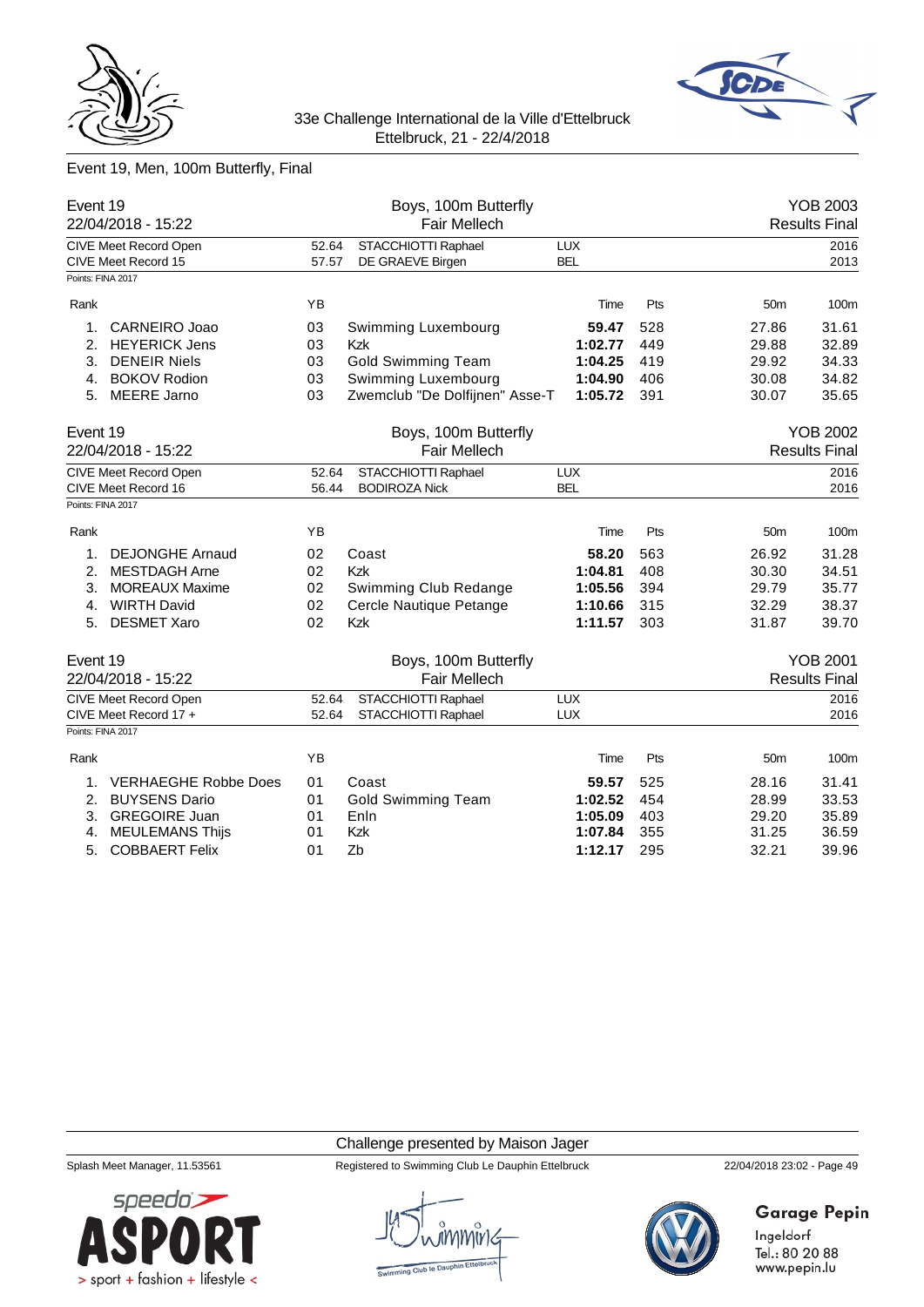



# Event 19, Men, 100m Butterfly, Final

| Event 19<br>22/04/2018 - 15:22 |                            | Men, 100m Butterfly<br>Fair Mellech |                                |            |     |                  | 2000 and older<br><b>Results Final</b> |
|--------------------------------|----------------------------|-------------------------------------|--------------------------------|------------|-----|------------------|----------------------------------------|
|                                | CIVE Meet Record Open      | 52.64                               | STACCHIOTTI Raphael            | <b>LUX</b> |     |                  | 2016                                   |
|                                | CIVE Meet Record 17 +      | 52.64                               | STACCHIOTTI Raphael            | <b>LUX</b> |     |                  | 2016                                   |
| Points: FINA 2017              |                            |                                     |                                |            |     |                  |                                        |
| Rank                           |                            | YB                                  |                                | Time       | Pts | 50 <sub>m</sub>  | 100m                                   |
| 1.                             | STACCHIOTTI Raphael        | 92                                  | Swimming Club Le Dauphin Ett   | 53.99      | 706 | 25.12            | 28.87                                  |
| 2.                             | VANDERSCHRICK Stephan      | 00                                  | Swimming Luxembourg            | 1:00.41    | 504 | 28.45            | 31.96                                  |
| 3.                             | <b>SAMYN Jonas</b>         | 00                                  | <b>Kzk</b>                     | 1:00.80    | 494 | 27.93            | 32.87                                  |
| 4.                             | PIKET Bjoern               | 96                                  | Hzpc                           | 1:03.74    | 429 | 29.77            | 33.97                                  |
| 5.                             | <b>WESTERLAKEN Sven</b>    | 99                                  | Zvdo'74                        | 1:04.30    | 418 | 29.55            | 34.75                                  |
| Event 5                        |                            |                                     | Girls, 100m Backstroke         |            |     | 2004 and younger |                                        |
| 22/04/2018 - 15:31             |                            | <b>B-Immobilier</b>                 |                                |            |     |                  | <b>Results Final</b>                   |
|                                | CIVE Meet Record Open      | 1:01.32                             | ROLKO Sarah                    | <b>LUX</b> |     |                  | 2009                                   |
|                                | CIVE Meet Record 14        | 1:04.49                             | <b>MEYNEN Julie</b>            | <b>LUX</b> |     |                  | 2011                                   |
|                                | CIVE Meet Record - 13      | 1:04.92                             | VAN DEN BOSSCHE Eline          | <b>LUX</b> |     |                  | 2012                                   |
| Points: FINA 2017              |                            |                                     |                                |            |     |                  |                                        |
| Rank                           |                            | YB                                  |                                | Time       | Pts | 50 <sub>m</sub>  | 100m                                   |
| 1.                             | <b>RICCI Nicole</b>        | 04                                  | Swimming Luxembourg            | 1:05.93    | 581 | 32.01            | 33.92                                  |
| 2.                             | <b>DEKERVEL Emma</b>       | 04                                  | Iswim                          | 1:10.74    | 470 | 34.58            | 36.16                                  |
| 3.                             | <b>DEBROUWER Sarah</b>     | 05                                  | <b>Iswim</b>                   | 1:12.06    | 445 | 35.03            | 37.03                                  |
| 4.                             | <b>REDING Alyssa</b>       | 04                                  | Swimming Club Le Dauphin Ett   | 1:13.71    | 416 | 35.05            | 38.66                                  |
|                                | 5. GLODT Chiara            | 04                                  | Swimming Club Redange          | 1:17.03    | 364 | 36.36            | 40.67                                  |
| Event 5                        |                            |                                     | Girls, 100m Backstroke         |            |     |                  | <b>YOB 2003</b>                        |
|                                | 22/04/2018 - 15:31         |                                     | <b>B-Immobilier</b>            |            |     |                  | <b>Results Final</b>                   |
|                                | CIVE Meet Record Open      | 1:01.32                             | ROLKO Sarah                    | <b>LUX</b> |     |                  | 2009                                   |
|                                | CIVE Meet Record 15        | 1:01.32                             | ROLKO Sarah                    | <b>LUX</b> |     |                  | 2009                                   |
|                                | Points: FINA 2017          |                                     |                                |            |     |                  |                                        |
| Rank                           |                            | YB                                  |                                | Time       | Pts | 50 <sub>m</sub>  | 100m                                   |
| 1.                             | <b>SNEPPE Diede</b>        | 03                                  | Zwemclub "De Dolfijnen" Asse-T | 1:10.44    | 476 | 34.78            | 35.66                                  |
|                                | 2. BROICH Louisa Marie     | 03                                  | <b>Tri Post Trier</b>          | 1:12.55    | 436 | 34.63            | 37.92                                  |
| 3.                             | <b>PIERRE-LOUIS Alexis</b> | 03                                  | <b>SKK</b>                     | 1:12.68    | 434 | 35.88            | 36.80                                  |
| 4.                             | <b>RONDEAU Lola</b>        | 03                                  | Enln                           | 1:12.75    | 432 | 35.47            | 37.28                                  |
| 5.                             | <b>SLAJS Emilie</b>        | 03                                  | Cercle Royal de Natation Arlon | 1:15.34    | 389 | 36.91            | 38.43                                  |

#### Challenge presented by Maison Jager

Splash Meet Manager, 11.53561 Registered to Swimming Club Le Dauphin Ettelbruck 22/04/2018 23:02 - Page 50



# **Garage Pepin**

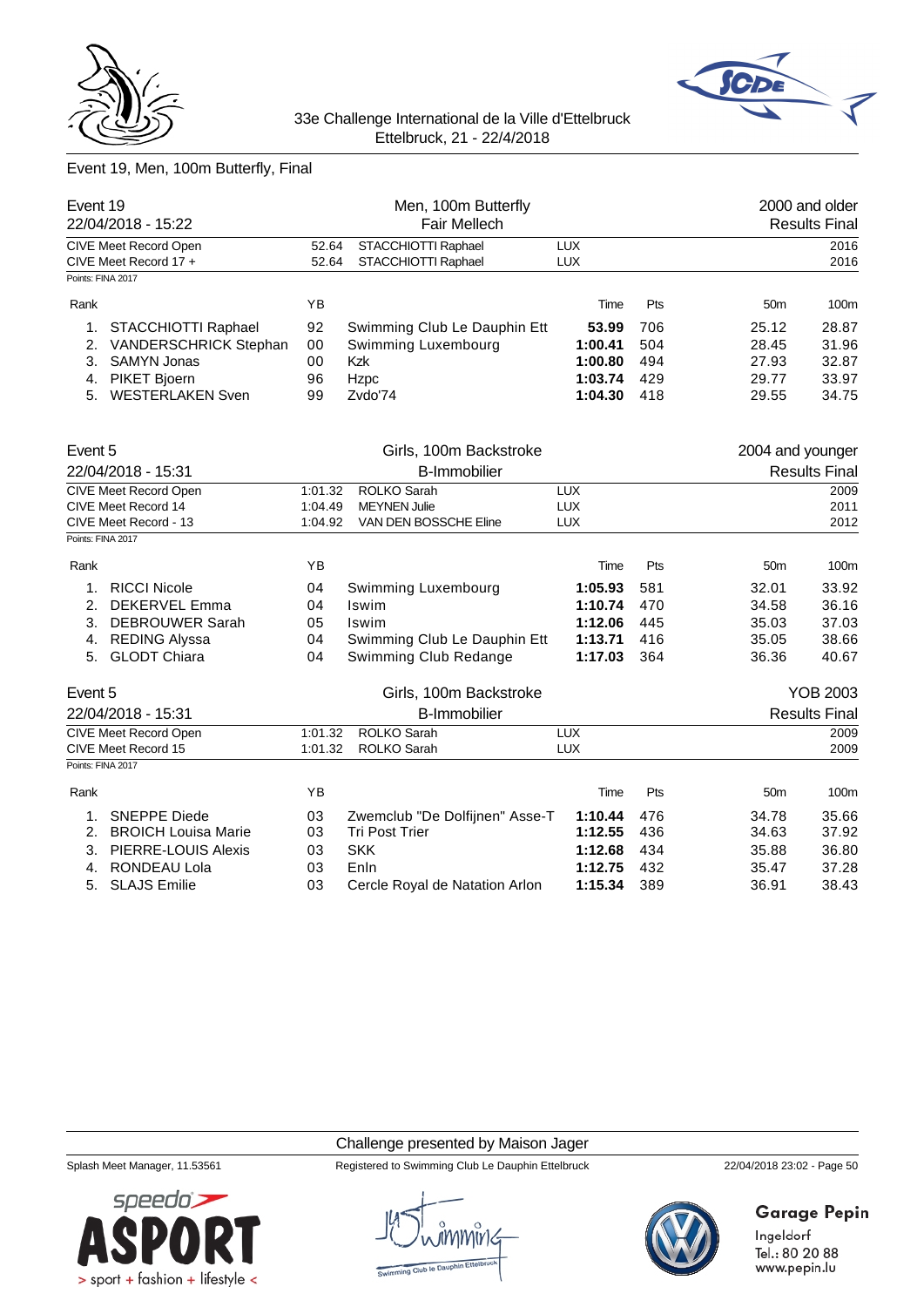



# Event 5, Women, 100m Backstroke, Final

| Event 5<br>22/04/2018 - 15:31 |                                                       |                    | Girls, 100m Backstroke<br><b>B-Immobilier</b> |                   |     |                 | <b>YOB 2002</b><br><b>Results Final</b> |
|-------------------------------|-------------------------------------------------------|--------------------|-----------------------------------------------|-------------------|-----|-----------------|-----------------------------------------|
|                               | CIVE Meet Record Open                                 | 1:01.32            | ROLKO Sarah                                   | <b>LUX</b>        |     |                 | 2009                                    |
|                               | CIVE Meet Record 16<br>Points: FINA 2017              | 1:03.47            | <b>ROLKO Sarah</b>                            | <b>LUX</b>        |     |                 | 2010                                    |
|                               |                                                       |                    |                                               |                   |     |                 |                                         |
| Rank                          |                                                       | YB                 |                                               | Time              | Pts | 50 <sub>m</sub> | 100m                                    |
| 1.                            | <b>TAECKE</b> Ine                                     | 02                 | Coast                                         | 1:05.26           | 599 | 31.35           | 33.91                                   |
| 2.                            | RICCI Giorgia Michela                                 | 02                 | Swimming Luxembourg                           | 1:05.63           | 589 | 31.69           | 33.94                                   |
| 3.                            | <b>VANDERSCHRICK Laura</b>                            | 02                 | Swimming Luxembourg                           | 1:06.17           | 575 | 32.19           | 33.98                                   |
| 4.                            | <b>BOURGOIS Karo</b>                                  | 02                 | Coast                                         | 1:07.13           | 550 | 33.56           | 33.57                                   |
|                               | 5. REMMERY Anice                                      | 02                 | <b>Kzk</b>                                    | 1:12.15           | 443 | 34.49           | 37.66                                   |
| Event 5                       |                                                       |                    | Women, 100m Backstroke                        |                   |     |                 | <b>YOB 2001</b>                         |
|                               | 22/04/2018 - 15:31                                    |                    | <b>B-Immobilier</b>                           |                   |     |                 | <b>Results Final</b>                    |
|                               | <b>CIVE Meet Record Open</b><br>CIVE Meet Record 17 + | 1:01.32<br>1:02.04 | <b>ROLKO Sarah</b><br><b>ROLKO Sarah</b>      | LUX<br><b>LUX</b> |     |                 | 2009<br>2012                            |
|                               | Points: FINA 2017                                     |                    |                                               |                   |     |                 |                                         |
|                               |                                                       |                    |                                               |                   |     |                 |                                         |
| Rank                          |                                                       | YB                 |                                               | Time              | Pts | 50 <sub>m</sub> | 100m                                    |
| 1.                            | <b>BOUDEN Camille</b>                                 | 01                 | Zb                                            | 1:03.49           | 651 | 31.06           | 32.43                                   |
| 2.                            | <b>FABER Maiti</b>                                    | 01                 | Swimming Club Le Dauphin Ett                  | 1:06.10           | 577 | 32.31           | 33.79                                   |
| 3.                            | VAN DEN HOEF Imke                                     | 01                 | Hzpc                                          | 1:10.95           | 466 | 34.66           | 36.29                                   |
| 4.                            | <b>HOLLERICH Anne</b>                                 | 01                 | Swimming Club Le Dauphin Ett                  | 1:14.50           | 403 | 35.86           | 38.64                                   |
| 5.                            | <b>BOSSUYT Linde</b>                                  | 01                 | Zwemclub "De Dolfijnen" Asse-T                | 1:16.64           | 370 | 36.66           | 39.98                                   |
| Event 5                       |                                                       |                    | Women, 100m Backstroke                        |                   |     |                 | 2000 and older                          |
|                               | 22/04/2018 - 15:31                                    |                    | <b>B-Immobilier</b>                           |                   |     |                 | <b>Results Final</b>                    |
|                               | <b>CIVE Meet Record Open</b>                          | 1:01.32            | ROLKO Sarah                                   | <b>LUX</b>        |     |                 | 2009                                    |
|                               | CIVE Meet Record 17 +                                 | 1:02.04            | <b>ROLKO Sarah</b>                            | <b>LUX</b>        |     |                 | 2012                                    |
| Points: FINA 2017             |                                                       |                    |                                               |                   |     |                 |                                         |
| Rank                          |                                                       | ΥB                 |                                               | Time              | Pts | 50 <sub>m</sub> | 100m                                    |
| 1.                            | <b>BANKY Jacqueline</b>                               | 96                 | Swimming Luxembourg                           | 1:03.23           | 659 | 30.28           | 32.95                                   |
| 2.                            | VAN MEIJEL Judith                                     | 91                 | Hzpc                                          | 1:06.30           | 571 | 32.71           | 33.59                                   |
| 3.                            | <b>HERMAN Lara</b>                                    | 00                 | <b>Gold Swimming Team</b>                     | 1:06.56           | 565 | 32.31           | 34.25                                   |
| 4.                            | <b>COBBAERT Justine</b>                               | 00                 | Zb                                            | 1:08.84           | 510 | 33.61           | 35.23                                   |
| 5.                            | <b>HENNEBERT Alyssa</b>                               | 96                 | Enln                                          | 1:09.83           | 489 | 33.48           | 36.35                                   |

### Challenge presented by Maison Jager

Splash Meet Manager, 11.53561 Registered to Swimming Club Le Dauphin Ettelbruck 22/04/2018 23:02 - Page 51



**Garage Pepin** 

Ingeldorf Tel.: 80 20 88 www.pepin.lu

 $s$ *peedo* $\geq$ 

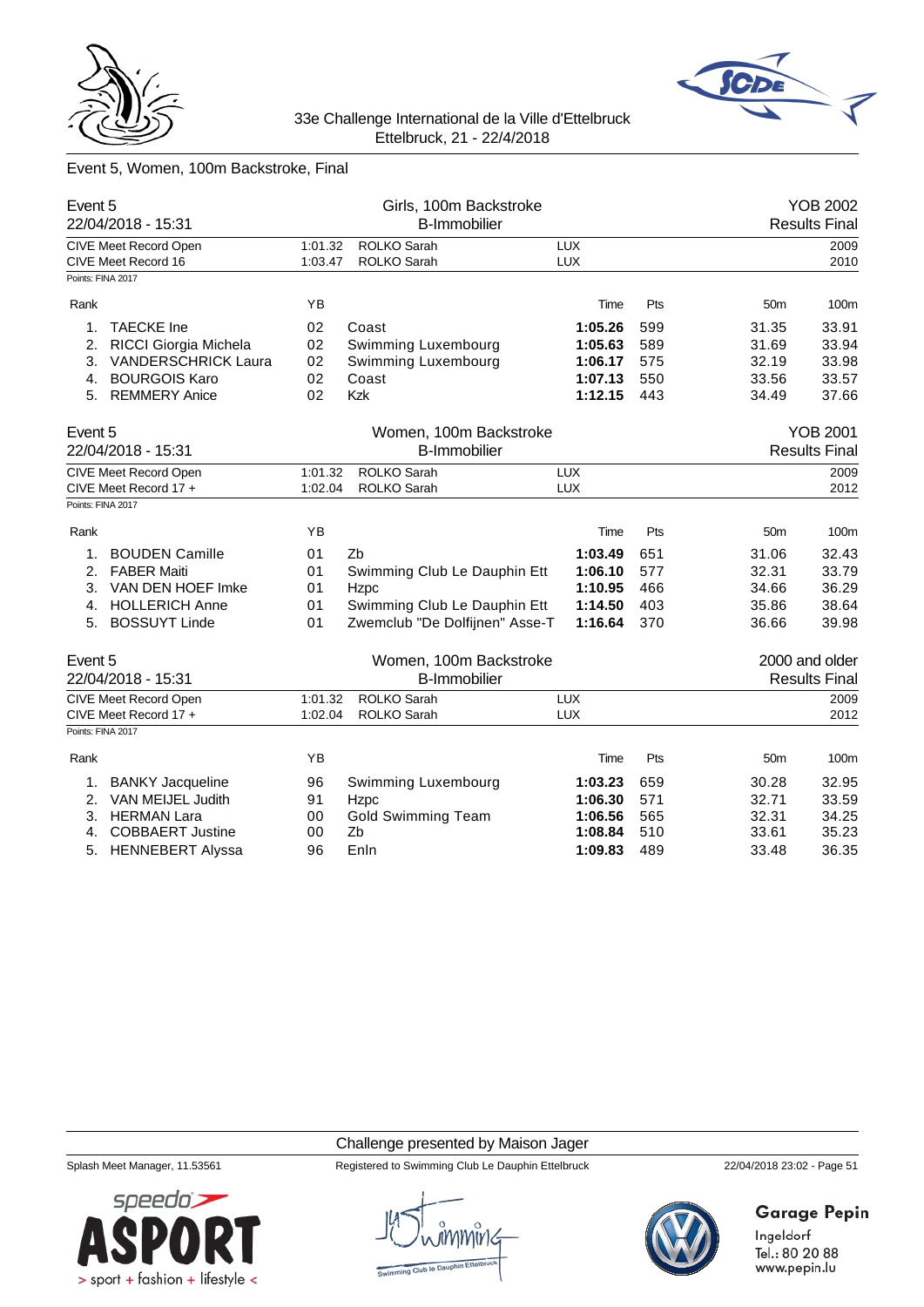



| Event 6<br>22/04/2018 - 15:40                                                              | Boys, 100m Backstroke<br><b>B-Immobilier</b> |                                                                                   |                                        |                      | 2004 and younger | <b>Results Final</b> |
|--------------------------------------------------------------------------------------------|----------------------------------------------|-----------------------------------------------------------------------------------|----------------------------------------|----------------------|------------------|----------------------|
| CIVE Meet Record Open<br>CIVE Meet Record 14<br>CIVE Meet Record - 13<br>Points: FINA 2017 | 54.53<br>1:01.20<br>1:04.96                  | <b>SCHNEIDERS Jean-Francois</b><br>STACCHIOTTI Raphael<br>DALEIDEN CIUFERRI Ralph | <b>LUX</b><br><b>LUX</b><br><b>LUX</b> |                      |                  | 2013<br>2006<br>2016 |
| Rank                                                                                       | YB                                           |                                                                                   | Time                                   | Pts                  | 50 <sub>m</sub>  | 100m                 |
| 1.                                                                                         | 04                                           |                                                                                   | 1:05.86                                | 409                  | 31.80            | 34.06                |
| <b>DESIMPELAERE Miguel</b><br>2.<br><b>TORFS Max</b>                                       | 04                                           | <b>Gold Swimming Team</b><br>Zwemclub "De Dolfijnen" Asse-T                       | 1:06.62                                | 395                  | 32.03            | 34.59                |
| <b>SCHOTTE Edward</b><br>3.                                                                | 05                                           | Iswim                                                                             | 1:07.86                                | 374                  | 32.31            | 35.55                |
| <b>JAAS Jeff</b><br>4.                                                                     | 04                                           | Swimming Club Le Dauphin Ett                                                      | 1:08.46                                | 364                  | 33.47            | 34.99                |
| <b>DEVOLDERE Henri</b><br>5.                                                               | 04                                           | Kzk                                                                               | 1:08.52                                | 363                  | 33.43            | 35.09                |
| Event 6                                                                                    |                                              | Boys, 100m Backstroke                                                             |                                        |                      |                  | <b>YOB 2003</b>      |
| 22/04/2018 - 15:40                                                                         |                                              | <b>B-Immobilier</b>                                                               |                                        | <b>Results Final</b> |                  |                      |
| CIVE Meet Record Open                                                                      | 54.53                                        | SCHNEIDERS Jean-Francois                                                          | <b>LUX</b>                             |                      |                  | 2013                 |
| CIVE Meet Record 15                                                                        | 59.19                                        | STACCHIOTTI Raphael                                                               | <b>LUX</b>                             |                      |                  | 2007                 |
| Points: FINA 2017                                                                          |                                              |                                                                                   |                                        |                      |                  |                      |
| Rank                                                                                       | YB                                           |                                                                                   | Time                                   | Pts                  | 50 <sub>m</sub>  | 100m                 |
| <b>GUILLEMYN Lucas</b><br>1.                                                               | 03                                           | <b>Kzk</b>                                                                        | 59.18                                  | 564                  | 28.41            | 30.77                |
| <b>JORIS Luca</b><br>2.                                                                    | 03                                           | Zwemclub "De Dolfijnen" Asse-T                                                    | 1:03.07                                | 466                  | 30.73            | 32.34                |
| CARNEIRO Joao<br>3.                                                                        | 03                                           | Swimming Luxembourg                                                               | 1:04.43                                | 437                  | 31.09            | 33.34                |
| <b>HEYERICK Jens</b><br>4.                                                                 | 03                                           | <b>Kzk</b>                                                                        | 1:06.33                                | 401                  | 32.39            | 33.94                |
| 5. FABER Pol                                                                               | 03                                           | Swimming Club Le Dauphin Ett                                                      | 1:07.04                                | 388                  | 32.43            | 34.61                |
| Event 6                                                                                    |                                              | Boys, 100m Backstroke                                                             |                                        |                      |                  | <b>YOB 2002</b>      |
| 22/04/2018 - 15:40                                                                         |                                              | <b>B-Immobilier</b>                                                               |                                        |                      |                  | <b>Results Final</b> |
| <b>CIVE Meet Record Open</b>                                                               | 54.53                                        | <b>SCHNEIDERS Jean-Francois</b>                                                   | <b>LUX</b>                             |                      |                  | 2013                 |
| CIVE Meet Record 16                                                                        | 59.01                                        | <b>MANNES Max</b>                                                                 | <b>LUX</b>                             |                      |                  | 2013                 |
| Points: FINA 2017                                                                          |                                              |                                                                                   |                                        |                      |                  |                      |
| Rank                                                                                       | ΥB                                           |                                                                                   | Time                                   | Pts                  | 50 <sub>m</sub>  | 100m                 |
| ABDULHUSSAIN Zaid<br>1.                                                                    | 02                                           | Coast                                                                             | 1:02.08                                | 489                  | 30.19            | 31.89                |
| 2.<br><b>MESTDAGH Arne</b>                                                                 | 02                                           | Kzk                                                                               | 1:05.32                                | 420                  | 31.66            | 33.66                |
| <b>COKELAERE Matthijs</b><br>3.                                                            | 02                                           | Kzk                                                                               | 1:05.98                                | 407                  | 32.46            | 33.52                |
| <b>WIRTH David</b><br>4.                                                                   | 02                                           | Cercle Nautique Petange                                                           | 1:07.02                                | 388                  | 32.46            | 34.56                |
| 5.<br><b>GIRS Matheo</b>                                                                   | 02                                           | Cercle de Natation Wiltz                                                          | 1:09.63                                | 346                  | 33.39            | 36.24                |

Challenge presented by Maison Jager



Splash Meet Manager, 11.53561 Registered to Swimming Club Le Dauphin Ettelbruck 22/04/2018 23:02 - Page 52



# Garage Pepin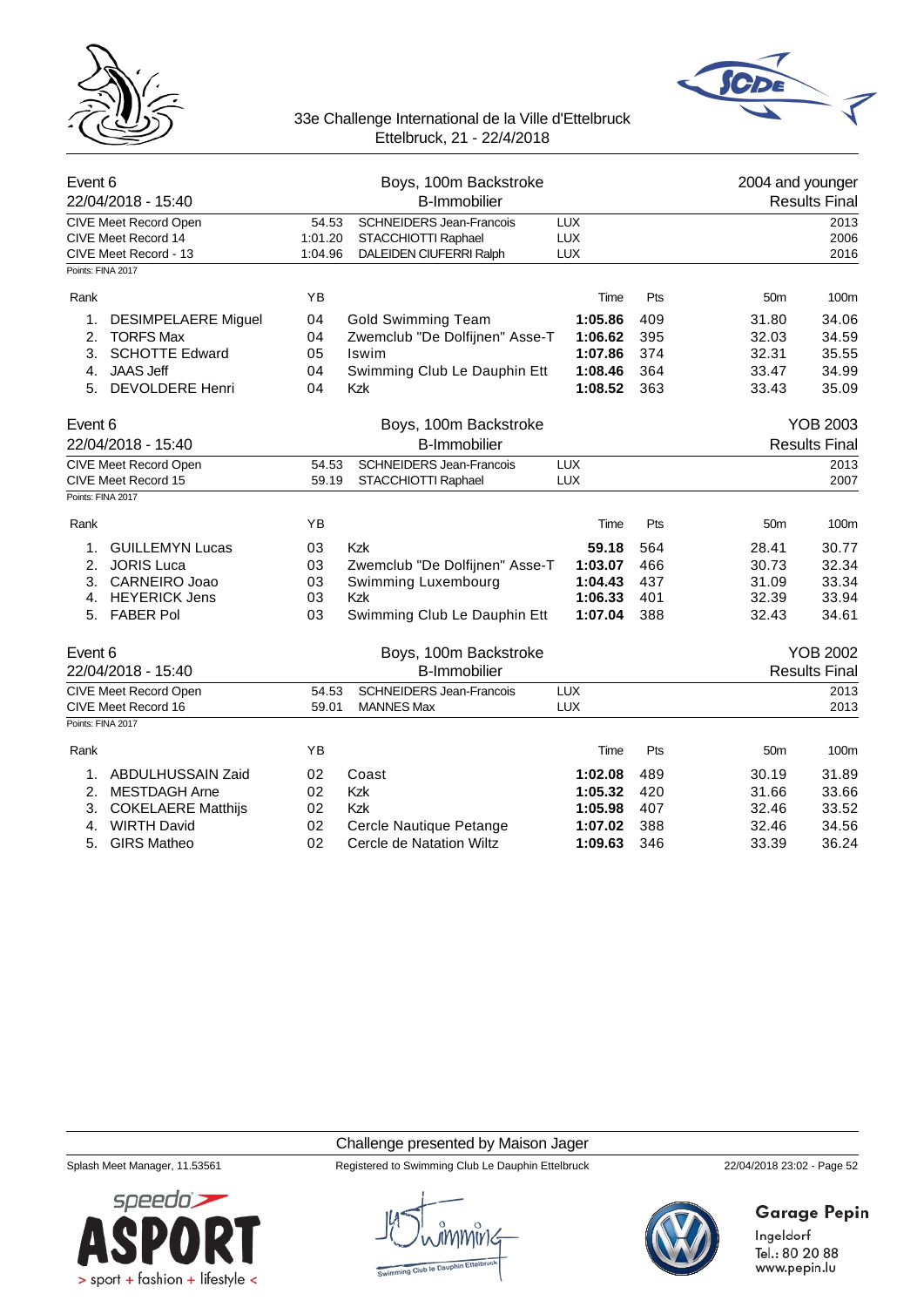



# Event 6, Men, 100m Backstroke, Final

| Event 6<br>22/04/2018 - 15:40 |                              |                                          | Boys, 100m Backstroke<br><b>B-Immobilier</b> |            |     |                 | YOB 2001<br><b>Results Final</b> |
|-------------------------------|------------------------------|------------------------------------------|----------------------------------------------|------------|-----|-----------------|----------------------------------|
|                               | CIVE Meet Record Open        | <b>SCHNEIDERS Jean-Francois</b><br>54.53 |                                              | <b>LUX</b> |     |                 | 2013                             |
|                               | CIVE Meet Record 17 +        | 54.53                                    | <b>SCHNEIDERS Jean-Francois</b>              | <b>LUX</b> |     |                 | 2013                             |
|                               | Points: FINA 2017            |                                          |                                              |            |     |                 |                                  |
| Rank                          |                              | YB                                       |                                              | Time       | Pts | 50 <sub>m</sub> | 100m                             |
| 1.                            | VAN DEN BOSSCHE Yann         | 01                                       | Swimming Luxembourg                          | 59.55      | 554 | 28.89           | 30.66                            |
| 2.                            | <b>BUYSENS Dario</b>         | 01                                       | <b>Gold Swimming Team</b>                    | 1:00.40    | 531 | 29.78           | 30.62                            |
| 3.                            | <b>LABAERE Levi</b>          | 01                                       | <b>Kzk</b>                                   | 1:02.42    | 481 | 30.88           | 31.54                            |
| 4.                            | <b>GREGOIRE Juan</b>         | 01                                       | Enln                                         | 1:03.60    | 455 | 30.48           | 33.12                            |
| 5.                            | <b>CAILLIAU Nils</b>         | 01                                       | Swimming Club Redange                        | 1:07.26    | 384 | 32.84           | 34.42                            |
| Event 6                       |                              |                                          | Men, 100m Backstroke                         |            |     |                 | 2000 and older                   |
| 22/04/2018 - 15:40            |                              |                                          | <b>B-Immobilier</b>                          |            |     |                 | <b>Results Final</b>             |
|                               | <b>CIVE Meet Record Open</b> | <b>SCHNEIDERS Jean-Francois</b><br>54.53 |                                              | <b>LUX</b> |     |                 | 2013                             |
|                               | CIVE Meet Record 17 +        | 54.53                                    | <b>SCHNEIDERS Jean-Francois</b>              | <b>LUX</b> |     |                 | 2013                             |
|                               | Points: FINA 2017            |                                          |                                              |            |     |                 |                                  |
| Rank                          |                              | YB                                       |                                              | Time       | Pts | 50 <sub>m</sub> | 100m                             |
| $\mathbf 1$                   | <b>MANNES Max</b>            | 97                                       | Swimming Luxembourg                          | 55.45      | 686 | 27.00           | 28.45                            |
| 2.                            | <b>BLANKERS Gaetan</b>       | 00                                       | Brabo Zwemclub Antwerpen                     | 59.82      | 546 | 29.28           | 30.54                            |
| 3.                            | VAN SON Lander               | 99                                       | Brabo Zwemclub Antwerpen                     | 1:01.27    | 508 | 29.59           | 31.68                            |
| 4.                            | <b>OPPENHUIZEN Yulian</b>    | 00                                       | Zvdo'74                                      | 1:04.23    | 441 | 30.55           | 33.68                            |
| 5.                            | <b>HIMPE Jannes</b>          | 98                                       | Gold Swimming Team                           | 1:04.46    | 437 | 30.73           | 33.73                            |
| Event 7                       |                              |                                          | Women, 50m Freestyle                         |            |     |                 | Open                             |

|                         |                                                                 |                              |              | -Pu                      |       |      |
|-------------------------|-----------------------------------------------------------------|------------------------------|--------------|--------------------------|-------|------|
|                         | 22/04/2018 - 15:48                                              |                              | Home Project | <b>Results Finals</b>    |       |      |
| <b>CIVE Meet Record</b> |                                                                 | <b>MEYNEN Julie</b><br>25.44 |              | <b>LUX</b>               |       | 2016 |
| Points: FINA 2017       |                                                                 |                              |              |                          |       |      |
| Rank                    |                                                                 |                              | ΥB           |                          | Time  | Pts  |
| Final A                 |                                                                 |                              |              |                          |       |      |
|                         | <b>BANKY</b> Jacqueline                                         |                              | 96           | Swimming Luxembourg      | 26.32 | 688  |
|                         | <b>BOUDEN Camille</b>                                           |                              | 01           | Zb                       | 26.43 | 679  |
| 3.                      | <b>WIJNS Chloe</b>                                              |                              | 98           | Brabo Zwemclub Antwerpen | 26.65 | 663  |
| 4.                      | VAN BRABANDT Zita                                               |                              | 03           | <b>Iswim</b>             | 26.96 | 640  |
| DSQ.                    | <b>RICCI Nicole</b>                                             |                              | 04           | Swimming Luxembourg      |       |      |
|                         | G2 - Starting before the starting signal (SW 4.4) (Time: 17:30) |                              |              |                          |       |      |
| Final B                 |                                                                 |                              |              |                          |       |      |
| 6.                      | <b>COBBAERT Justine</b>                                         |                              | 00           | Zb                       | 27.37 | 612  |
|                         | <b>VELTHUIS Petri</b>                                           |                              | 93           | Zvdo'74                  | 27.55 | 600  |

| 7. VELTHUIS Petri | 93 | Zvdo'74                           | 27.55 | -600  |
|-------------------|----|-----------------------------------|-------|-------|
| 8. TAECKE Ine     | 02 | Coast                             | 27.67 | -592  |
| 9. MAHIEU Hannah  |    | 02 Koninklijke Waregemse Zwemclub | 27.88 | - 579 |
| 10. MATTENS Edith | 97 | Kzk                               | 28.03 | -569  |

Challenge presented by Maison Jager

Splash Meet Manager, 11.53561 Registered to Swimming Club Le Dauphin Ettelbruck 22/04/2018 23:02 - Page 53





# Garage Pepin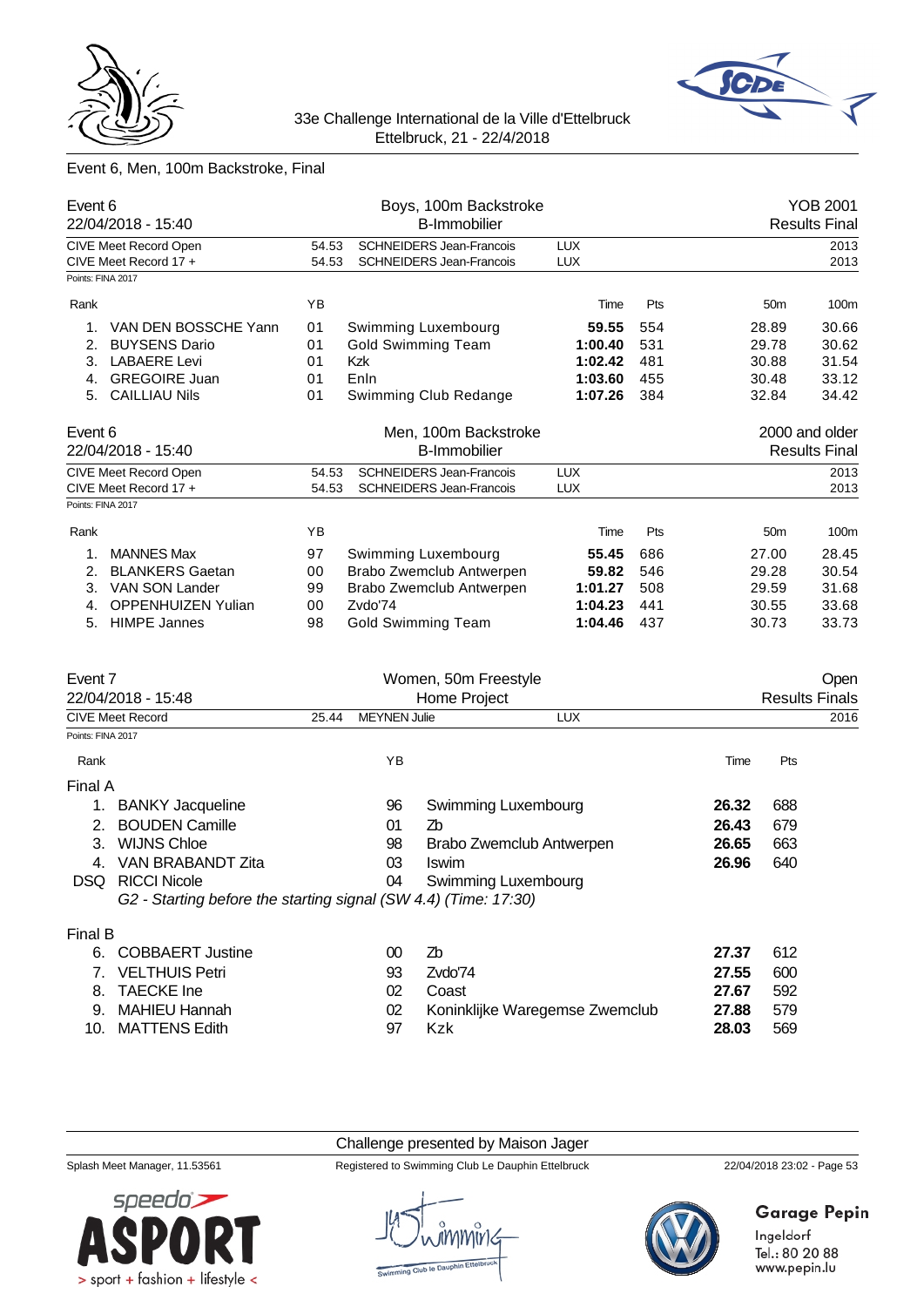



| Event 8<br>22/04/2018 - 15:50 |                              |       | Men, 50m Freestyle<br>Home Project | Open<br><b>Results Finals</b>  |       |      |
|-------------------------------|------------------------------|-------|------------------------------------|--------------------------------|-------|------|
|                               | <b>CIVE Meet Record</b>      | 22.58 | <b>HENX Julien</b>                 | <b>LUX</b>                     |       | 2015 |
| Points: FINA 2017             |                              |       |                                    |                                |       |      |
| Rank                          |                              |       | YB                                 |                                | Time  | Pts  |
| Final A                       |                              |       |                                    |                                |       |      |
| 1.                            | STACCHIOTTI Raphael          |       | 92                                 | Swimming Club Le Dauphin Ett   | 22.60 | 720  |
| 2.                            | <b>CAMERLYNCK Tim</b>        |       | 98                                 | <b>Gold Swimming Team</b>      | 23.44 | 645  |
| 3                             | <b>DEWULF Gillian</b>        |       | 96                                 | Kzk                            | 23.58 | 634  |
| 4.                            | <b>MANNES Max</b>            |       | 97                                 | Swimming Luxembourg            | 23.84 | 613  |
| 5.                            | <b>SCHMITZ Jules</b>         |       | 99                                 | Swimming Club Redange          | 24.65 | 555  |
| Final B                       |                              |       |                                    |                                |       |      |
| 6.                            | <b>VANDERSCHRICK Stephan</b> |       | 00                                 | Swimming Luxembourg            | 24.03 | 599  |
| 7.                            | <b>VAN SON Lander</b>        |       | 99                                 | Brabo Zwemclub Antwerpen       | 24.86 | 541  |
| 8.                            | <b>COLLINET Germain</b>      |       | 00                                 | Cercle Royal de Natation Arlon | 24.89 | 539  |
| 9.                            | VAN MUYDEN Bastiaan          |       | 96                                 | Zvdo'74                        | 25.08 | 527  |
| 10.                           | <b>MANNES Pol</b>            |       | 00                                 | Swimming Luxembourg            | 25.26 | 515  |

| Event 22          |                             |       |                     | Women, 50m Breaststroke        | Open                  |      |  |  |
|-------------------|-----------------------------|-------|---------------------|--------------------------------|-----------------------|------|--|--|
|                   | 22/04/2018 - 15:52          |       |                     | Home Project                   | <b>Results Finals</b> |      |  |  |
|                   | <b>CIVE Meet Record</b>     | 32.95 | <b>MEYNEN Julie</b> | <b>LUX</b>                     |                       | 2016 |  |  |
| Points: FINA 2017 |                             |       |                     |                                |                       |      |  |  |
| Rank              |                             |       | YB                  |                                | Time                  | Pts  |  |  |
| Final A           |                             |       |                     |                                |                       |      |  |  |
| 1.                | <b>VANDENDORPE Florence</b> |       | 02                  | Kzk                            | 34.22                 | 586  |  |  |
| 2.                | <b>BOURGOIS Karo</b>        |       | 02                  | Coast                          | 34.67                 | 563  |  |  |
| 3.                | <b>REMMERY Anice</b>        |       | 02                  | <b>Kzk</b>                     | 34.74                 | 560  |  |  |
| 4.                | <b>DEMEYER Amandine</b>     |       | 03                  | Zb                             | 34.84                 | 555  |  |  |
| 5.                | DE DUFFELEER Jolien         |       | 02                  | Coast                          | 35.04                 | 546  |  |  |
| Final B           |                             |       |                     |                                |                       |      |  |  |
| 6.                | <b>DENEIR Silken</b>        |       | 99                  | <b>Gold Swimming Team</b>      | 35.05                 | 545  |  |  |
|                   | <b>CASTEUR Margaux</b>      |       | 03                  | <b>Gold Swimming Team</b>      | 35.77                 | 513  |  |  |
| 8.                | <b>ALBERS Neele</b>         |       | 05                  | Swimming Club Le Dauphin Ett   | 36.43                 | 485  |  |  |
| 9.                | <b>HAAG Nora</b>            |       | 04                  | Swimming Club Redange          | 36.82                 | 470  |  |  |
| 10.               | <b>BORREMANS Lotte</b>      |       | 03                  | Zwemclub "De Dolfijnen" Asse-T | 37.25                 | 454  |  |  |

## Challenge presented by Maison Jager

Splash Meet Manager, 11.53561 Registered to Swimming Club Le Dauphin Ettelbruck 22/04/2018 23:02 - Page 54

# Garage Pepin

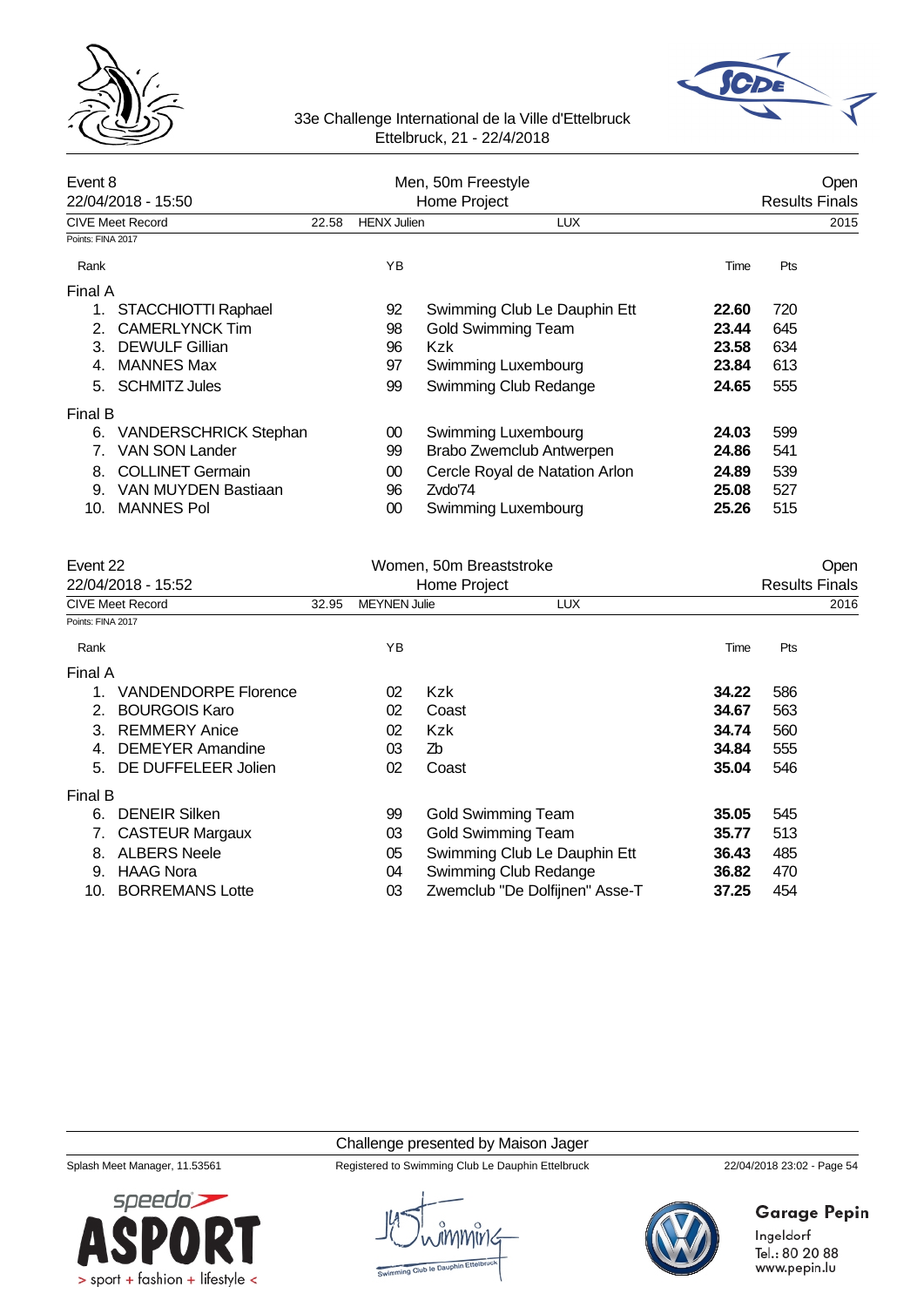



| Event 23<br>22/04/2018 - 15:55 |                                              |                    | Men, 50m Breaststroke                        |                                |                   | Open<br><b>Results Finals</b> |       |                 |                                          |
|--------------------------------|----------------------------------------------|--------------------|----------------------------------------------|--------------------------------|-------------------|-------------------------------|-------|-----------------|------------------------------------------|
|                                | <b>CIVE Meet Record</b>                      | 27.92              | <b>CARNOL</b> Laurent                        | Home Project                   | <b>LUX</b>        |                               |       |                 | 2015                                     |
| Points: FINA 2017              |                                              |                    |                                              |                                |                   |                               |       |                 |                                          |
| Rank                           |                                              |                    | YB                                           |                                |                   |                               | Time  | Pts             |                                          |
| Final A                        |                                              |                    |                                              |                                |                   |                               |       |                 |                                          |
| 1.                             | <b>CAMERLYNCK Tim</b>                        |                    | 98                                           | <b>Gold Swimming Team</b>      |                   |                               | 29.20 | 646             |                                          |
|                                | 2. VAN DEN BOSSCHE Yann                      |                    | 01                                           | Swimming Luxembourg            |                   |                               | 29.35 | 636             |                                          |
| 3.                             | <b>CALLEWAERT Niels</b>                      |                    | 00                                           | Brabo Zwemclub Antwerpen       |                   |                               | 29.36 | 636             |                                          |
| 4.                             | <b>DEWULF Gillian</b>                        |                    | 96                                           | <b>Kzk</b>                     |                   |                               | 29.54 | 624             |                                          |
| 5.                             | PIKET Bjoern                                 |                    | 96                                           | Hzpc                           |                   |                               | 30.39 | 573             |                                          |
|                                |                                              |                    |                                              |                                |                   |                               |       |                 |                                          |
| Final B                        |                                              |                    |                                              |                                |                   |                               |       |                 |                                          |
|                                | 6. JANSSENS Renzo                            |                    | 02                                           | Brabo Zwemclub Antwerpen       |                   |                               | 30.71 | 555             |                                          |
|                                | 7. VAERNEWYCK Xander                         |                    | 99                                           | <b>Kzk</b>                     |                   |                               | 30.81 | 550             |                                          |
|                                | <b>DELBECQUE Tore</b>                        |                    | $00\,$                                       | <b>Gold Swimming Team</b>      |                   |                               | 30.81 | 550             |                                          |
|                                | 9. MOYAERT Theodore                          |                    | 01                                           | <b>Iswim</b>                   |                   |                               | 30.88 | 546             |                                          |
| 10.                            | CARNEIRO Joao                                |                    | 03                                           | Swimming Luxembourg            |                   |                               | 31.58 | 511             |                                          |
| Event 16                       | 22/04/2018 - 15:57                           |                    |                                              | Girls, 100m Medley             |                   |                               |       |                 | 2004 and younger<br><b>Results Final</b> |
|                                | CIVE Meet Record Open                        | 1:02.60            | <b>MEYNEN Julie</b>                          |                                | <b>LUX</b>        |                               |       |                 | 2016                                     |
|                                | CIVE Meet Record 14                          | 1:07.77            |                                              | VAN DEN BOSSCHE Manon          | <b>LUX</b>        |                               |       |                 | 2011                                     |
|                                | CIVE Meet Record - 13                        | 1:09.54            | DE COSTER Julie                              |                                | <b>BEL</b>        |                               |       |                 | 2008                                     |
| Points: FINA 2017              |                                              |                    |                                              |                                |                   |                               |       |                 |                                          |
| Rank                           |                                              | ΥB                 |                                              |                                | Time              | Pts                           |       | 50 <sub>m</sub> | 100m                                     |
| 1.                             | DEKERVEL Emma                                | 04                 | <b>Iswim</b>                                 |                                | 1:11.07           | 506                           |       | 32.93           | 38.14                                    |
| 2.                             | <b>TRUYE Alexine</b>                         | 04                 |                                              | <b>Gold Swimming Team</b>      | 1:11.94           | 488                           |       | 33.93           | 38.01                                    |
|                                | 3. VANMEENEN Laura                           | 05                 | Iswim                                        |                                | 1:12.89           | 469                           |       | 35.12           | 37.77                                    |
| 4.                             | <b>DEBROUWER Sarah</b>                       | 05                 | Iswim                                        |                                | 1:13.64           | 455                           |       | 34.01           | 39.63                                    |
| 5.                             | <b>HAAG Nora</b>                             | 04                 |                                              | Swimming Club Redange          | 1:17.25           | 394                           |       | 36.41           | 40.84                                    |
| Event 16                       |                                              |                    |                                              | Girls, 100m Medley             |                   |                               |       |                 | <b>YOB 2003</b>                          |
|                                | 22/04/2018 - 15:57                           |                    |                                              |                                |                   |                               |       |                 | <b>Results Final</b>                     |
|                                | CIVE Meet Record Open<br>CIVE Meet Record 15 | 1:02.60<br>1:05.07 | <b>MEYNEN Julie</b><br><b>BOUDEN Camille</b> |                                | <b>LUX</b><br>BEL |                               |       |                 | 2016<br>2016                             |
| Points: FINA 2017              |                                              |                    |                                              |                                |                   |                               |       |                 |                                          |
| Rank                           |                                              | YB                 |                                              |                                | Time              | Pts                           |       | 50 <sub>m</sub> | 100m                                     |
| 1.                             | DEMEYER Amandine                             | 03                 | Zb                                           |                                | 1:10.15           | 527                           |       | 33.02           | 37.13                                    |
| 2.                             | <b>CHINA Lucile</b>                          | 03                 |                                              | Cercle Royal de Natation Arlon | 1:11.77           | 492                           |       | 33.90           | 37.87                                    |
| 3.                             | <b>CASTEUR Margaux</b>                       | 03                 |                                              | <b>Gold Swimming Team</b>      | 1:13.72           | 454                           |       | 35.36           | 38.36                                    |
| 4.                             | <b>SLAJS Emilie</b>                          | 03                 |                                              | Cercle Royal de Natation Arlon | 1:20.58           | 347                           |       | 35.42           | 45.16                                    |
| DNS.                           | <b>ELCHEROTH Milly</b>                       | 03                 |                                              | Swimming Club Redange          |                   |                               |       |                 |                                          |

Challenge presented by Maison Jager



Splash Meet Manager, 11.53561 Registered to Swimming Club Le Dauphin Ettelbruck 22/04/2018 23:02 - Page 55



# Garage Pepin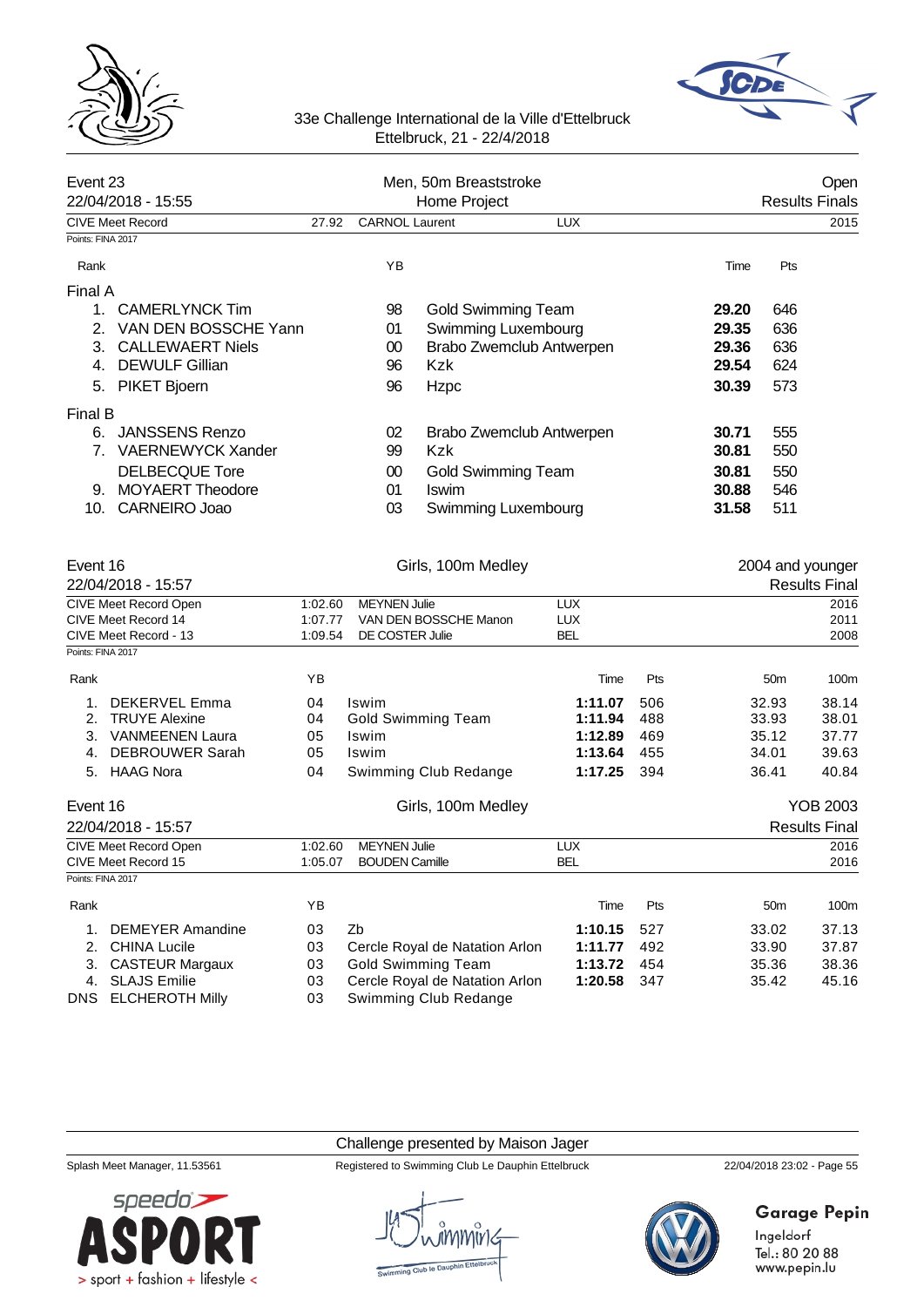



# Event 16, Women, 100m Medley, Final

| Event 16          |                                      |         | Girls, 100m Medley             |            |     |                  | <b>YOB 2002</b>      |
|-------------------|--------------------------------------|---------|--------------------------------|------------|-----|------------------|----------------------|
|                   | 22/04/2018 - 15:57                   |         |                                |            |     |                  | <b>Results Final</b> |
|                   | CIVE Meet Record Open                | 1:02.60 | <b>MEYNEN Julie</b>            | <b>LUX</b> |     |                  | 2016                 |
| Points: FINA 2017 | CIVE Meet Record 16                  | 1:06.13 | VAN DEN BOSSCHE Eline          | <b>LUX</b> |     |                  | 2015                 |
|                   |                                      |         |                                |            |     |                  |                      |
| Rank              |                                      | YB      |                                | Time       | Pts | 50 <sub>m</sub>  | 100m                 |
| 1.                | <b>VANDERSCHRICK Laura</b>           | 02      | Swimming Luxembourg            | 1:11.06    | 507 | 31.73            | 39.33                |
| 2.                | <b>HORBACH Laura</b>                 | 02      | <b>SKK</b>                     | 1:13.19    | 464 | 33.38            | 39.81                |
| 3.                | <b>GLODT Kelly</b>                   | 02      | Swimming Club Redange          | 1:13.65    | 455 | 34.03            | 39.62                |
|                   | 4. TRIOEN Joke                       | 02      | Zwemclub "De Dolfijnen" Asse-T | 1:15.98    | 414 | 35.26            | 40.72                |
|                   |                                      |         |                                |            |     |                  |                      |
| Event 16          |                                      |         | Women, 100m Medley             |            |     |                  | <b>YOB 2001</b>      |
|                   | 22/04/2018 - 15:57                   |         |                                |            |     |                  | <b>Results Final</b> |
|                   | CIVE Meet Record Open                | 1:02.60 | <b>MEYNEN Julie</b>            | <b>LUX</b> |     |                  | 2016                 |
|                   | CIVE Meet Record 17 +                | 1:02.60 | <b>MEYNEN Julie</b>            | <b>LUX</b> |     |                  | 2016                 |
| Points: FINA 2017 |                                      |         |                                |            |     |                  |                      |
|                   |                                      |         |                                |            |     |                  |                      |
| Rank              |                                      | YB      |                                | Time       | Pts | 50 <sub>m</sub>  | 100m                 |
| 1.                | <b>FABER Maiti</b>                   | 01      | Swimming Club Le Dauphin Ett   | 1:09.11    | 551 | 31.30            | 37.81                |
| 2.                | VAN DEN HOEF Imke                    | 01      | Hzpc                           | 1:11.08    | 506 | 31.91            | 39.17                |
| 3.                | <b>BOSSUYT Linde</b>                 | 01      | Zwemclub "De Dolfijnen" Asse-T | 1:19.04    | 368 | 36.60            | 42.44                |
| Event 16          |                                      |         | Women, 100m Medley             |            |     |                  | 2000 and older       |
|                   | 22/04/2018 - 15:57                   |         |                                |            |     |                  | <b>Results Final</b> |
|                   | CIVE Meet Record Open                | 1:02.60 | <b>MEYNEN Julie</b>            | <b>LUX</b> |     |                  | 2016                 |
|                   | CIVE Meet Record 17 +                | 1:02.60 | <b>MEYNEN Julie</b>            | <b>LUX</b> |     |                  | 2016                 |
| Points: FINA 2017 |                                      |         |                                |            |     |                  |                      |
| Rank              |                                      | YB      |                                | Time       | Pts | 50 <sub>m</sub>  | 100m                 |
|                   |                                      |         |                                |            |     |                  |                      |
| 1.                | <b>BANKY Jacqueline</b>              | 96      | Swimming Luxembourg            | 1:04.89    | 666 | 29.33            | 35.56                |
| 2.                | VAN MEIJEL Judith                    | 91      | Hzpc                           | 1:07.40    | 594 | 31.16            | 36.24                |
| 3.                | <b>VLIJT Serafina</b>                | 98      | Hzpc                           | 1:09.88    | 533 | 31.50            | 38.38                |
| 4.                | <b>MATTENS Edith</b>                 | 97      | <b>Kzk</b>                     | 1:10.10    | 528 | 33.19            | 36.91                |
|                   | 5. VAN GIESSEN Lisanne               | 99      | Zvdo'74                        | 1:13.66    | 455 | 34.06            | 39.60                |
| Event 17          |                                      |         | Boys, 100m Medley              |            |     | 2004 and younger |                      |
|                   | 22/04/2018 - 16:05                   |         |                                |            |     |                  | <b>Results Final</b> |
|                   | CIVE Meet Record Open                | 54.67   | STACCHIOTTI Raphael            | <b>LUX</b> |     |                  | 2015                 |
|                   | CIVE Meet Record 14                  | 1:03.71 | STACCHIOTTI Raphael            | LUX        |     |                  | 2006                 |
|                   | CIVE Meet Record - 13                | 1:07.49 | <b>HENDRICKSON Andrew</b>      | <b>GER</b> |     |                  | 2017                 |
| Points: FINA 2017 |                                      |         |                                |            |     |                  |                      |
| Rank              |                                      | YB      |                                | Time       | Pts | 50m              | 100m                 |
|                   | 1. HENDRICKSON Andrew<br>MR 14 years | 04      | <b>SKK</b>                     | 1:03.49    | 497 | 29.42            | 34.07                |
| 2.                | DEVOLDERE Henri                      | 04      | Kzk                            | 1:07.41    | 415 | 31.39            | 36.02                |
| 3.                | <b>CASTEUR Xander</b>                | 04      | <b>Gold Swimming Team</b>      | 1:09.23    | 383 | 31.97            | 37.26                |
| 4.                | <b>TORFS Max</b>                     | 04      | Zwemclub "De Dolfijnen" Asse-T | 1:09.26    | 383 | 31.64            | 37.62                |
| DSQ               | JAAS Jeff                            | 04      | Swimming Club Le Dauphin Ett   |            |     |                  |                      |

*M1 - incorrect style order (butterfly-backstroke-breaststroke-freestyle) (SW 9.1) (Time: 18:00)*

# Challenge presented by Maison Jager

Splash Meet Manager, 11.53561 Registered to Swimming Club Le Dauphin Ettelbruck 22/04/2018 23:02 - Page 56

Ingeldorf Tel.: 80 20 88 www.pepin.lu

**Garage Pepin** 



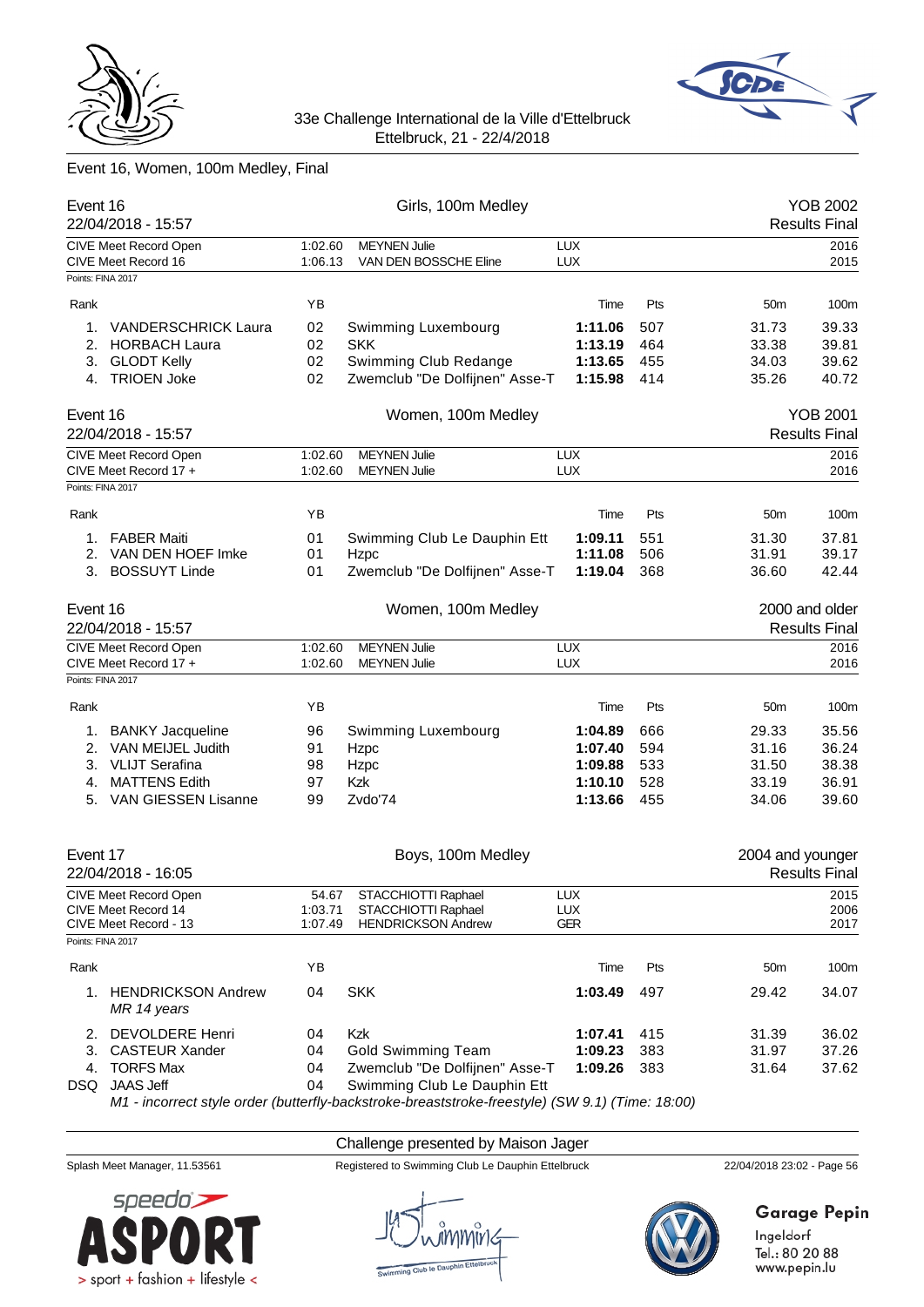



# Event 17, Men, 100m Medley, Final

| Event 17          | 22/04/2018 - 16:05                           |                  | Boys, 100m Medley                                                                                    | <b>YOB 2003</b><br><b>Results Final</b> |     |                 |                      |
|-------------------|----------------------------------------------|------------------|------------------------------------------------------------------------------------------------------|-----------------------------------------|-----|-----------------|----------------------|
|                   | CIVE Meet Record Open<br>CIVE Meet Record 15 | 54.67<br>1:00.02 | STACCHIOTTI Raphael<br>STACCHIOTTI Raphael                                                           | LUX<br><b>LUX</b>                       |     |                 | 2015<br>2007         |
| Points: FINA 2017 |                                              |                  |                                                                                                      |                                         |     |                 |                      |
| Rank              |                                              | ΥB               |                                                                                                      | Time                                    | Pts | 50 <sub>m</sub> | 100m                 |
| 1.                | <b>DEVOS Abel</b>                            | 03               | Coast                                                                                                | 1:01.34                                 | 551 | 28.27           | 33.07                |
| 2.                | CARNEIRO Joao                                | 03               | Swimming Luxembourg                                                                                  | 1:01.51                                 | 546 | 29.76           | 31.75                |
| З.                | <b>HEYERICK Jens</b>                         | 03               | <b>Kzk</b>                                                                                           | 1:04.54                                 | 473 | 30.50           | 34.04                |
| 4.                | <b>HEYRMAN Tigo</b>                          | 03               | Brabo Zwemclub Antwerpen                                                                             | 1:06.11                                 | 440 | 31.10           | 35.01                |
| 5.                | <b>KETTENMEYER Yul</b>                       | 03               | Swimming Club Le Dauphin Ett                                                                         | 1:06.86                                 | 425 | 30.94           | 35.92                |
| Event 17          |                                              |                  | Boys, 100m Medley                                                                                    |                                         |     |                 | <b>YOB 2002</b>      |
|                   | 22/04/2018 - 16:05                           |                  |                                                                                                      |                                         |     |                 | <b>Results Final</b> |
|                   | <b>CIVE Meet Record Open</b>                 | 54.67            | STACCHIOTTI Raphael                                                                                  | LUX                                     |     |                 | 2015                 |
|                   | CIVE Meet Record 16                          | 57.86            | STACCHIOTTI Raphael                                                                                  | LUX                                     |     |                 | 2008                 |
|                   | Points: FINA 2017                            |                  |                                                                                                      |                                         |     |                 |                      |
| Rank              |                                              | ΥB               |                                                                                                      | Time                                    | Pts | 50 <sub>m</sub> | 100m                 |
| 1.                | <b>CALLEWAERT Matisse</b>                    | 02               | <b>Gold Swimming Team</b>                                                                            | 1:03.10                                 | 506 | 29.29           | 33.81                |
| 2.                | <b>MESTDAGH Arne</b>                         | 02               | <b>Kzk</b>                                                                                           | 1:03.87                                 | 488 | 29.75           | 34.12                |
| 3.                | <b>COKELAERE Matthijs</b>                    | 02               | <b>Kzk</b>                                                                                           | 1:07.85                                 | 407 | 32.34           | 35.51                |
| 4.                | <b>WIRTH David</b>                           | 02               | Cercle Nautique Petange                                                                              | 1:09.40                                 | 380 | 32.01           | 37.39                |
| 5.                | MAAS-KOOB Cedric                             | 02               | Swimming Club Le Dauphin Ett                                                                         | 1:10.69                                 | 360 | 33.55           | 37.14                |
| Event 17          |                                              |                  | Boys, 100m Medley                                                                                    |                                         |     |                 | <b>YOB 2001</b>      |
|                   | 22/04/2018 - 16:05                           |                  |                                                                                                      |                                         |     |                 | <b>Results Final</b> |
|                   | <b>CIVE Meet Record Open</b>                 | 54.67            | STACCHIOTTI Raphael                                                                                  | <b>LUX</b>                              |     |                 | 2015                 |
|                   | CIVE Meet Record 17 +                        | 54.67            | STACCHIOTTI Raphael                                                                                  | <b>LUX</b>                              |     |                 | 2015                 |
| Points: FINA 2017 |                                              |                  |                                                                                                      |                                         |     |                 |                      |
| Rank              |                                              | YB               |                                                                                                      | Time                                    | Pts | 50 <sub>m</sub> | 100m                 |
| 1.                | VAN DEN BOSSCHE Yann                         | 01               | Swimming Luxembourg                                                                                  | 59.32                                   | 609 | 27.77           | 31.55                |
| 2.                | <b>MOYAERT Theodore</b>                      | 01               | Iswim                                                                                                | 1:01.06                                 | 559 | 28.24           | 32.82                |
| 3.                | <b>BECKERS Felix</b>                         | 01               | Swimming Club Le Dauphin Ett                                                                         | 1:01.82                                 | 538 | 29.31           | 32.51                |
| 4.                | <b>LABAERE Levi</b>                          | 01               | Kzk                                                                                                  | 1:04.03                                 | 484 | 28.76           | 35.27                |
|                   | DSQ VERHAEGHE Robbe Does                     | 01               | Coast                                                                                                |                                         |     |                 |                      |
|                   |                                              |                  | $R1$ - more than one single butterfly kick before the first breaststroke kick (SW 7.1) (Time: 18:03) |                                         |     |                 |                      |

*B1 - more than one single butterfly kick before the first breaststroke kick (SW 7.1) (Time: 18:03)*

#### Challenge presented by Maison Jager

Splash Meet Manager, 11.53561 Registered to Swimming Club Le Dauphin Ettelbruck 22/04/2018 23:02 - Page 57





**Garage Pepin**